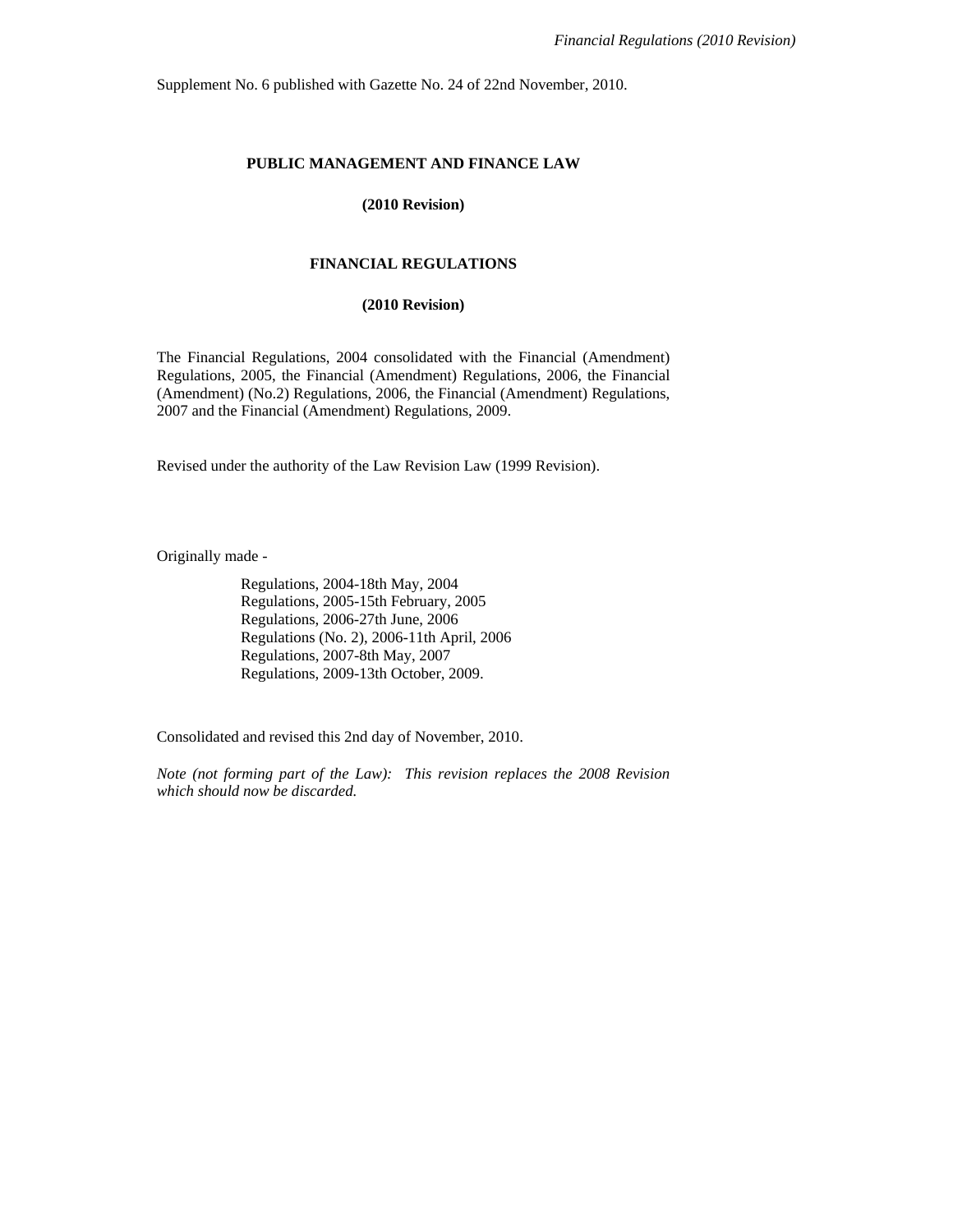*Financial Regulations (2010 Revision)*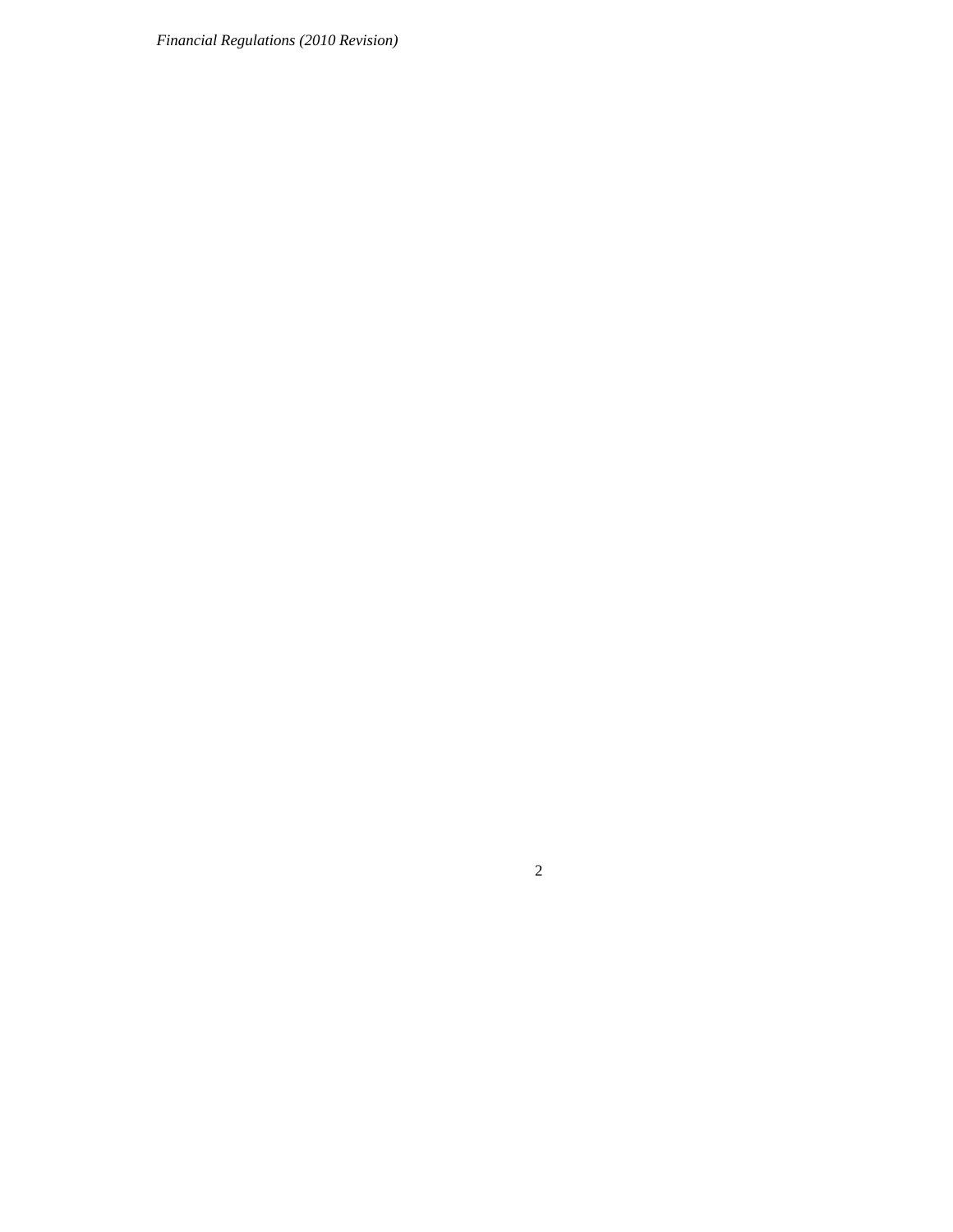# **FINANCIAL REGULATIONS**

# **(2010 Revision)**

# **ARRANGEMENT OF REGULATIONS**

# **PART I - Introductory**

- 1. Citation
- 2. Definitions
- 3. Application and interpretation

# **PART II - Information to be provided to the Portfolio**

- 4. Supply of budget information
- 5. Supply of actual financial and non-financial information
- 6. Provision of forecast entity bank balance information
- 7. Provision of forecast cash disbursement profile

# **PART III - Financial Statement Format and Accounting Policies**

- 8. Government forecast financial statements
- 9. Government financial statements
- 10. Prescribed entity forecast financial statements
- 11. Prescribed entity financial statements
- 12. Financial information provided by statutory authorities and government companies
- 13. Opening balance sheet values

# **PART IV - Centralised Accounting Information System**

- 14. Use of the IRIS
- 15. Responsibility for maintaining ledgers
- 16. Authorisation
- 17. Timely recording

# **PART V - Bank Accounts and the Centralised Cash Management System**

- 18. Structure and operation of prescribed entity bank accounts
- 19. Banking of entity transactions
- 20. Internal control over bank accounts
- 21. Foreign currency entity bank accounts
- 22. Structure of the executive bank account
- 23. Responsibility for managing executive cash flows
- 24. Payment of interest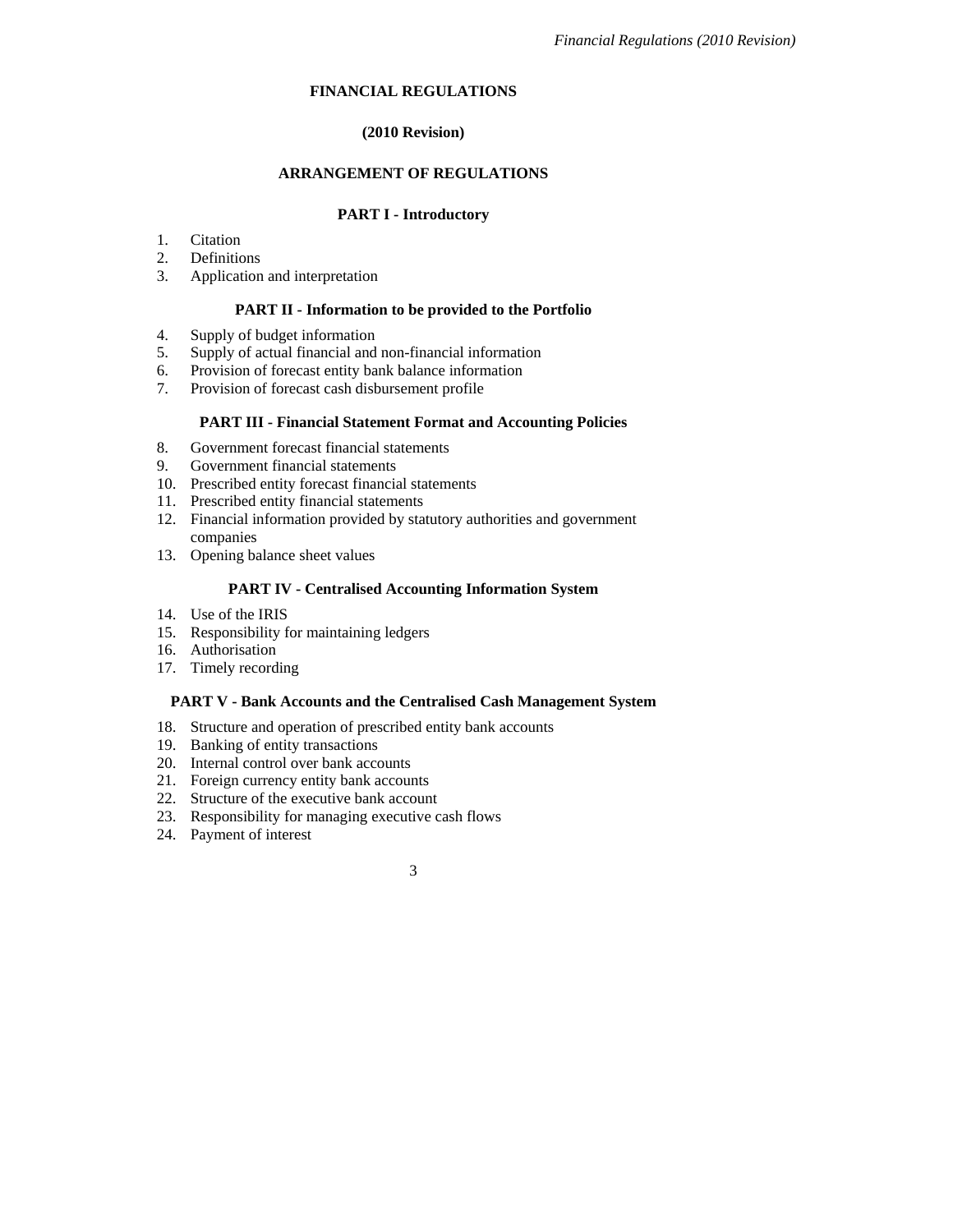- 25. Investment of cash balances
- 26. Notification of interest rates

## **PART VI - Capital Charge**

- 27. Payment and calculation of capital charge
- 28. Capital charge rate

# **PART VII - General Financial Management Practices of Prescribed Entities**

- 29. System of internal controls
- 30. Compliance with borrowing prohibition
- 31. Responsibility for risk management
- 32. Foreign currency exposure

# **PART VIII - Output Costing**

- 33. Responsibility for output costing
- 34. Basis of cost allocation
- 35. Variation of allocation methods

# **PART IX - Procurement**

- 36. Preference to local suppliers
- 37. Requirement to tender
- 38. Application to all transactions
- 39. Pre-qualifying tender process
- 40. Tendering process
- 41. Evaluation of tenders

# **PART X - Trust Assets**

- 42. Managing trust assets
- 43. Accounting for trust assets

### **PART XI - Financial Record Keeping**

44. Records to be retained

# **PART XII - Capital Project Appraisal**

- 45. Responsibility of the chief officer
- 46. Information required
- 47. Timing
- 48. Role of the PSIC
- 49. Definition of "capital project" for the purposes of Part XII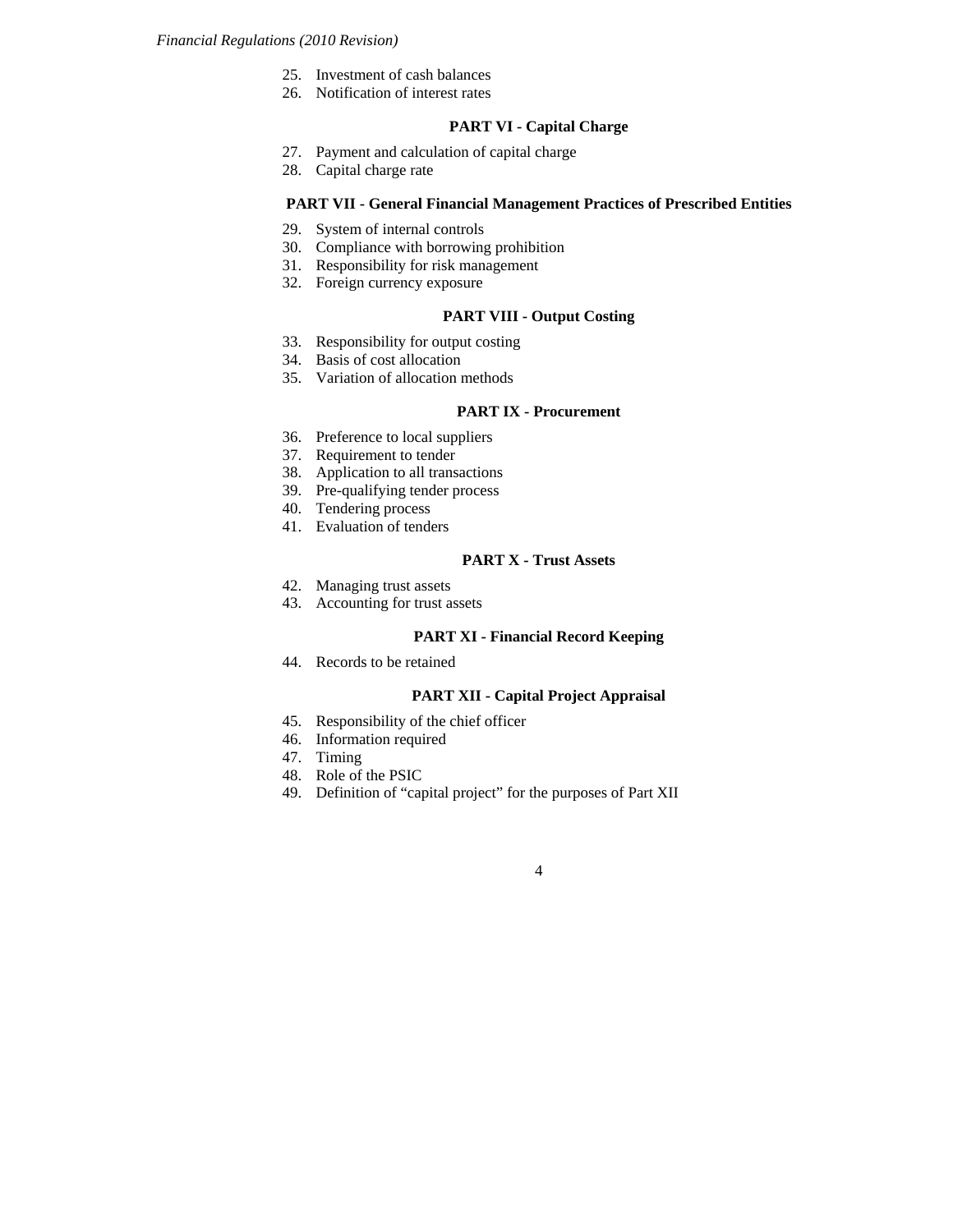# **PART XIII - Weightings of Statutory Authority and Government Company Debt to be Included in Core Government Net Debt Calculation**

50. Calculation of core government net debt First Schedule: Format for the Forecast Financial Statements, the Quarterly Financial Statements and the Annual Financial Statements for the Core Government and for the Entire Public Sector

Second Schedule: Format for the Forecast Financial Statements, the Quarterly Financial Statements and the Annual Financial Statements of Prescribed Entities

Third Schedule: Accounting Policies for Financial Statements of the Entire Public Sector, Core Government and Prescribed Entities

Fourth Schedule: Accounting Policies for Opening Balance Sheet Values for the Entire Public Sector, Core Government and Prescribed Entities Fifth Schedule: Project Appraisal Documents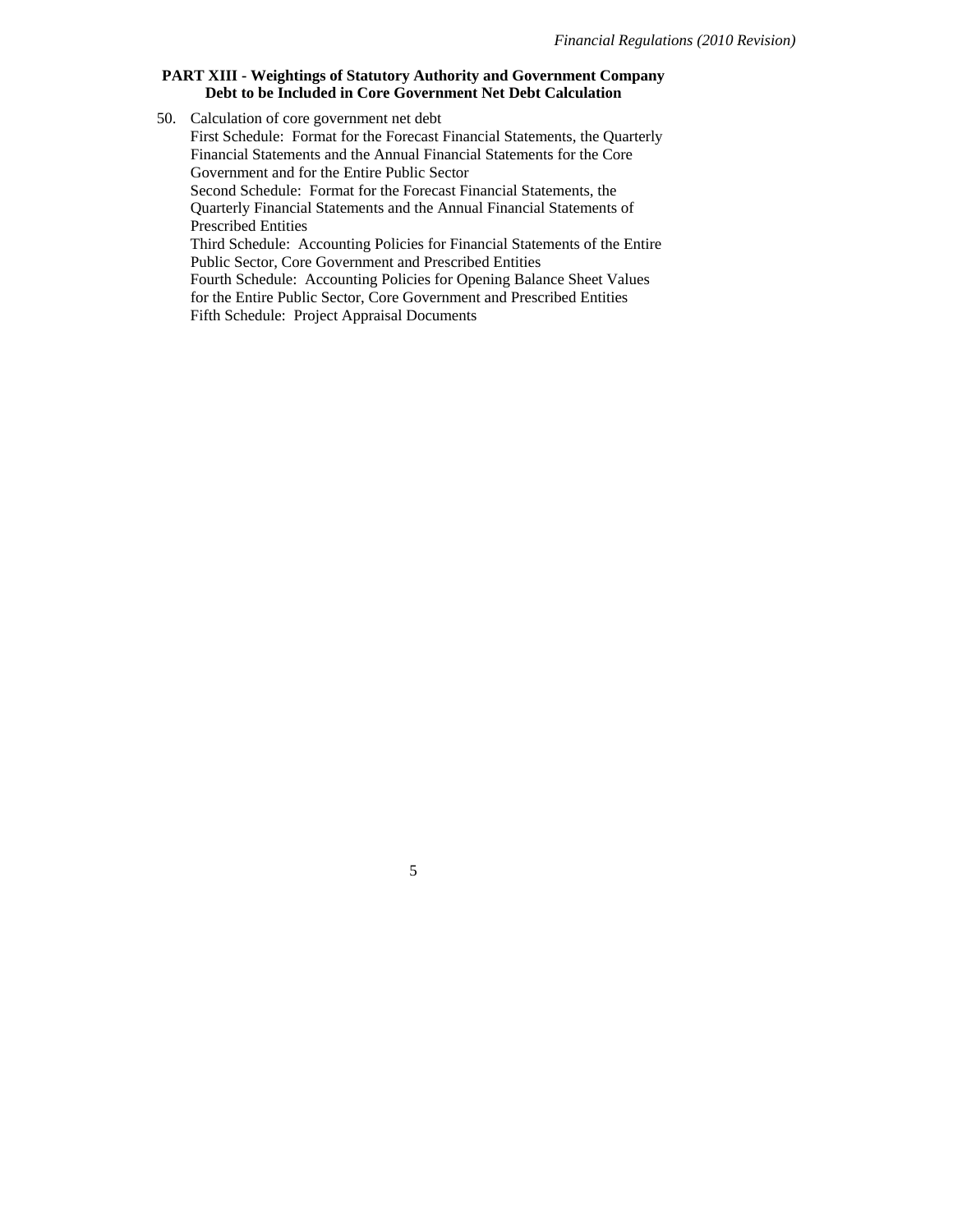*Financial Regulations (2010 Revision)*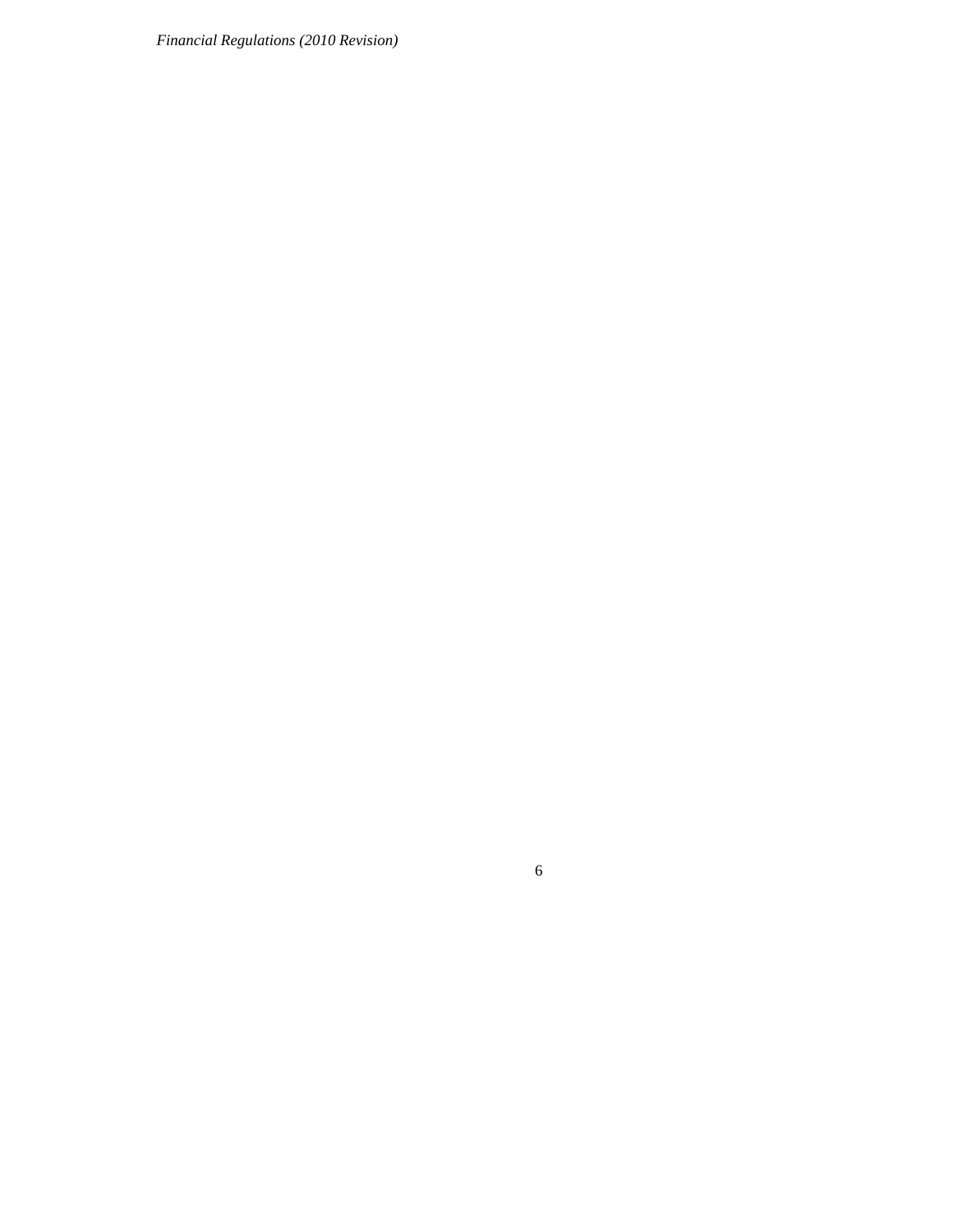### **FINANCIAL REGULATIONS**

### **(2010 Revision)**

### **PART I- Introductory**

1. These regulations may be cited as the Financial Regulations (2010 Citation Revision).

2. In these regulations - Definitions

"Bank" means Cayman Islands Development Bank established under section 3 of the Development Bank Law (2004 Revision);

"Central Tenders Committee" or "Committee" means the Central Tenders Committee constituted under regulation 41(2);

"Civil Aviation Authority" means the Civil Aviation Authority of the Cayman Islands established under section 3 of the Civil Aviation Authority Law (2005 Revision); 2005 Revision

"IRIS" means the centralised accounting information system;

"Ministry" means the ministry responsible for finance;

"Port Authority" means the Port Authority of the Cayman Islands established by 1999 Revision section 3 of the Port Authority Law (1999 Revision);

pre-qualifying tender process" means a process consisting of the following steps-

- (a) a tender shall be formulated to a preliminary degree of detail and notified in an offer advertised nationally (and internationally, if appropriate) in a newspaper or other appropriate medium; and
- (b) two or more qualifying bidders shall be selected, and they shall be the only participants in a prescribed tendering process which shall be subsequently held and in which tenders shall be formulated to an advanced degree of detail;

"prescribed entity" means a ministry or portfolio, the Audit Office or the Office of the Complaints Commissioner;

"prescribed tendering process" means a process consisting of the following steps-

- (a) the offer of a contract for tender shall be advertised nationally (and internationally, if appropriate) in a newspaper or other appropriate medium;
- (b) the offer shall specify details of the criteria that will be used to evaluate tenders and to select the successful bidder;

7

2004 Revision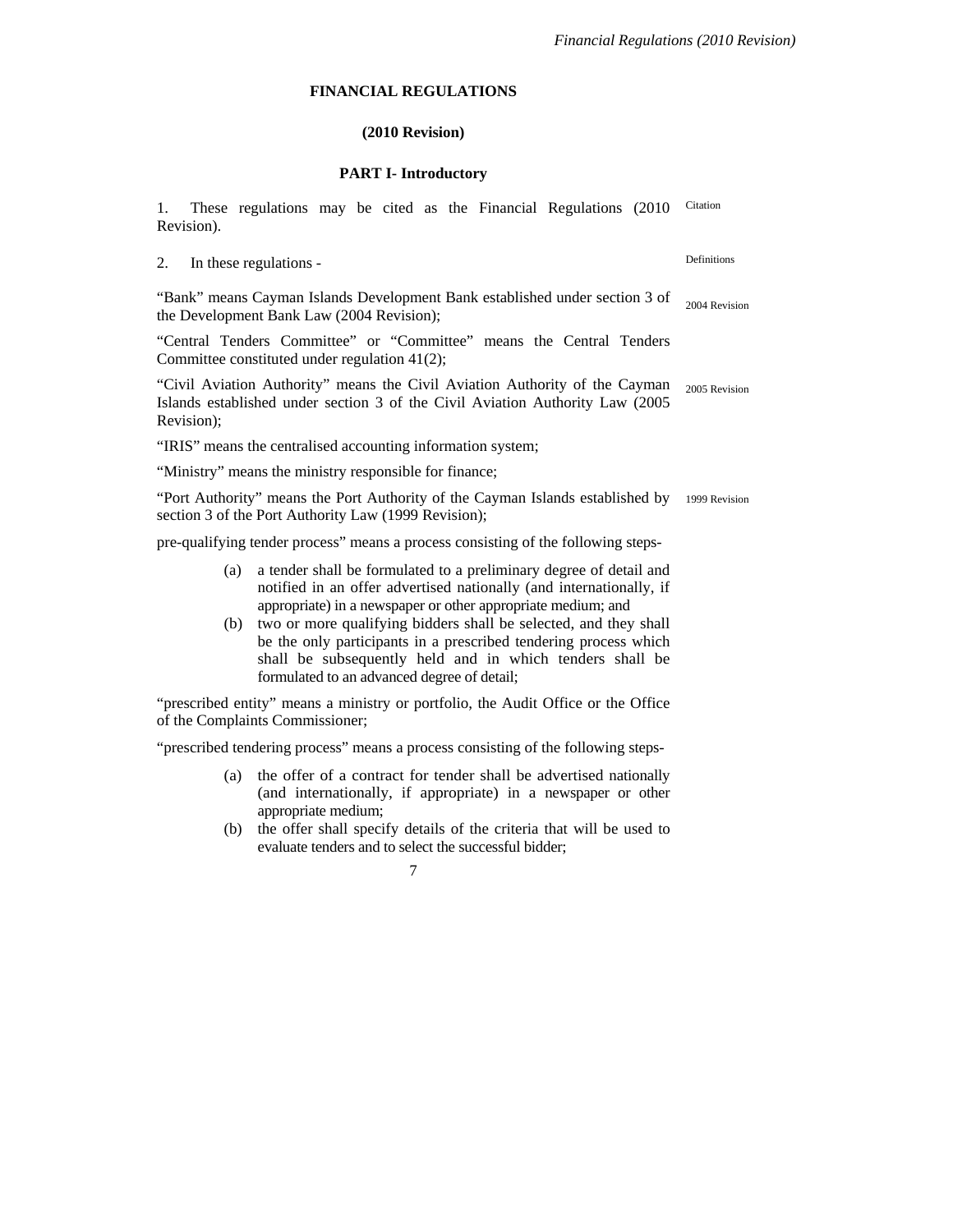- (c) the tenders shall be evaluated, and the successful bidder shall be selected, in accordance with the specified criteria; and
- (d) the prescribed entity, statutory authority or government company offering the contract shall notify all those who tendered of the successful bidder; and

"PSIC" means the Public Sector Investment Committee established by the Financial Secretary.

Application and interpretation

3. (1) These regulations apply to prescribed entities, the core government and the entire public sector.

(2) Parts II, III, VIII, IX and XII apply to statutory authorities and government companies.

 (3) These regulations apply to financial activity relating to any financial year commencing after the 30th June, 2004.

 (4) The decision of the Financial Secretary shall be final as to the correct interpretation of these regulations.

## **PART II - Information to Be Provided to the Ministry**

Supply of budget information

4. Each prescribed entity, statutory authority and government company shall supply accurate financial and non-financial budget information to the Ministry, in the form and within the time frame from time to time notified by the Ministry, for the following purposes -

- (a) the preparation of strategic policy statements;
- (b) the preparation of annual plans and estimates;
- (c) the preparation of supplementary annual plans and estimates;
- (d) the preparation of the Pre-election Economic and Financial Update; and
- (e) such other purposes as may be required by the Ministry.

5. Each prescribed entity, statutory authority and government company shall supply accurate financial and non-financial information to the Ministry, in the form and within the time frame from time to time notified by the Ministry, for the following purposes -

- (a) the preparation of Government quarterly reports;
- (b) the preparation of Government annual reports;
- (c) the monitoring of the financial and non-financial performance of the core government and the entire public sector; and

8

Supply of actual financial and nonfinancial information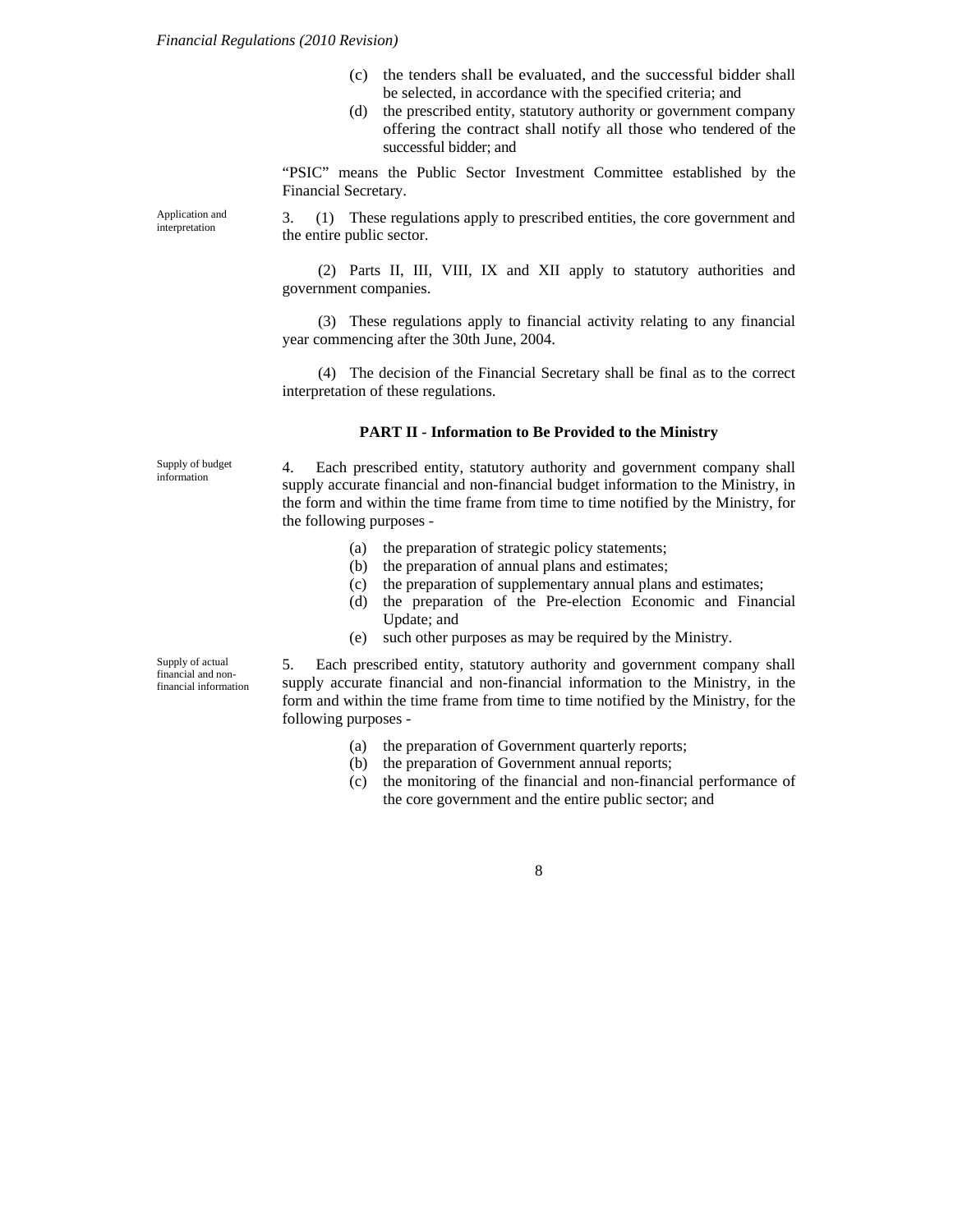(d) the monitoring of the financial and non-financial performance of prescribed entities, statutory authorities and government companies.

6. (1) A prescribed entity operating an entity bank account in accordance with Part V, shall provide the Treasury with forecast closing balances for its entity bank account as follows -

- (a) a forecast closing balance for each month in a financial year shall be provided prior to the beginning of the financial year; and
- (b) a forecast closing balance for each working day in a month shall be provided prior to the beginning of the month.

 (2) The daily cash balance forecasts shall be updated and resubmitted as necessary during the month.

(3) The forecasts shall be provided in the format specified by the Treasury.

7. (1) A prescribed entity operating an executive expenditure bank account in accordance with Part V shall provide a cash disbursement profile for that bank account to the Treasury as follows -

- (a) a forecast of the total expected amount of cash to be disbursed to the executive expenditure bank account in each month in a financial year shall be provided prior to the beginning of the financial year; and
- (b) a forecast total expected amount of cash to be disbursed to the executive expenditure bank account in each working day in a month shall be provided prior to the beginning of the month.

 (2) A prescribed entity operating an executive revenue bank account in accordance with Part V shall provide a cash receipts profile for that bank account to the Treasury as follows -

- (a) a forecast of the total expected amount of cash to be banked into the executive revenue bank account in each month in a financial year shall be provided prior to the beginning of the financial year; and
- (b) a forecast total expected amount of cash to be banked into the executive revenue bank account in each working day in a month shall be provided prior to the beginning of the month.

 (3) The daily cash disbursement and cash receipts profiles shall be updated and resubmitted as necessary during the month.

(4) The forecasts shall be provided in the format specified by the Treasury.

Provision of forecast cash disbursement profile

Provision of forecast entity bank balance information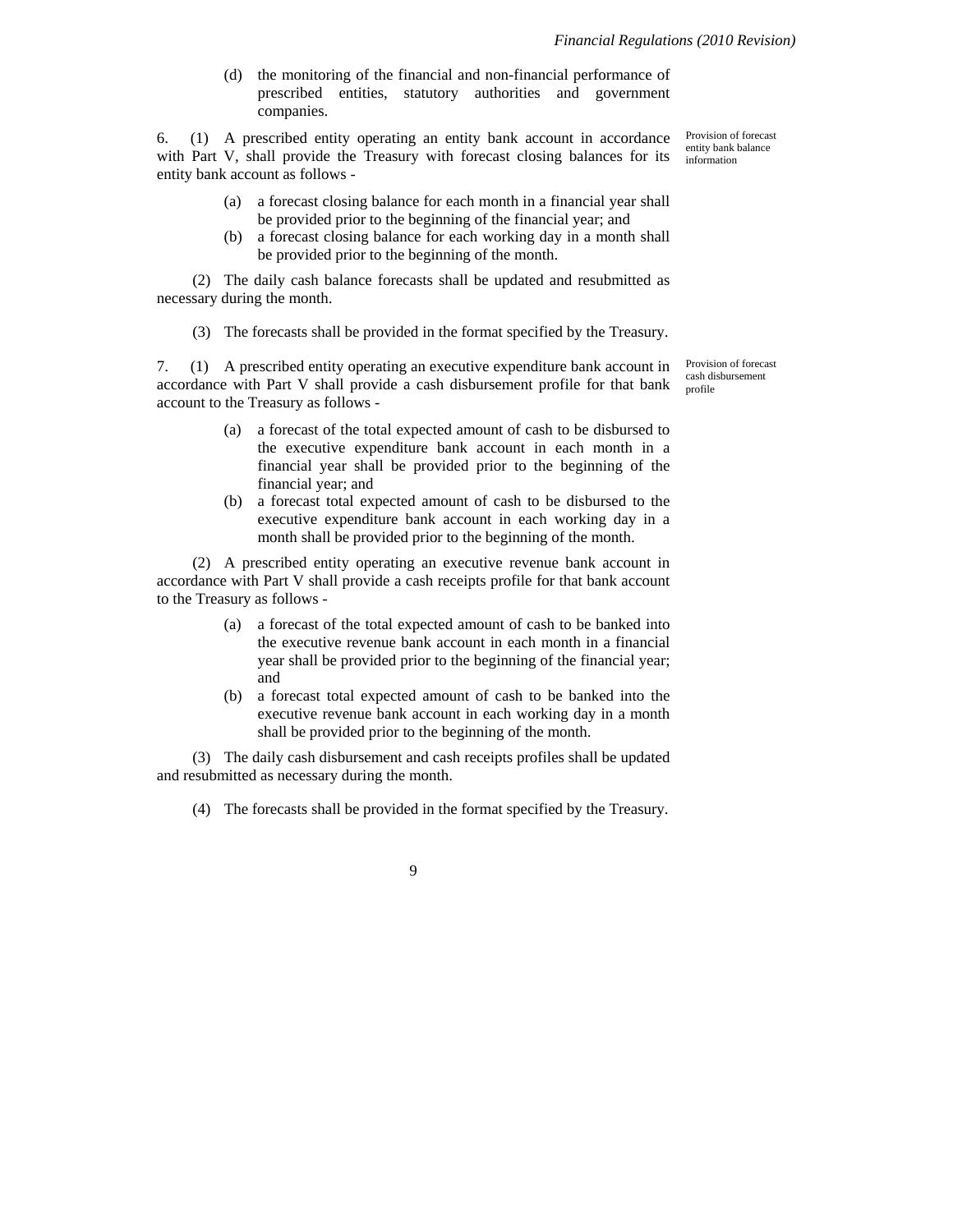|  | <b>PART III - Financial Statement Format and Accounting Policies</b> |  |
|--|----------------------------------------------------------------------|--|
|--|----------------------------------------------------------------------|--|

8. Unless the Financial Secretary authorises otherwise in writing, the forecast financial statements in the annual plan and estimates, supplementary annual plan and estimates, and pre-election economic and financial update shall be prepared in accordance with - Government forecast financial statements (a) the relevant formats set out in the First Schedule; and (b) the applicable accounting policies set out in the Third Schedule. 9. Unless the Financial Secretary authorises otherwise in writing, the financial statements in the Government quarterly report and Government annual report shall be prepared in accordance with - Government financial statements (a) the relevant formats set out in the First Schedule; and (b) the applicable accounting policies set out in the Third Schedule. 10. Unless the Financial Secretary authorises otherwise in writing, the forecast financial statements in the annual budget statement of a prescribed entity shall be prepared in accordance with - Prescribed entity forecast financial statements (a) the relevant formats set out in the First Schedule; and (b) the applicable accounting policies set out in the Third Schedule. 11. Unless the Financial Secretary authorises otherwise in writing, the financial statements in the quarterly report or annual report of a prescribed entity shall be prepared in accordance with - Prescribed entity financial statements (a) the relevant formats set out in the Second Schedule; and (b) the applicable accounting policies set out in the Third Schedule. 12. Unless the Financial Secretary authorises otherwise in writing, the financial information provided by statutory authorities or government companies for inclusion in the core government or the entire public sector forecast financial statements or the core government or the entire public sector financial statements shall be prepared in accordance with - Financial information provided by statutory authorities and government companies (a) the relevant formats set out in the First Schedule; and (b) the applicable accounting policies set out in the Third Schedule. 13. The values for items in the opening balance sheets of a prescribed entity, the core government and the entire public sector are to be prepared using the Opening balance sheet values

applicable accounting policies set out in the Fourth Schedule.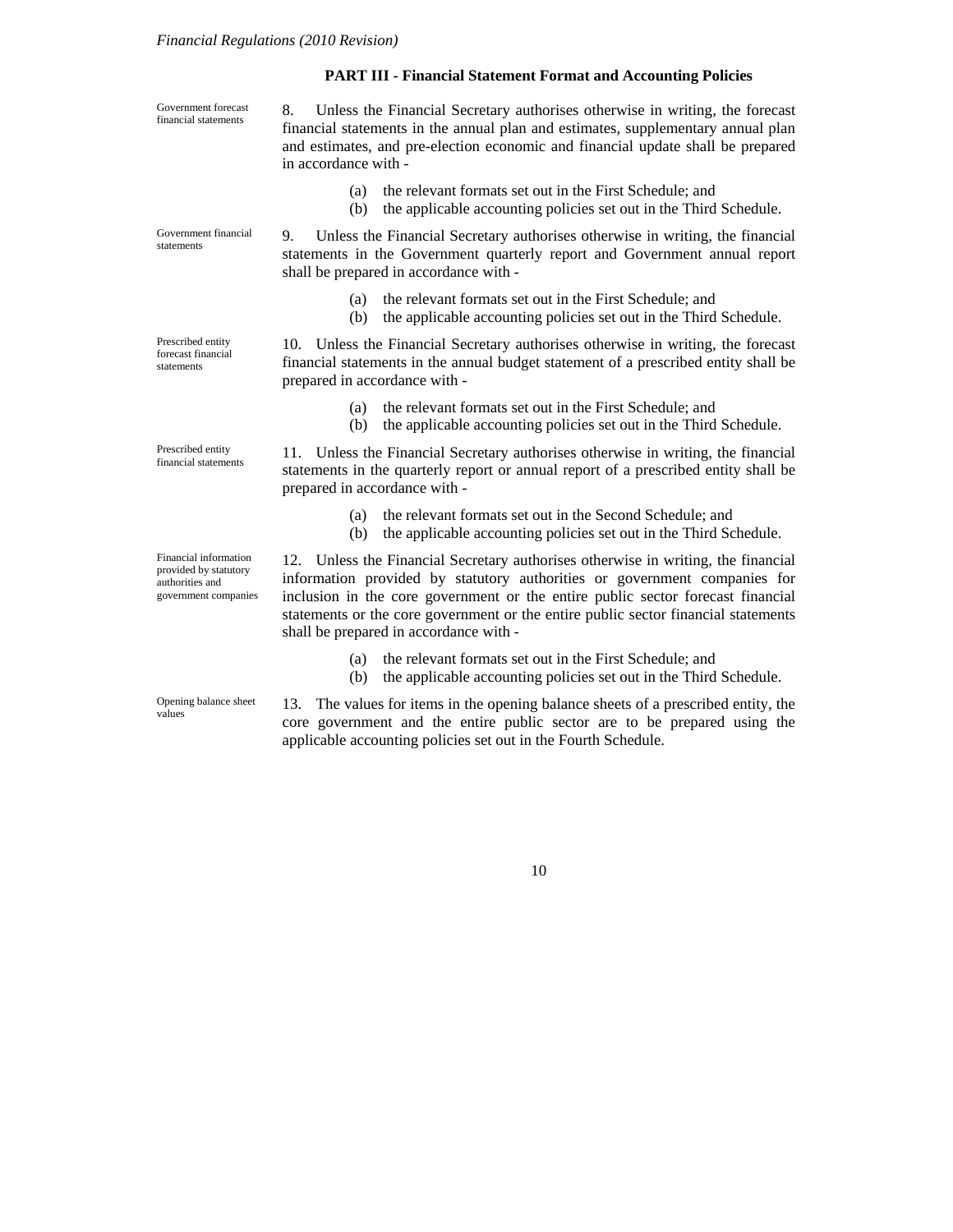## **PART IV - Centralised Accounting Information System**

14. Unless exempted in writing by the Financial Secretary, prescribed entities shall use the IRIS to record their entity financial activity and the executive financial activity for which they are responsible. Use of the IRIS

15. Each prescribed entity is responsible for entering all data into the IRIS, for Responsibility for making all entries and adjustments to all ledgers relating to its entity or any executive reporting entity for which it is responsible, and for ensuring that the information within those ledgers is accurate, complete and up to date.

16. (1) Access to the IRIS is to be restricted to employees authorised by the chief officer of the prescribed entity concerned. Authorisation

- (2) The chief officer of a prescribed entity shall ensure that
	- (a) appropriate delegations and authorisations in relation to the IRIS are established;
	- (b) those delegations and authorisations are complied with; and
	- (c) authorised employees are capable of fulfilling their responsibilities.

17. (1) A transaction shall be recorded by a prescribed entity as soon as possible after the transaction has occurred, and in all cases no later than one week from the date of the transaction.

(2) All end of period adjustments shall be made within two weeks of the end of each quarter.

# **PART V - Bank Accounts and the Centralised Cash Management System**

18. (1) Unless exempted in writing by the Financial Secretary, a prescribed entity shall operate a bank account only as part of the centralised banking system operated by the Treasury at the Royal Bank of Canada*.*

(2) Subject to the approval of the chief officer (Public Finance) of the Ministry, a prescribed entity may determine the main account and sub-account structure of its bank account.

 (3) A prescribed entity may open and close bank accounts, within its approved bank account structure.

19. (1) A prescribed entity shall bank all receipts relating to entity transactions into its bank account. Banking of entity transactions

Timely recording

Structure and operation of prescribed entity bank

accounts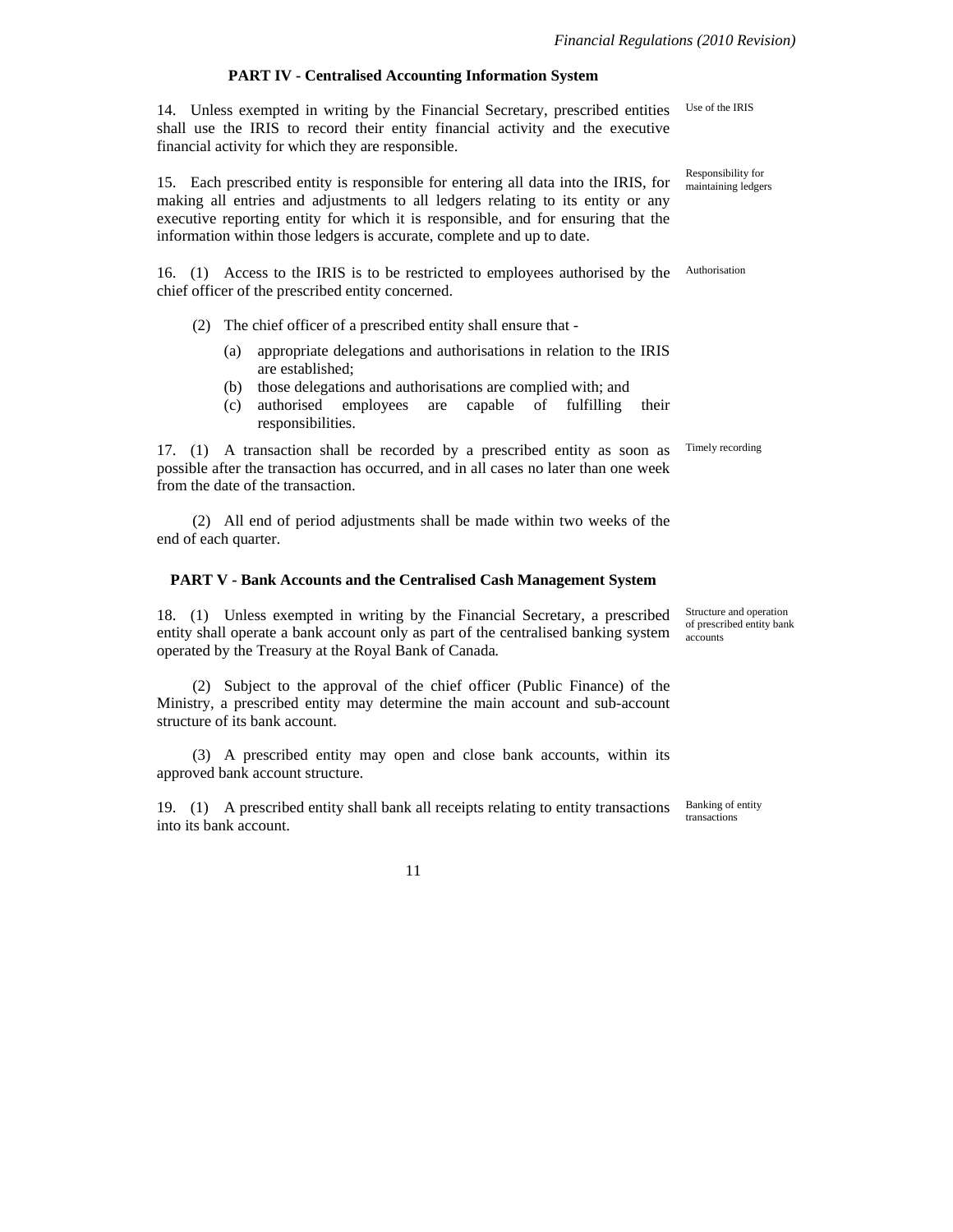(2) A prescribed entity shall withdraw all payments relating to its entity transactions from its bank account.

 (3) No receipts from entity transactions may be used to make payments without first being banked in the bank account of a prescribed entity.

Internal control over bank accounts

20. (1) The chief officer of a prescribed entity shall maintain adequate internal controls over the operation of the entity's bank accounts.

(2) The chief officer of a prescribed entity shall ensure the prompt receipt and banking of money received.

 (3) All payments (whether by cheque, tape, electronic funds transfer or other means) out of an entity bank account of ten thousand dollars or more shall be authorised by two account signatories, each of whom shall be appointed by the chief officer (Public Finance) of the Ministry.

 (4) All payments (whether by cheque, tape, electronic funds transfer or other means) out of an entity bank account of less than ten thousand dollars shall be authorised by one account signatory, appointed by the chief officer (Public Finance) of the Ministry.

 (5) Cheques shall have the name of the relevant prescribed entity printed on them.

 (6) All entity bank accounts shall be reconciled at least monthly and such reconciliations shall be prepared by the Treasury or, if authorised by the chief officer (Public Finance) of the Ministry, prepared by the prescribed entity concerned and reviewed and approved by the Treasury.

Foreign currency entity bank accounts

21. (1) Written approval from the chief officer (Public Finance) of the Ministry responsible for finance is required to operate a foreign currency entity bank account.

(2) The operation of foreign currency bank accounts is subject to the same requirements as domestic bank accounts, including all internal control requirements.

Structure of the executive bank account

22. (1) Executive bank accounts, including any subsidiary executive bank accounts shall be operated only as part of the centralised banking system operated by the Treasury at the Royal Bank of Canada.

(2) The main account and sub-account structure of the executive bank account shall be determined by the chief officer (Public Finance) of the Ministry.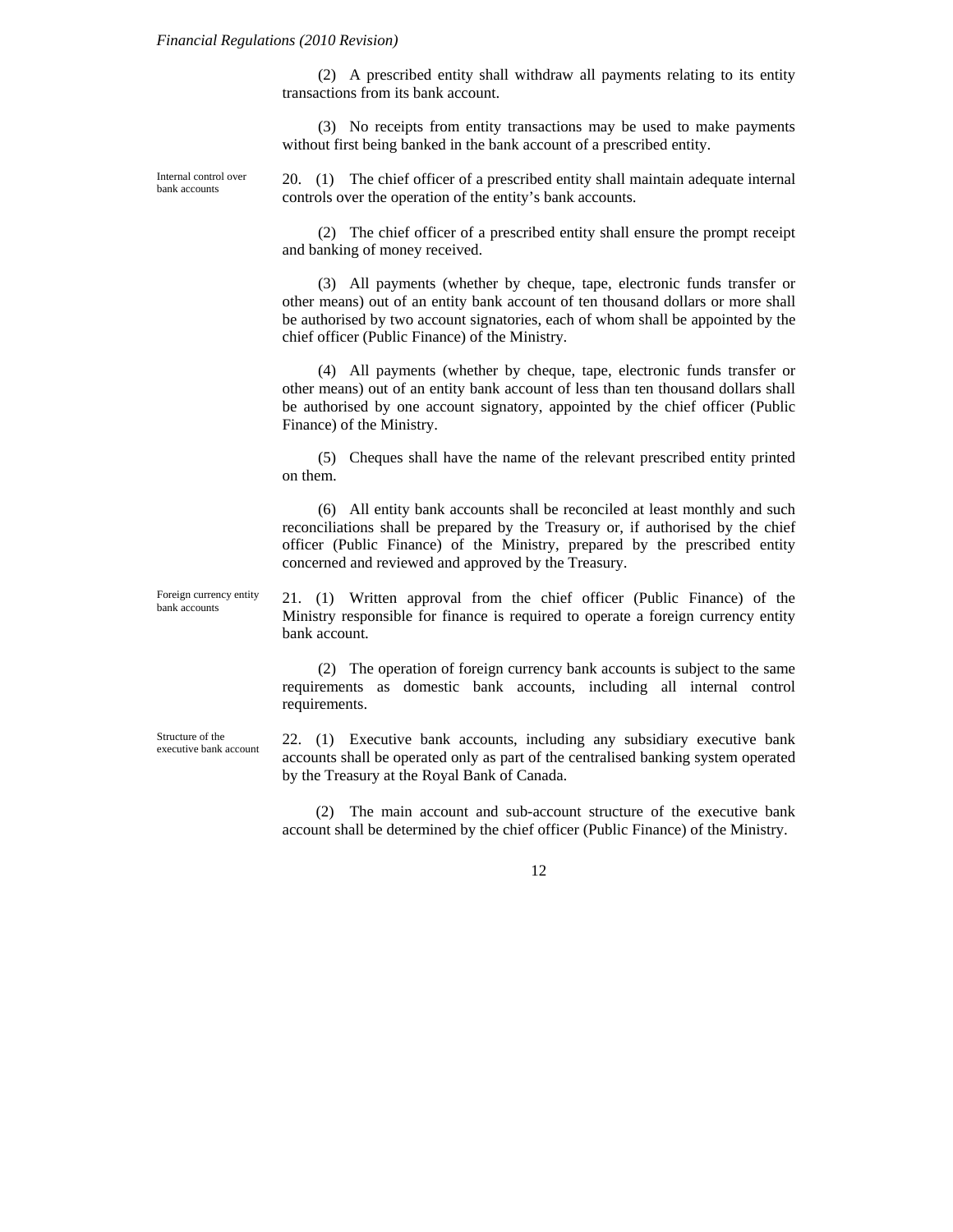(3) Executive bank accounts within the determined structure shall be opened and closed, only with the authority of the chief officer (Public Finance) of the Ministry.

23. (1) A prescribed entity, statutory authority or government company which, by way of annual budget statement or purchase agreement, has an obligation to manage executive assets, executive liabilities, executive revenues or executive expenses shall also be responsible for the management of the cash flows associated with those executive transactions.

(2) An entity with responsibility for managing cash flows associated with executive financial transactions shall operate a subsidiary executive bank account under delegated authority from the chief officer (Public Finance) of the Ministry.

 (3) Separate executive bank accounts shall be maintained for executive receipts and executive payments.

 (4) An entity with responsibility for managing cash flows associated with executive financial transactions shall deposit all such receipts into, and make all such payments from, an executive bank account.

 (5) The chief officer of a prescribed entity, statutory authority or government company operating an executive bank account shall maintain adequate internal controls over the operation of executive bank accounts in the manner outlined in regulation 20.

24. (1) All interest payable by the Royal Bank of Canada on amounts held within the centralised banking system shall be executive revenue and shall be paid into an executive bank account operated by the Treasury. Payment of interest

(2) The Treasury shall pay a prescribed entity interest on balances held in entity bank accounts that are part of the centralised banking system.

25. (1) A prescribed entity shall not invest idle cash balances other than on deposit with the Treasury as part of the centralised cash management system.

(2) The Treasury shall pay a prescribed entity interest on deposits made with the Treasury by the entity as part of the centralised cash management system.

26. The Treasury shall, from time to time, notify prescribed entities of the rates of interest payable by it on cash balances and deposits.

Responsibility for managing executive cash flows

Investment of cash balances

Notification of interest rates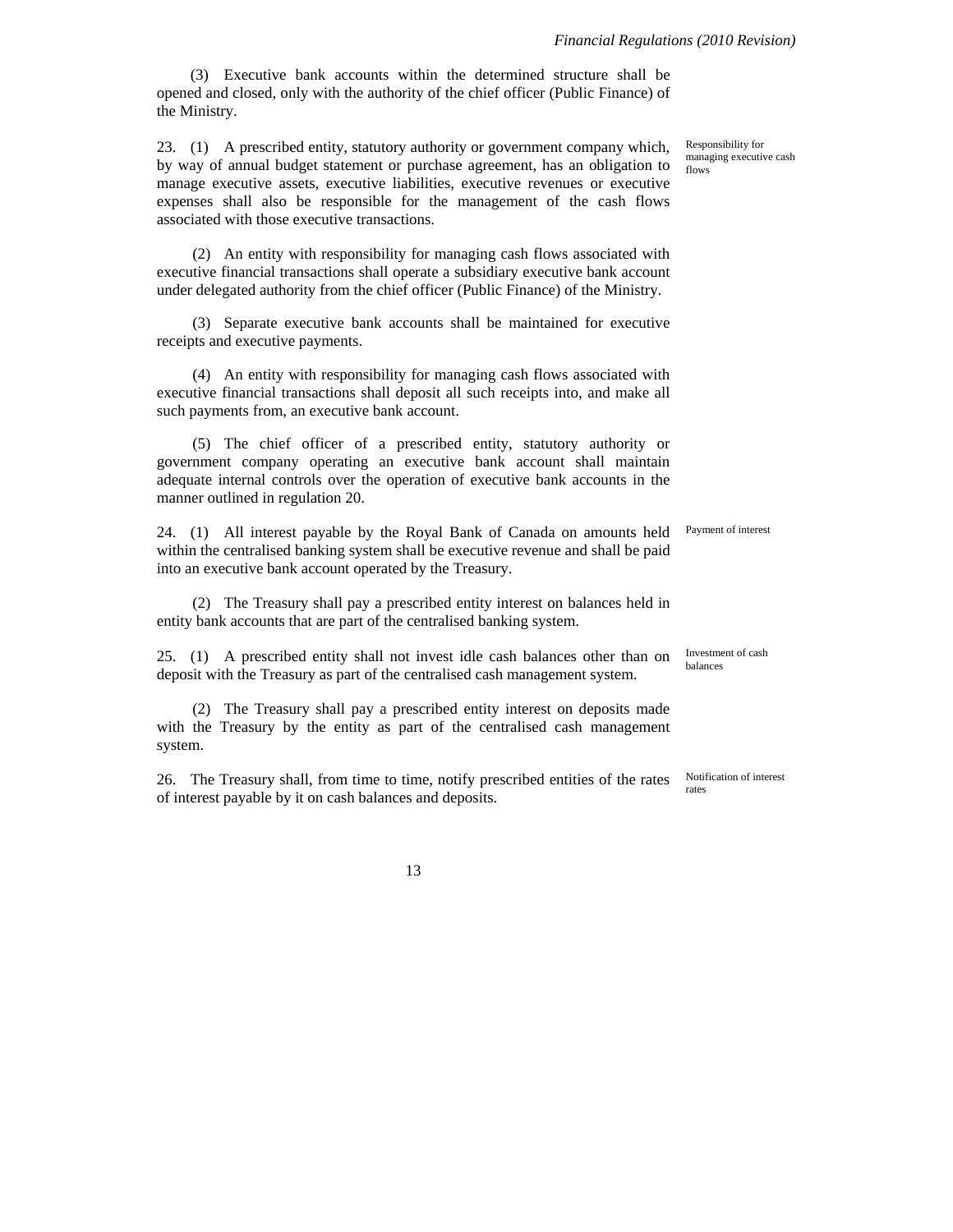*Financial Regulations (2010 Revision)* 

### **PART VI - Capital Charge**

Payment and calculation of capital charge

27. (1) The capital charge payable by a prescribed entity under section  $41(5)$ , is to be paid to the Ministry on the 31st July and the 31st January of each year.

(2) The 31st July payment is to be calculated on the basis of the entity's net worth at the preceding 30th June.

 (3) The 31st January payment is to be calculated on the basis of the entity's net worth at the preceding 31st December.

28. The capital charge rate shall be set annually by the Minister of Finance and shall apply to all prescribed entities unless a prescribed entity has obtained permission from the Financial Secretary to use a different rate. Capital charge rate

### **PART VII - General Financial Management Practices of Prescribed Entities**

29. A chief officer of a prescribed entity shall ensure that an appropriate system of internal controls operates within the entity and that that system is adequate to safeguard the entity or executive resources for which the prescribed entity is responsible. System of internal controls

30. A chief officer of a prescribed entity shall ensure that the prohibition on borrowing in the Law (including finance leases and operating bank overdrafts) is not breached in his entity. Compliance with borrowing prohibition

management

Responsibility for risk  $31. (1)$  A chief officer of a prescribed entity is responsible for -

- (a) identifying risks to which his entity is exposed;
- (b) establishing strategies to mitigate or manage those risks; and
- (c) ensuring those strategies are implemented.

 (2) All risks shall be managed in accordance with the policies established by the Governor in Cabinet on the advice of the Minister of Finance.

 (3) All insurance coverage shall be taken out through the Risk Management Office.

Foreign currency exposure

32. (1) A prescribed entity shall not enter into any transactions in foreign currencies (other than in US Dollars) except with the written authorisation of the Financial Secretary.

(2) Where a prescribed entity is authorised to enter into a foreign currency transaction other than in US dollars, the chief officer of that entity shall identify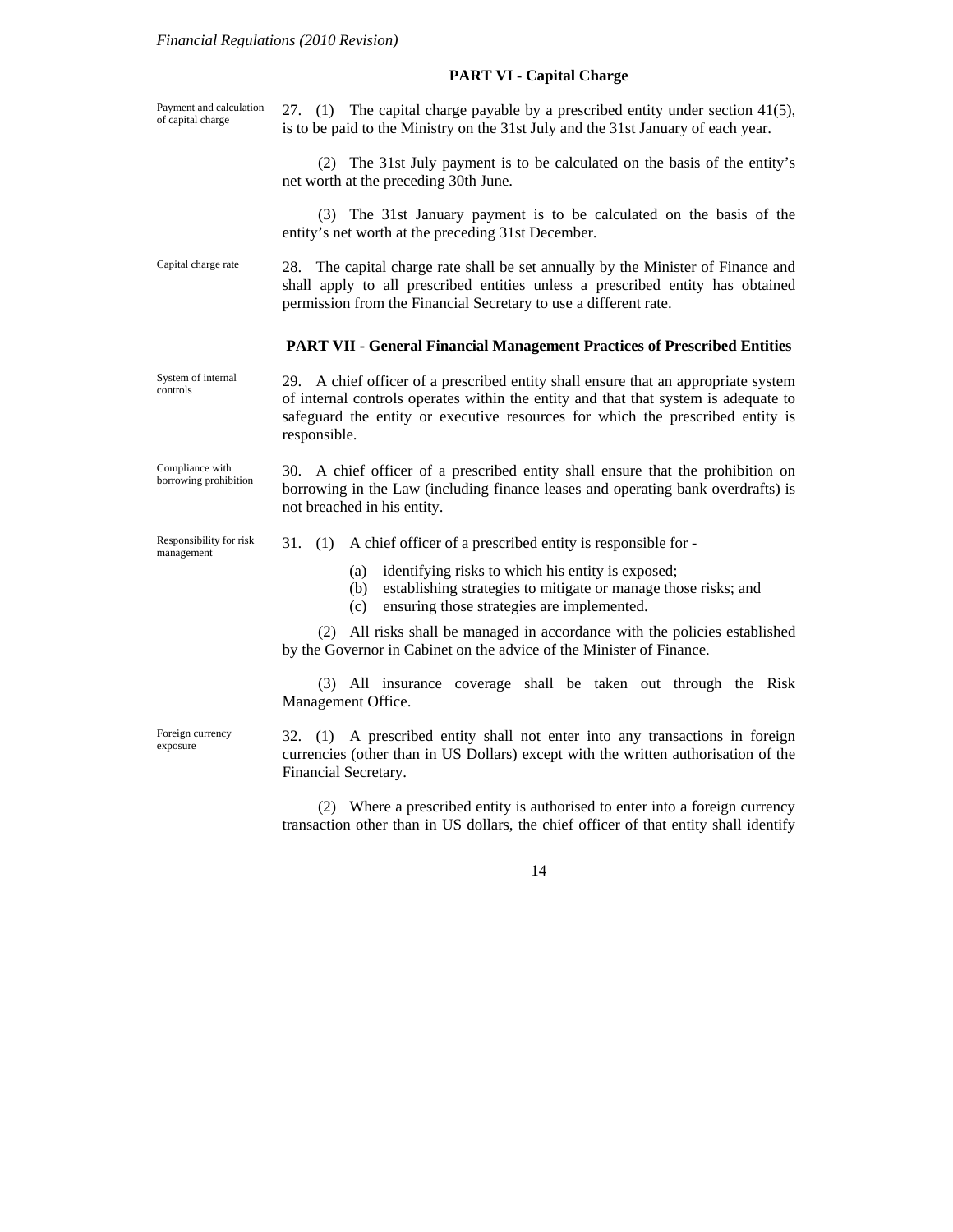the foreign exchange transaction exposures of the entity and shall design policies to cover this exposure.

(3) All policies and revisions thereto shall be approved by the Ministry.

 (4) A prescribed entity authorised to enter into a foreign currency transaction other than in US dollars shall only enter into foreign currency transactions on the spot market or, where the term of the exposure is known, by way of forward exchange contracts.

# **PART VIII - Output Costing**

33. The chief officer of a prescribed entity, statutory authority or government company is responsible for ensuring that the entity has a reliable and appropriate system for allocating entity input costs to the entity's outputs.

34. (1) The cost of all resources consumed in the production of outputs shall be allocated to outputs.

(2) Direct costs that relate to a specific output shall be allocated directly to the output to which they relate.

 (3) Personnel costs shall be allocated on the basis of the proportion of a person's time spent producing the output.

 (4) Time spent on overhead (non-output) activities, shall be treated as an indirect cost.

 (5) Indirect costs that relate to a single cost centre shall be allocated to that cost centre.

 (6) Indirect costs that relate to a number of cost centres shall be allocated to cost centres on the basis of the following methods -

| <b>Expense</b>                                          | <b>Allocation Method</b>                   |  |  |
|---------------------------------------------------------|--------------------------------------------|--|--|
| Audit fees                                              | <i>Pro rata</i> basis                      |  |  |
| Building occupancy costs (including<br>rent)            | Amount of space occupied by cost<br>centre |  |  |
| Communications<br>(for<br>example,<br>phone, fax, mail) | Usage of services by cost centre           |  |  |
| Computer systems                                        | Number of terminals or personal            |  |  |

15

Responsibility for output costing

Basis of cost allocation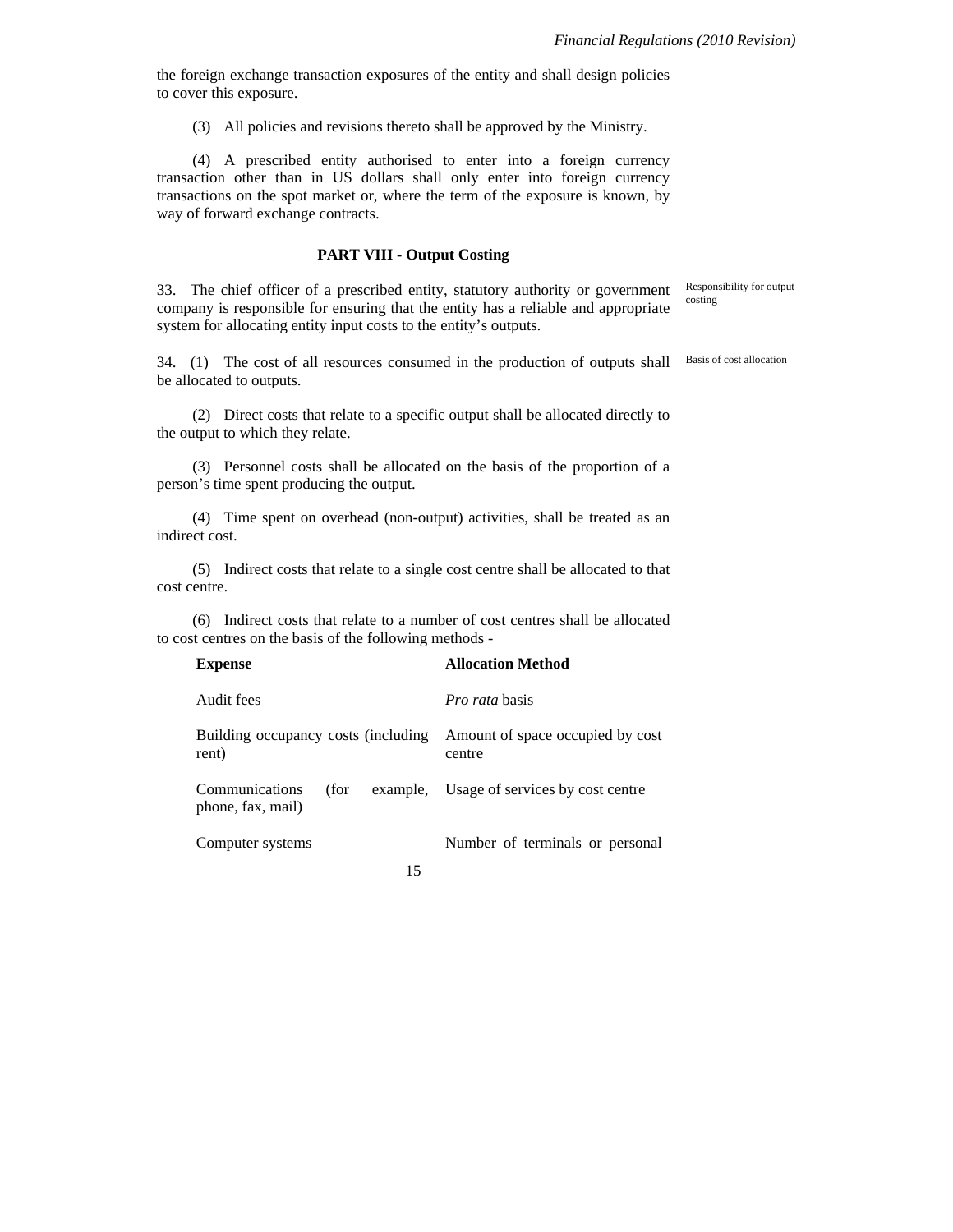computers used by cost centre

| Depreciation                                                                       | Use of assets concerned by cost<br>centre                                                                            |
|------------------------------------------------------------------------------------|----------------------------------------------------------------------------------------------------------------------|
| Insurance                                                                          | Same manner as other costs for<br>the insured asset type<br>(for<br>example, refer building costs,<br>vehicle costs) |
| Utilities (for example, electricity and Amount of space occupied by cost<br>water) | centre                                                                                                               |

 (7) The indirect costs of a cost centre shall be allocated to the cost centre's outputs on the basis of the proportion of the cost centre's direct costs allocated to that output.

Variation of allocation methods

35. Entities may use alternative allocation policies provided that the alternative policy provides more accurate costs and has the prior approval of the Accountant General.

## **PART IX - Procurement**

| Preference to local<br>suppliers | 36. Subject to an overriding requirement -                                                                                                                                                               |
|----------------------------------|----------------------------------------------------------------------------------------------------------------------------------------------------------------------------------------------------------|
|                                  | to ensure value for money; and<br>(a)<br>to ensure that the price and quality of goods and services is no<br>(b)<br>more than overseas procurement,                                                      |
|                                  | a prescribed entity, statutory authority or government company shall give<br>preference to procuring goods and services from suppliers trading, carrying on<br>business or operating within the Islands. |
| Requirement to tender            | Subject to paragraphs $(2)$ , $(3)$ and $(4)$ , a prescribed entity, statutory<br>37. (1)<br>authority or government company is required to offer for public tender -                                    |
|                                  | any contract for the purchase of supplies, services and assets over<br>(a)<br>fifty thousand dollars; and                                                                                                |
|                                  | the sale of assets with a book value of fifty thousand dollars or<br>(b)<br>more.                                                                                                                        |
|                                  | (2) In the case of a contract for the purchase of supplies, services and                                                                                                                                 |

assets over twenty thousand dollars, where, in the opinion of the chief officer of a prescribed entity, statutory authority or government company, only one supplier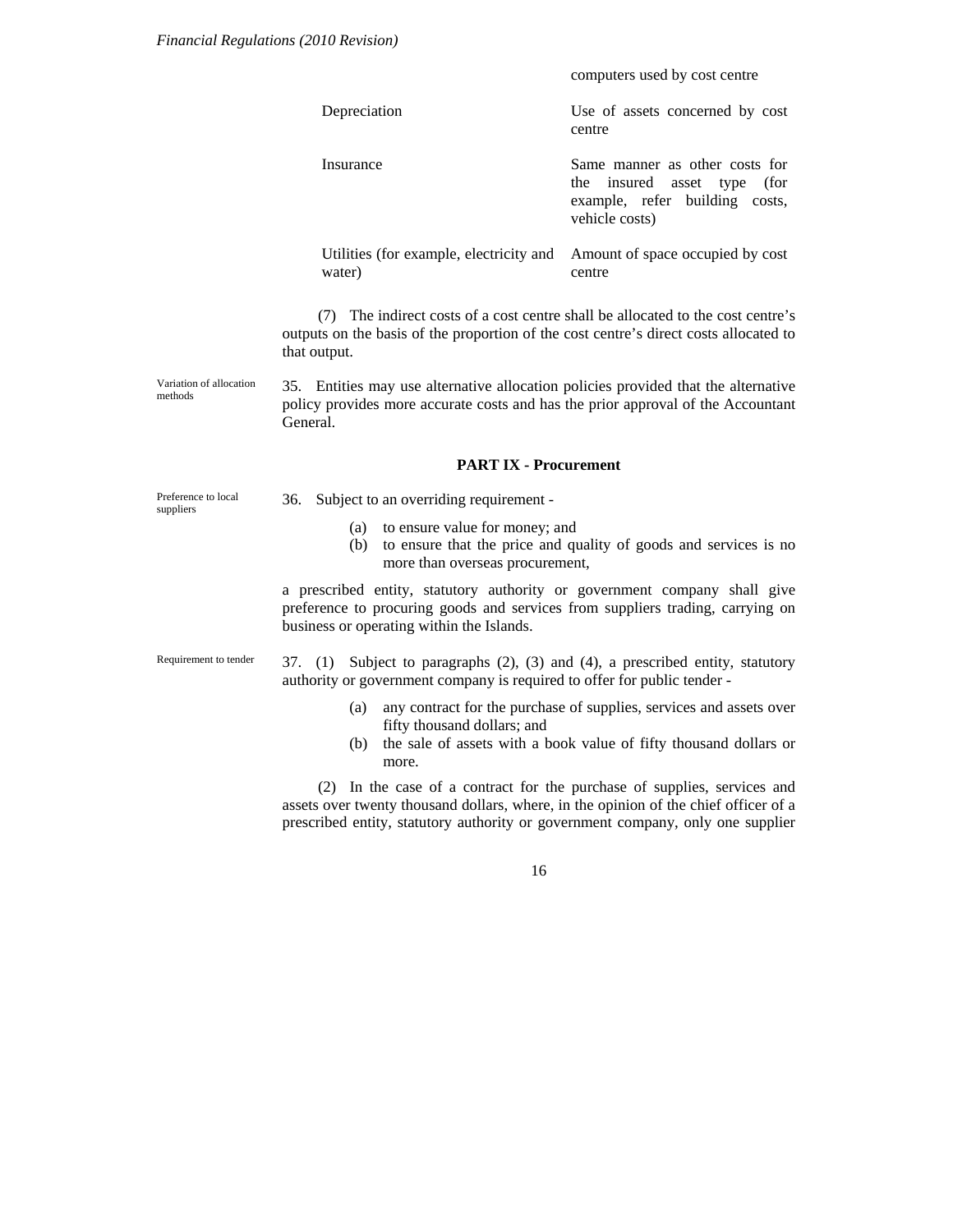can provide the supplies, services or assets, the chief officer is not required to offer for public tender such contract but -

- (a) he shall comply with regulation 41; and
- (b) he shall be subject to an overriding requirement to ensure value for money.

 (3) Without prejudice to paragraph (2), where a state of emergency is proclaimed under the Emergency Powers Law (2006 Revision) or an exceptional circumstance occurs, a prescribed entity, where it is impractical to do so, is not required to offer for public tender -

- (a) any contract for the purchase of supplies, services or assets; or
- (b) the sale of any assets,

and the chief officer of a prescribed entity may enter into any contract for the purpose of the restoration of the Islands, using rates established by him subject to an overriding requirement to ensure value for money.

 (4) Where a chief officer enters into a contract pursuant to paragraph (3), a copy of the contract shall be provided to the Director of Internal Audit and the Auditor General.

38. The requirement to use a public tender applies to both entity financial transactions and executive financial transactions.

39. (1) A pre-qualifying tender process shall not be commenced except with the approval of the Central Tenders Committee.

 (2) For the purposes of an approval under subregulation (1), application shall be made to the Committee in accordance with a practice manual published by the Committee.

 (3) Tenders in the pre-qualifying tender process shall be evaluated by the purchasing prescribed entity, statutory authority or government company, which shall furnish the Committee with a report, prepared in accordance with the manual referred to in subregulation (2), specifying the evaluation criteria used in that process and the respective identities of the qualifying bidders selected.

 (4) Notice of the qualifying bidders selected by the prescribed entity, statutory authority or government company shall not be given to participants in the pre-qualification process, nor shall a prescribed tendering process for the award of a contract be commenced until, in accordance with subregulation (5), the Committee gives its approval in relation to -

(a) the qualifying bidders; and

(b) the commencement of the prescribed tendering process.

17

2006 Revision

Application to all transactions

Pre-qualifying tender process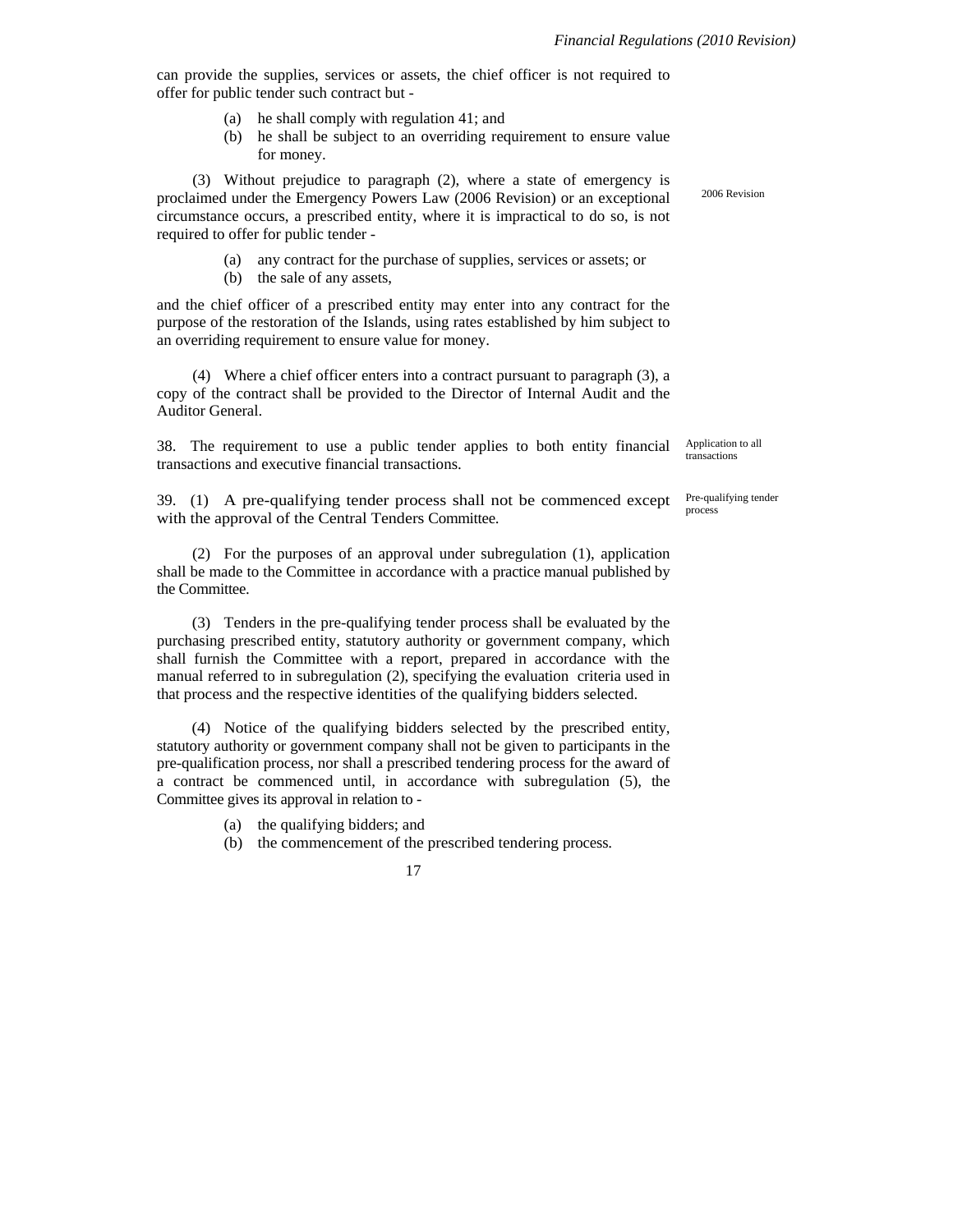(5) On receipt of a report under subregulation (3), and after making such enquiries, if any, as it sees fit to make, the Committee, if it is satisfied -

> (a) that the evaluation criteria used in the pre-qualifying tender process conform to its original approval under subregulation (2); and

(b) that those criteria were correctly and regularly applied,

shall give its approval for the purposes of subregulation (4), but otherwise may notify the prescribed entity, statutory authority or government company that it declines to do so, whereupon the pre-qualifying tender process shall be void and of no effect.

 (6) Notwithstanding that an application or report under this regulation has been duly prepared in accordance with the manual referred to in subregulation (2), the Committee shall retain the right to be provided with such supplementary information, in a particular case as it sees fit to require, concerning -

- the evaluation criteria that are proposed to be used, or that were used, in any pre-qualifying tender process; or
- (b) any other aspect of the pre-qualifying tender process.

 (7) An approval of the Central Tenders Committee under subregulation (1) may be granted unconditionally or may be granted subject to conditions, and where it is granted subject to conditions, the prescribed entity, statutory authority or government company shall not conduct a pre-qualifying tender process otherwise than in accordance with those conditions.

Tendering process

Evaluation of tenders

40. (1) The prescribed tendering process shall be used in respect of any contract required by this Part to be offered for public tender.

 (2) A pre-qualifying tender process shall not be used in respect of a contract with a value of less than two hundred and fifty thousand dollars.

 (3) A pre-qualifying tender process may be used for a contract with a value of two hundred and fifty thousand dollars or more.

 (4) In the evaluation of a tender, whether in the prescribed tendering process or a pre-qualifying tender process, any price quoted or indicated in the tender shall be considered, but the least expensive tender is not, by virtue of that fact alone, entitled to succeed.

41. (1) Tenders submitted for any contract with a value of less than two hundred and fifty thousand dollars shall be evaluated by a tenders committee established by the chief officer of the purchasing prescribed entity, statutory authority or government company.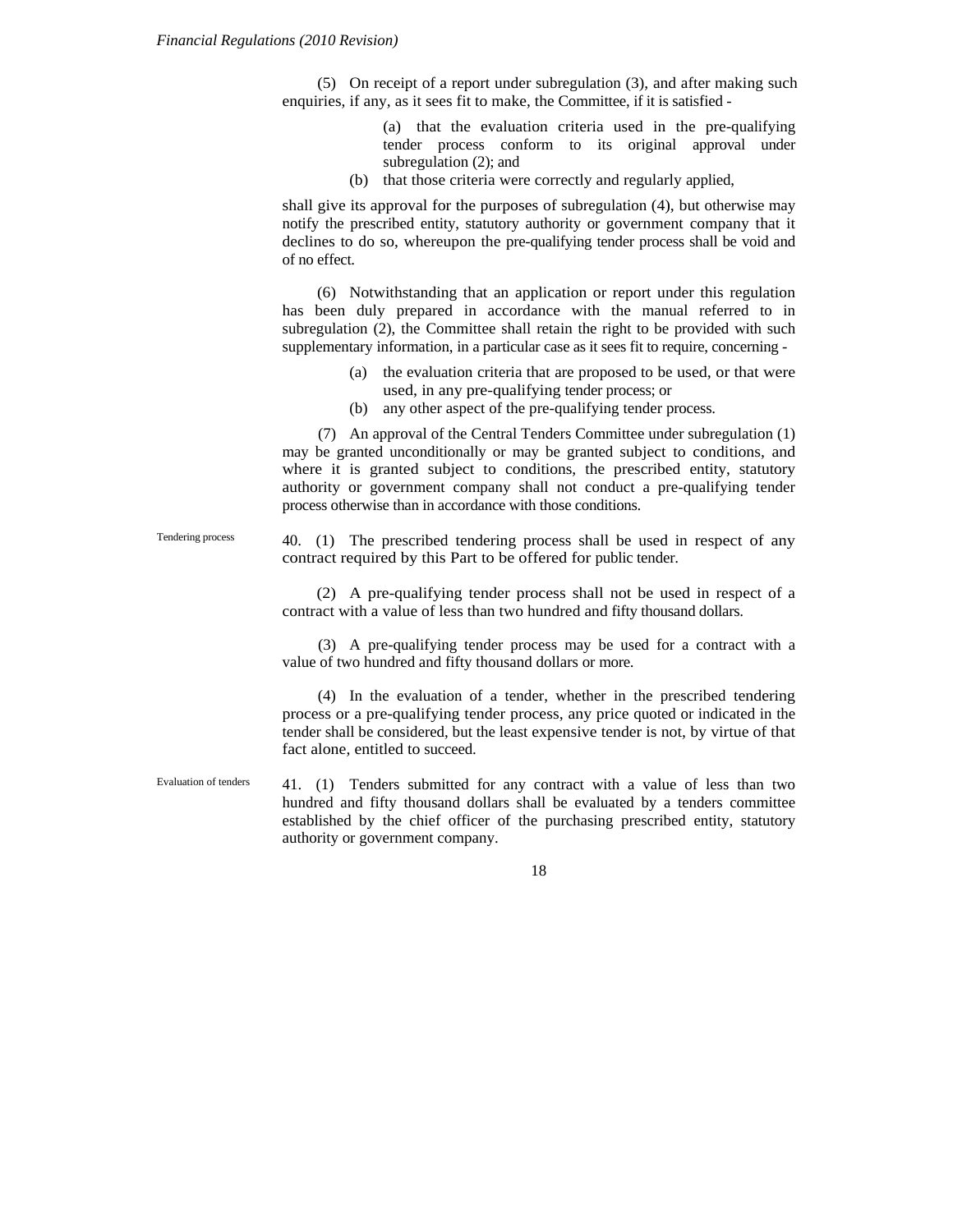(2) Tenders submitted for any contract with a value of two hundred and fifty thousand dollars or more shall be evaluated by a Central Tenders Committee comprising -

- (a) the chief officer (Public Finance) of the Ministry (or his nominee) as chairman; and
- (b) such other persons as may be appointed, from time to time, by the Financial Secretary.

 (3) Subregulation (2) shall not apply to a pre-qualifying tender process, but applies to a prescribed tendering process to which any such pre-qualifying tender process was a preliminary.

# **PART X - Trust Assets**

42. An entity with an agreement and delegation from the chief officer (Public Finance) of the ministry responsible for finance to provide management services in relation to trust assets shall recognise such activity as an output, and record any fee charged for the management of trust assets as output revenue.

43. (1) Trust assets shall be accounted for separately from an entity's own assets and trust money shall be held in a trust bank account, separate from the entity bank account and from the executive bank account.

(2) Where an entity manages more than one type of trust money, such trust money may be held in one bank account, but separate records of the movements in each type of trust money shall be kept.

# **PART XI - Financial Record Keeping**

44. (1) A prescribed entity, statutory authority or government company is required to retain records pertaining to output reporting, entity financial transactions and executive financial transactions (including revenue, expenses, assets and liabilities) in such a manner that such records can be readily produced for operational and audit purposes.

(2) A prescribed entity shall comply with any Government record keeping requirements established by the Director of the National Archives and notified in writing to chief officers.

Managing trust assets

Accounting for trust assets

Records to be retained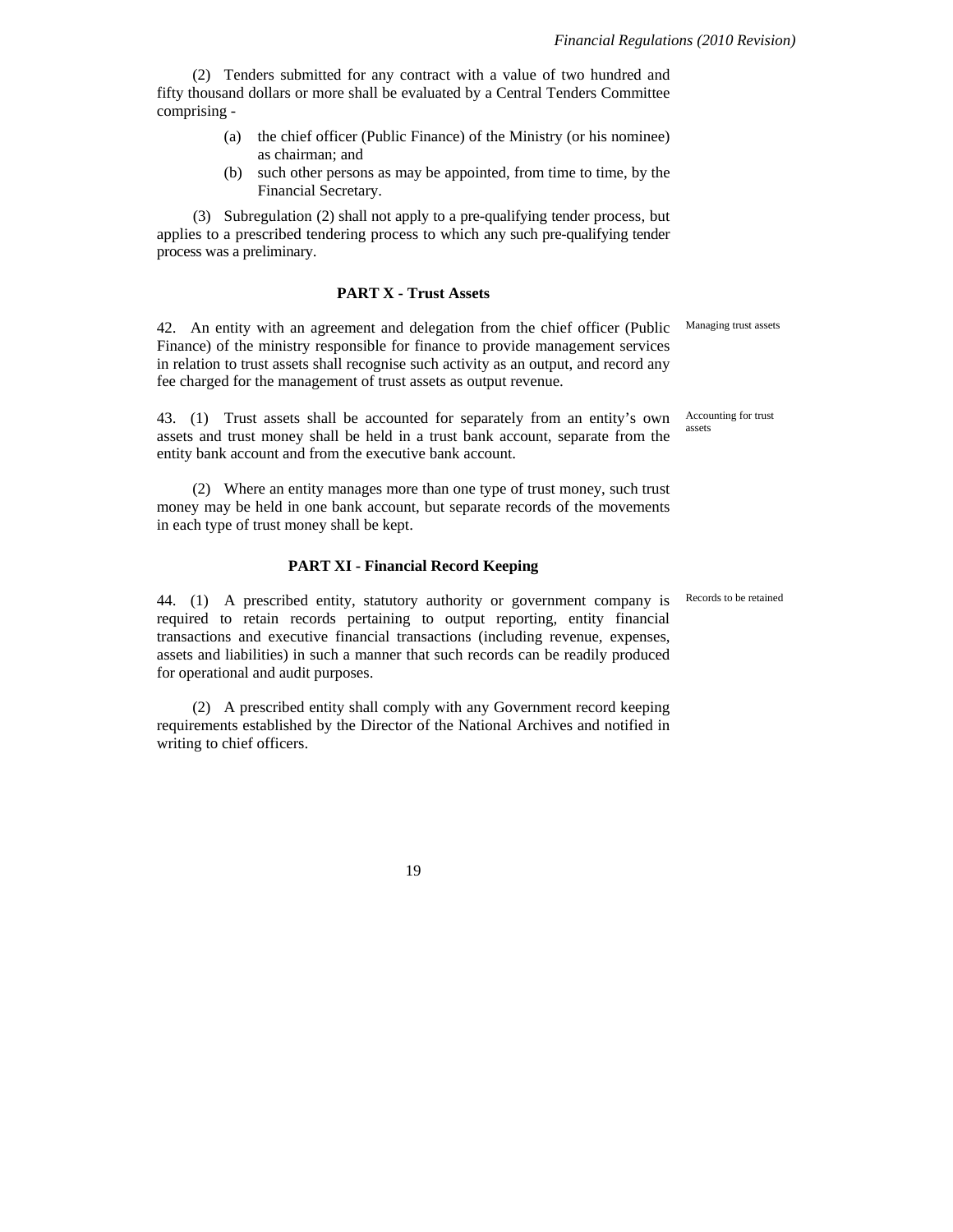*Financial Regulations (2010 Revision)* 

### **PART XII - Capital Project Appraisal**

45. The chief officer of a prescribed entity shall ensure that all capital projects (whether entity or executive) that are three hundred thousand dollars and above are submitted to the PSIC for review. Responsibility of the chief officer

46. A chief officer is required to submit the following documentation to the PSIC using the formats for the Project Profile and Project Report set out in the Fifth Schedule - Information required

- (a) in relation to projects between three hundred thousand dollars and one million dollars, Project Profile; and
- (b) in relation to projects over one million dollars, Project Profile and Project Report.

Timing

47. All completed Project Profiles and Project Reports are to be submitted to the PSIC at least two weeks in advance of its monthly meeting.

48. The PSIC shall submit recommendations on the viability of capital projects to the Governor in Cabinet, through the Minister of Finance. Role of the PSIC

Definition of "capital 49. In this Partproject" for the purposes of Part XII

"capital project" means any item that will be capitalised on the balance sheet in accordance with generally accepted accounting practice and the Third Schedule, and includes the construction or purchase of physical assets and the purchase or development of computer hardware or software.

# **PART XIII - Weightings of Statutory Authority and Government Company Debt to be Included in Core Government Net Debt Calculation**

Calculation of core government net debt

50. The following weightings are to be used to calculate the portion of Government guaranteed statutory authority and government company debt to be included in the calculation of core government net debt in accordance with section 34, namely, in the case of statutory authorities and government companies-

- (a) that require an unpredictable level of budgetary support from the Governor in Cabinet (namely, Cayman Airways Limited), eighty per cent;
- (b) that are financially stable and require a predictable level of budgetary support from the Governor in Cabinet (namely, the Cayman Islands Development Bank and the National Community Housing and Development Trust), fifty per cent; and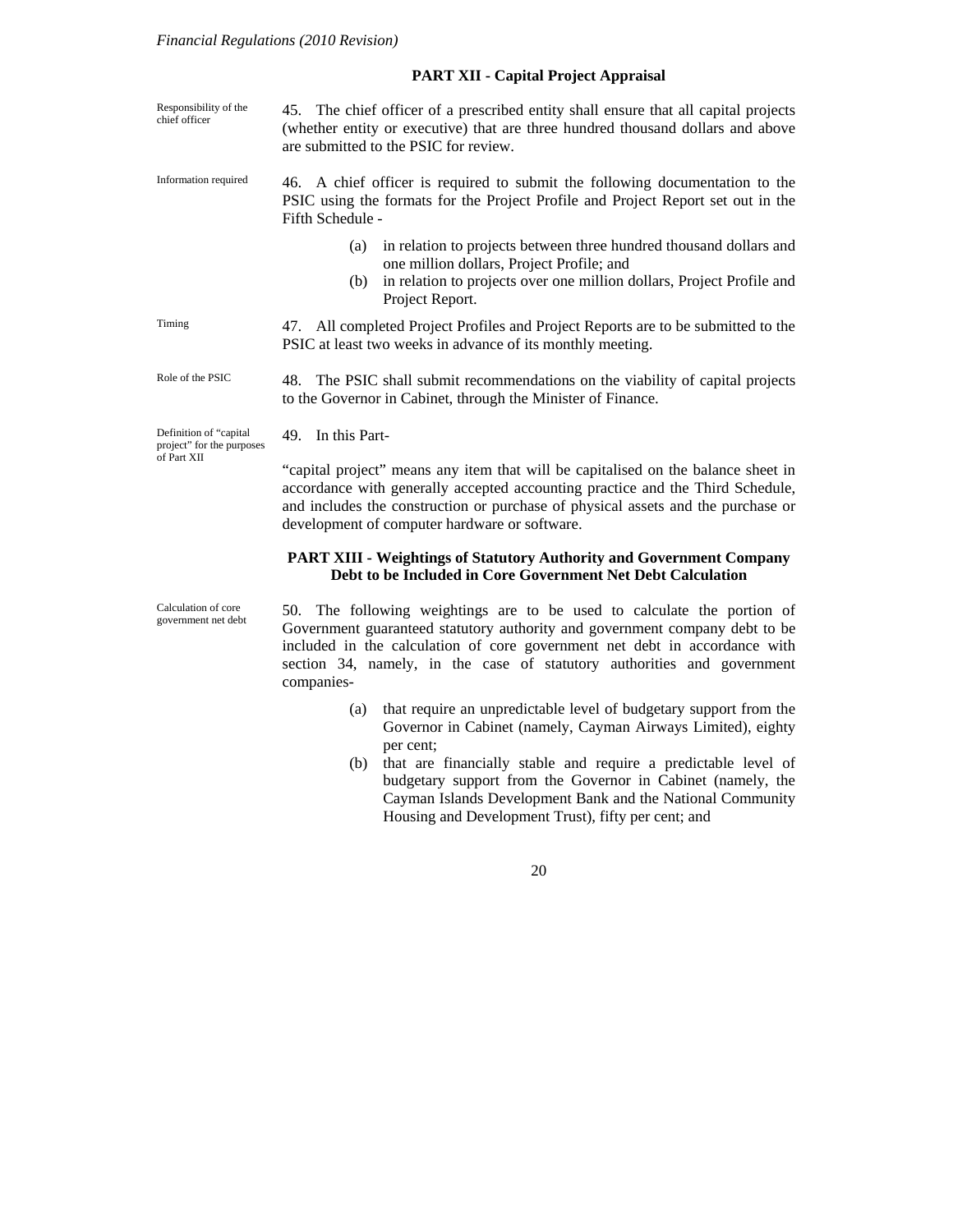(c) that have not required budgetary support from the Governor in Cabinet during the period of three years immediately preceding the date of the calculation (namely, the Civil Aviation Authority, the Port Authority and the Cayman Islands Turtle Farm Limited), twenty per cent.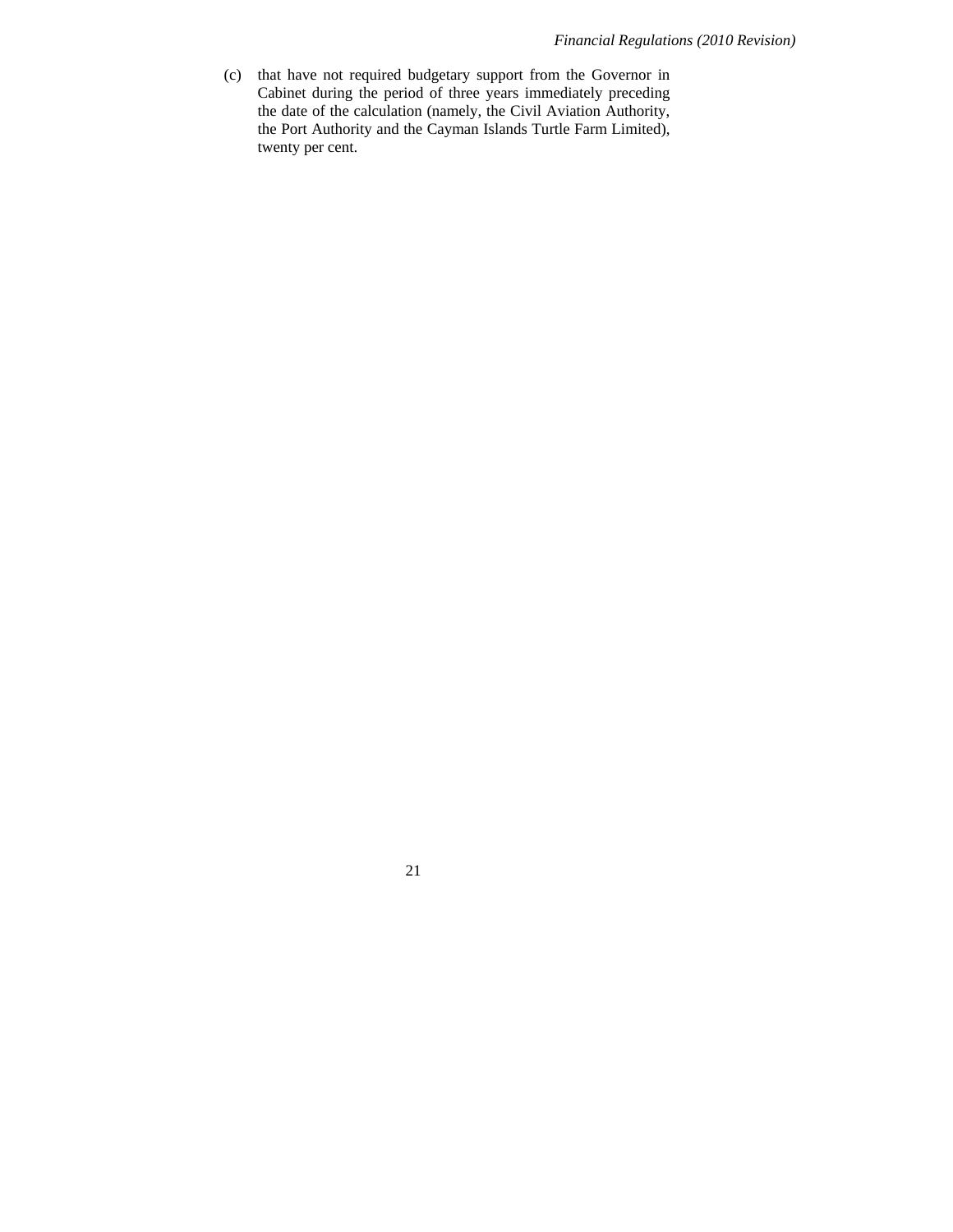### **FIRST SCHEDULE**

# **FORMAT FOR THE FORECAST FINANCIAL STATEMENTS, THE QUARTERLY FINANCIAL STATEMENTS AND THE ANNUAL FINANCIAL STATEMENTS FOR THE CORE GOVERNMENT AND FOR THE ENTIRE PUBLIC SECTOR**

1. This Schedule prescribes the format for the forecast financial statements, the quarterly financial statements and the annual financial statements for the core government and for the entire public sector.

2. The financial statements for the core government and the entire public sector shall be provided as one set of financial statements but with different column disclosures as shown in the formats.

- 3. In applying this format-
	- (a) individual line items on the face of the financial statements included in this Schedule may be omitted if the amounts involved are immaterial;
	- (b) additional line items may be added to the face of the financial statements if disclosure would be improved and the amounts are material;
	- (c) if the information required to be included in any of the Notes to the Financial Statement prescribed by this Schedule is immaterial, the Note, or a line item within a Note may be omitted; and
	- (d) additional Notes to the Financial Statements, or line items within a Note, not included in this Schedule, may be added if disclosure would be improved and the amounts are material.

4. Where the financial statements are forecast financial statements, the heading of each financial statement shall include the word "forecast', for example "Forecast Operating Statement", and the text of any financial statements amended to include the word forecast as indicated as follows in the formats: [forecast]

5. Unless the formats show otherwise, where the financial statements are forecast financial statements, the following column headings shall be used, with the dates of the relevant years inserted, for example 2004/5: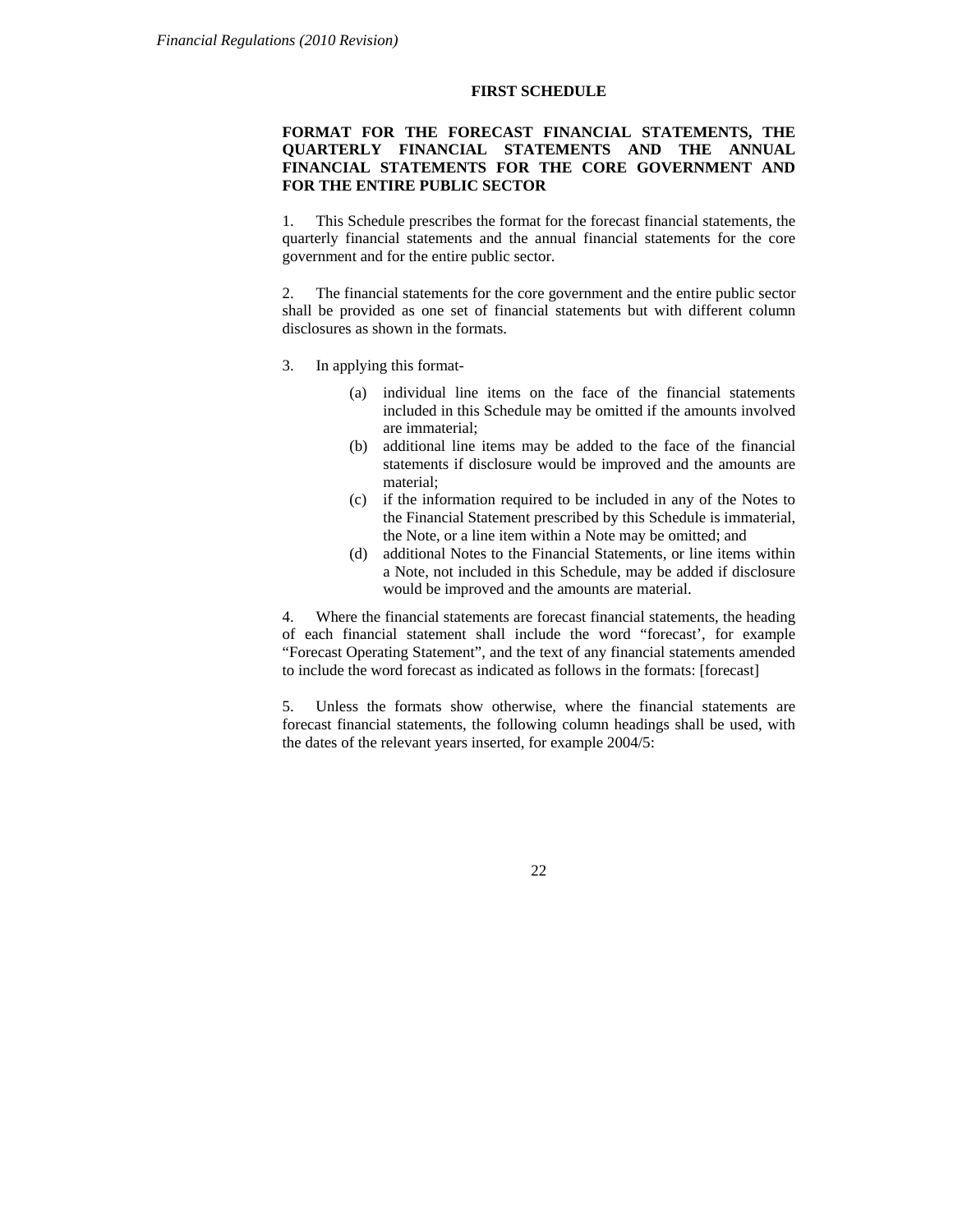|                                        | <b>Core Government</b> |                            |                             | <b>Entire Public Sector</b> |                            |
|----------------------------------------|------------------------|----------------------------|-----------------------------|-----------------------------|----------------------------|
| [Budget Year] [Year before [Two years] |                        |                            | [Budget Year] [Year before] |                             | [Two years]                |
|                                        |                        | Budget Yearl before Budget |                             |                             | Budget Yearl before Budget |
|                                        |                        | Yearl                      |                             |                             | Yearl                      |
| Forecast                               | Est. Actual            | Actual                     | Forecast                    | Est. Actual                 | Actual                     |
| \$000                                  | \$000                  | \$000                      | \$000                       | \$000                       | \$000                      |

6. Unless the formats show otherwise, where the financial statements are quarterly financial statements, the following column headings shall be used, with the dates of the relevant years inserted, for example 2004/5:

|                 |                 |              |              | <b>Entire Public Sector</b> |              |
|-----------------|-----------------|--------------|--------------|-----------------------------|--------------|
| Core Government |                 |              |              |                             |              |
| [This Year]     | [This Year]     | [Last Year]  | [This Year]  | [This Year]                 | [Last Year]  |
| Year to Date    | Year to Date    | Year to Date | Year to Date | <b>Year to Date</b>         | Year to Date |
| Actual          | <b>Forecast</b> | Actual       | Actual       | <b>Forecast</b>             | Actual       |
| \$000           | \$000           | \$000        | \$000        | \$000                       | \$000        |

7. Unless the formats show otherwise, where the financial statements are annual financial statements, the following column headings shall be used, with the dates of the relevant years inserted, for example 2004/5:

| Core Government |               |              |                            | <i>Entire Public Sector</i> |               |
|-----------------|---------------|--------------|----------------------------|-----------------------------|---------------|
| [Actual This]   | [Budget This] | [Actual last | [Actual This [Budget This] |                             | [Actual last] |
| Yearl           | Year 1        | Yearl        | Yearl                      | Year 1                      | Yearl         |
| Forecast        | Est. Actual   | Actual       | Forecast                   | Est. Actual                 | Actual        |
| \$000           | \$000         | \$000        | \$000                      | \$000                       | \$000         |

 $\overline{1}$ 

8. In this schedule, all items within square brackets indicate either explanatory instructions or dates or words to be inserted into the format as relevant.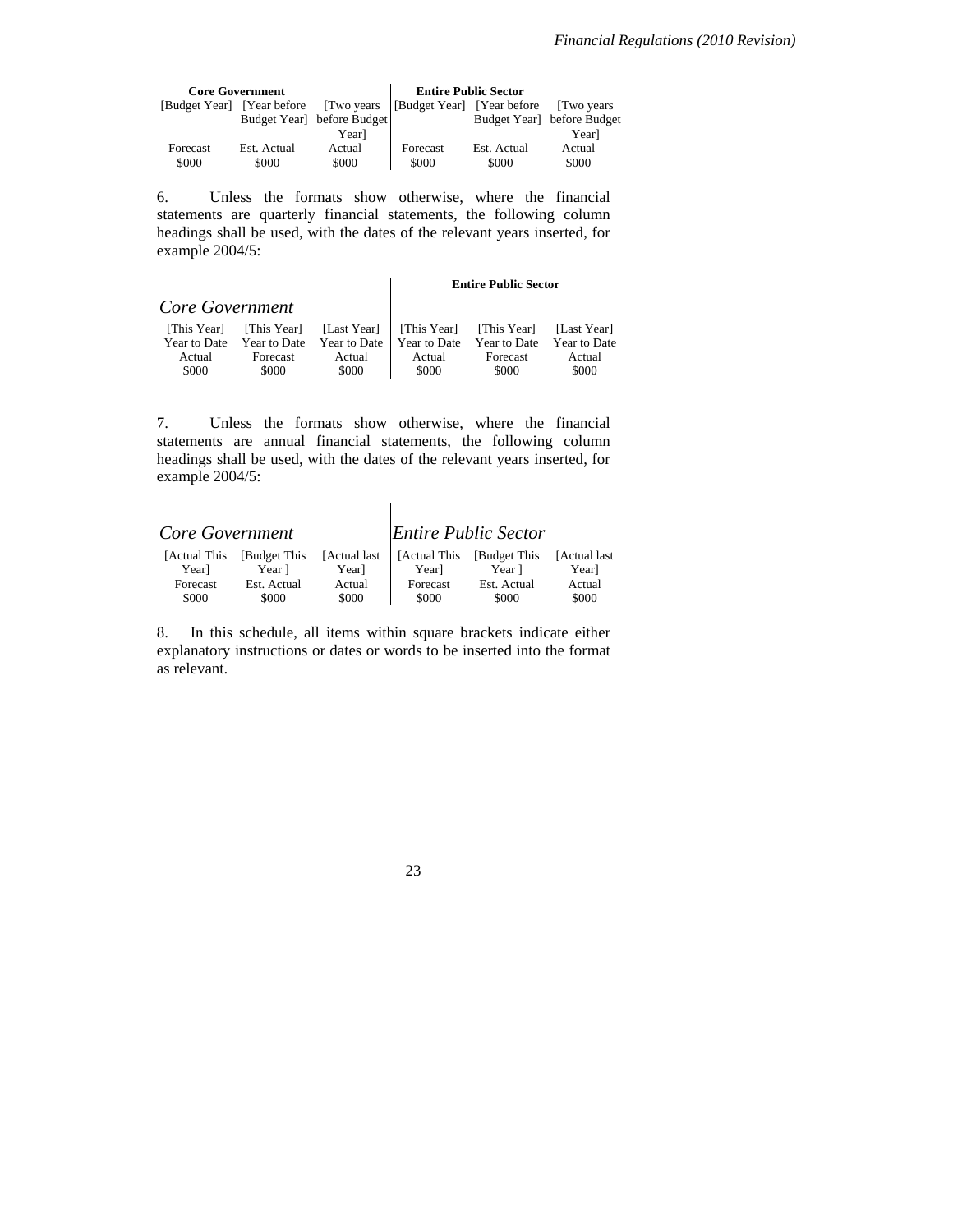### **Format for the Government Financial Statements**

### **STATEMENT OF RESPONSIBILITY FOR FORECAST FINANCIAL STATEMENTS [Forecast Financial Statements only]**

These forecast financial statements have been prepared in accordance with the Public Management and Finance Law (2010 Revision). They report the forecast financial transactions for the Core Government and the Entire Public Sector reporting entity for the forthcoming year.

The forecast financial statements were prepared by the Ministry responsible for finance on behalf of the Government. On the basis of the economic and financial information available, that Ministry has used its best professional judgement in preparing the forecast statements.

The forecast financial statements incorporate the fiscal and economic implications of all Government decisions and circumstances as at [date].

We accept responsibility for the accuracy and integrity of the financial information in these forecast financial statements and their compliance with the Public Management and Finance Law (2010 Revision).

To the best of our knowledge the forecast financial statements are:

- (a) complete and reliable;
- (b) fairly reflect the forecast financial position [as at relevant date] and performance for the [period concerned];
- (c) include all policy decisions and other circumstances that have, or may have, a material effect on the forecast statements; and
- (d) comply with generally accepted accounting practice.

| [Signature]         | [Signature] |
|---------------------|-------------|
| [Name]              | [Name]      |
| Minister of Finance | Premier     |
| [Date]              | [Date]      |

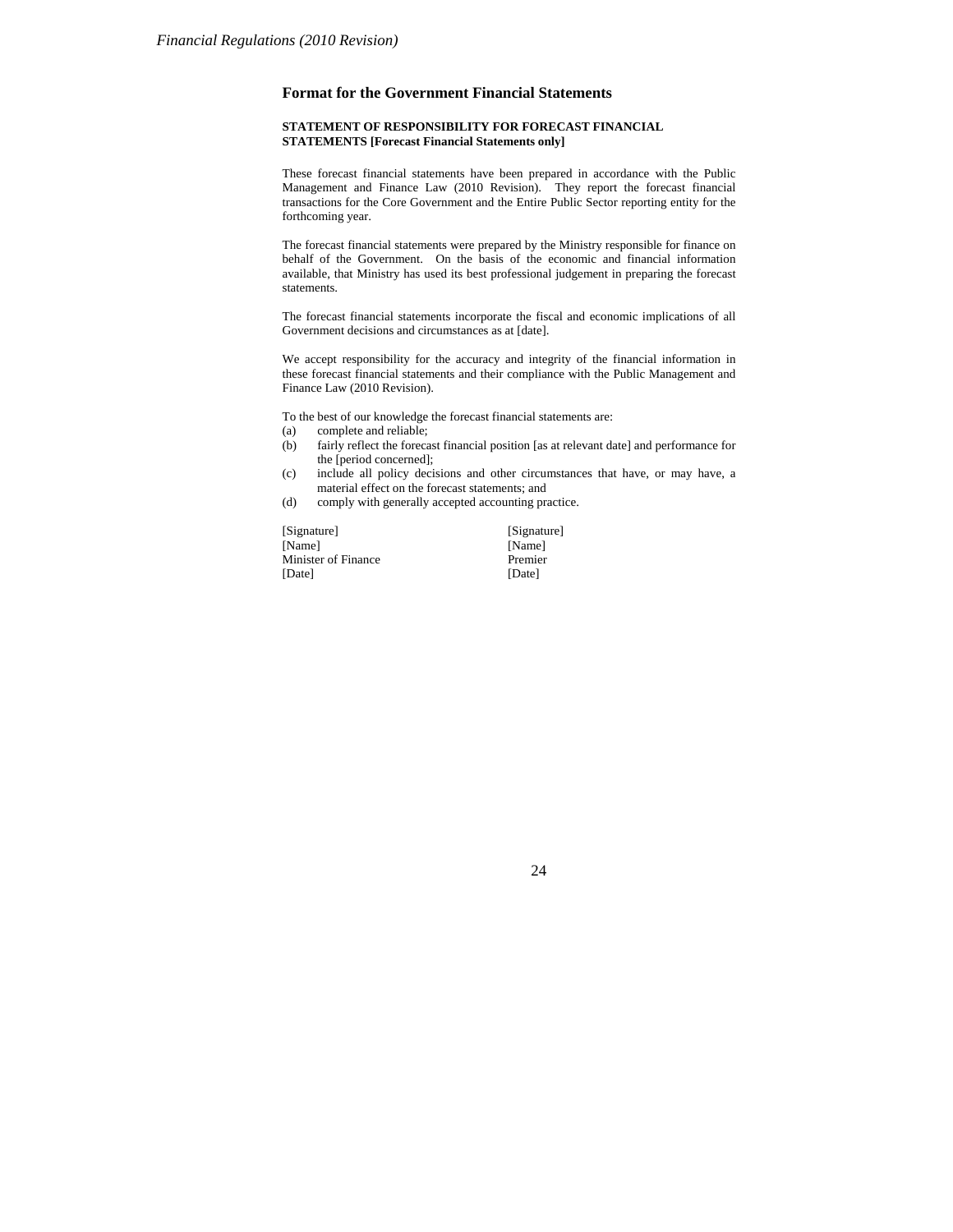#### **STATEMENT OF RESPONSIBILITY FOR FINANCIAL STATEMENTS [Quarterly and Annual Financial Statements only]**

These financial statements have been prepared by the Ministry responsible for finance in accordance with the Public Management and Finance Law (2010 Revision). The Financial Statements comply with generally accepted accounting practice as defined in International Public Sector Accounting Standards and International Accounting Standards.

We accept responsibility for the accuracy and integrity of the financial information in these financial statements and their compliance with the Public Management and Finance Law (2010 Revision).

To the best of our knowledge the financial statements are:

- (a) complete and reliable;
- (b) fairly reflect the financial position as at [balance date] and performance for the [period concerned]; and
- (c) comply with generally accepted accounting practice.

| [Signature]         | [Signature] |
|---------------------|-------------|
| [Name]              | [Name]      |
| Minister of Finance | Premier     |
| [Date]              | [Date]      |

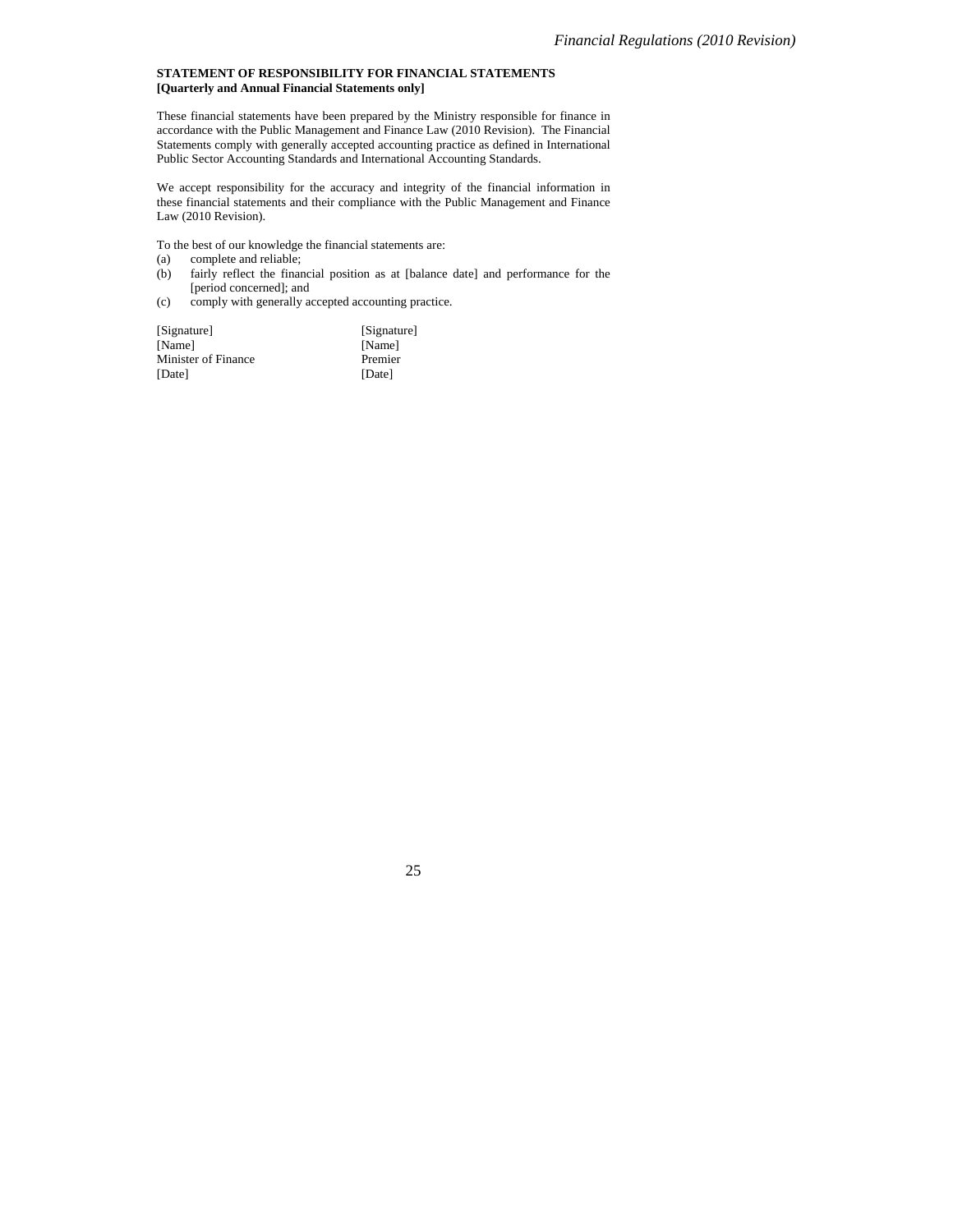#### **GOVERNMENT OF THE CAYMAN ISLANDS [FORECAST] OPERATING STATEMENT FOR [THE YEAR ENDING 30 JUNE [YEAR], THE QUARTER ENDED [XX MONTH YEAR], THE YEAR ENDED 30 JUNE [YEAR] which ever is relevant]**

|                                                                                                 |                   | Core<br>Government | <b>Entire Public</b><br><b>Sector</b> |
|-------------------------------------------------------------------------------------------------|-------------------|--------------------|---------------------------------------|
| <b>Coercive Revenue</b>                                                                         | <b>N</b> ote<br>1 |                    |                                       |
| Levies on international trade and transactions<br>Domestic levies on goods and services         |                   |                    |                                       |
| Levies on property                                                                              |                   |                    |                                       |
| Other levies                                                                                    |                   |                    |                                       |
| Fines<br><b>Total Coercive Revenue</b>                                                          |                   |                    |                                       |
|                                                                                                 |                   |                    |                                       |
| <b>Other Revenue</b>                                                                            |                   |                    |                                       |
| Sale of goods and services<br>Investment revenue                                                | 2<br>3            |                    |                                       |
| Donations                                                                                       |                   |                    |                                       |
| Other operating revenue                                                                         |                   |                    |                                       |
| Net profit in investments in statutory authorities<br>and government companies                  |                   |                    |                                       |
| <b>Total Other Revenue</b>                                                                      |                   |                    |                                       |
| <b>Total Operating Revenue</b>                                                                  |                   |                    |                                       |
| <b>Operating Expenses</b>                                                                       | $\overline{4}$    |                    |                                       |
| Personnel costs                                                                                 | 5                 |                    |                                       |
| Supplies and consumables                                                                        | 6                 |                    |                                       |
| Depreciation                                                                                    | 7                 |                    |                                       |
| Outputs from statutory authorities and                                                          |                   |                    |                                       |
| government companies<br>Outputs from non-governmental suppliers                                 |                   |                    |                                       |
| Transfer payments                                                                               |                   |                    |                                       |
| Other operating expenses                                                                        |                   |                    |                                       |
| <b>Total Operating Expenses</b>                                                                 |                   |                    |                                       |
| <b>Surplus from Operating Activities</b>                                                        |                   |                    |                                       |
|                                                                                                 |                   |                    |                                       |
| <b>Non-Operating Revenue and Expenses</b>                                                       |                   |                    |                                       |
| Financing expense                                                                               | 8                 |                    |                                       |
| Gains/losses on foreign exchange transactions<br>Gains/losses on disposal or revaluation of non |                   |                    |                                       |
| current assets                                                                                  |                   |                    |                                       |
| Other non-operating revenues or expenses                                                        |                   |                    |                                       |
| <b>Total Non-Operating Revenue and Expenses</b>                                                 |                   |                    |                                       |
|                                                                                                 |                   |                    |                                       |
| Surplus before extraordinary items<br>Extraordinary items                                       |                   |                    |                                       |
| <b>Net Surplus or Deficit</b>                                                                   |                   |                    |                                       |

The accounting policies and notes on pages [xx-zz] form part of these [forecast] financial statements.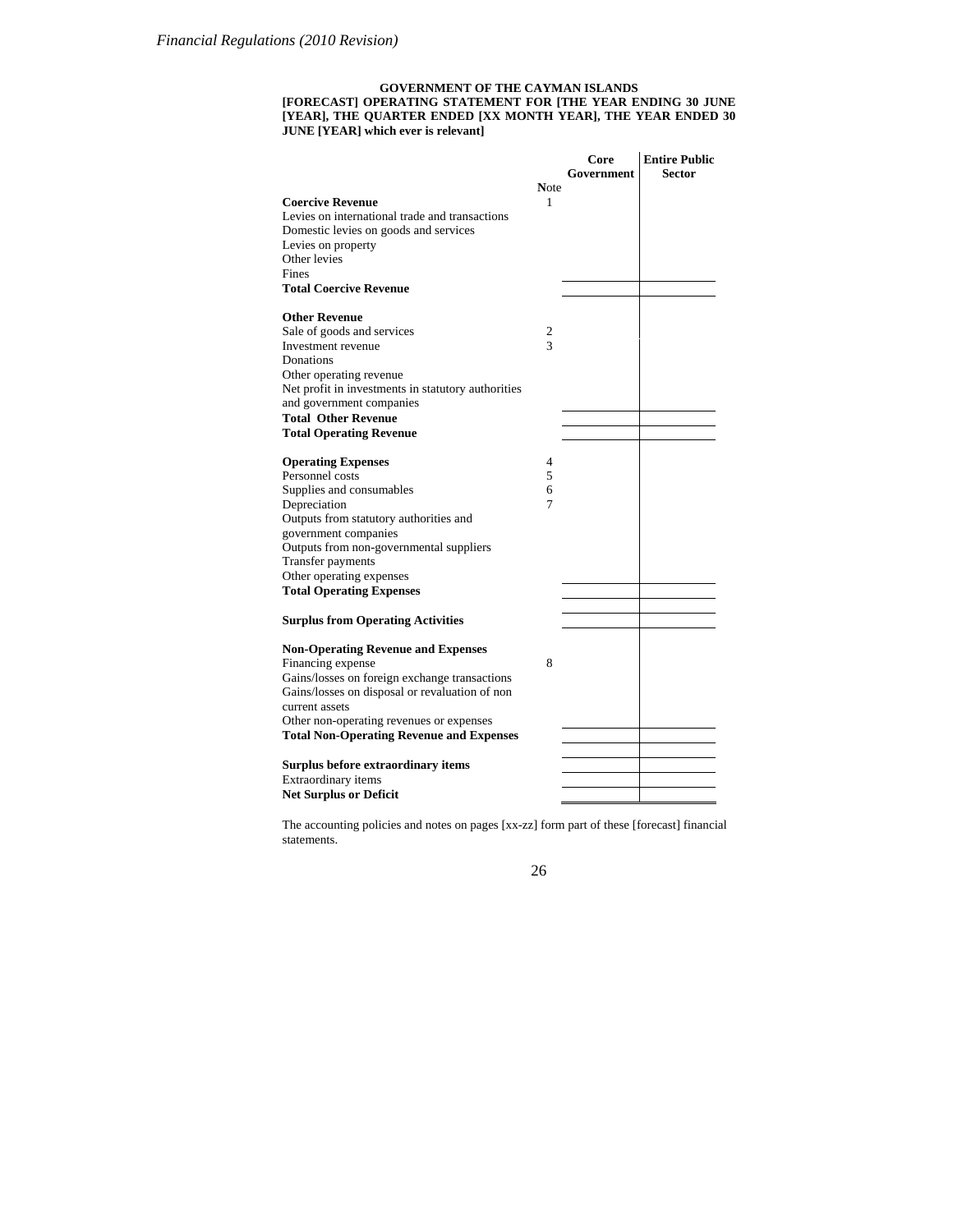#### **GOVERNMENT OF THE CAYMAN ISLANDS [FORECAST] BALANCE SHEETAS AT [XX MONTH YEAR]**

| Government<br><b>Sector</b><br>Note<br><b>Current Assets</b><br>Cash and cash equivalents<br>9<br>Marketable securities and deposits<br>10 |  |
|--------------------------------------------------------------------------------------------------------------------------------------------|--|
|                                                                                                                                            |  |
|                                                                                                                                            |  |
|                                                                                                                                            |  |
|                                                                                                                                            |  |
|                                                                                                                                            |  |
| Accounts receivable<br>11                                                                                                                  |  |
| <b>Inventories</b><br>12                                                                                                                   |  |
| 13<br>Other current assets                                                                                                                 |  |
| <b>Total Current Assets</b>                                                                                                                |  |
| <b>Non-Current Assets</b>                                                                                                                  |  |
| Loans                                                                                                                                      |  |
| 14<br>Other investments                                                                                                                    |  |
| Net worth of statutory authority and government<br>companies                                                                               |  |
| Property, plant and equipment<br>15                                                                                                        |  |
| Other non-current assets<br>16                                                                                                             |  |
| <b>Total Non-Current Assets</b>                                                                                                            |  |
| <b>Total Assets</b>                                                                                                                        |  |
|                                                                                                                                            |  |
| <b>Current Liabilities</b>                                                                                                                 |  |
| Accounts payable<br>17                                                                                                                     |  |
| Unearned revenue<br>18                                                                                                                     |  |
| Employee entitlements<br>19                                                                                                                |  |
| Other current liabilities<br>20                                                                                                            |  |
| <b>Total Current Liabilities</b>                                                                                                           |  |
|                                                                                                                                            |  |
| <b>Non-Current Liabilities</b>                                                                                                             |  |
| 21<br>Employee entitlements                                                                                                                |  |
| Unfunded pension liability<br>22                                                                                                           |  |
| <b>Borrowings</b><br>23                                                                                                                    |  |
| Currency issued                                                                                                                            |  |
| Other non-current liabilities<br>24                                                                                                        |  |
| <b>Total Non-Current Liabilities</b>                                                                                                       |  |
| <b>Total Liabilities</b>                                                                                                                   |  |
| TOTAL ASSETS LESS TOTAL                                                                                                                    |  |
| <b>LIABILITIES</b>                                                                                                                         |  |
| <b>NET WORTH</b>                                                                                                                           |  |
| Asset revaluation reserve                                                                                                                  |  |
| Accumulated surpluses<br>25                                                                                                                |  |
| <b>Total Net Worth</b>                                                                                                                     |  |

The accounting policies and notes on pages [xx-zz] form part of these [forecast] financial statements.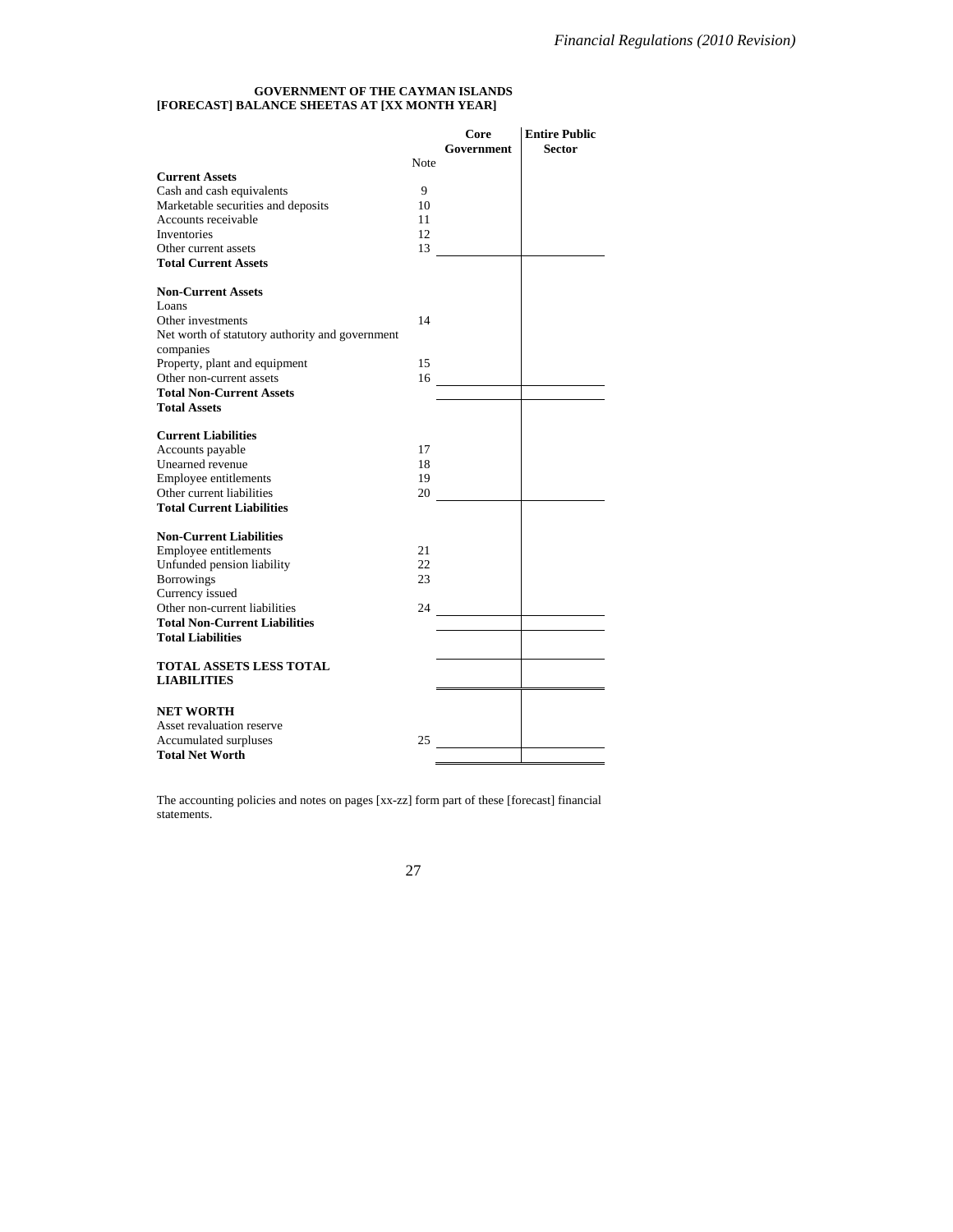#### **GOVERNMENT OF THE CAYMAN ISLANDS [FORECAST] CASH FLOW STATEMENT FOR [THE YEAR ENDING 30 JUNE [YEAR], THE QUARTER ENDED [XX MONTH YEAR], THE YEAR ENDED 30 JUNE [YEAR] [whichever is relevant]**

|                                                  |      | Core<br>Government | <b>Entire Public</b><br><b>Sector</b> |
|--------------------------------------------------|------|--------------------|---------------------------------------|
|                                                  | Note |                    |                                       |
| <b>CASH FLOWS FROM OPERATING</b>                 |      |                    |                                       |
| <b>ACTIVITIES</b>                                |      |                    |                                       |
| <b>Receipts</b>                                  |      |                    |                                       |
| Coercive receipts                                |      |                    |                                       |
| Sale of outputs (goods and services)             |      |                    |                                       |
| Interest received                                |      |                    |                                       |
| Other receipts                                   |      |                    |                                       |
| <b>Payments</b>                                  |      |                    |                                       |
| Personnel costs                                  |      |                    |                                       |
| Supplies and consumables                         |      |                    |                                       |
| Outputs from statutory authorities and           |      |                    |                                       |
| government companies                             |      |                    |                                       |
| Outputs from non-governmental suppliers          |      |                    |                                       |
| Transfer payments                                |      |                    |                                       |
| Interest and other financing costs paid          |      |                    |                                       |
| Other payments                                   |      |                    |                                       |
| Net cash flows from operating activities         | 26   |                    |                                       |
| <b>CASH FLOWS FROM INVESTING</b>                 |      |                    |                                       |
| <b>ACTIVITIES</b>                                |      |                    |                                       |
| Purchase of non-current assets                   |      |                    |                                       |
| Purchase of investments                          |      |                    |                                       |
| Equity injections into statutory authorities and |      |                    |                                       |
| government companies                             |      |                    |                                       |
| Proceeds from sale of non-current assets         |      |                    |                                       |
| Proceeds from sale of investments                |      |                    |                                       |
| Capital withdrawals/surplus distributions from   |      |                    |                                       |
| statutory authorities and government companies   |      |                    |                                       |
| Net cash flows from investing activities         |      |                    |                                       |
| <b>CASH FLOWS FROM FINANCING</b>                 |      |                    |                                       |
| <b>ACTIVITIES</b>                                |      |                    |                                       |
| Proceeds from borrowings                         |      |                    |                                       |
| Repayment of borrowings                          |      |                    |                                       |
| Net cash flows from financing activities         |      |                    |                                       |
| Net increase/(decrease) in cash and cash         |      |                    |                                       |
| equivalents                                      |      |                    |                                       |
| Cash and cash equivalents at beginning of period |      |                    |                                       |
| Cash and cash equivalents at end of period       | 9    |                    |                                       |

The accounting policies and notes on pages [xx-zz] form part of these [forecast] financial statements.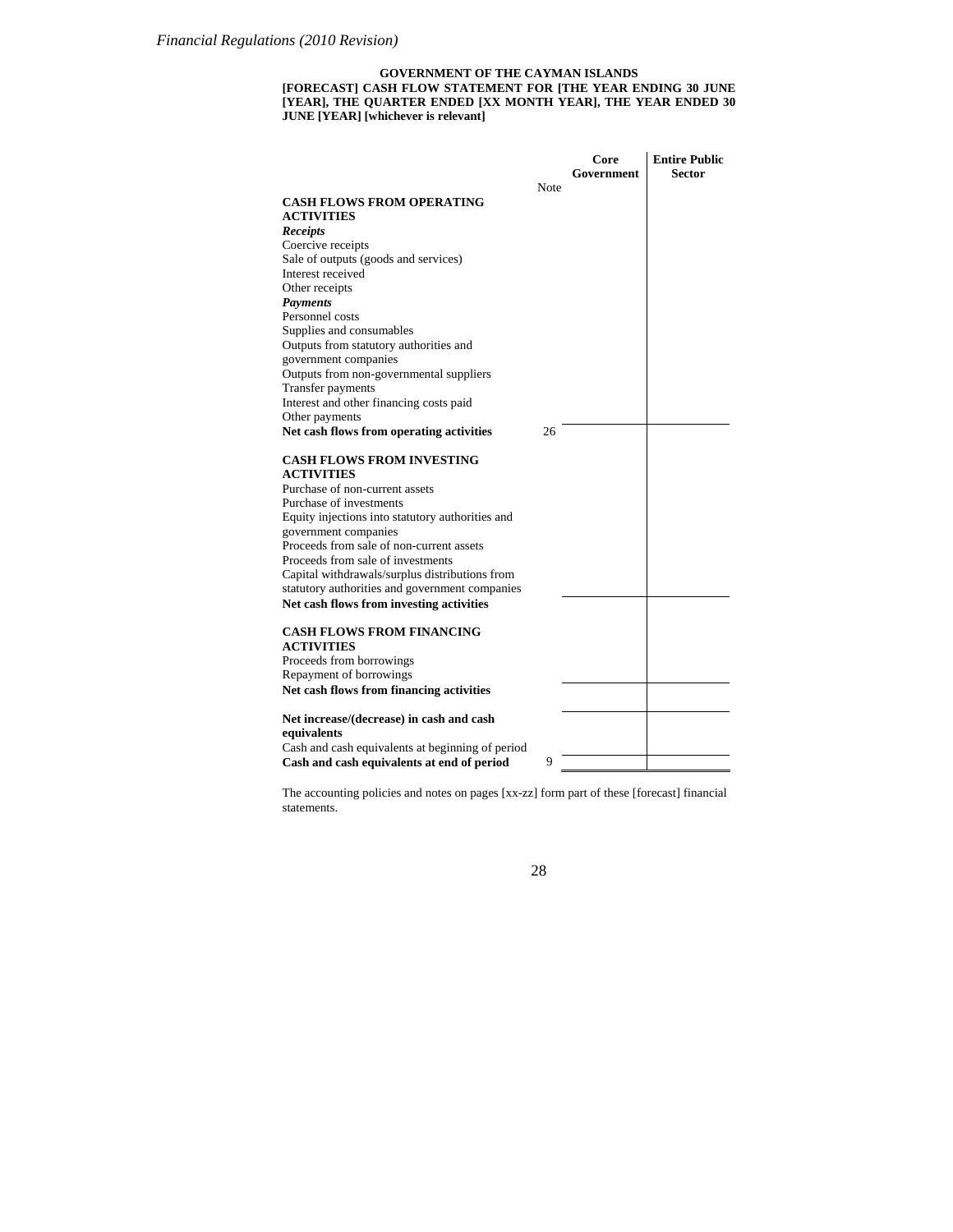### **GOVERNMENT OF THE CAYMAN ISLANDS [FORECAST] STATEMENT OF CHANGES IN NET WORTH FOR [THE YEAR ENDING 30 JUNE [YEAR], THE QUARTER ENDED [XX MONTH YEAR], THE YEAR ENDED 30 JUNE [YEAR] [whichever is relevant]**

|                                        | Core       | <b>Entire Public</b> |
|----------------------------------------|------------|----------------------|
|                                        | Government | <b>Sector</b>        |
| <b>Opening balance net worth</b>       |            |                      |
| Surplus                                |            |                      |
| Property revaluations                  |            |                      |
| Investment revaluations                |            |                      |
| Net revaluations during the period     |            |                      |
| Total recognised revenues and expenses |            |                      |
| <b>Closing balance net worth</b>       |            |                      |

### **GOVERNMENT OF THE CAYMAN ISLANDS [FORECAST] STATEMENT OF LOANS-MADE FOR [THE YEAR ENDING 30 JUNE [YEAR], THE QUARTER ENDED [XX MONTH YEAR], THE YEAR ENDED 30 JUNE [YEAR] [whichever is relevant]**

|                                                  | Core<br>Government | <b>Entire Public</b><br><b>Sector</b> |
|--------------------------------------------------|--------------------|---------------------------------------|
| Civil Service Mortgage Loans                     |                    |                                       |
| Farmers/Ranchers Loans                           |                    |                                       |
| <b>Overseas Medical Advances</b>                 |                    |                                       |
| Other Loans to organisations [list separately if |                    |                                       |
| material]                                        |                    |                                       |
| Other loans to individuals                       |                    |                                       |
| <b>Total Loans</b>                               |                    |                                       |

The accounting policies and notes on pages [xx-zz] form part of these [forecast] financial statements.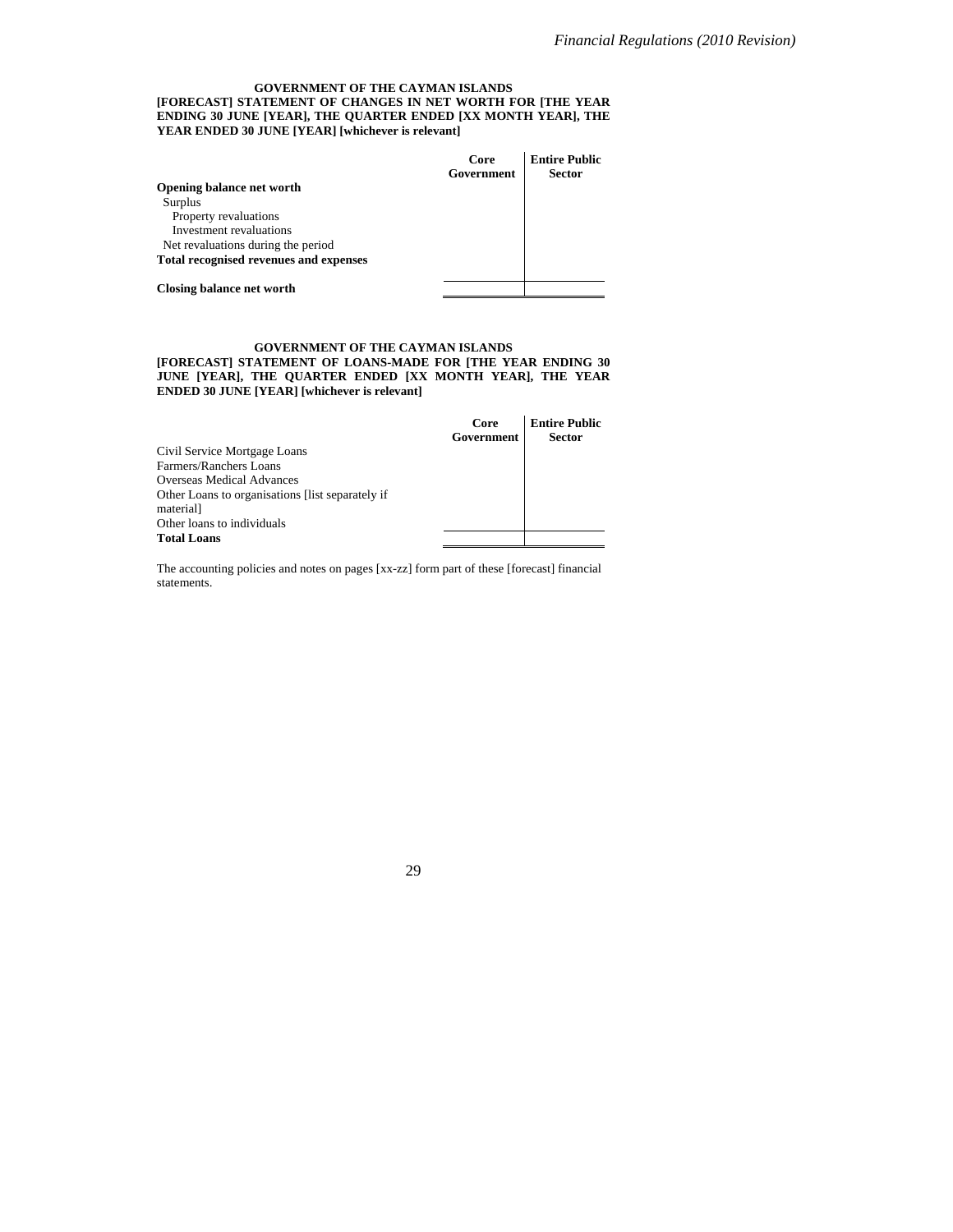#### **GOVERNMENT OF THE CAYMAN ISLANDS [FORECAST] STATEMENT OF BORROWINGS FOR [THE YEAR ENDING 30 JUNE [YEAR], THE QUARTER ENDED [XX MONTH YEAR], THE YEAR ENDED 30 JUNE [YEAR] [whichever is relevant]**

| <b>Outstanding Debt</b>                         | Core<br>Government | <b>Entire Public</b><br><b>Sector</b> |
|-------------------------------------------------|--------------------|---------------------------------------|
|                                                 |                    |                                       |
| <b>Local Currency Debt</b>                      |                    |                                       |
| Central Government loans                        |                    |                                       |
| Statutory bodies - self financing loans         |                    |                                       |
| Statutory bodies – direct borrowing             |                    |                                       |
| <b>Total Local Currency Debt</b>                |                    |                                       |
| <b>Foreign Currency Debt</b>                    |                    |                                       |
| Central Government long-term loans              |                    |                                       |
| Statutory bodies – self financing loans         |                    |                                       |
| Statutory bodies - direct borrowing             |                    |                                       |
| <b>Total Foreign Currency Debt</b>              |                    |                                       |
| <b>Total Outstanding Debt</b>                   |                    |                                       |
| <b>Less Marketable Securities and Deposits</b>  |                    |                                       |
| <b>Local Currency</b>                           |                    |                                       |
| Foreign Currency                                |                    |                                       |
| <b>Total Marketable Securities and Deposits</b> |                    |                                       |
| <b>Net Public Debt</b>                          |                    |                                       |

The accounting policies and notes on pages [xx-zz] form part of these [forecast] financial statements.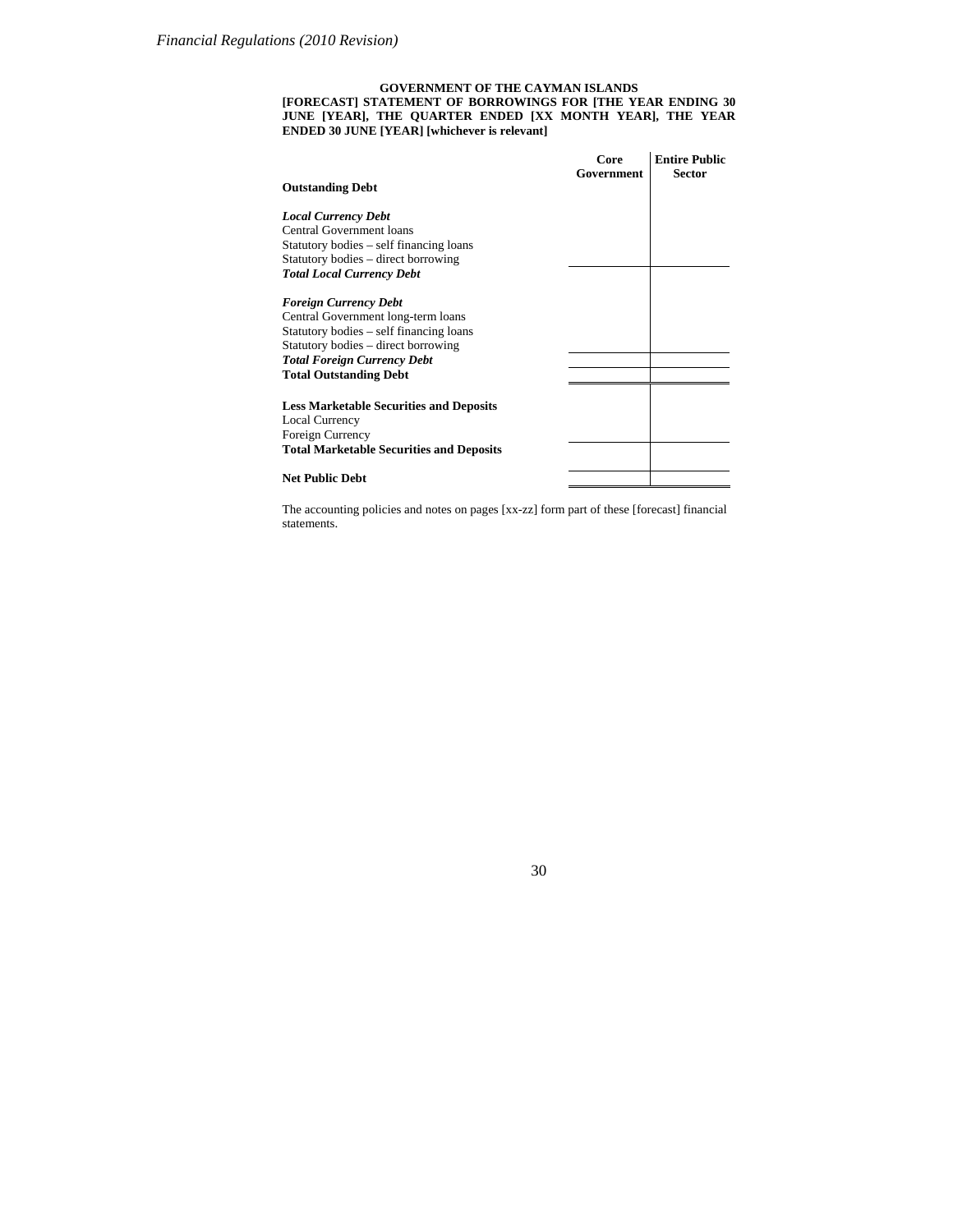#### **GOVERNMENT OF THE CAYMAN ISLANDS STATEMENT OF COMMITMENTS AS AT [BALANCE DATE, OR IN THE CASE OF FORECAST STATEMENTS THE DATE THE FORECASTS WERE FINALISED] [Statement not required for quarterly financial statements]**

|                                  | <b>Core Government</b> |        |       |        |        |
|----------------------------------|------------------------|--------|-------|--------|--------|
| <b>Type</b>                      | One                    | One to | Over  | As at  | As at  |
|                                  | year or                | five   | five  | [Date] | [Last] |
|                                  | less                   | Years  | Years | Total  | Annual |
|                                  |                        |        |       |        | Report |
|                                  |                        |        |       |        | Date]  |
|                                  |                        |        |       |        | Total  |
|                                  | \$000                  | \$000  | \$000 | \$000  | \$000  |
| <b>Capital Commitments</b>       |                        |        |       |        |        |
| Land and buildings               |                        |        |       |        |        |
| Other fixed assets               |                        |        |       |        |        |
| Other commitments (list          |                        |        |       |        |        |
| separately if material)          |                        |        |       |        |        |
| <b>Total Capital Commitments</b> |                        |        |       |        |        |
|                                  |                        |        |       |        |        |
|                                  |                        |        |       |        |        |
| <b>Operating Commitments</b>     |                        |        |       |        |        |
| Non-cancellable                  |                        |        |       |        |        |
| accommodation leases             |                        |        |       |        |        |
| Other non-cancellable leases     |                        |        |       |        |        |
| Non-cancellable contracts for    |                        |        |       |        |        |
| the supply of goods and          |                        |        |       |        |        |
| services                         |                        |        |       |        |        |
| Other operating commitments      |                        |        |       |        |        |
| <b>Total Operating</b>           |                        |        |       |        |        |
| <b>Commitments</b>               |                        |        |       |        |        |
|                                  |                        |        |       |        |        |
| <b>Total Commitments</b>         |                        |        |       |        |        |

The accounting policies and notes on pages [xx-zz] form part of these [forecast] financial statements.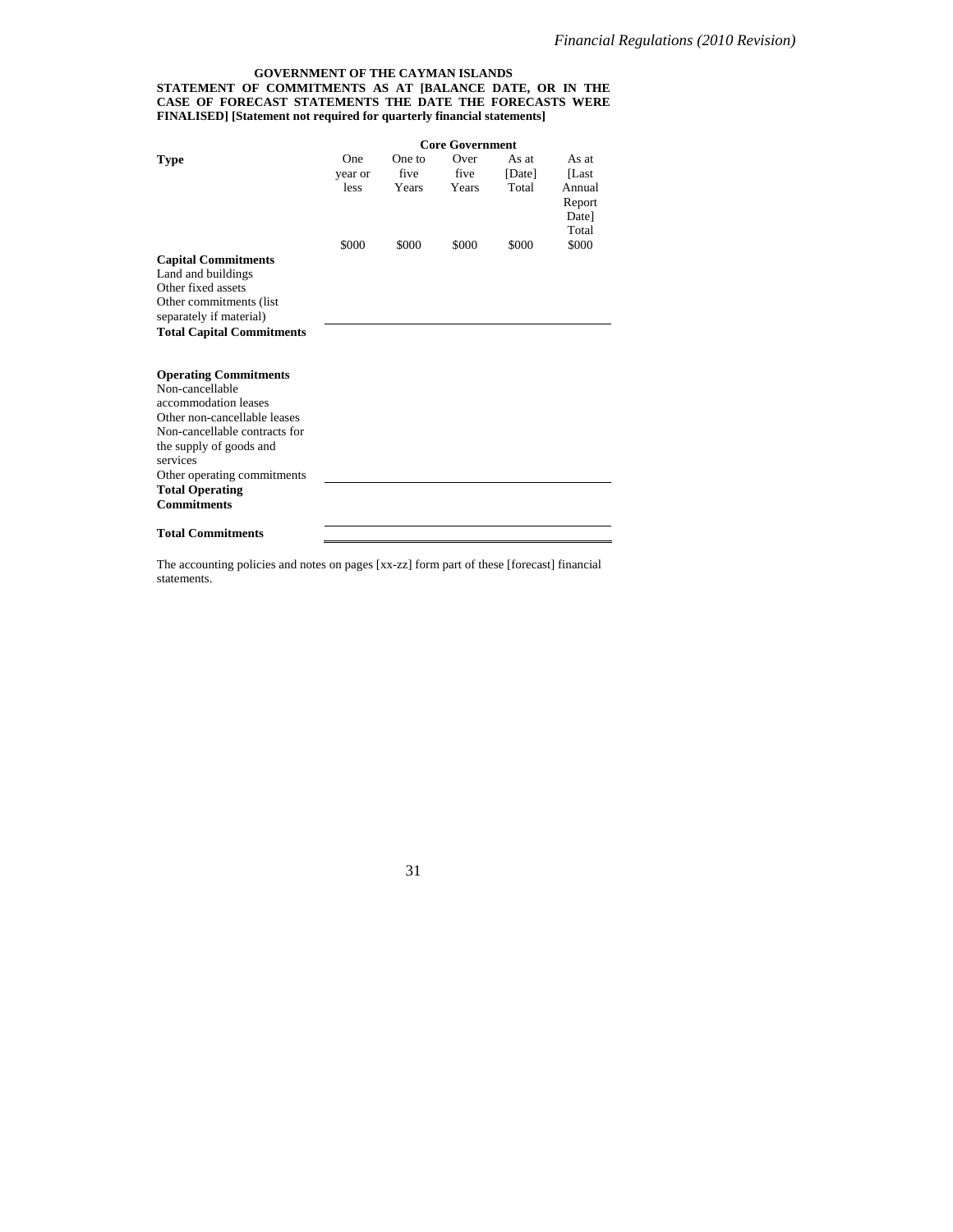|                                   | <b>Entire Public Sector</b> |        |       |        |        |
|-----------------------------------|-----------------------------|--------|-------|--------|--------|
| Type                              | One                         | One to | Over  | As at  | As at  |
|                                   | year or                     | five   | five  | [Date] | [Last] |
|                                   | less                        | Years  | Years | Total  | Annual |
|                                   |                             |        |       |        | Report |
|                                   |                             |        |       |        | Date]  |
|                                   |                             |        |       |        | Total  |
|                                   | \$000                       | \$000  | \$000 | \$000  | \$000  |
| <b>Capital Commitments</b>        |                             |        |       |        |        |
| Land and buildings                |                             |        |       |        |        |
| Other fixed assets                |                             |        |       |        |        |
| Other commitments (list)          |                             |        |       |        |        |
| separately if material)           |                             |        |       |        |        |
| <b>Total Capital Commitments</b>  |                             |        |       |        |        |
|                                   |                             |        |       |        |        |
|                                   |                             |        |       |        |        |
| <b>Operating Commitments</b>      |                             |        |       |        |        |
| Non-cancellable accommodation     |                             |        |       |        |        |
| leases                            |                             |        |       |        |        |
| Other non-cancellable leases      |                             |        |       |        |        |
| Non-cancellable contracts for the |                             |        |       |        |        |
| supply of goods and services      |                             |        |       |        |        |

**Total Commitments** 

Other operating commitments **Total Operating Commitments**

The accounting policies and notes on pages [xx-zz] form part of these [forecast] financial statements.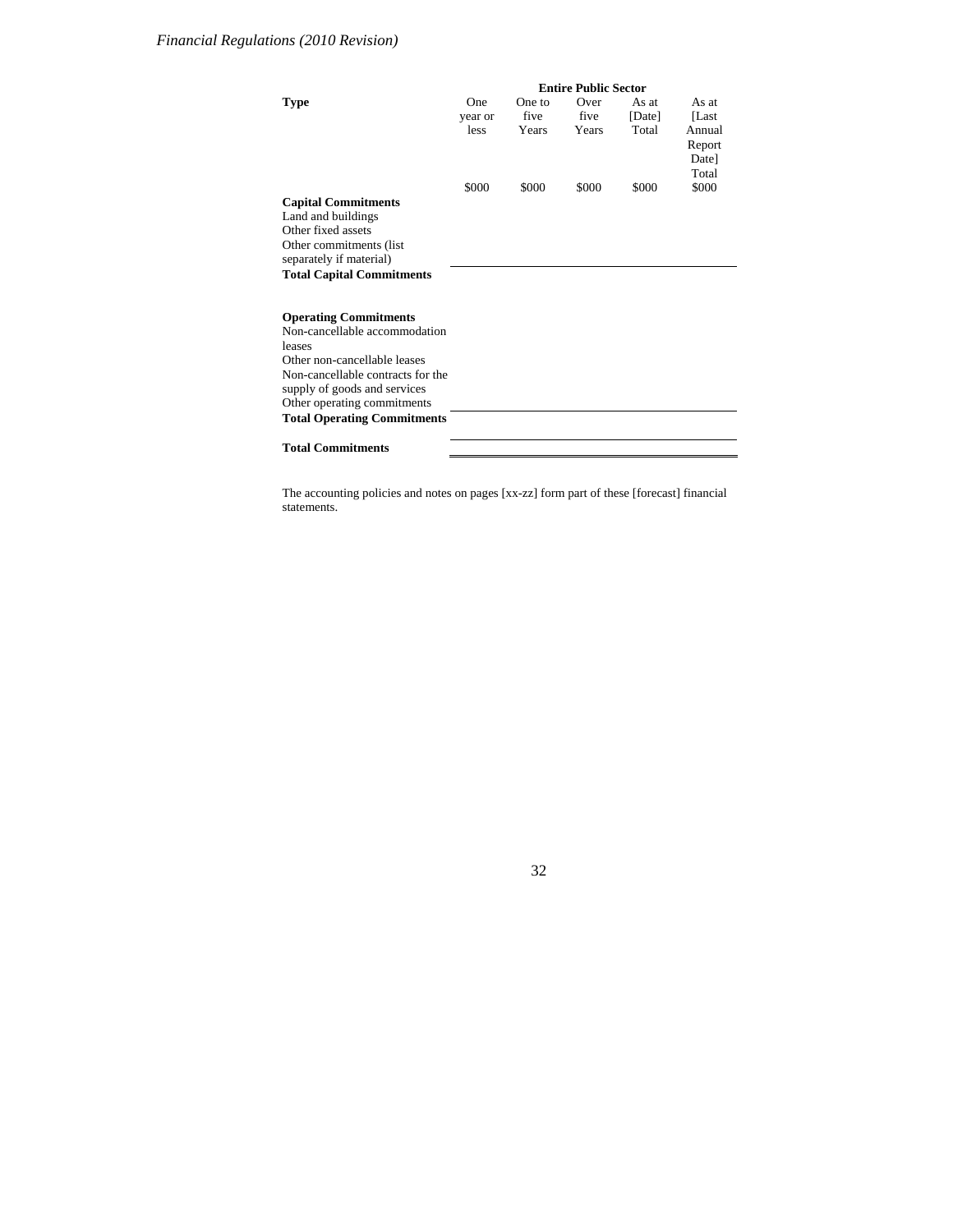## **GOVERNMENT OF THE CAYMAN ISLANDS STATEMENT OF CONTINGENT LIABILITIES AS AT [BALANCE DATE, OR IN THE CASE OF FORECAST STATEMENTS THE DATE THE FORECASTS WERE FINALISED]**

**[Statement not required for quarterly financial statements]** 

### **Summary of Quantifiable Contingent Liabilities**

|                                                  | Core<br>Government |                           | <b>Entire Public</b><br><b>Sector</b> |                           |
|--------------------------------------------------|--------------------|---------------------------|---------------------------------------|---------------------------|
|                                                  |                    |                           |                                       |                           |
|                                                  | As at<br>[Date]    | As at<br>[Last]<br>Annual | As at<br>[Date]                       | As at<br>[Last]<br>Annual |
|                                                  | \$000              | Report<br>Date]<br>\$000  | \$000                                 | Report<br>Date]<br>\$000  |
| <b>Guarantees</b>                                |                    |                           |                                       |                           |
| Item 1 heading                                   |                    |                           |                                       |                           |
| Item 1 description                               |                    |                           |                                       |                           |
| Item 2 heading                                   |                    |                           |                                       |                           |
| Item 2 description                               |                    |                           |                                       |                           |
| <b>Total Quantifiable Guarantees</b>             |                    |                           |                                       |                           |
| <b>Uncalled Capital (relating to investments</b> |                    |                           |                                       |                           |
| in companies)                                    |                    |                           |                                       |                           |
| Item 1 heading                                   |                    |                           |                                       |                           |
| Item 1 description                               |                    |                           |                                       |                           |
| Item 2 heading                                   |                    |                           |                                       |                           |
| Item 2 description                               |                    |                           |                                       |                           |
| <b>Total Uncalled Capital</b>                    |                    |                           |                                       |                           |
| <b>Legal Proceedings and Disputes</b>            |                    |                           |                                       |                           |
| Item 1 heading                                   |                    |                           |                                       |                           |
| Item 1 description                               |                    |                           |                                       |                           |
| Item 2 heading                                   |                    |                           |                                       |                           |
| Item 2 description                               |                    |                           |                                       |                           |
| <b>Total Legal Proceedings and Disputes</b>      |                    |                           |                                       |                           |
| <b>Other Contingent Liabilities</b>              |                    |                           |                                       |                           |
| Item 1 heading                                   |                    |                           |                                       |                           |
| Item 1 description                               |                    |                           |                                       |                           |
| Item 2 heading                                   |                    |                           |                                       |                           |
| Item 2 description                               |                    |                           |                                       |                           |
| <b>Total Other Contingent Liabilities</b>        |                    |                           |                                       |                           |

The accounting policies and notes on pages [xx-zz] form part of these [forecast] financial statements.

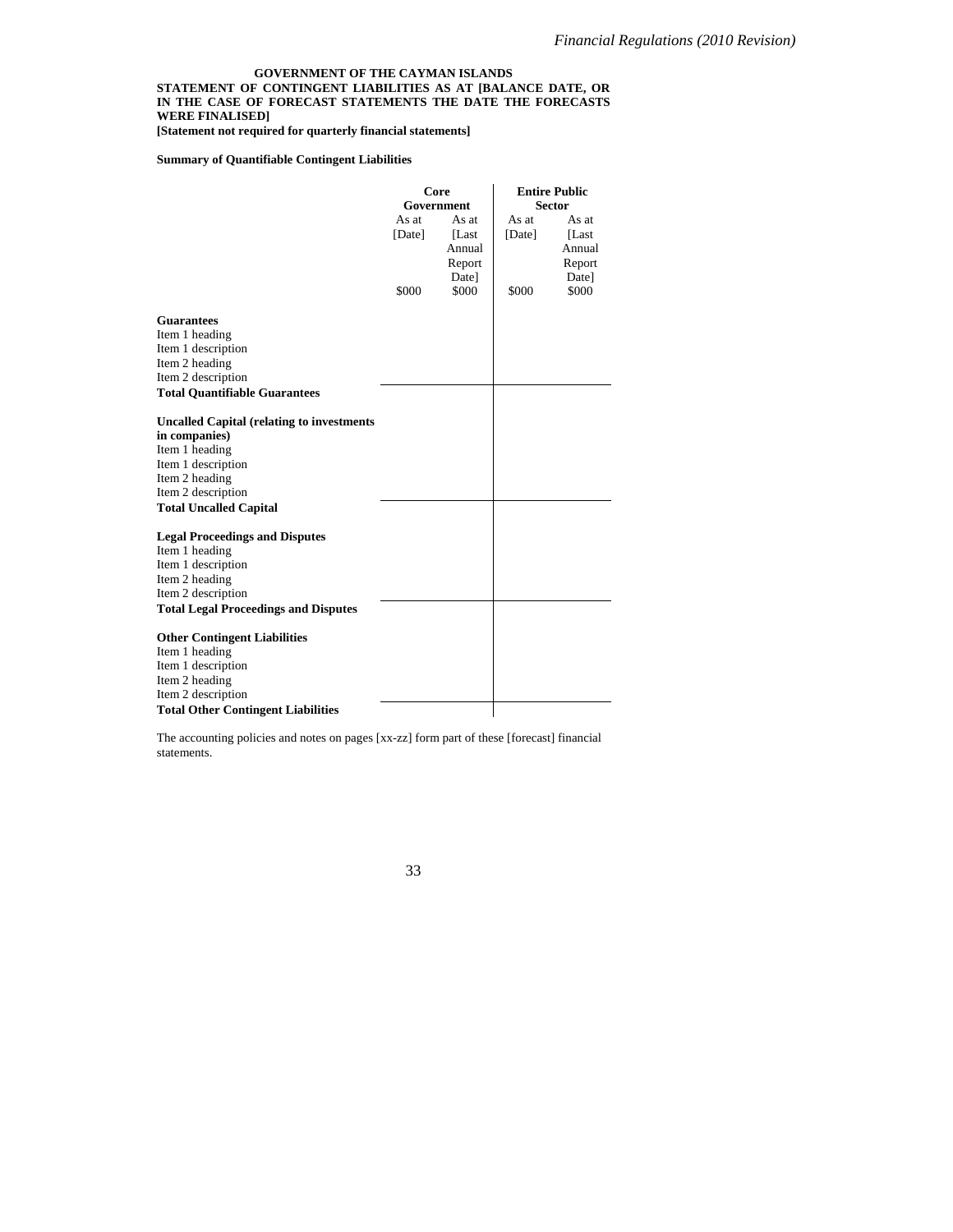# *Financial Regulations (2010 Revision)*

# **Summary of Non-Quantifiable Contingent Liabilities**

**Guarantees** Item 1 heading Item 1 description Item 2 heading Item 2 description

## **Other**

Item 1 heading Item 1 description Item 2 heading Item 2 description

The accounting policies and notes on pages [xx-zz] form part of these [forecast] financial statements.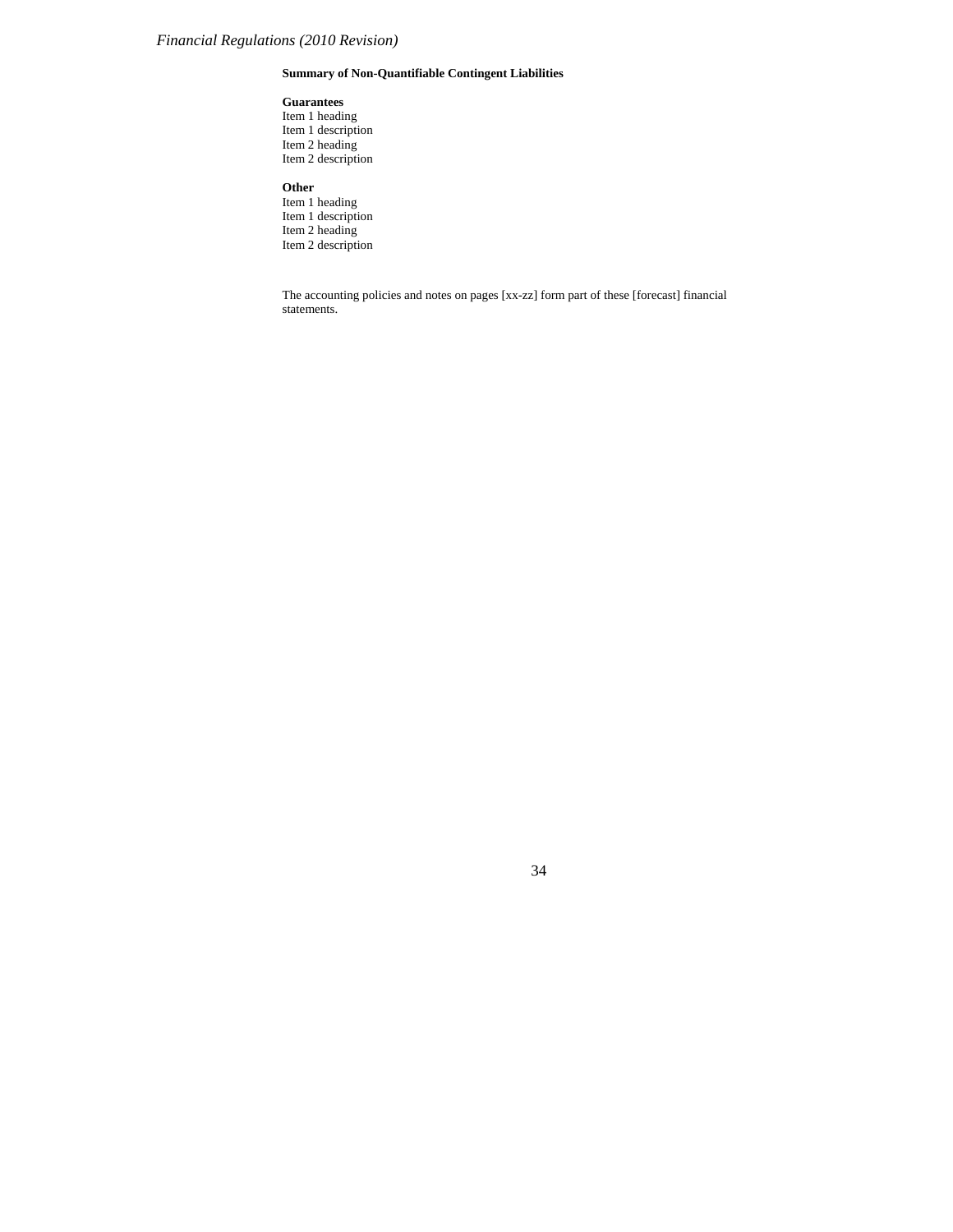#### **GOVERNMENT OF THE CAYMAN ISLANDS STATEMENT OF EMERGENCY FINANCIAL TRANSACTIONS FOR THE PERIOD ENDED XX MONTH [YEAR] [Statement not required for forecast financial statements]**

Under the Public Management and Finance Law (2010 Revision) if any state of emergency is proclaimed under the Emergency Powers Law (2006 Revision) the Governor in Cabinet may approve such executive financial transactions to meet the emergency as it thinks fit, whether or not those transactions have been authorised by an appropriation. A statement of those transactions that have not been appropriated are required to be included in the first Government quarterly report, the first Government annual report and the first Appropriation Bill after those transactions have been entered into.

#### [Either:

During the period no such emergency executive transactions were made.

Or:

During the year a [describe event] resulted in a state of emergency being declared in the areas of [state areas] and [state areas]. The Governor in Cabinet approved the following items in the absence of an appropriation. These items have been included in the financial statements for the period ended [XX month Year].

> **Amount \$**

**Nature of Transaction Approved by the Governor in Cabinet and Requiring Appropriation**  Output expense Output description

Output description

Transfer payment Transfer description

Other executive expenses Other executive expenses description

Equity investment Equity investment

Loan-made Loan-made

Executive asset acquisition Asset description

Borrowing Borrowing description]

The accounting policies and notes on pages [xx-zz] form part of these financial statements.

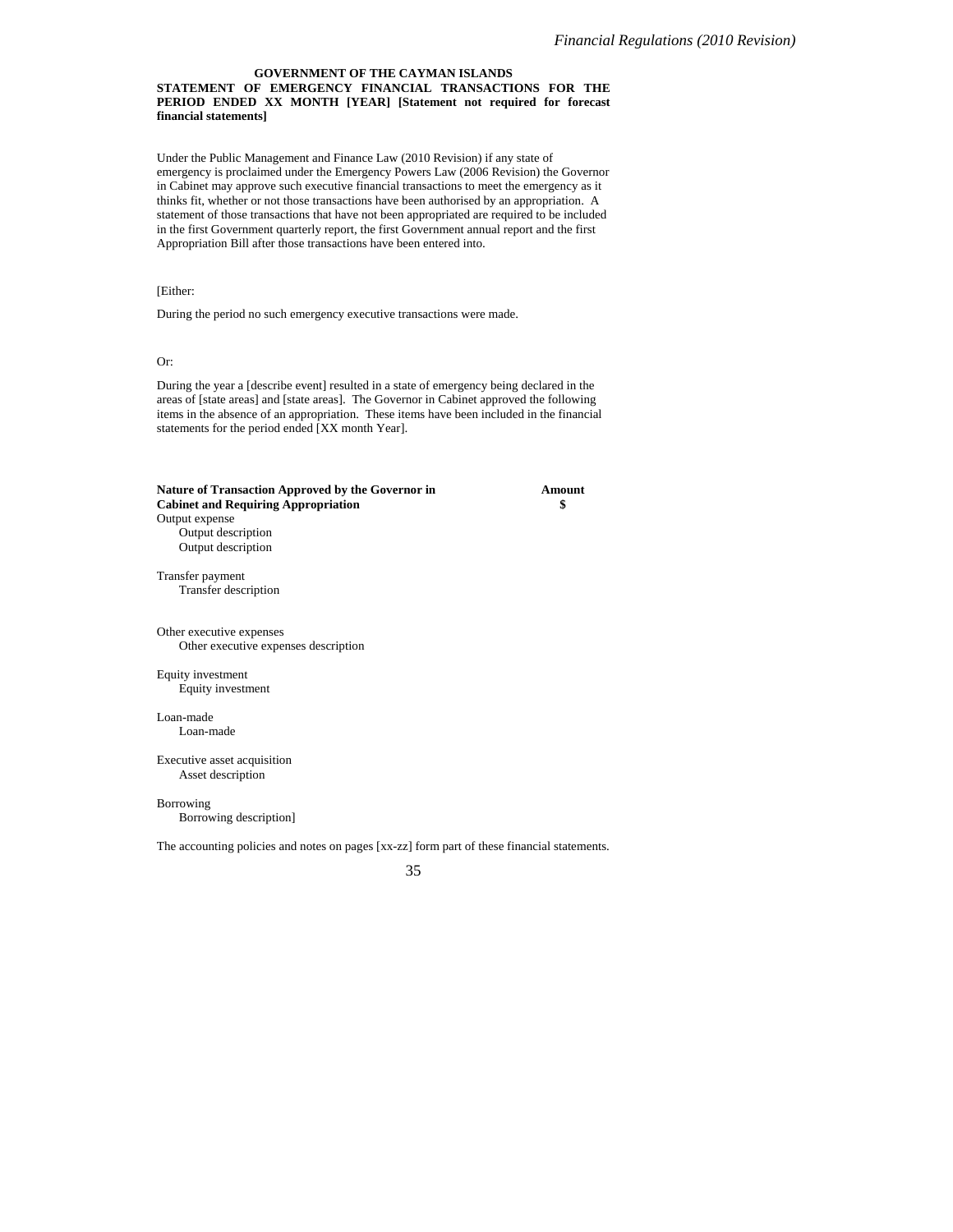#### **GOVERNMENT OF THE CAYMAN ISLANDS STATEMENT OF UNAPPROPRIATED FINANCIAL TRANSACTIONS FOR THE PERIOD ENDED 30 JUNE [YEAR] [Statement required only for annual financial statements]**

## [Either:

During the year no unappropriated financial transactions were made.

### Or:

During the year the following transactions for which there was no appropriation occurred.

#### **Nature of Transaction Requiring Appropriation**

| .                                    | Unappropriated<br><b>Amount</b><br>\$ |
|--------------------------------------|---------------------------------------|
| Output expense                       |                                       |
| Output description                   |                                       |
| Output description                   |                                       |
| Transfer payment                     |                                       |
| Transfer description                 |                                       |
| Other executive expenses             |                                       |
| Other executive expenses description |                                       |
| Equity investment                    |                                       |
| Equity investment                    |                                       |
|                                      |                                       |
| Loan-made                            |                                       |
| Loan-made                            |                                       |
|                                      |                                       |

Executive asset acquisition Asset description

Borrowing Borrowing description]

The accounting policies and notes on pages [xx-zz] form part of these [forecast] financial statements.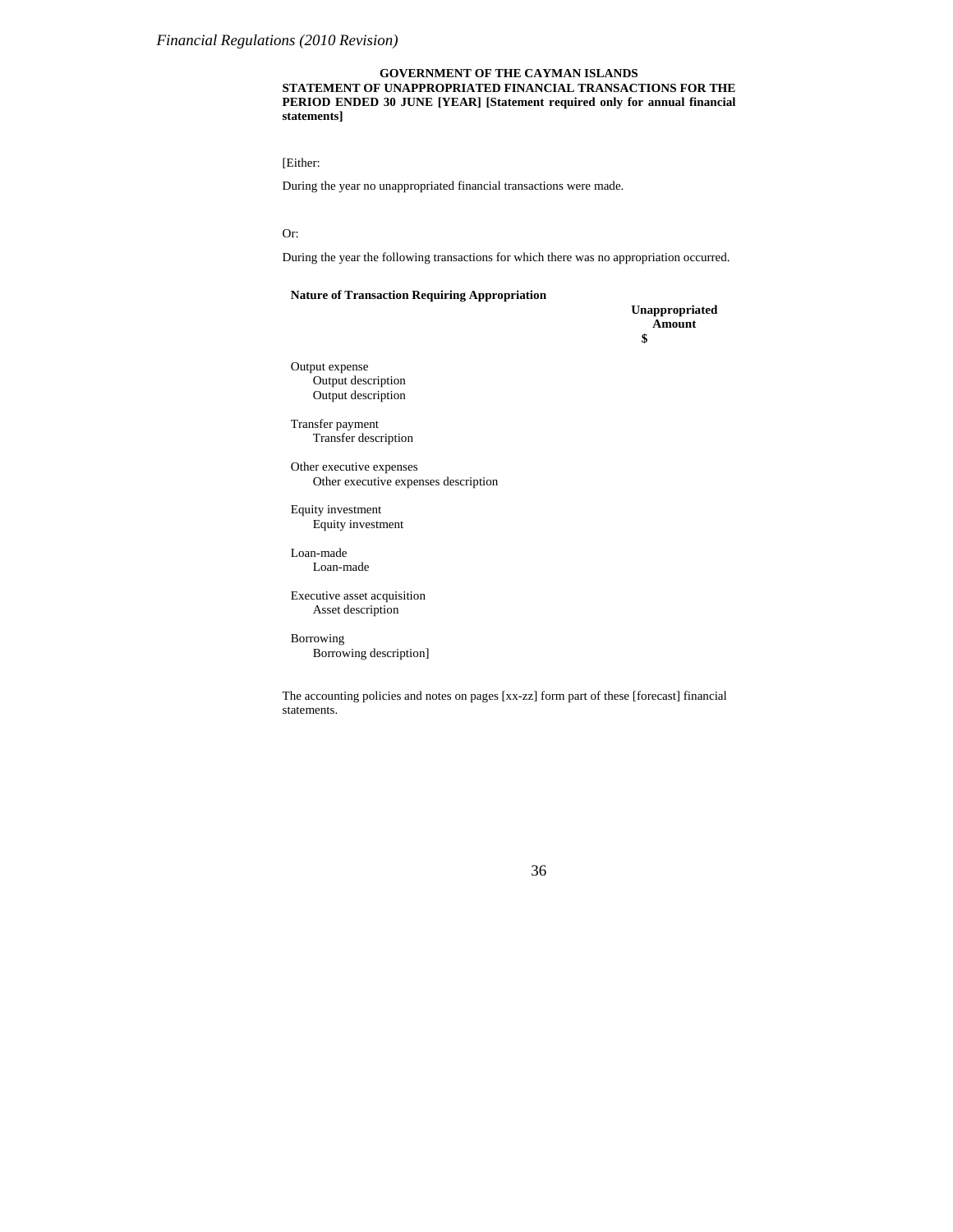#### **GOVERNMENT OF THE CAYMAN ISLANDS STATEMENT OF TRUST ASSETS FOR THE PERIOD ENDED 30 JUNE [YEAR] [Statement required only for annual financial statements]**

| Trust        | <b>Opening</b><br><b>Balance</b> | Capital<br>Addition | Capital<br><b>Distribtn</b> | Revenue | <b>Expenses</b> | Closing<br><b>Balance</b> |
|--------------|----------------------------------|---------------------|-----------------------------|---------|-----------------|---------------------------|
|              | \$000                            | \$000               | \$000                       | \$000   | \$000           | \$000                     |
| Name of      |                                  |                     |                             |         |                 |                           |
| <b>Trust</b> |                                  |                     |                             |         |                 |                           |
| Asset        |                                  |                     |                             |         |                 |                           |
| Asset        |                                  |                     |                             |         |                 |                           |
| Name of      |                                  |                     |                             |         |                 |                           |
| <b>Trust</b> |                                  |                     |                             |         |                 |                           |
| Asset        |                                  |                     |                             |         |                 |                           |
| Asset        |                                  |                     |                             |         |                 |                           |
|              |                                  |                     |                             |         |                 |                           |

The accounting policies and notes on pages [xx-zz] form part of these financial statements.

#### **GOVERNMENT OF THE CAYMAN ISLANDS**

STATEMENT OF ACCOUNTING POLICIES FOR [THE YEAR ENDING 30 JUNE [YEAR], THE QUARTER ENDED [XX MONTH YEAR], THE YEAR ENDED 30 JUNE [YEAR]

# General Accounting Policies

Reporting entity

Basis of preparation

Reporting Period

Basis of Consolidation

# Specific Accounting Policies

Revenue

Expenses

Assets

Liabilities

Commitments

Contingencies

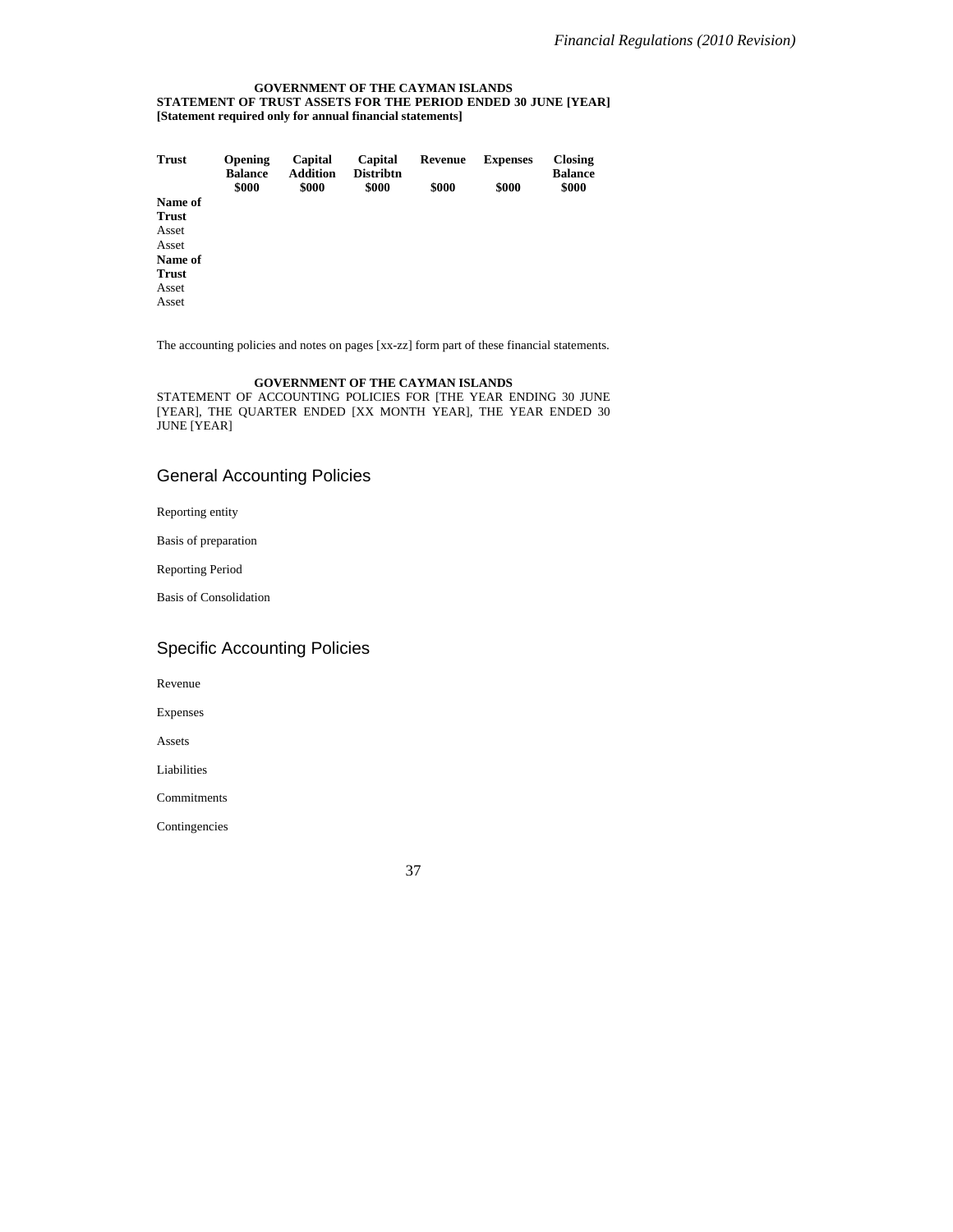**STATEMENT OF SIGNIFICANT ASSUMPTIONS [Statement only required for forecast financial statements]**

**General Forecast Assumptions** 

**Macroeconomic Assumptions** 

# *NOTES TO THE [FORECAST] FINANCIAL STATEMENTS*

#### **NOTE 1. COERCIVE REVENUE**

|           |                                                                                           | Core       | <b>Entire Public</b> |
|-----------|-------------------------------------------------------------------------------------------|------------|----------------------|
|           |                                                                                           | Government | <b>Sector</b>        |
|           | <b>Coercive Revenue</b>                                                                   |            |                      |
|           | <b>Levies on International Trade and Transactions</b>                                     |            |                      |
|           | <b>Import Duties</b>                                                                      |            |                      |
|           | Gasoline and Diesel                                                                       |            |                      |
|           | <b>Alcoholic Beverages</b>                                                                |            |                      |
|           | <b>Tobacco Products</b>                                                                   |            |                      |
|           | Motor Vehicle Duty                                                                        |            |                      |
| $\bullet$ | Food                                                                                      |            |                      |
| $\bullet$ | <b>Manufactured Goods</b>                                                                 |            |                      |
| $\bullet$ | Machinery and Transport Equipment                                                         |            |                      |
|           | Other Import Duty and Charges                                                             |            |                      |
|           | Other Levies on International Trade and Transactions                                      |            |                      |
|           | Cruise Ship Tax                                                                           |            |                      |
|           | <b>Environmental Protection Fees</b>                                                      |            |                      |
|           | Other                                                                                     |            |                      |
|           | Total Levies on International Trade and                                                   |            |                      |
|           | Transactions                                                                              |            |                      |
|           |                                                                                           |            |                      |
|           | <b>Domestic Levies on Goods and Services</b><br><b>Business and Professional Licences</b> |            |                      |
|           |                                                                                           |            |                      |
|           | Law Firm Operational Licences                                                             |            |                      |
| ٠         | Money Services Licences<br><b>Work Permit Fees</b>                                        |            |                      |
| $\bullet$ |                                                                                           |            |                      |
| $\bullet$ | <b>Annual Permanent Resident Work Fees</b>                                                |            |                      |
| $\bullet$ | Immigration Non-Refundable Repatriation Fee                                               |            |                      |
| $\bullet$ | Traders' Licence                                                                          |            |                      |
| $\bullet$ | Local Company and Corporate Management Fees                                               |            |                      |
| $\bullet$ | <b>Company Fees Resident</b>                                                              |            |                      |
| $\bullet$ | Company Fees Non-Resident                                                                 |            |                      |
| $\bullet$ | Company Fees Exempt                                                                       |            |                      |
| $\bullet$ | Company Fees Foreign                                                                      |            |                      |
| $\bullet$ | <b>Bank and Trust Licences</b>                                                            |            |                      |
|           | <b>Security Investment Business Licences</b>                                              |            |                      |
| ٠         | <b>Insurance Licences</b>                                                                 |            |                      |
| $\bullet$ | <b>Mutual Fund Administrators</b>                                                         |            |                      |
| ٠         | Partnership Fees                                                                          |            |                      |
| ٠         | <b>Trust Registration Fees</b>                                                            |            |                      |
|           | Liquor Licence                                                                            |            |                      |
|           | CUC Licence                                                                               |            |                      |
|           | 38                                                                                        |            |                      |
|           |                                                                                           |            |                      |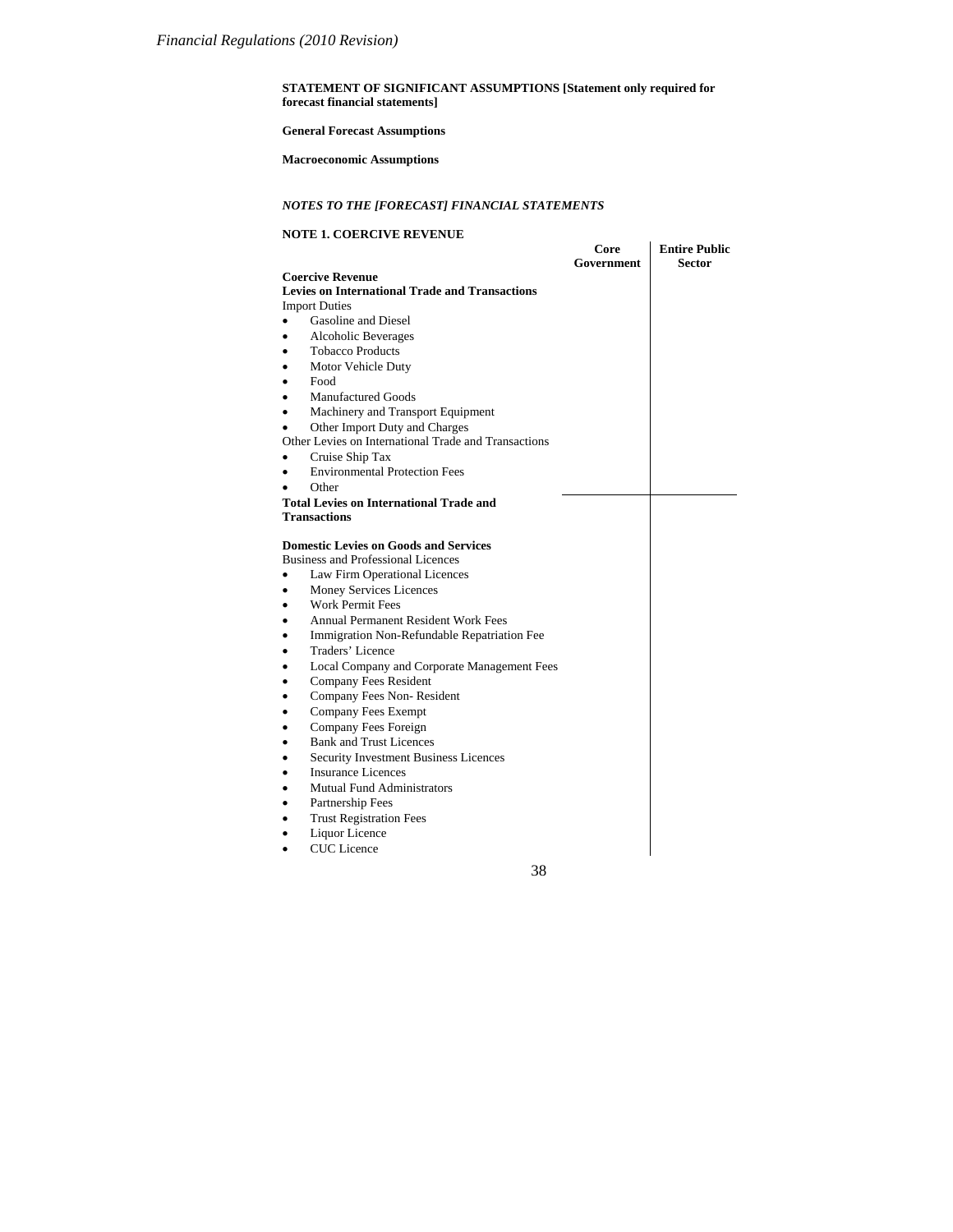|              | <b>ICT</b> Licences                                    |  |
|--------------|--------------------------------------------------------|--|
|              | <b>Broadcasting Licences</b>                           |  |
|              | <b>Local Vessel Licences</b>                           |  |
|              | <b>Ship Registration Fees</b>                          |  |
|              | <b>Hotel Licence</b>                                   |  |
|              | <b>Firearms Licences</b>                               |  |
|              | Radio Licences                                         |  |
|              | <b>Special Marriage Licences</b>                       |  |
|              | <b>Fisheries Licences</b>                              |  |
|              | <b>Spear Gun Licences</b>                              |  |
|              | <b>Public Transport Drivers Licences</b>               |  |
|              | <b>Public Transport Operator Licences</b>              |  |
|              | Miscellaneous Licences                                 |  |
|              | <b>HPB</b> Fees                                        |  |
|              | Other Levies on Goods and Services                     |  |
|              | <b>Building Permit Fees</b>                            |  |
| $\bullet$    | <b>Planning Fees</b>                                   |  |
|              | Land Registry Fees (exec portion)                      |  |
|              | Motor Vehicle Drivers' Licences (exec portion)         |  |
|              | Motor Vehicle Charges                                  |  |
|              | Road Development Fund Charges                          |  |
|              | <b>Court Fees</b>                                      |  |
|              | <b>Legal Practitioner Fees</b>                         |  |
|              | Notary Public Fees                                     |  |
|              | <b>Health Insurance Fund Fees</b>                      |  |
|              | Pension Plan Registration Fees                         |  |
|              | <b>Tourist Accommodation Tax</b>                       |  |
|              | Misc. Stamp Duty                                       |  |
|              | <b>Debit Transaction Fees</b>                          |  |
|              | Patents and Trademarks (exec portion)                  |  |
|              | <b>Cemetery Fees</b>                                   |  |
|              | Other Immigration Fees (exec portion)                  |  |
|              | Package Charges                                        |  |
|              | <b>Total Domestic Levies on Goods and Services</b>     |  |
|              |                                                        |  |
|              | <b>Levies on Property</b>                              |  |
|              | <b>Land Transfer Duty</b>                              |  |
|              | Land Transfer Stamp Duty                               |  |
| $\bullet$    | Land Holding Companies Share Transfer Charge           |  |
|              | Timeshare Ownership Charges                            |  |
|              | <b>Infrastructure Fund Fee</b>                         |  |
|              | <b>Total Levies on Property</b>                        |  |
|              | <b>Other Levies</b>                                    |  |
|              |                                                        |  |
| <b>Fines</b> |                                                        |  |
|              | <b>Court Fines</b>                                     |  |
|              | <b>Customs Fines</b>                                   |  |
|              | <b>Compounded Penalties</b><br><b>Procedural Fines</b> |  |
|              | <b>Other Fines</b>                                     |  |
|              | <b>Total Fines</b>                                     |  |
|              |                                                        |  |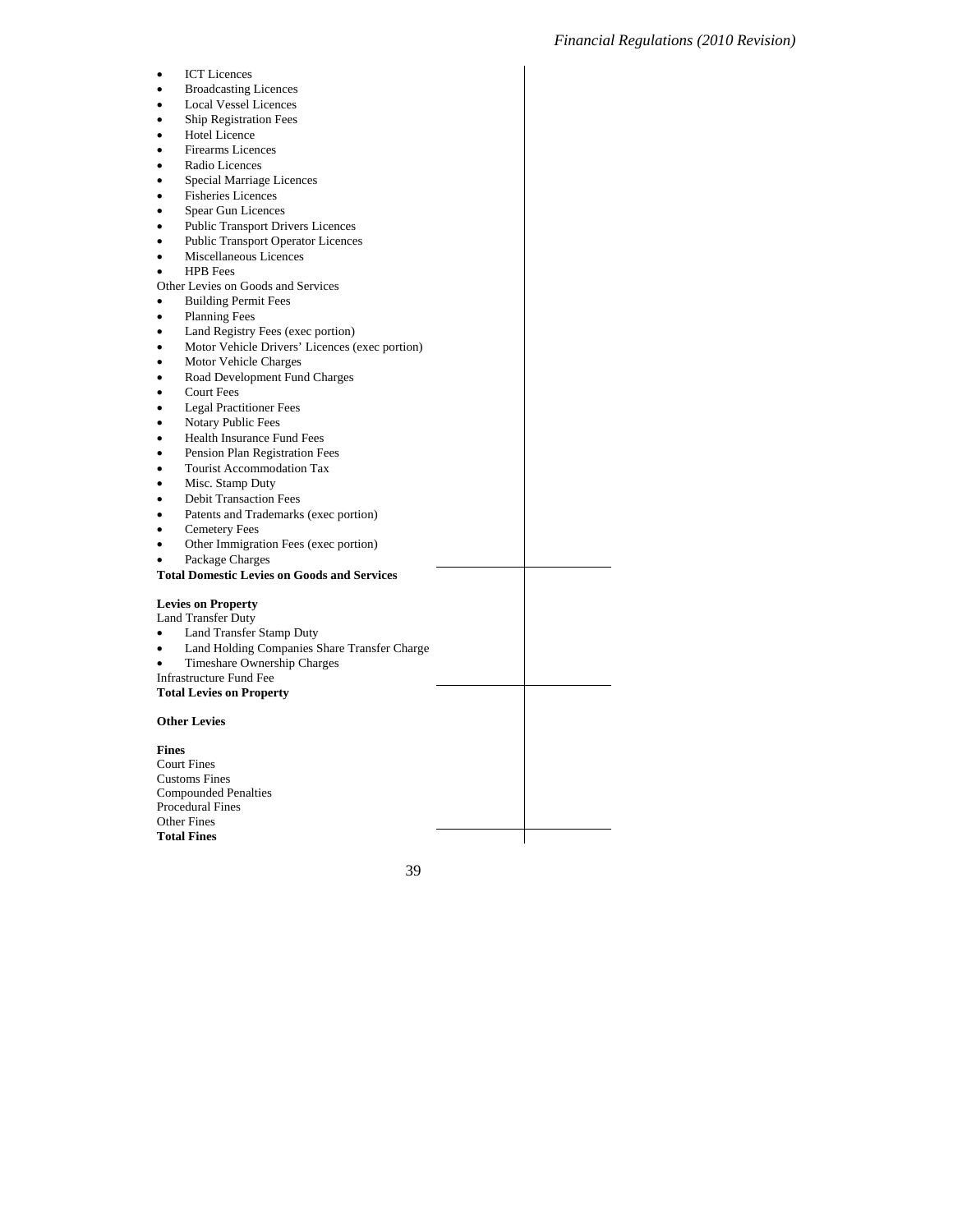| <b>Total Coercive Revenue</b> |  |
|-------------------------------|--|
|-------------------------------|--|

# **NOTE 2. GOODS AND SERVICES (INCLUDING FEES AND CHARGES)**

|                                                    | Core<br>Government | <b>Entire Public</b><br><b>Sector</b> |
|----------------------------------------------------|--------------------|---------------------------------------|
| <b>Fees and Charges</b>                            |                    |                                       |
| <b>Hospital Fees</b>                               |                    |                                       |
| <b>Garbage Fees</b>                                |                    |                                       |
| <b>Planning Appeal Fees</b>                        |                    |                                       |
| Motor Vehicle Inspection Fees                      |                    |                                       |
| <b>Vehicle Bank Liens</b>                          |                    |                                       |
| Duplicate Vehicle Log Books                        |                    |                                       |
| Vehicle Change of Ownership Fees                   |                    |                                       |
| Vehicle Disposal Fees                              |                    |                                       |
| <b>Disinsection Fees</b>                           |                    |                                       |
| <b>Mail Terminal Credits</b>                       |                    |                                       |
| Law School Fees                                    |                    |                                       |
| <b>Customs Special Attendance Fees</b>             |                    |                                       |
| Marine Survey Fees                                 |                    |                                       |
| Motor Vehicle Licence Plate Fees                   |                    |                                       |
| <b>Customised Motor Vehicle Licence Plate Fees</b> |                    |                                       |
| <b>School Fees</b>                                 |                    |                                       |
| Professional Legal Fees                            |                    |                                       |
| Warehousage                                        |                    |                                       |
| <b>Training Fees</b>                               |                    |                                       |
| <b>Agriculture Fees</b>                            |                    |                                       |
| <b>Electrical Inspection Fees</b>                  |                    |                                       |
| <b>Computing Fees</b>                              |                    |                                       |
| <b>Land Registry Fees</b>                          |                    |                                       |
| <b>Land Survey Fees</b>                            |                    |                                       |
| <b>Tourist Reservation Fees</b>                    |                    |                                       |
| <b>Examination Fees</b>                            |                    |                                       |
| <b>Public Record Fees</b>                          |                    |                                       |
| Other Immigration Fees                             |                    |                                       |
| <b>Recycling Fees</b>                              |                    |                                       |
| Annual Ship Tonnage Charges                        |                    |                                       |
| Ship Manning Licences                              |                    |                                       |
| Marine Rescue and Salvage Fees                     |                    |                                       |
| <b>Audit Fees</b>                                  |                    |                                       |
| Authentication and Apostille of Documents Fees     |                    |                                       |
| Naturalisation and Registration Fees               |                    |                                       |
| <b>Passport Fees</b>                               |                    |                                       |
| <b>Drivers Examination Fees</b>                    |                    |                                       |
| Public Library Fees                                |                    |                                       |
| <b>Cabinet Appeal Fees</b>                         |                    |                                       |
| <b>Environmental Service Fees</b>                  |                    |                                       |
| <b>Bailiff Fees</b>                                |                    |                                       |
| Other Fees                                         |                    |                                       |
|                                                    |                    |                                       |
| 40                                                 |                    |                                       |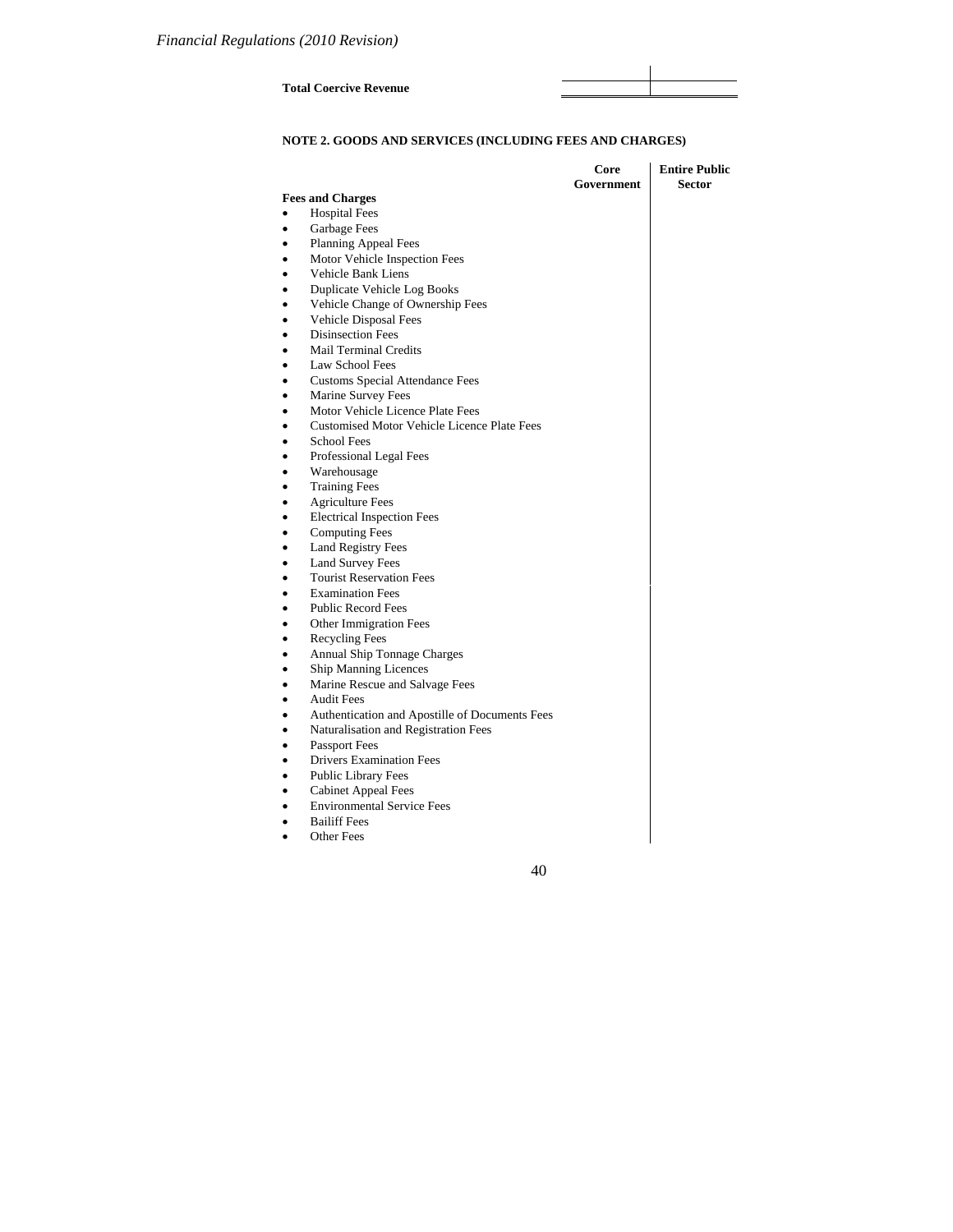| <b>Total Fees and Charges</b>           |  |
|-----------------------------------------|--|
| <b>Sales of Goods</b>                   |  |
| <b>Postal Stamps</b>                    |  |
| Sale of Agricultural Supplies & Produce |  |
| Sale of Advertisements                  |  |
| Canteen Sales                           |  |
| <b>Philatelic Sales</b>                 |  |
| Sale of Laws                            |  |
| Sales of Forms and Tariff Notes         |  |
| Sales of Financial Services Handbook    |  |
| Sales of Marine Publications            |  |
| Sales of Gazettes and Subscriptions     |  |
| <b>Livestock Sales</b>                  |  |
| Miscellaneous Planning Sales            |  |
| Other Sales                             |  |
| <b>Total Sales of Goods</b>             |  |
| <b>Rentals</b>                          |  |
| Post Boxes/ Franking Machine            |  |
| School Books and Canteen                |  |
| Lease of Crown Land                     |  |
| Rentals of Government Housing           |  |
| <b>Other Rentals</b>                    |  |
| <b>Total Rentals</b>                    |  |
| <b>Other</b>                            |  |
| <b>Total Goods and Services</b>         |  |

# **NOTE 3. INVESTMENT REVENUE**

|                                                      | Core       | <b>Entire Public</b> |
|------------------------------------------------------|------------|----------------------|
|                                                      | Government | <b>Sector</b>        |
| Interest on marketable securities, deposits and cash |            |                      |
| Interest on Loans-Made                               |            |                      |
| Royalties                                            |            |                      |
| <b>Total Investment Revenue</b>                      |            |                      |
|                                                      |            |                      |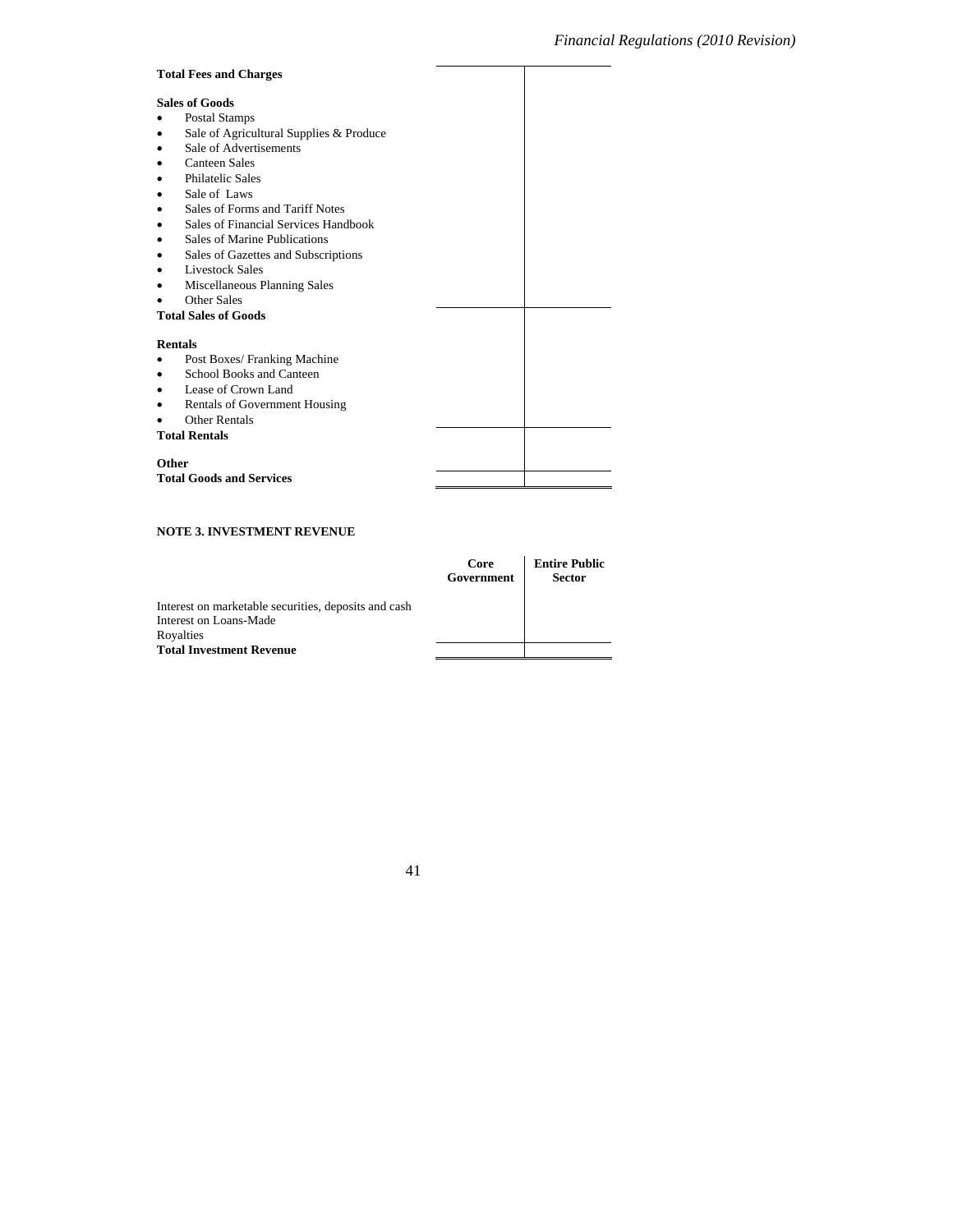#### **NOTE 4. OPERATING EXPENSES BY FUNCTION**

|                                      | Core       | <b>Entire Public</b> |
|--------------------------------------|------------|----------------------|
|                                      | Government | <b>Sector</b>        |
| <b>Operating Expenses</b>            |            |                      |
| General government services          |            |                      |
| Public order and safety              |            |                      |
| Education                            |            |                      |
| Environmental protection             |            |                      |
| Health                               |            |                      |
| Fuel and energy                      |            |                      |
| Social security and welfare          |            |                      |
| Housing and community amenities      |            |                      |
| Recreational, cultural and religious |            |                      |
| Transportation and communication     |            |                      |
| Other economic affairs               |            |                      |
| <b>Total Expenses</b>                |            |                      |

Operating expenses by function includes financing expenses that are separately disclosed in the Operating Statement.

#### **NOTE 5. PERSONNEL COSTS**

|                                                | Core<br>Government | <b>Entire Public</b><br><b>Sector</b> |
|------------------------------------------------|--------------------|---------------------------------------|
| <b>Personnel Costs</b>                         |                    |                                       |
| Salaries and wages (including employee pension |                    |                                       |
| contributions)                                 |                    |                                       |
| Employer/Government pension expense            |                    |                                       |
| Movement in unfunded pension liability         |                    |                                       |
| Other personnel costs                          |                    |                                       |
| <b>Total Personnel Costs</b>                   |                    |                                       |

# **NOTE 6. SUPPLIES AND CONSUMABLES**

| <b>Supplies and Consumables</b><br>Supply of goods and services<br>Operating lease rentals<br>Other | Core<br>Government | <b>Entire Public</b><br><b>Sector</b> |
|-----------------------------------------------------------------------------------------------------|--------------------|---------------------------------------|
| <b>Total Supplies and Consumables</b>                                                               |                    |                                       |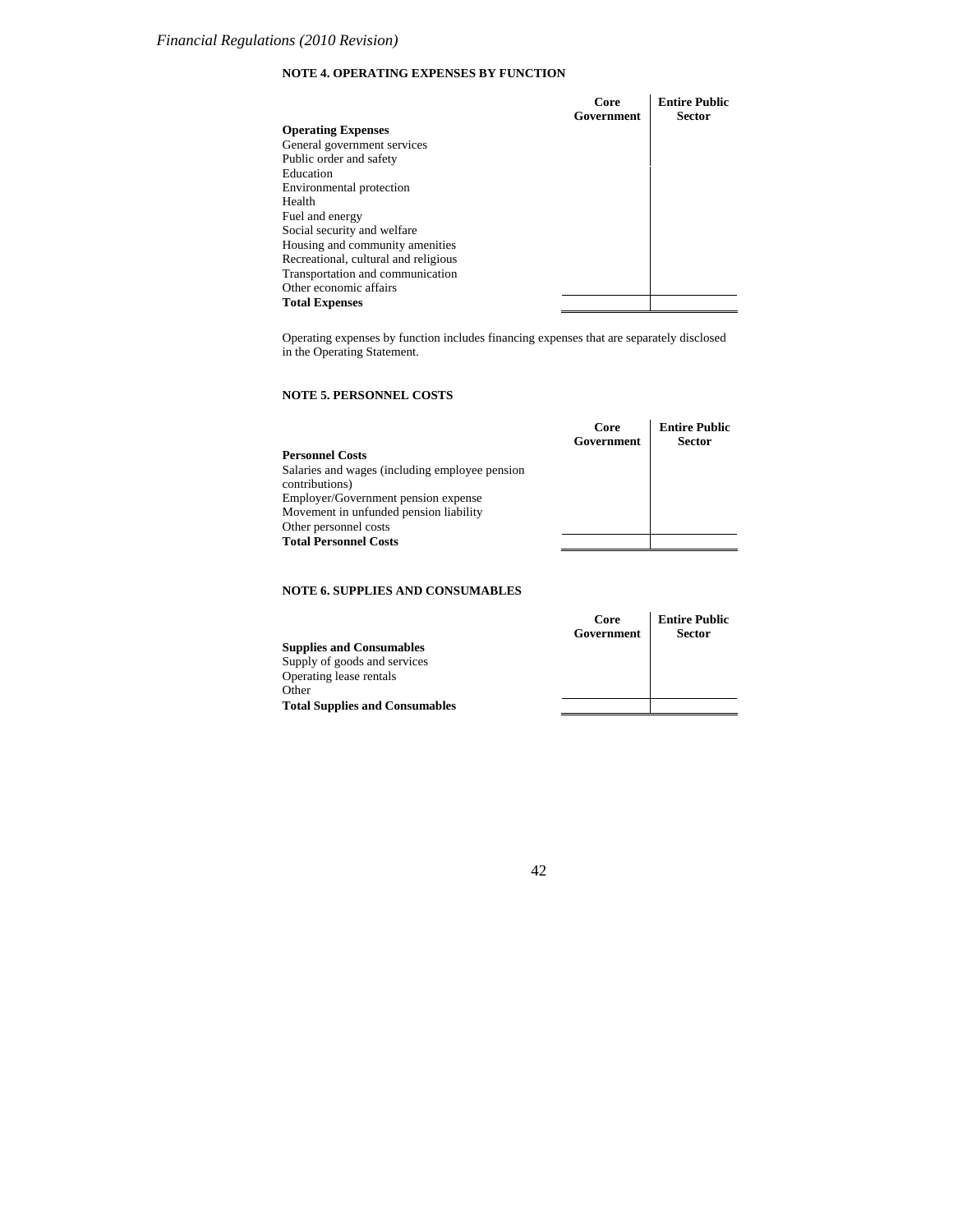### **NOTE 7. DEPRECIATION**

|                                     | Core<br>Government | <b>Entire Public</b><br><b>Sector</b> |
|-------------------------------------|--------------------|---------------------------------------|
| <b>Buildings</b>                    |                    |                                       |
| Infrastructure assets               |                    |                                       |
| Roads and sidewalks                 |                    |                                       |
| Water reticulation and sewage       |                    |                                       |
| Other (list separately if material) |                    |                                       |
| Vehicles                            |                    |                                       |
| Aeroplanes                          |                    |                                       |
| <b>Boats</b>                        |                    |                                       |
| Furniture and fittings              |                    |                                       |
| Computer hardware and software      |                    |                                       |
| Office equipment                    |                    |                                       |
| Other plant and equipment           |                    |                                       |
| Other assets                        |                    |                                       |
| <b>Total</b>                        |                    |                                       |

Assets are depreciated on a straight-line basis as follows:

**Years** 

Buildings Infrastructure assets Roads and sidewalks Water reticulation and sewage Other [list separately if material] Vehicles Aeroplanes Boats Furniture and fittings Computer hardware and software Office equipment Other plant and equipment Other assets

#### **NOTE 8. FINANCING EXPENSE**

|                                | Core<br>Government | <b>Entire Public</b><br><b>Sector</b> |
|--------------------------------|--------------------|---------------------------------------|
| <b>Financing Expense</b>       |                    |                                       |
| <b>Interest on Bank Loans</b>  |                    |                                       |
| Interest on Bank Overdraft     |                    |                                       |
| Other                          |                    |                                       |
| <b>Total Financing Expense</b> |                    |                                       |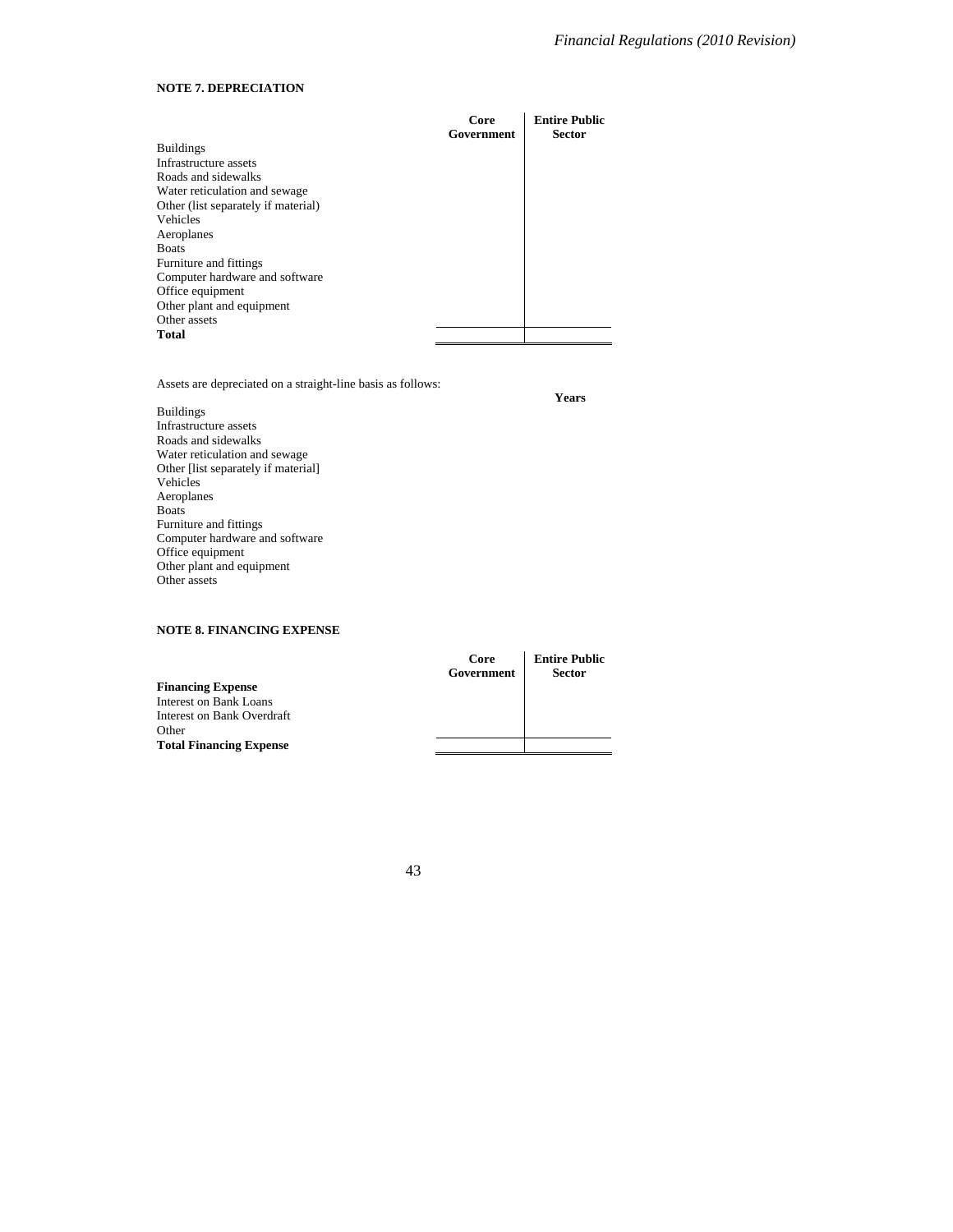# **NOTE 9. CASH AND CASH EQUIVALENTS**

|                                        | Core<br>Government | <b>Entire Public</b><br><b>Sector</b> |
|----------------------------------------|--------------------|---------------------------------------|
| Cash on hand                           |                    |                                       |
| Bank accounts                          |                    |                                       |
| Bank overdrafts                        |                    |                                       |
| US deposit call accounts               |                    |                                       |
| Fixed deposits (ninety days)           |                    |                                       |
| Other short term investments           |                    |                                       |
| <b>Total Cash and Cash Equivalents</b> |                    |                                       |

# **NOTE 10. MARKETABLE SECURITIES AND DEPOSITS**

|                                                 | Core<br>Government | <b>Entire Public</b><br><b>Sector</b> |
|-------------------------------------------------|--------------------|---------------------------------------|
| Fixed deposits                                  |                    |                                       |
| Other [List separately if material]             |                    |                                       |
| <b>Total Marketable Securities and Deposits</b> |                    |                                       |
|                                                 |                    |                                       |

#### **NOTE 11. ACCOUNTS RECEIVABLE**

|                                                    | Core<br>Government | <b>Entire Public</b><br><b>Sector</b> |
|----------------------------------------------------|--------------------|---------------------------------------|
| Coercive revenue                                   |                    |                                       |
| Sale of goods and services                         |                    |                                       |
| Overseas medical advances                          |                    |                                       |
| Asset sales                                        |                    |                                       |
| Loans due within twelve months                     |                    |                                       |
| Prepayments                                        |                    |                                       |
| Interest Receivable                                |                    |                                       |
| Other Receivables                                  |                    |                                       |
| <b>Total Gross</b>                                 |                    |                                       |
| Less provision for doubtful debts                  |                    |                                       |
| <b>Total Net</b>                                   |                    |                                       |
| <b>Accounts receivable maturity schedule</b>       |                    |                                       |
| Not later than one year                            |                    |                                       |
| Later than one year and not later than two years   |                    |                                       |
| Later than two years and not later than five years |                    |                                       |
| Later than five years                              |                    |                                       |

**Total**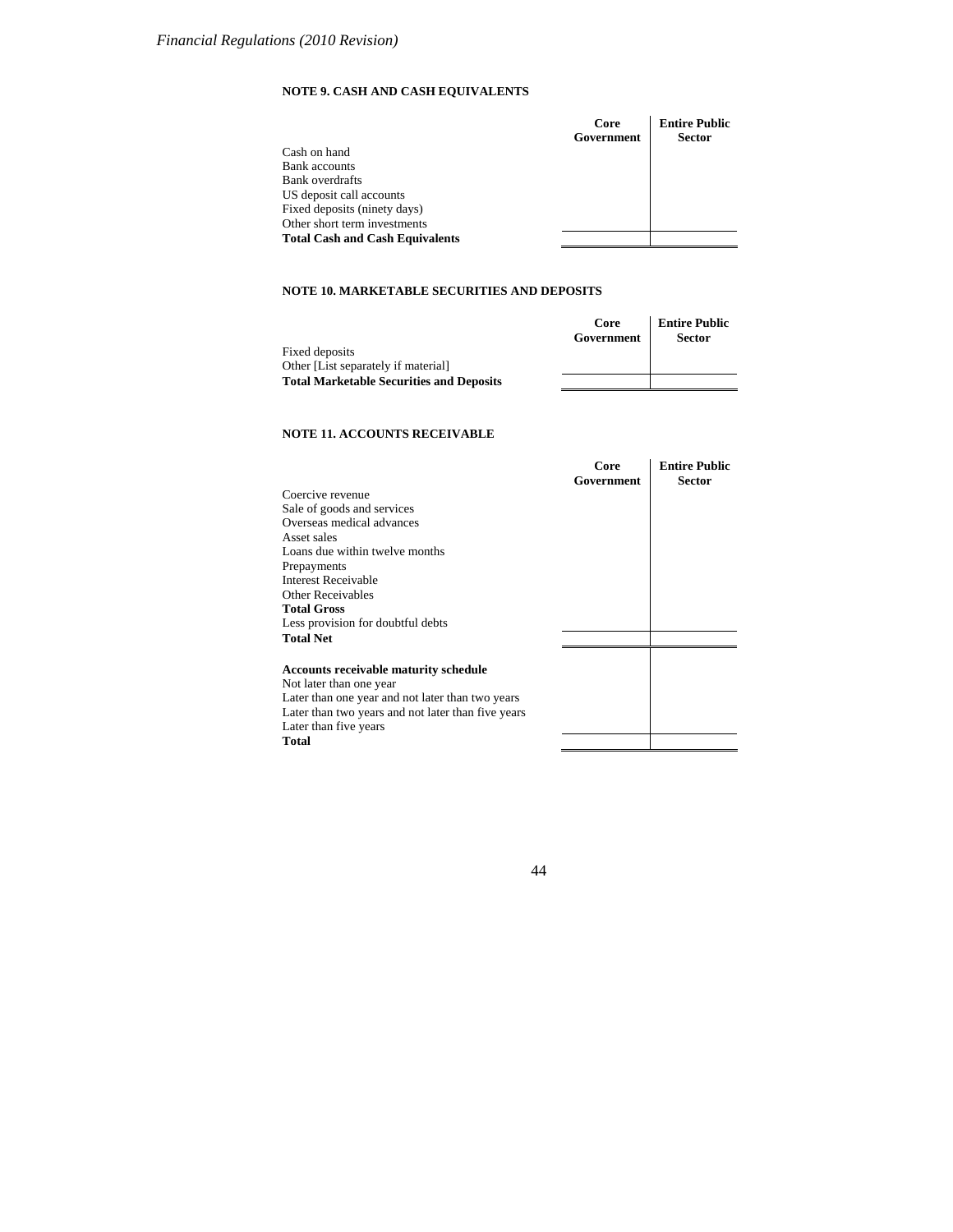## **NOTE 12. INVENTORIES**

|                                     | Core<br>Government | <b>Entire Public</b><br><b>Sector</b> |
|-------------------------------------|--------------------|---------------------------------------|
| Raw Materials and Consumable Stores |                    |                                       |
| Work in Progress                    |                    |                                       |
| <b>Finished Goods</b>               |                    |                                       |
| <b>Total Inventories</b>            |                    |                                       |
|                                     |                    |                                       |

# **NOTE 13. OTHER CURRENT ASSETS**

Current loans [list separately if material] Current investments [list separately if material] Other [list separately if material] **Total Other Current Assets**

| Core       | <b>Entire Public</b> |
|------------|----------------------|
| Government | <b>Sector</b>        |
|            |                      |

## **NOTE 14. OTHER INVESTMENTS**

|                                     | Core       | <b>Entire Public</b> |
|-------------------------------------|------------|----------------------|
|                                     | Government | <b>Sector</b>        |
| Fixed deposits longer than 90 days  |            |                      |
| <b>US Treasury bonds</b>            |            |                      |
| Other [list separately if material] |            |                      |
| <b>Total Other Investments</b>      |            |                      |

# **NOTE 15. PROPERTY, PLANT AND EQUIPMENT**

|                                     | Core       | <b>Entire Public</b> |
|-------------------------------------|------------|----------------------|
|                                     | Government | <b>Sector</b>        |
| Land                                |            |                      |
| <b>Buildings</b>                    |            |                      |
| Infrastructure assets               |            |                      |
| Roads and sidewalks                 |            |                      |
| Water reticulation and sewage       |            |                      |
| Other [list separately if material] |            |                      |
| Vehicles                            |            |                      |
| Aeroplanes                          |            |                      |
| <b>Boats</b>                        |            |                      |
| Furniture and fittings              |            |                      |
| Computer hardware and software      |            |                      |
| Office equipment                    |            |                      |
| Other plant and equipment           |            |                      |
| Construction in progress            |            |                      |
| Other assets                        |            |                      |
| <b>Total Cost or Valuation</b>      |            |                      |
|                                     |            |                      |
|                                     |            |                      |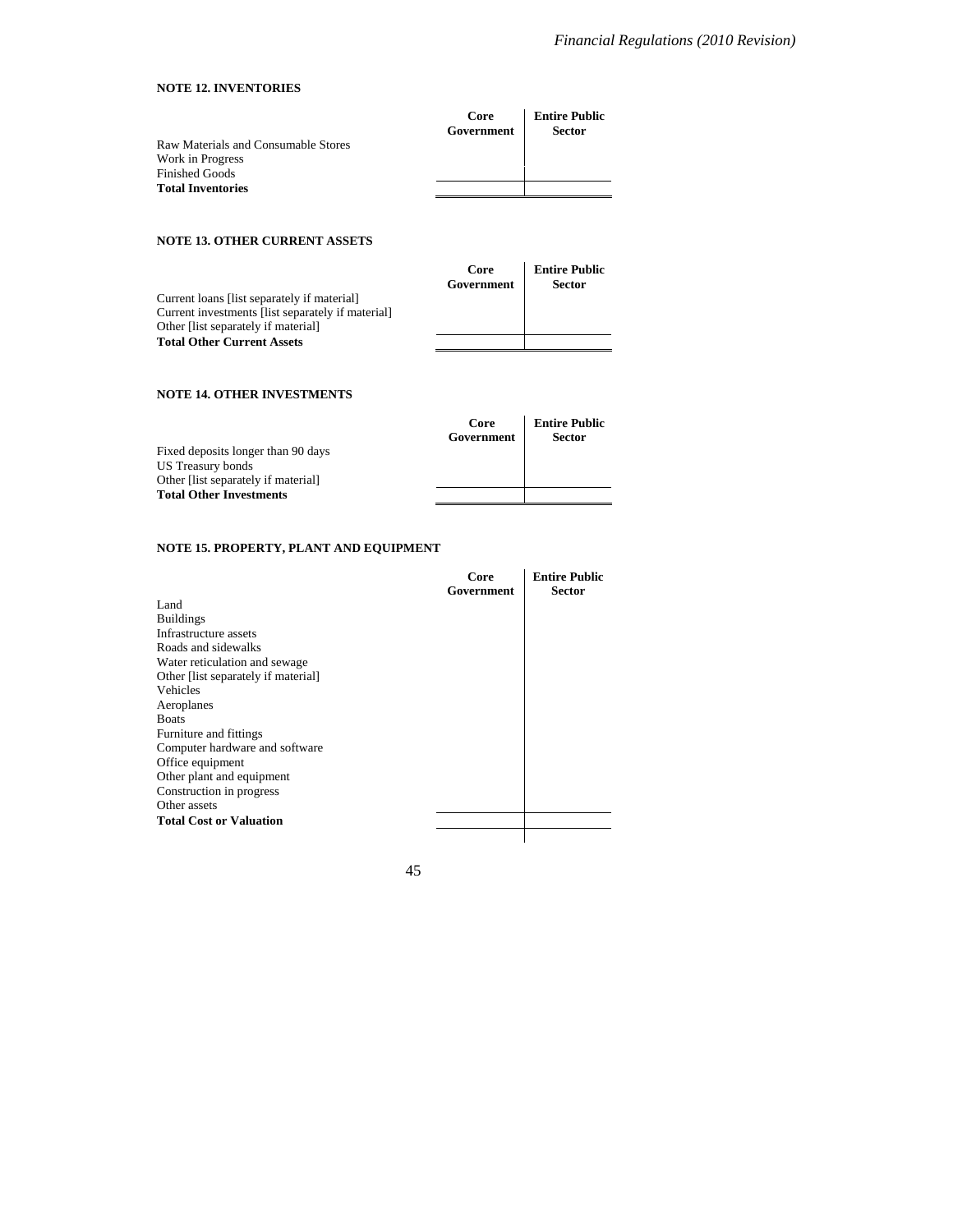# *Financial Regulations (2010 Revision)*

| <b>Accumulated Depreciation</b>     |  |
|-------------------------------------|--|
| <b>Buildings</b>                    |  |
| Infrastructure assets               |  |
| Roads and sidewalks                 |  |
| Water reticulation and sewage       |  |
| Other [list separately if material] |  |
| Vehicles                            |  |
| Aeroplanes                          |  |
| <b>Boats</b>                        |  |
| Furniture and fittings              |  |
| Computer hardware and software      |  |
| Office equipment                    |  |
| Other plant and equipment           |  |
| Other assets                        |  |
| <b>Total Depreciation</b>           |  |
| <b>Net Book Value</b>               |  |
| Land                                |  |
| <b>Buildings</b>                    |  |
| Infrastructure assets               |  |
| Roads and sidewalks                 |  |
| Water reticulation and sewage       |  |
| Other [list separately if material] |  |
| Vehicles                            |  |
| Aeroplanes                          |  |
| <b>Boats</b>                        |  |
| Furniture and fittings              |  |
| Computer hardware and software      |  |
| Office equipment                    |  |
| Other plant and equipment           |  |
| Construction in progress            |  |
| Other assets                        |  |
| <b>Total Net Book Value</b>         |  |

# **NOTE 16. OTHER NON-CURRENT ASSETS**

| Accounts receivable                   | Core<br>Government | <b>Entire Public</b><br><b>Sector</b> |
|---------------------------------------|--------------------|---------------------------------------|
| <b>Inventories</b>                    |                    |                                       |
| Other [list separately if material]   |                    |                                       |
| <b>Total Other Non-Current Assets</b> |                    |                                       |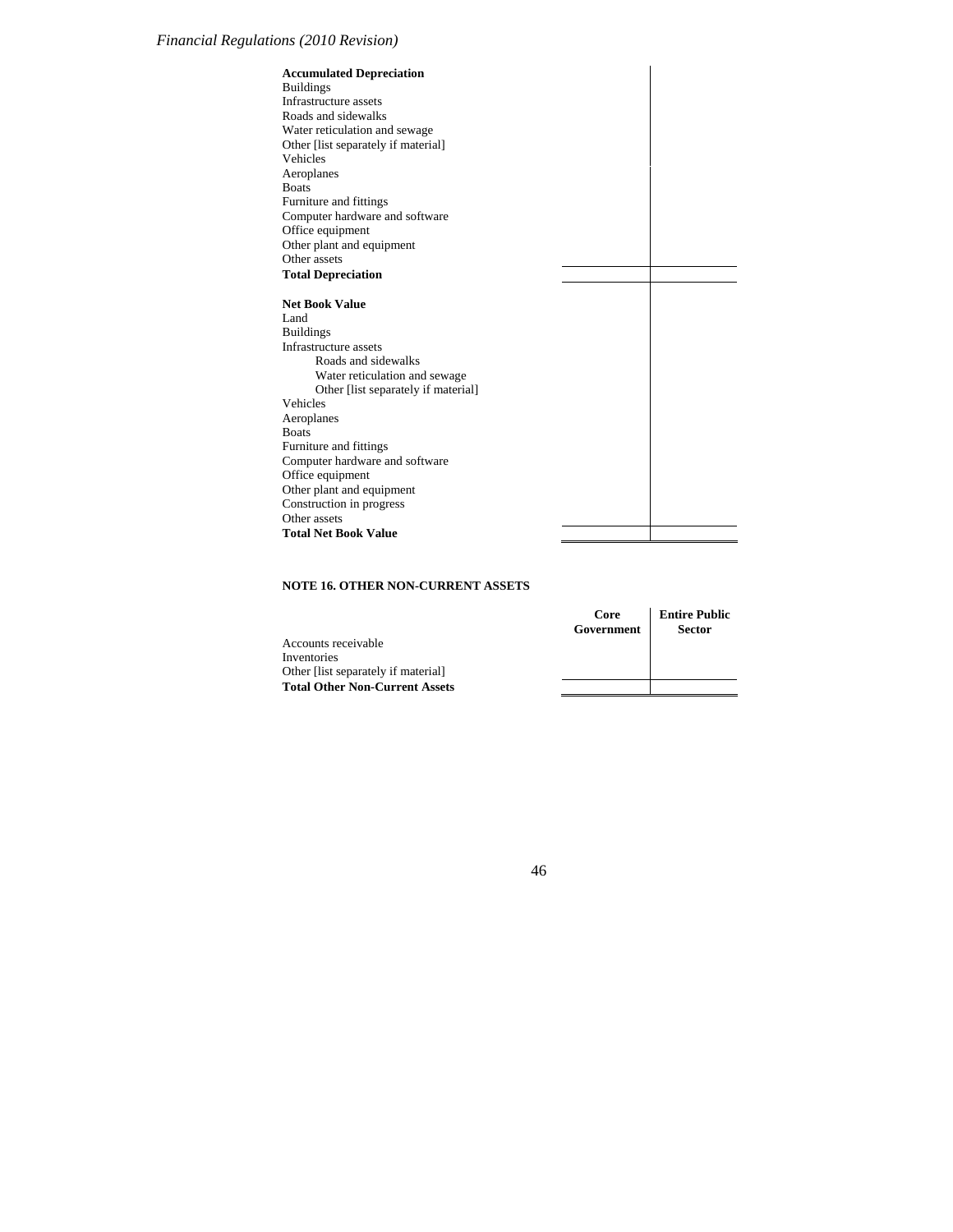## **NOTE 17. ACCOUNTS PAYABLE**

| Core       | <b>Entire Public</b> |
|------------|----------------------|
| Government | <b>Sector</b>        |
|            |                      |
|            |                      |
|            |                      |
|            |                      |
|            |                      |
|            |                      |
|            |                      |
|            |                      |

#### **NOTE 18. UNEARNED REVENUE**

|                                  | Core<br>Government | <b>Entire Public</b><br><b>Sector</b> |
|----------------------------------|--------------------|---------------------------------------|
| Rentals paid in advance          |                    |                                       |
| Other [list by type if material] |                    |                                       |
| <b>Total Unearned Revenue</b>    |                    |                                       |
|                                  |                    |                                       |

# **NOTE 19. EMPLOYEE ENTITLEMENTS (CURRENT)**

|                                            | Core       | <b>Entire Public</b> |
|--------------------------------------------|------------|----------------------|
|                                            | Government | <b>Sector</b>        |
| Leave entitlements                         |            |                      |
| Other salary related entitlements          |            |                      |
| <b>Total Current Employee Entitlements</b> |            |                      |
|                                            |            |                      |

# **NOTE 20. OTHER CURRENT LIABILITIES**

|                                        | Core       | <b>Entire Public</b> |
|----------------------------------------|------------|----------------------|
|                                        | Government | <b>Sector</b>        |
| Provisions                             |            |                      |
| Pension liability                      |            |                      |
| <b>Borrowings</b>                      |            |                      |
| Other                                  |            |                      |
| <b>Total Other Current Liabilities</b> |            |                      |
|                                        |            |                      |

# **NOTE 21. EMPLOYEE ENTITLEMENTS (NON-CURRENT)**

|                                                | Core<br>Government | <b>Entire Public</b><br><b>Sector</b> |
|------------------------------------------------|--------------------|---------------------------------------|
| Leave entitlements                             |                    |                                       |
| Other salary related entitlements              |                    |                                       |
| <b>Total Non-Current Employee Entitlements</b> |                    |                                       |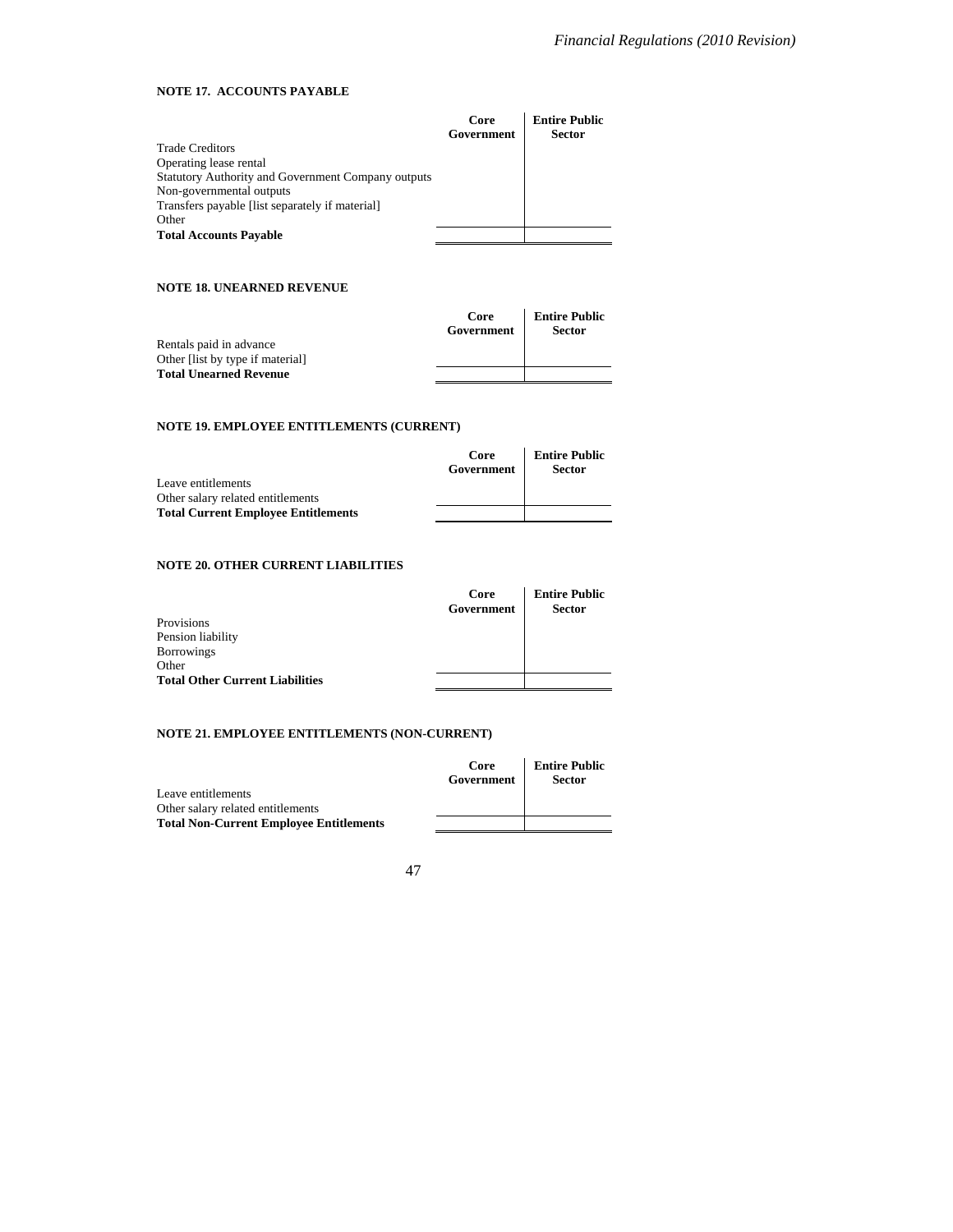# **NOTE 22. UNFUNDED PENSION LIABILITY**

|                                         | Core       | <b>Entire Public</b> |
|-----------------------------------------|------------|----------------------|
|                                         | Government | <b>Sector</b>        |
| Defined Benefit Liability               |            |                      |
| Defined Contribution Liability          |            |                      |
| <b>Total Unfunded Pension Liability</b> |            |                      |
|                                         |            |                      |

#### **NOTE 23. BORROWINGS**

**Maturity profile as at 30 June Year at Book Values (Note not required for forecast financial statements)** 

|                                                                          | Core<br>Government | <b>Entire Public</b><br><b>Sector</b> |
|--------------------------------------------------------------------------|--------------------|---------------------------------------|
| <b>Outstanding Debt</b>                                                  |                    |                                       |
| <b>Local Currency Debt</b>                                               |                    |                                       |
| Not later than one year                                                  |                    |                                       |
| Between one and two years                                                |                    |                                       |
| Between two and five years<br>Later than five Years                      |                    |                                       |
| <b>Total Local Currency Debt</b>                                         |                    |                                       |
| <b>Foreign Currency Debt</b>                                             |                    |                                       |
| Not later than one year                                                  |                    |                                       |
| Between one and two years                                                |                    |                                       |
| Between two and five years<br>Later than five years                      |                    |                                       |
| <b>Total Foreign Currency Debt</b>                                       |                    |                                       |
| <b>Total Outstanding Debt</b>                                            |                    |                                       |
| <b>Marketable Securities and Deposits</b>                                |                    |                                       |
| <b>Local Currency Marketable Securities and Deposits</b>                 |                    |                                       |
| Not later than one year                                                  |                    |                                       |
| Between one and two years                                                |                    |                                       |
| Between two and five years<br>Later than five years                      |                    |                                       |
|                                                                          |                    |                                       |
| <b>Total Local Currency Marketable Securities and</b><br><b>Deposits</b> |                    |                                       |
| <b>Foreign Currency Marketable Securities and Deposits</b>               |                    |                                       |
| Not later than one year                                                  |                    |                                       |
| Between one and two years                                                |                    |                                       |
| Between two and five years<br>Later than five years                      |                    |                                       |
| <b>Total Foreign Currency Marketable Securities and</b>                  |                    |                                       |
| <b>Deposits</b>                                                          |                    |                                       |
| <b>Total Marketable Securities and Deposits</b>                          |                    |                                       |
|                                                                          |                    |                                       |
| <b>Net Public Debt</b>                                                   |                    |                                       |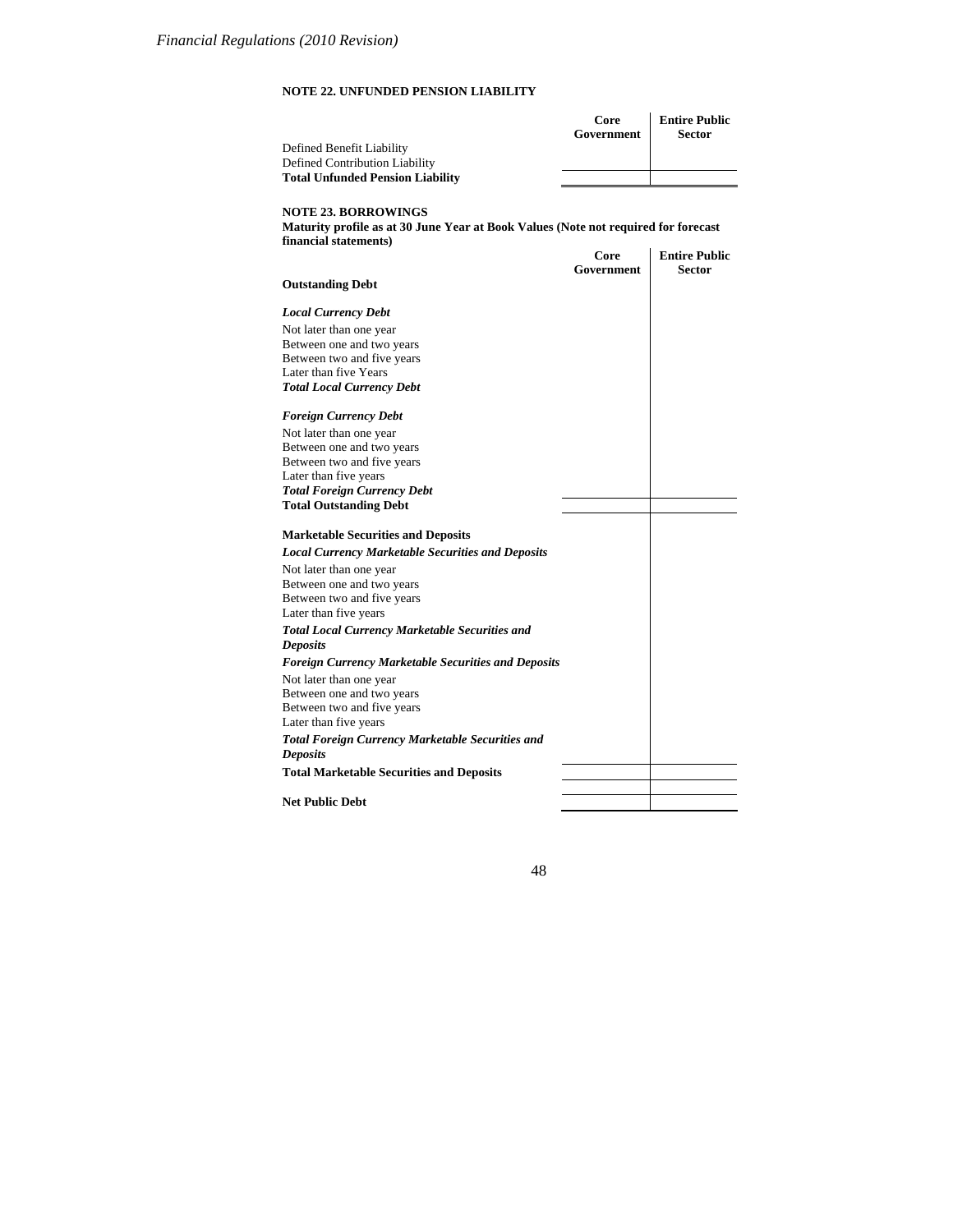# **NOTE 24. OTHER NON-CURRENT LIABILITIES**

|                                            | Core<br>Government | <b>Entire Public</b><br><b>Sector</b> |
|--------------------------------------------|--------------------|---------------------------------------|
| Accounts payable                           |                    |                                       |
| Unearned revenue                           |                    |                                       |
| Provision for coercive revenue repayable   |                    |                                       |
| Provision for licences/ fees repayable     |                    |                                       |
| Provision for restructuring                |                    |                                       |
| Other [list by type if material]           |                    |                                       |
| <b>Total Other Non-Current Liabilities</b> |                    |                                       |

## **NOTE 25. ACCUMULATED SURPLUS**

Net worth includes the following discretionary reserves.

|                                        | Core       | <b>Entire Public</b> |
|----------------------------------------|------------|----------------------|
|                                        | Government | <b>Sector</b>        |
| Housing Guarantee Reserve Fund         |            |                      |
| <b>Environmental Protection Fund</b>   |            |                      |
| <b>Infrastructure Development Fund</b> |            |                      |
| [Specify other funds as necessary]     |            |                      |
| ieral Funds                            |            |                      |
| <b>Total Accumulated Surplus</b>       |            |                      |
|                                        |            |                      |

#### **NOTE 26. RECONCILIATION OF OPERATING SURPLUS TO CASH FLOWS FROM OPERATING ACTIVITIES**

|                                            | Core<br>Government | <b>Entire Public</b><br>Sector |
|--------------------------------------------|--------------------|--------------------------------|
|                                            |                    |                                |
| Operating surplus/(deficit)                |                    |                                |
| <b>Non-cash movements</b>                  |                    |                                |
| Depreciation                               |                    |                                |
| Increase in provision for doubtful debts   |                    |                                |
| Increase in payables/accruals              |                    |                                |
| Personnel                                  |                    |                                |
| Subsidies, grants and transfers            |                    |                                |
| Increase in borrowings                     |                    |                                |
| Net gain/loss from sale of fixed assets    |                    |                                |
| Net gain/loss from sale of investments     |                    |                                |
| Increase in other current assets           |                    |                                |
| Increase in investments due to revaluation |                    |                                |
| Increase in receivables                    |                    |                                |
| Net cash flows from operating activities   |                    |                                |
|                                            |                    |                                |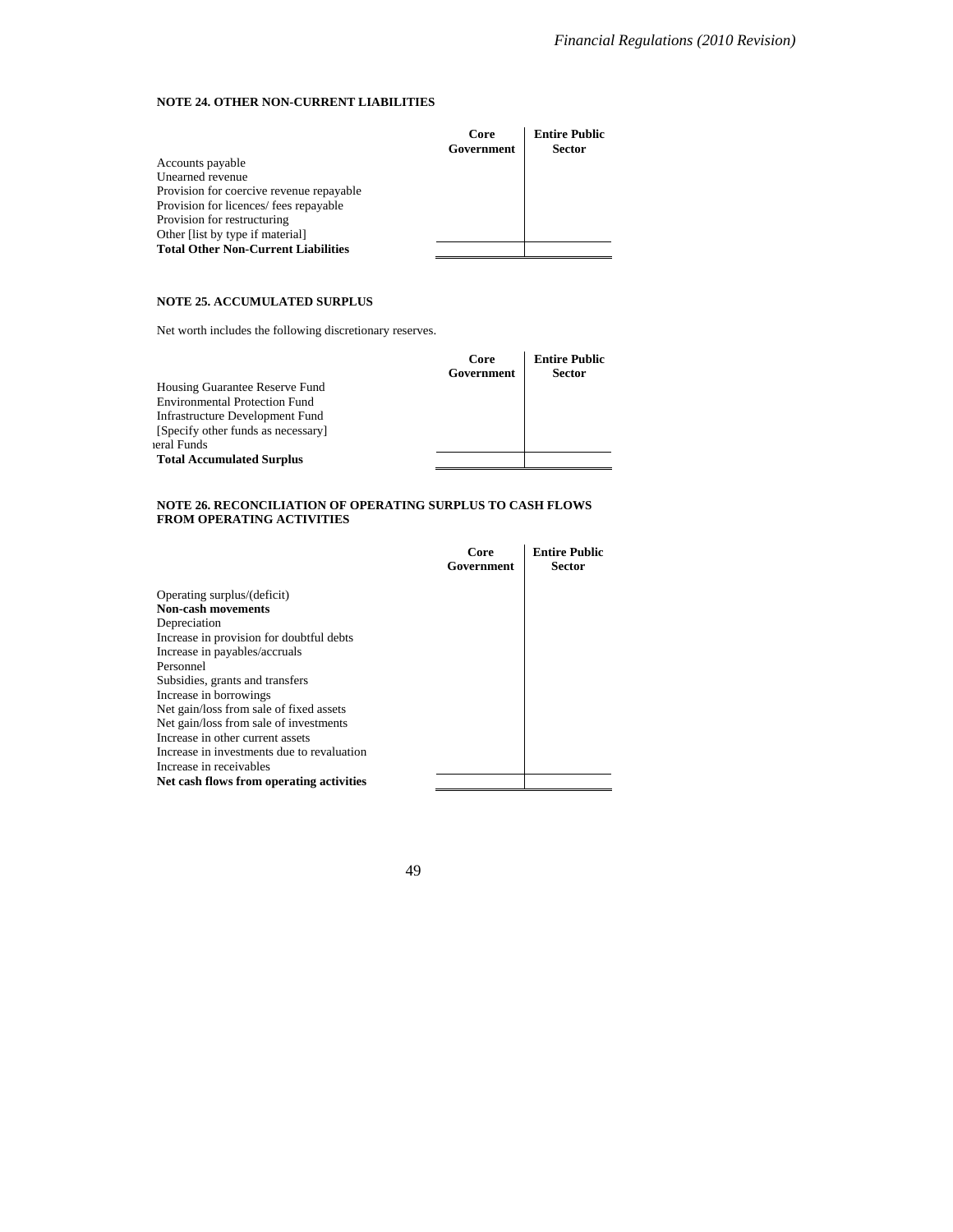#### **NOTE 27. EVENTS OCCURRING AFTER BALANCE DATE [Note only required for annual financial statements]**

1. Conditions existing at balance date

(a) Details of events occurring after balance date which provide additional evidence of conditions that existed at balance date or reveal for the first time a condition that existed at balance date and where the financial effect of that event was brought to account: [describe event and financial impact]

(b) Details of events occurring after balance date which provide additional evidence of conditions that existed at balance date or reveal for the first time a condition that existed at balance date and where the financial effect of that event was not brought to account: [describe event and financial impact]

#### 2. Conditions after balance date

 Details of events occurring after balance date which do not relate to conditions existing at balance date are as follows: [describe event and financial impact]

#### **NOTE 28. RELATED PARTY DISCLOSURES [Note only required for annual financial statements]**

[Note any financial transactions which have occurred between senior government officials, members of Cabinet and any bodies forming part of the reporting entity.]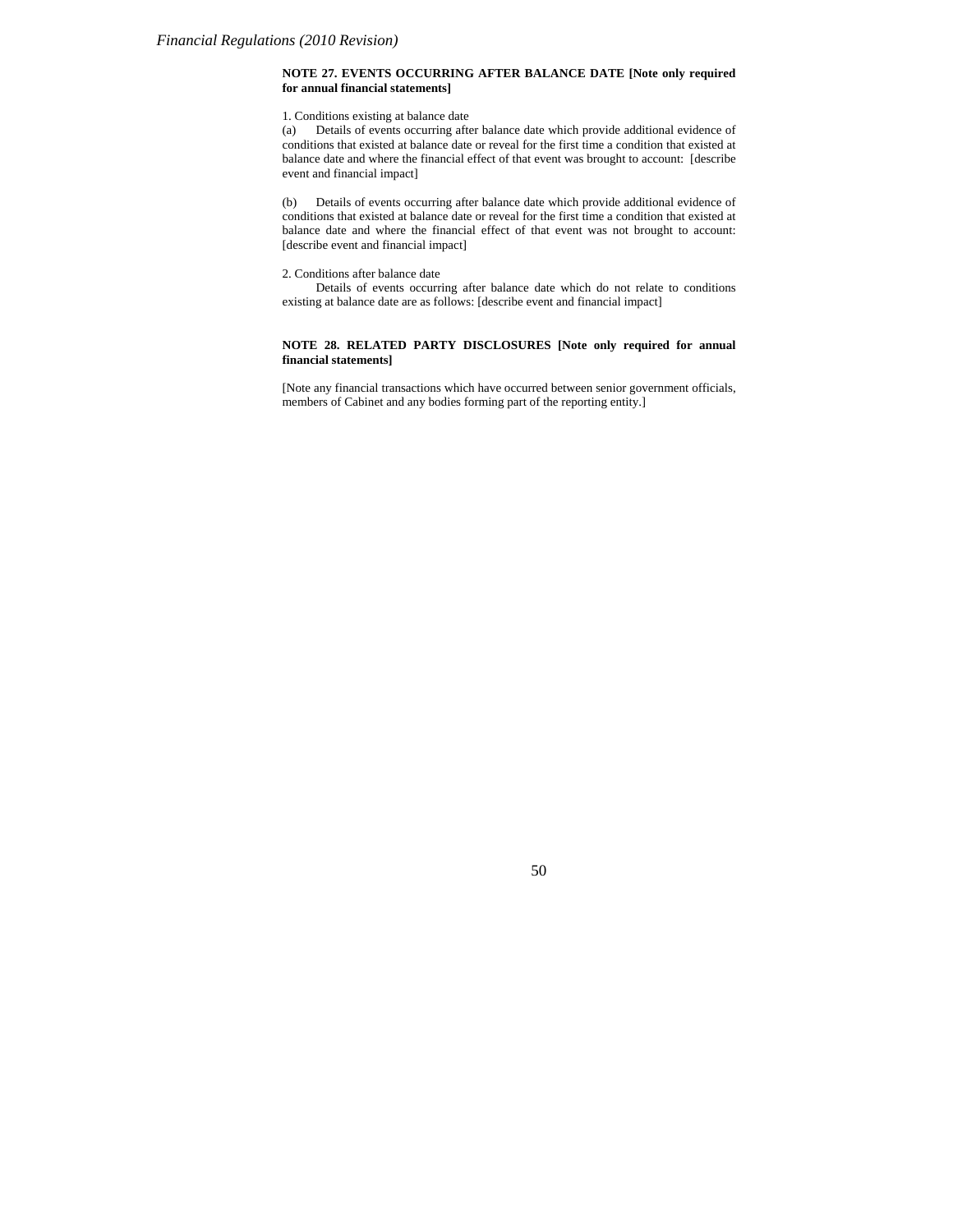#### **SECOND SCHEDULE**

## **FORMAT FOR THE FORECAST FINANCIAL STATEMENTS, THE QUARTERLY FINANCIAL STATEMENTS AND THE ANNUAL FINANCIAL STATEMENTS OF PRESCRIBED ENTITIES**

#### **Explanatory Introduction**

1. This Schedule prescribes the format for the forecast financial statements, the quarterly financial statements and the annual financial statements of ministries, portfolios, the Audit Office and the Office of the Complaints Commissioner.

2. In applying this format-

- (a) individual line items on the face of the financial statements included in this Schedule may be omitted if the amounts involved are immaterial;
- (b) additional line items may be added to the face of the financial statements if disclosure would be improved and the amounts are material;
- (c) if the information required to be included in any of the Notes to the Financial Statements prescribed by this Schedule is immaterial, the Note, or a line item within a Note may be omitted; and
- (d) additional Notes to the Financial Statements, or line items within a Note, not included in this Schedule, may be added if disclosure would be improved and the amounts are material.

3. Where the financial statements are forecast financial statements, the heading of each financial statement shall include the word "forecast', for example "Forecast Operating Statement", and the text of any financial statements amended to include the word forecast as indicated as follows in the formats: [forecast]

4. Where the financial statements are forecast financial statements, the following column headings shall be used, with the dates of the relevant years inserted, for example 2004/5:

| [Budget Year] | [Year before Budget Year] | Two years before Budget |
|---------------|---------------------------|-------------------------|
|               |                           | Yearl                   |
| Forecast      | Est. Actual               | Actual                  |
| \$000         | \$000                     | \$000                   |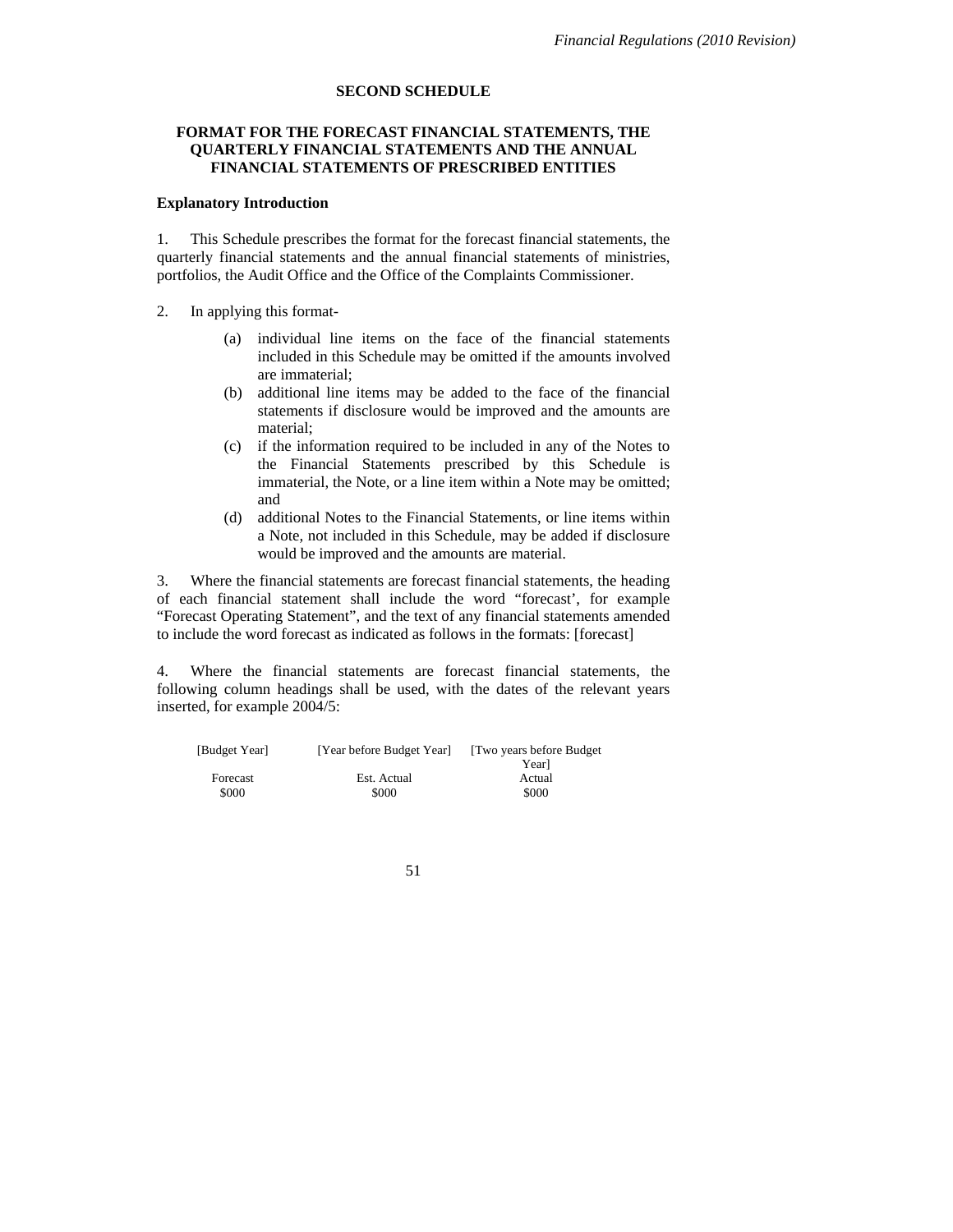#### *Financial Regulations (2010 Revision)*

5. Where the financial statements are quarterly financial statements, the following column headings shall be used, with the dates of the relevant years inserted, for example 2004/5:

| [This Year]  | [This Year]                  | [Last Year]  |
|--------------|------------------------------|--------------|
| Year to Date | <b>Year to Date Forecast</b> | Year to Date |
| Actual       |                              | Actual       |
| \$000        | \$000                        | \$000        |

6. Where the financial statements are annual financial statements, the following column headings shall be used, with the dates of the relevant years inserted, for example 2004/5:

| [Actual]  | [Budget]    | <b>L</b> Actual |
|-----------|-------------|-----------------|
| This Year | This Year 1 | Last Year       |
| Forecast  | Est. Actual | Actual          |
| \$000     | \$000       | \$000           |

7. In this schedule, all items within square brackets indicate either explanatory instructions or dates or words to be inserted into the format as relevant.

#### **Format for the Financial Statement**

#### **STATEMENT OF RESPONSIBILITY FOR [FORECAST] FINANCIAL STATEMENTS**

These [forecast] financial statements have been prepared by [name of Portfolio or Ministry] in accordance with the provisions of the Public Management and Finance Law (2010 Revision).

I accept responsibility for the accuracy and integrity of the financial information in these [forecast] financial statements and their compliance with the Public Management and Finance Law (2010 Revision).

To the best of my knowledge the [forecast] financial statements are:

- (a) complete and reliable;
- (b) fairly reflect the [forecast] financial position [as at balance date] and [forecast] financial performance for the [period concerned]; and
- (c) comply with generally accepted accounting practice.

[Signature] [Name] Chief Officer [Ministry or Portfolio Name] [Date]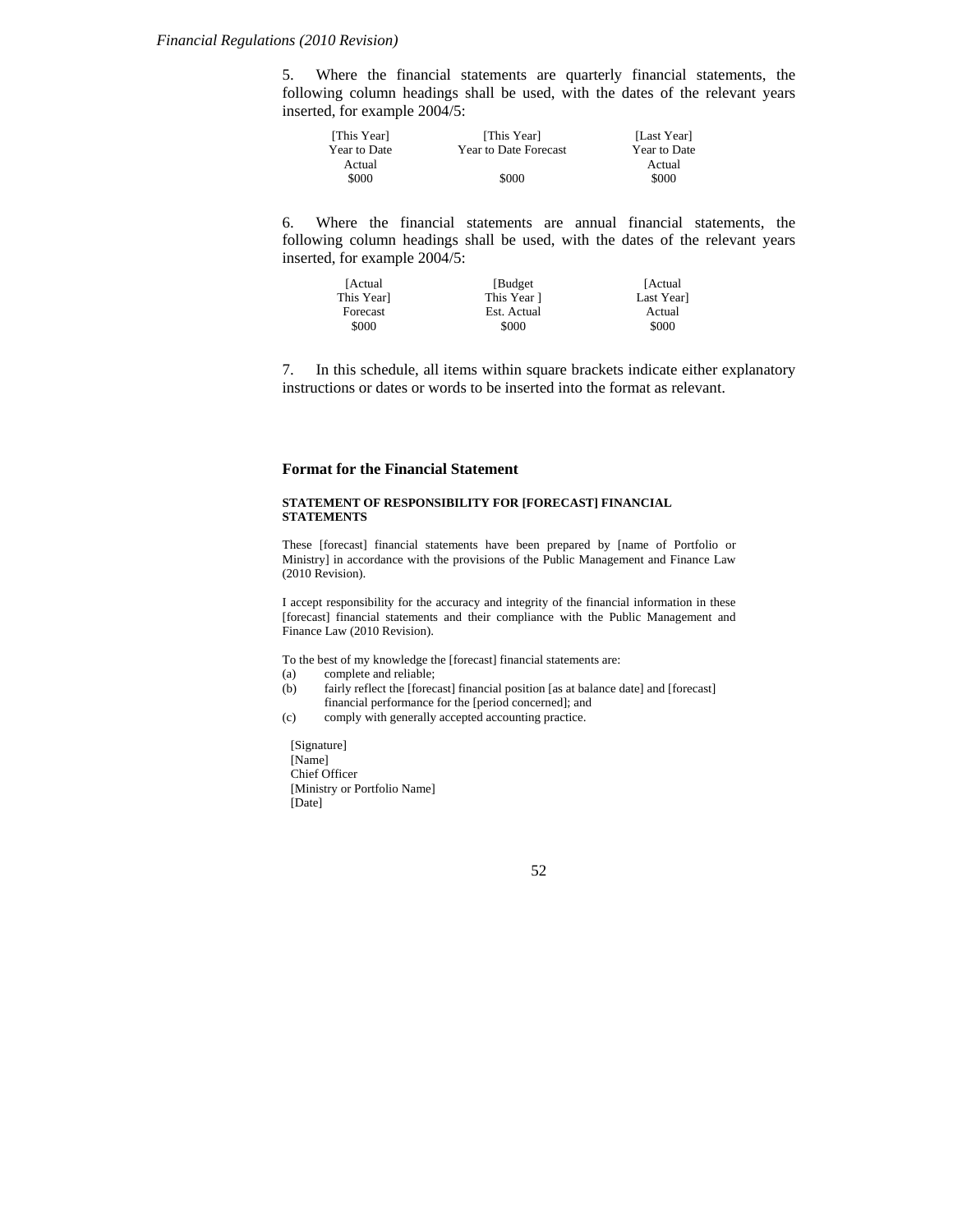#### **[MINISTRY OR PORTFOLIO NAME] [FORECAST] OPERATING STATEMENT FOR [THE YEAR ENDING 30 JUNE [YEAR], THE QUARTER ENDED [XX MONTH YEAR], THE YEAR ENDED 30 JUNE [YEAR] [whichever is relevant]**

|                                                               | <b>NOTE</b>  |  |
|---------------------------------------------------------------|--------------|--|
| <b>Revenue</b>                                                |              |  |
| <b>Outputs to Cabinet</b>                                     |              |  |
| Outputs to other government agencies                          |              |  |
| Outputs to others                                             |              |  |
| Interest revenue                                              |              |  |
| <b>Total Operating Revenue</b>                                |              |  |
| <b>Operating Expenses</b>                                     |              |  |
| Personnel costs                                               | 1            |  |
| Supplies and consumables                                      | 2            |  |
| Depreciation                                                  | $\mathbf{3}$ |  |
| Capital charge                                                |              |  |
| Other operating expenses                                      |              |  |
| <b>Total Operating Expenses</b>                               |              |  |
| <b>Surplus from Operating Activities</b>                      |              |  |
| Gains/losses on foreign exchange transactions                 |              |  |
| Gains/losses on disposal or revaluation of non-current assets |              |  |
| <b>Total Non-Operating Revenue and Expenses</b>               |              |  |
| Surplus before extraordinary items                            |              |  |
| Extraordinary items                                           |              |  |
| <b>Net Surplus or Deficit</b>                                 |              |  |
|                                                               |              |  |

#### [**MINISTRY OR PORTFOLIO NAME] STATEMENT OF CHANGES IN NET WORTH FOR [THE YEAR ENDING 30 JUNE [YEAR], THE QUARTER ENDED [XX MONTH YEAR], THE YEAR ENDED 30 JUNE [YEAR] which ever is relevant]**

#### **Opening balance net worth**

Net surplus Property revaluations Investment revaluations Net revaluations during the period **Total recognised revenues and expenses** 

Equity investment from Cabinet Capital withdrawal by Cabinet Repayment of surplus to Cabinet

# **Closing balance net worth**

The accounting policies and notes on pages [xx-zz] form part of these [forecast] financial statements.

#### [**MINISTRY OR PORTFOLIO NAME]**

|                        | ٠                   |
|------------------------|---------------------|
| n e s<br>۰.<br>۰.<br>v | ۰.<br>۰.<br>×<br>۰. |
|                        |                     |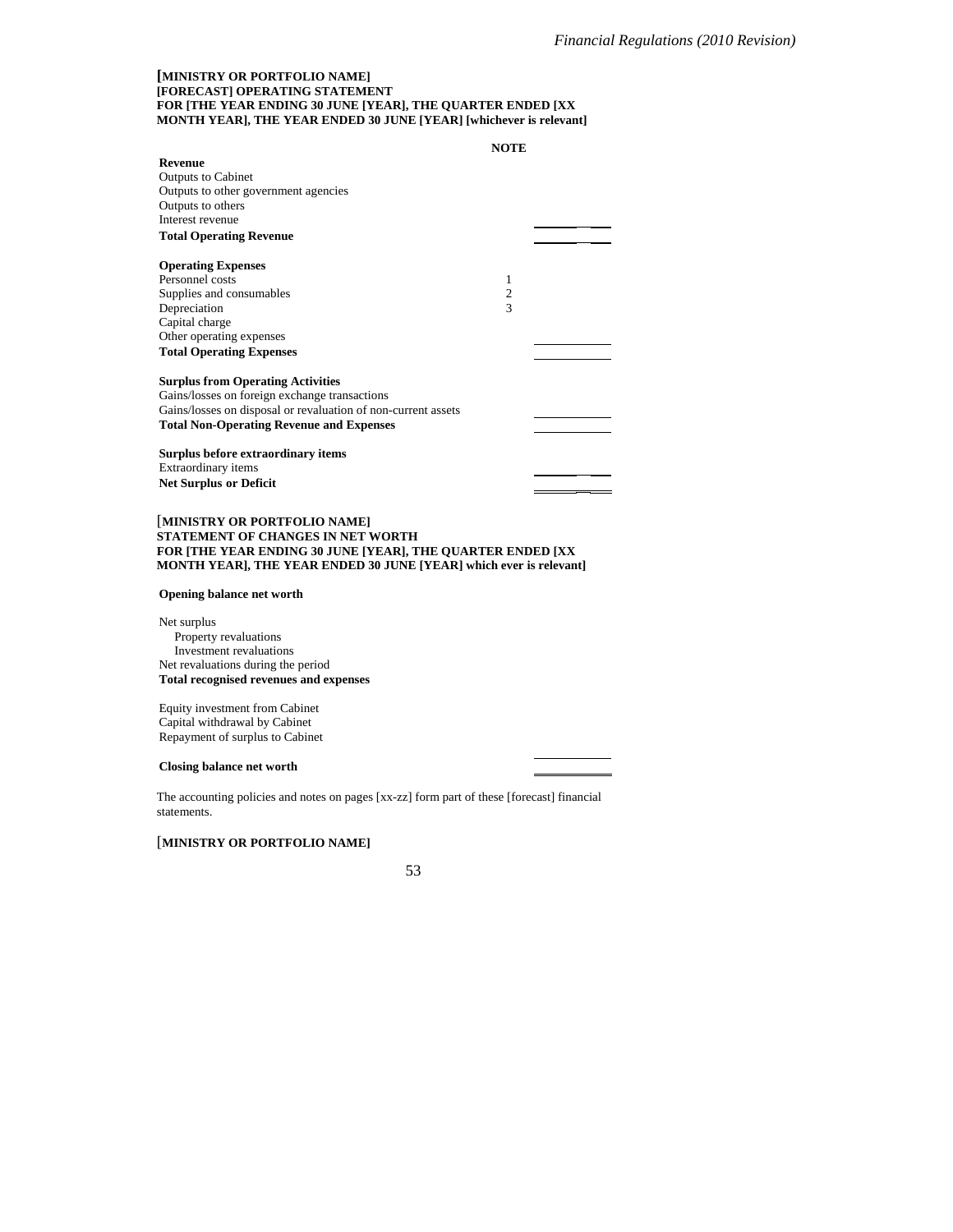# *Financial Regulations (2010 Revision)*

#### **[FORECAST BALANCE SHEET] AS AT [XX MONTH YEAR]**

**TOTAL NET WORTH**

|                                            | <b>Note</b> |  |
|--------------------------------------------|-------------|--|
| <b>Current Assets</b>                      |             |  |
| Cash and cash equivalents                  | 4           |  |
| Accounts receivable                        | 5           |  |
| <b>Inventories</b>                         | 6           |  |
| Other current assets                       |             |  |
| <b>Total Current Assets</b>                |             |  |
| <b>Non-Current Assets</b>                  |             |  |
| Property, plant and equipment              | 7           |  |
| Other non-current assets                   |             |  |
| <b>Total Non-Current Assets</b>            |             |  |
| <b>Total Assets</b>                        |             |  |
|                                            |             |  |
| <b>Current Liabilities</b>                 |             |  |
| Accounts payable                           | 8           |  |
| Unearned revenue                           |             |  |
| Employee entitlements                      | 9           |  |
| Other current liabilities                  |             |  |
| <b>Total Current Liabilities</b>           |             |  |
|                                            |             |  |
| <b>Non-Current Liabilities</b>             |             |  |
| Employee entitlements                      | 10          |  |
| Other non-current liabilities              | 11          |  |
| <b>Total Non-Current Liabilities</b>       |             |  |
| <b>Total Liabilities</b>                   |             |  |
|                                            |             |  |
| <b>TOTAL ASSETS LESS TOTAL LIABILITIES</b> |             |  |
| <b>NET WORTH</b>                           |             |  |
| Contributed capital                        |             |  |
| Asset revaluation reserve                  |             |  |
| Accumulated surpluses                      |             |  |

The accounting policies and notes on pages [xx-zz] form part of these [forecast] financial statements.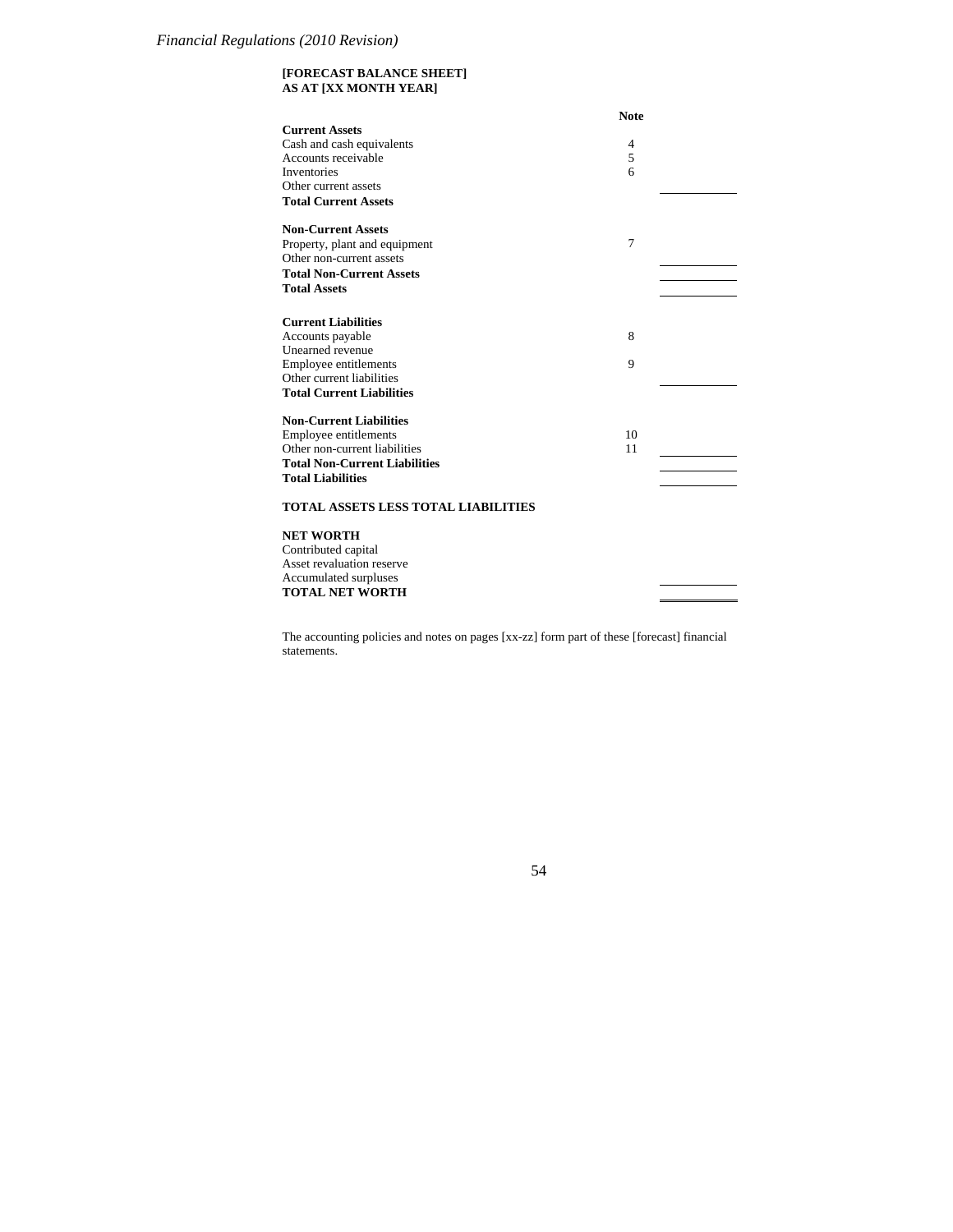#### [**MINISTRY OR PORTFOLIO NAME] [FORECAST] CASH FLOW STATEMENT FOR [THE YEAR ENDING 30 JUNE [YEAR], THE QUARTER ENDED [XX MONTH YEAR], THE YEAR ENDED 30 JUNE [YEAR] [which ever is relevant]**

|                                                      | <b>Note</b> |  |
|------------------------------------------------------|-------------|--|
| <b>CASH FLOWS FROM OPERATING ACTIVITIES</b>          |             |  |
| Receipts                                             |             |  |
| Outputs to Cabinet                                   |             |  |
| Outputs to other government agencies                 |             |  |
| Outputs to others                                    |             |  |
| Interest received                                    |             |  |
| Payments                                             |             |  |
| Personnel costs                                      |             |  |
| Suppliers                                            |             |  |
| Other payments                                       |             |  |
| Net cash flows from operating activities             | 13          |  |
| <b>CASH FLOWS FROM INVESTING ACTIVITIES</b>          |             |  |
| Purchase of non-current assets                       |             |  |
| Proceeds from sale of non-current assets             |             |  |
| Net cash flows from investing activities             |             |  |
| <b>CASH FLOWS FROM FINANCING ACTIVITIES</b>          |             |  |
| Equity investment (where appropriate)                |             |  |
| Repayment of surplus (where appropriate)             |             |  |
| Capital withdrawal (where appropriate)               |             |  |
| Net cash flows from financing activities             |             |  |
| Net increase/(decrease) in cash and cash equivalents |             |  |
| Cash and cash equivalents at beginning of period     |             |  |
| Cash and cash equivalents at end of period           | 4           |  |
|                                                      |             |  |

The accounting policies and notes on pages [xx-zz] form part of these [forecast] financial statements.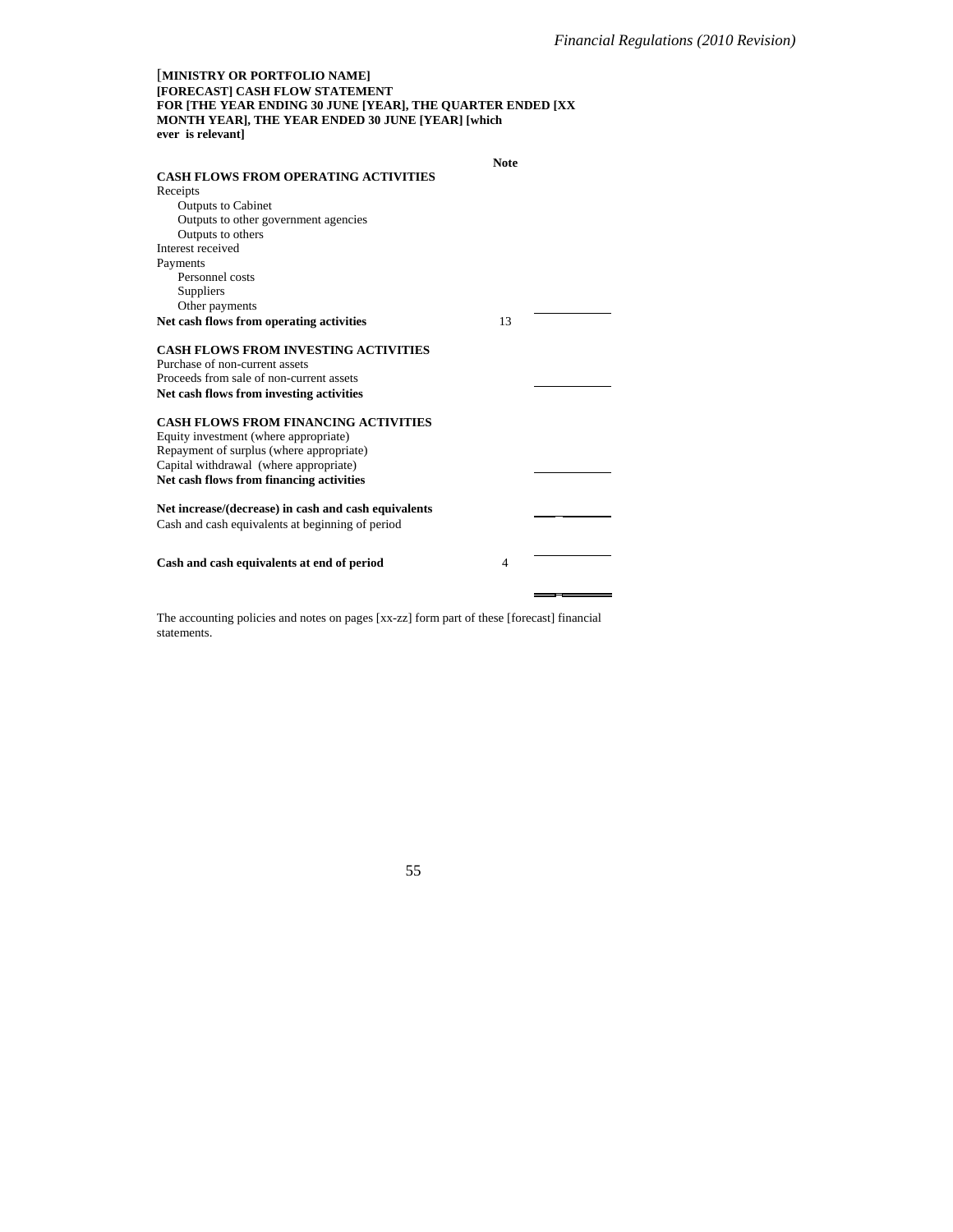#### [**MINISTRY OR PORTFOLIO NAME] STATEMENT OF COMMITMENTS AS AT 30 JUNE [YEAR] [Statement only required for annual financial statements]**

| <b>Type</b>                                         | One year<br>or less | One to<br>five<br>years | Over<br>five<br>years | [This<br>Yearl<br>Total | <b>Last</b><br>Year]<br>Total |
|-----------------------------------------------------|---------------------|-------------------------|-----------------------|-------------------------|-------------------------------|
|                                                     | \$000               | \$000                   | \$000                 | \$000                   | \$000                         |
| <b>Capital Commitments</b>                          |                     |                         |                       |                         |                               |
| Land and buildings                                  |                     |                         |                       |                         |                               |
| Other fixed assets                                  |                     |                         |                       |                         |                               |
| Other commitments [list]<br>separately if material] |                     |                         |                       |                         |                               |
| <b>Total Capital Commitments</b>                    |                     |                         |                       |                         |                               |
| <b>Operating Commitments</b>                        |                     |                         |                       |                         |                               |
| Non-cancellable                                     |                     |                         |                       |                         |                               |
| accommodation leases                                |                     |                         |                       |                         |                               |
| Other non-cancellable leases                        |                     |                         |                       |                         |                               |
| Non-cancellable contracts for                       |                     |                         |                       |                         |                               |

Non-cancellable contracts for the supply of goods and services Other operating commitments **Total Operating Commitments**

**Total Commitments** 

The accounting policies and notes on pages [xx-zz] form part of these [forecast] financial statements.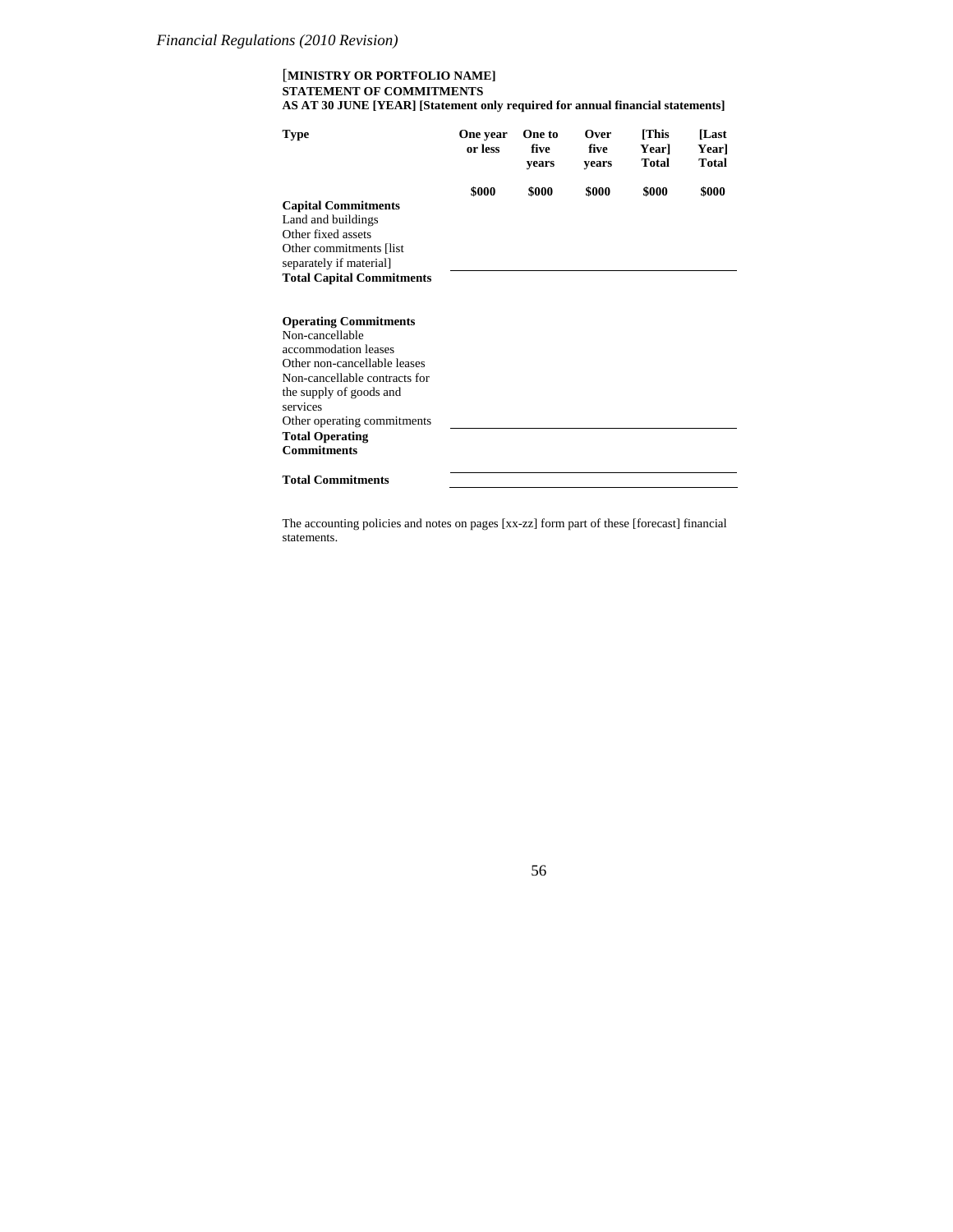#### [**MINISTRY OR PORTFOLIO NAME] STATEMENT OF CONTINGENT LIABILITIES AS AT 30 JUNE [YEAR] [Statement on required for annual financial statements]**

#### **Summary of Quantifiable Contingent Liabilities**

|                                                           | [This Year] | <b>Last</b>    |
|-----------------------------------------------------------|-------------|----------------|
|                                                           | \$000       | Yearl<br>\$000 |
| <b>Legal Proceedings and Disputes</b>                     |             |                |
| Item 1 description                                        |             |                |
| Item 2 description                                        |             |                |
| <b>Total Legal Proceedings and Disputes</b>               |             |                |
| <b>Other Contingent Liabilities</b>                       |             |                |
| Item 1 description                                        |             |                |
| Item 2 description                                        |             |                |
| <b>Total Other Contingent Liabilities</b>                 |             |                |
| <b>Summary of Non-Quantifiable Contingent Liabilities</b> |             |                |

Item 1 description Item 2 description

The accounting policies and notes on pages [xx-zz] form part of these [forecast] financial statements.

[**MINISTRY OR PORTFOLIO NAME] STATEMENT OF ACCOUNTING POLICIES FOR [THE YEAR ENDING 30 JUNE [YEAR], THE QUARTER ENDED [XX MONTH YEAR], THE YEAR ENDED 30 JUNE [YEAR] which ever is relevant]** 

### General Accounting Policies

Reporting entity

Basis of preparation

Reporting Period

# Specific Accounting Policies

Revenue

Expenses

Assets

Liabilities

Commitments

Contingencies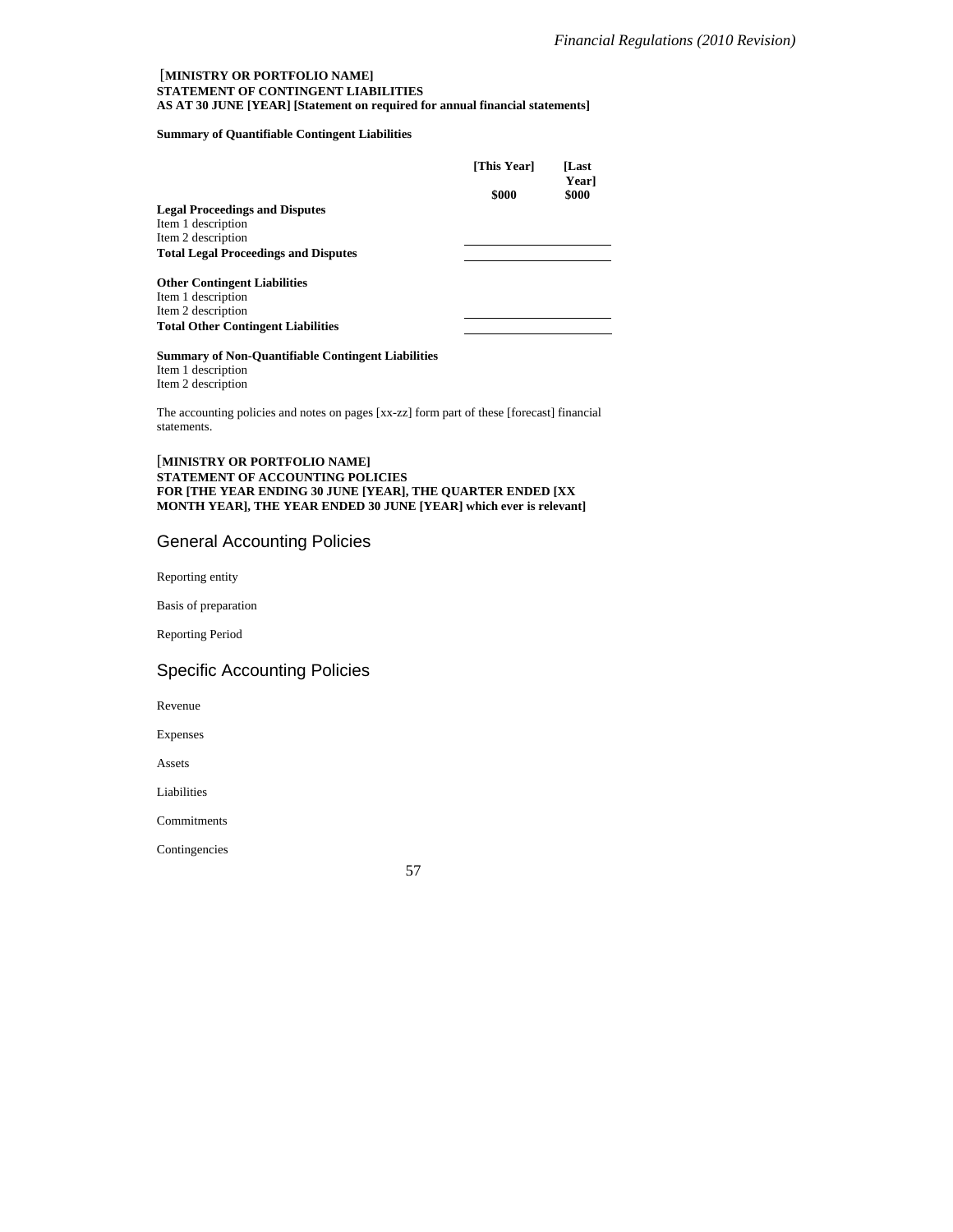# **NOTES TO THE [FORECAST] FINANCIAL STATEMENTS**

#### **NOTE 1. PERSONNEL COSTS**

Salaries and wages (including employee pension contributions) Employer pension expense Other personnel costs **Total Personnel Costs** 

## **NOTE 2. SUPPLIES AND CONSUMABLES**

Supply of goods and services Operating lease rentals **Other Total Supplies and Consumables** 

#### **NOTE 3. DEPRECIATION**

Buildings Vehicles Aeroplanes Boats Furniture and fittings Computer hardware and software Office equipment Other plant and equipment Other [list separately if material] **Total Depreciation** 

Assets are depreciated on a straight-line basis as follows:

Buildings Vehicles Aeroplanes Boats Furniture and fittings Computer hardware and software Office equipment Other plant and equipment Other (list separately if material)

#### **NOTE 4. CASH AND CASH EQUIVALENTS**

Cash on hand Bank accounts Deposits with Portfolio Finance and Economics **Total Cash and Cash Equivalents** 

58

**Years**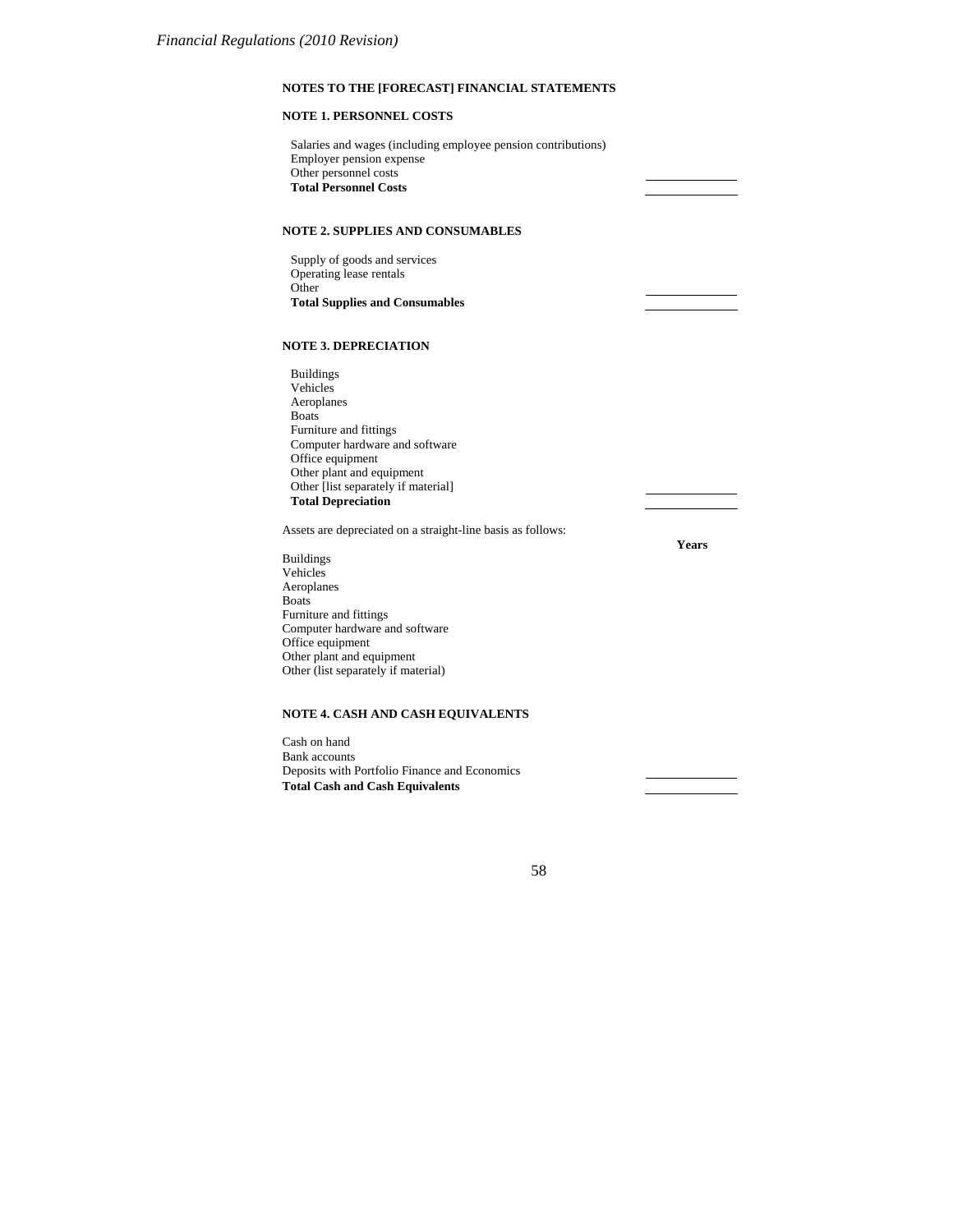#### **NOTE 5. ACCOUNTS RECEIVABLE**

| <b>Outputs to Cabinet</b>              |  |
|----------------------------------------|--|
| Outputs to other government agencies   |  |
| Outputs to others                      |  |
| Prepayments                            |  |
| Interest receivable                    |  |
| <b>Other Receivables</b>               |  |
| <b>Total Gross Accounts Receivable</b> |  |
| Less provision for doubtful debts      |  |
| <b>Total Net Accounts Receivable</b>   |  |
|                                        |  |

#### **NOTE 6. INVENTORIES**

Raw Materials and Consumable Stores Work in Progress Finished Goods **Total Inventories** 

# **NOTE 7. PROPERTY, PLANT AND EQUIPMENT**

|                          | Cost or<br><b>Revalued</b> | Accum.<br><b>Depreciatio</b> | [This Year]<br><b>Book Value</b> | [Last Year]<br><b>Book Value</b> |
|--------------------------|----------------------------|------------------------------|----------------------------------|----------------------------------|
|                          | Amount                     | n                            |                                  |                                  |
|                          | \$000                      | \$000                        | \$000                            | \$000                            |
| Land                     |                            |                              |                                  |                                  |
| <b>Buildings</b>         |                            |                              |                                  |                                  |
| Vehicles                 |                            |                              |                                  |                                  |
| Aeroplanes               |                            |                              |                                  |                                  |
| <b>Boats</b>             |                            |                              |                                  |                                  |
| Furniture and fittings   |                            |                              |                                  |                                  |
| Computer hardware and    |                            |                              |                                  |                                  |
| software                 |                            |                              |                                  |                                  |
| Office equipment         |                            |                              |                                  |                                  |
| Other plant and          |                            |                              |                                  |                                  |
| equipment                |                            |                              |                                  |                                  |
| Construction in progress |                            |                              |                                  |                                  |
| Other assets             |                            |                              |                                  |                                  |
| Total                    |                            |                              |                                  |                                  |

#### **NOTE 8. ACCOUNTS PAYABLE**

Trade Creditors Operating lease rental Accruals **Total**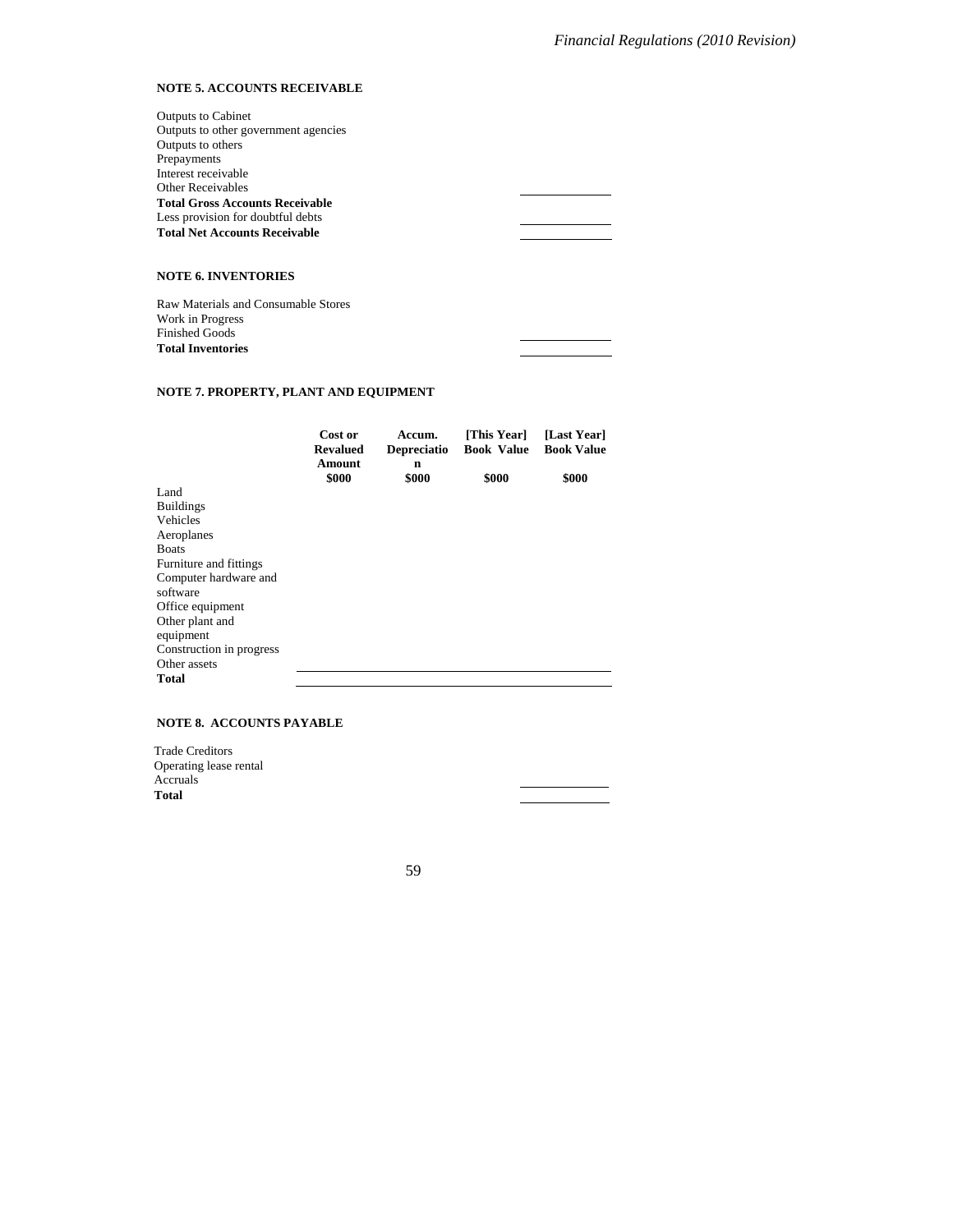## **NOTE 9. EMPLOYEE ENTITLEMENTS (CURRENT)**

Leave entitlements Other salary related entitlements **Total** 

#### **NOTE 10. EMPLOYEE ENTITLEMENTS (NON-CURRENT)**

Leave entitlements Other salary related entitlements **Total** 

#### **NOTE 11. OTHER NON-CURRENT LIABILITIES**

Provision for entity revenue repayable Provision for restructuring Accounts payable Unearned revenue Other [List by type if material] **Total** 

#### **NOTE 12. RECONCILIATION OF OPERATING SURPLUS TO CASH FLOWS FROM OPERATING ACTIVITIES**

Operating surplus/(deficit)

**Non-cash movements** Depreciation Increase in provision for doubtful debts Increase in payables/accruals Personnel Other Net gain/loss from sale of fixed assets Net gain/loss from sale of investments Increase in other current assets Increase in receivables

**Net cash flows from operating activities**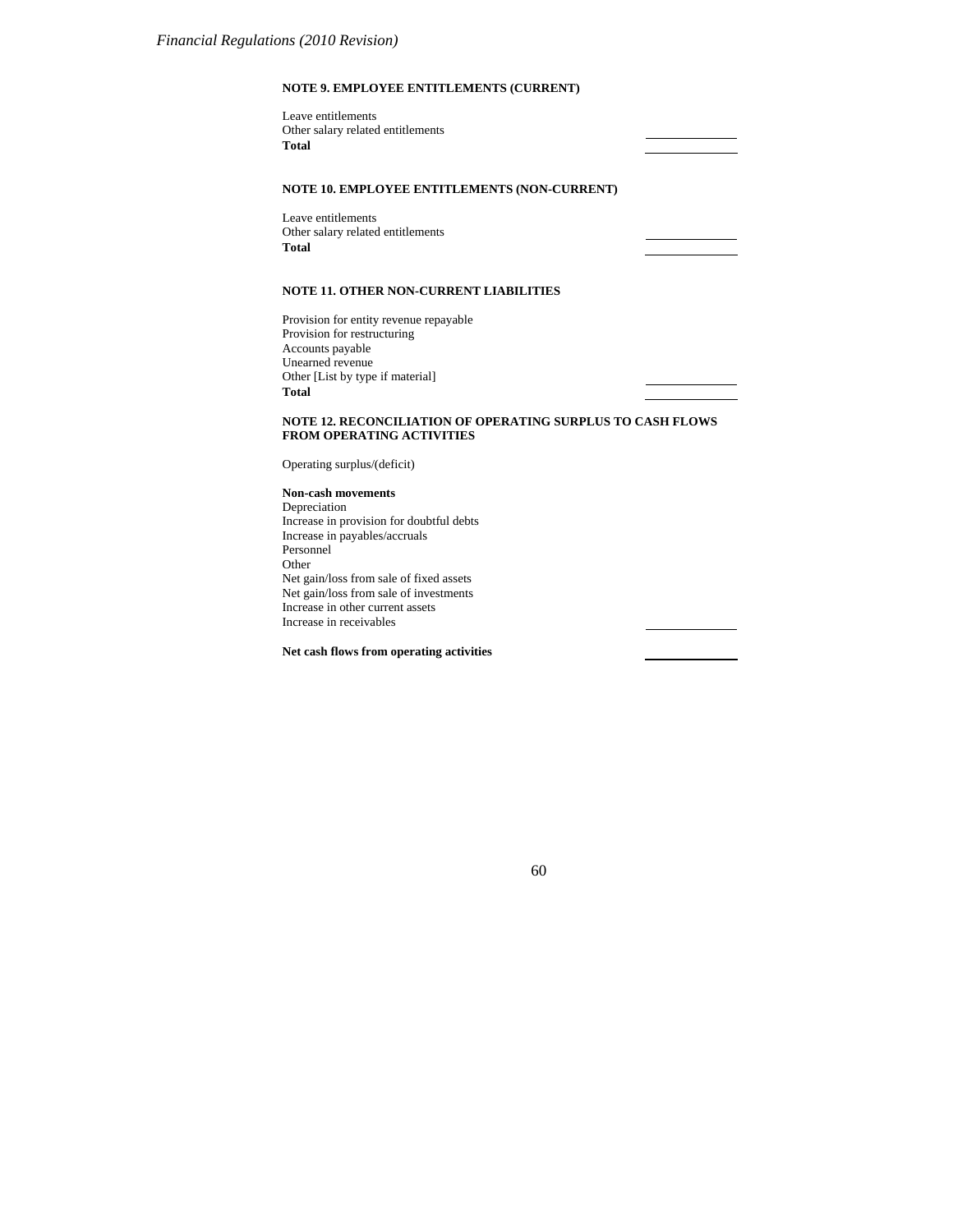#### **NOTE 13. EVENTS OCCURRING AFTER BALANCE DATE [Note only required for annual financial statements]**

#### 1. Conditions existing at balance date

(a) Details of events occurring after balance date which provide additional evidence of conditions that existed at balance date or reveal for the first time a condition that existed at balance date and where the financial effect of that event was brought to account: [describe event and financial impact]

(b) Details of events occurring after balance date which provide additional evidence of conditions that existed at balance date or reveal for the first time a condition that existed at balance date and where the financial effect of that event was not brought to account: [describe event and financial impact]

#### 2. Conditions after balance date

 Details of events occurring after balance date which do not relate to conditions existing at balance date are as follows: [describe event and financial impact]

#### **NOTE 14. RELATED PARTY DISCLOSURES [Note only required for annual financial statements]**

[Note any financial transactions which have occurred between senior government officials, members of Cabinet and any bodies forming part of the EPS reporting entity.]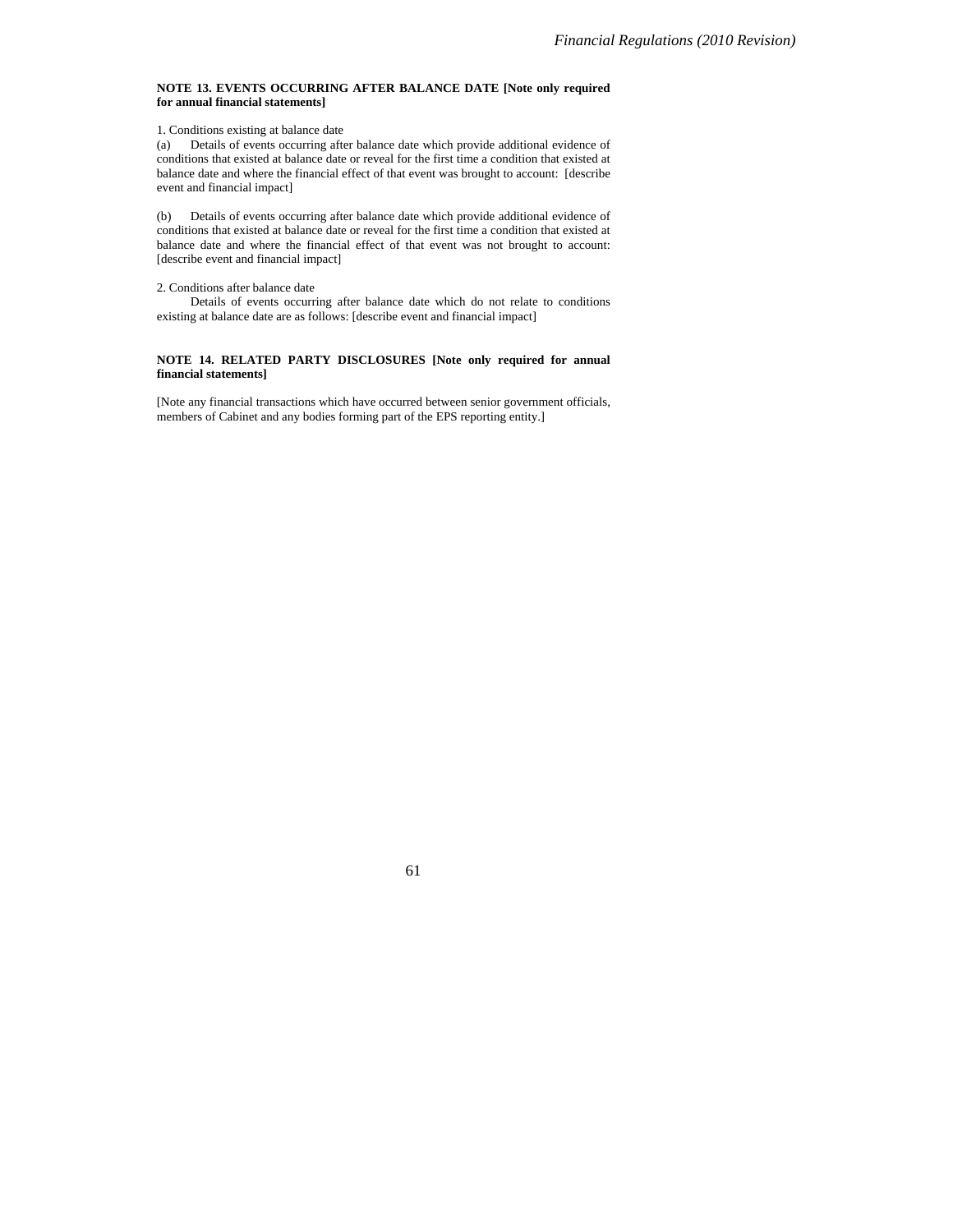#### **THIRD SCHEDULE**

## **ACCOUNTING POLICIES FOR THE FINANCIAL STATEMENTS OF THE ENTIRE PUBLIC SECTOR, CORE GOVERNMENT AND PRESCRIBED ENTITIES**

# **PART 1: BASIS AND APPLICATION**

## *Application*

These accounting policies in this schedule are to be used by the following reporting entities:

- Entire Public Sector;
- Core Government;
- Ministries and Portfolios (including the Judicial Administration);
- Cayman Islands Audit Office; and
- The Office of the Complaints Commissioner.

Financial information provided to the Ministry responsible for finance and Economics by statutory authorities or government companies for incorporation in Core Government or Entire Public Sector reports must also comply with these accounting policies.

#### *Basis of Accounting Policies*

The accounting policies specified are based on generally accepted accounting practice as defined in the Public Management and Finance Law (2010 Revision).

Generally accepted accounting practice means:

- International Public Sector Accounting Standards (IPSASs) issued by the International Federation of Accountants (IFAC);
- Where no guidance is provided by those standards, International Accounting Standards issued by the International Accounting Standards Committee; and
- Where no guidance is provided by those standards, accounting practice that is generally accepted within the accounting profession in the United Kingdom as appropriate for reporting in the public sector.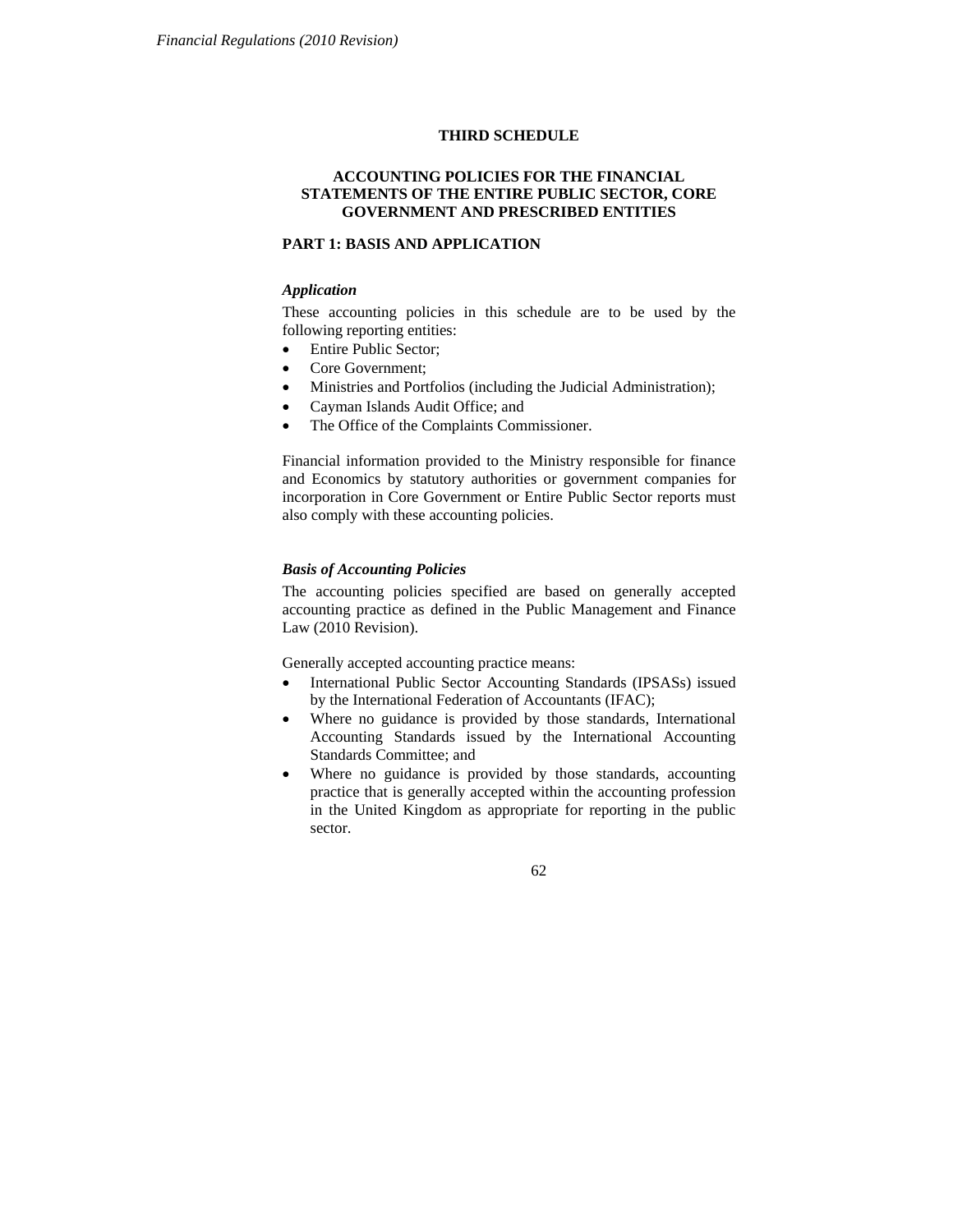# *Periodic Review*

These accounting policies will be periodically reviewed and updated by the Accountant General to ensure consistency with IPSASs and any other changes in accounting practice.

# **PART 2: General Accounting Policies**

## *Going Concern*

The financial statements are to be prepared on the basis of the going concern assumption. If the going concern assumption is not appropriate for a particular entity because of impending restructuring, a different measurement base may be used and this fact is to be reflected in the statement of accounting policies.

### *Accrual Accounting*

The accrual basis of accounting is to be used.

#### *Measurement Model*

The measurement base is historical cost adjusted for the revaluation of certain classes of assets (known as modified historical cost).

#### *Materiality*

When items of revenue and expense within surplus or deficit from ordinary activities are of such size, nature or incidence that their disclosure is relevant to explain the performance of the reporting entity for the period, the nature and amount of such items is to be disclosed separately.

External financial reports are to be prepared having due regard to the materiality of the information being provided. In particular, the inclusion of transactions, the levels of disclosure and the effect of an accounting treatment should be considered.

Information is material if it could influence users' decisions taken on the basis of the financial statements. If that information is misstated or if certain information is omitted, the materiality of the misstatement of omission depends on the size and nature of the item in question judged to the particular circumstances of the case.

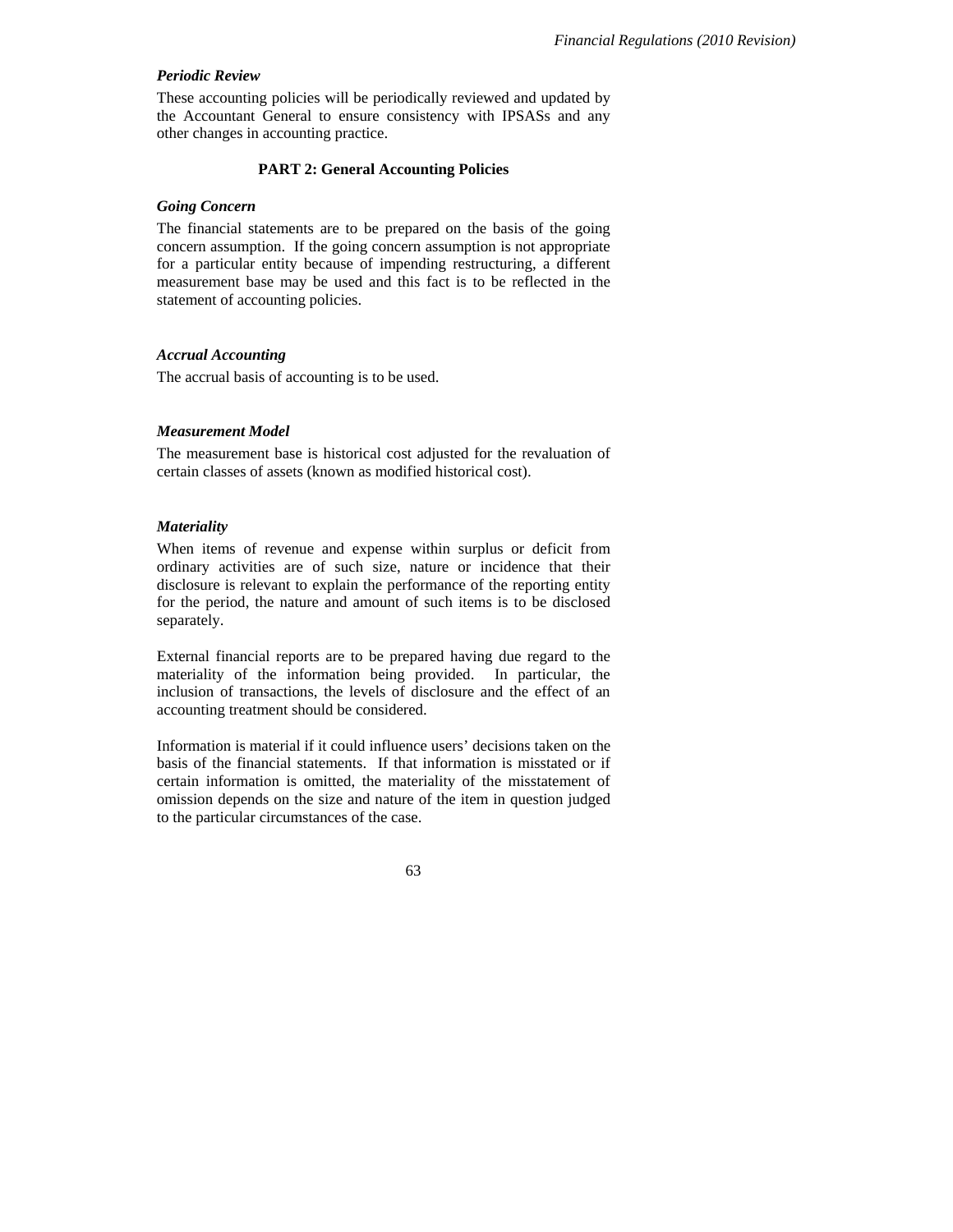Items of a similar nature are to be considered in the aggregate as well as individually.

Where a specific disclosure is required as a result of statutory obligations, this disclosure must be made regardless of the materiality of the item.

#### *Assessing Materiality*

In determining materiality those responsible for the preparation of financial statements must consider:

- The value of the amount, that is, by how much would the figure have to be inaccurate to distort the users' overall view of the accounts;
- The nature of the information. Does the error affect a figure in the accounts that the users expect to be stated with a high degree of accuracy or which is likely to be of great interest to them? e.g., senior staff remuneration, the audit fee;
- The context of the information. Is the error material because of its implications for other aspects of the accounts? e.g., would the amount result in the reported achievement of a key performance measure when the measure has not been achieved?

In considering whether an item is material because of its value, the item should be assessed in relation to:

- (a) Operating Statement: the amount of the appropriate revenue or expense class.
- (b) Balance Sheet: the amount of the lower of net assets and the appropriate total asset and liability class.

Where an amount in the Balance Sheet affects the Operating Statement, the lower materiality level is appropriate.

The overriding criterion for determining materiality is whether its omission, non-disclosure or misstatement would cause the financial statements to be distorted and of less help to users.

## *Reporting Entity*

The Entire Public Sector reporting entity comprises:

- The Legislative Assembly and the Cabinet (Executive);
- Ministries and Portfolios (including Judicial Administration);

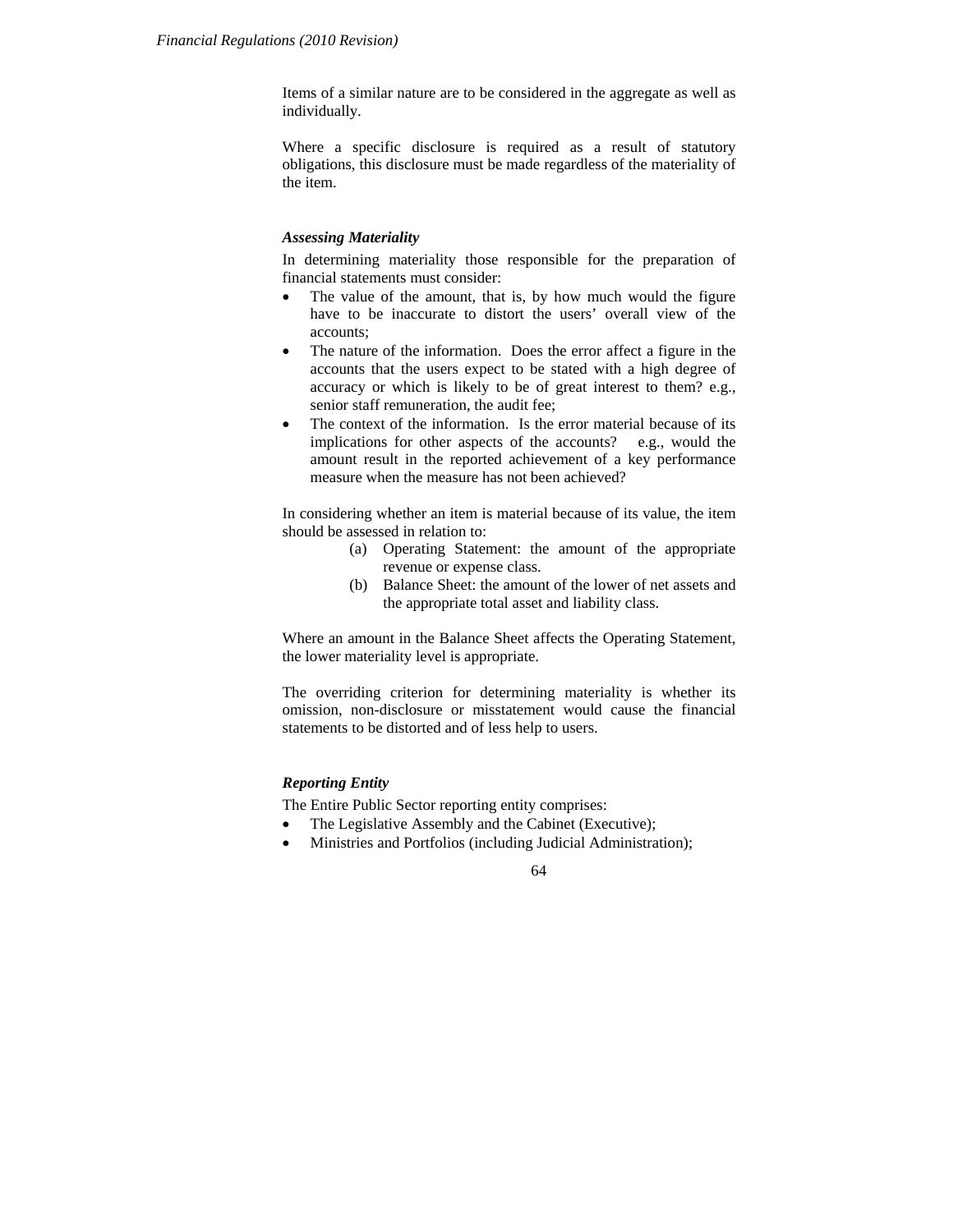- The Cayman Islands Audit Office;
- The Office of the Complaints Commissioner; and
- Statutory authorities and government companies (fully consolidated).

The Core Government reporting entities comprise:

- The Legislative Assembly and the Cabinet (Executive);
- Ministries and Portfolios (including Judicial Administration);
- The Cayman Islands Audit Office;
- The Office of the Complaints Commissioner; and
- Statutory authorities and government companies (accounted for using the equity method).

In the case of a ministry, portfolio, the Audit Office and Office of the Complaints Commissioner, the reporting entity comprises:

- the core ministry/portfolio/Audit Office/Office of Complaints Commissioner; and
- its departmental sections or units.

The financial statements of each reporting entity are to include all revenues, expenses, assets, and liabilities of the reporting entity. They are not to include any revenues, expenses, assets, and liabilities, which are not controlled by the reporting entity e.g., trust assets or, in the case of a ministry or portfolio, executive financial transactions.

#### *Consolidation of Controlled Entities*

The consolidated financial statements of each reporting entity are to include all subsidiary entities in which the reporting entity has a controlling interest.

Controlling interest is to be assessed in accordance with section 6 of the Public Management and Finance Law (2010 Revision) and by applying the concept of control in IPSAS 6 *Consolidated Financial Statements and Accounting for Controlled Entities*.

Entities in which the entity has a controlling interest are to be consolidated using the purchase method of combination in accordance with IPSAS 6 *Consolidated Financial Statements and Accounting for Controlled Entities*. All material transactions and balances between sub-entities are to be eliminated on combination.

Uniform accounting policies are to be applied in the preparation of consolidated financial statements.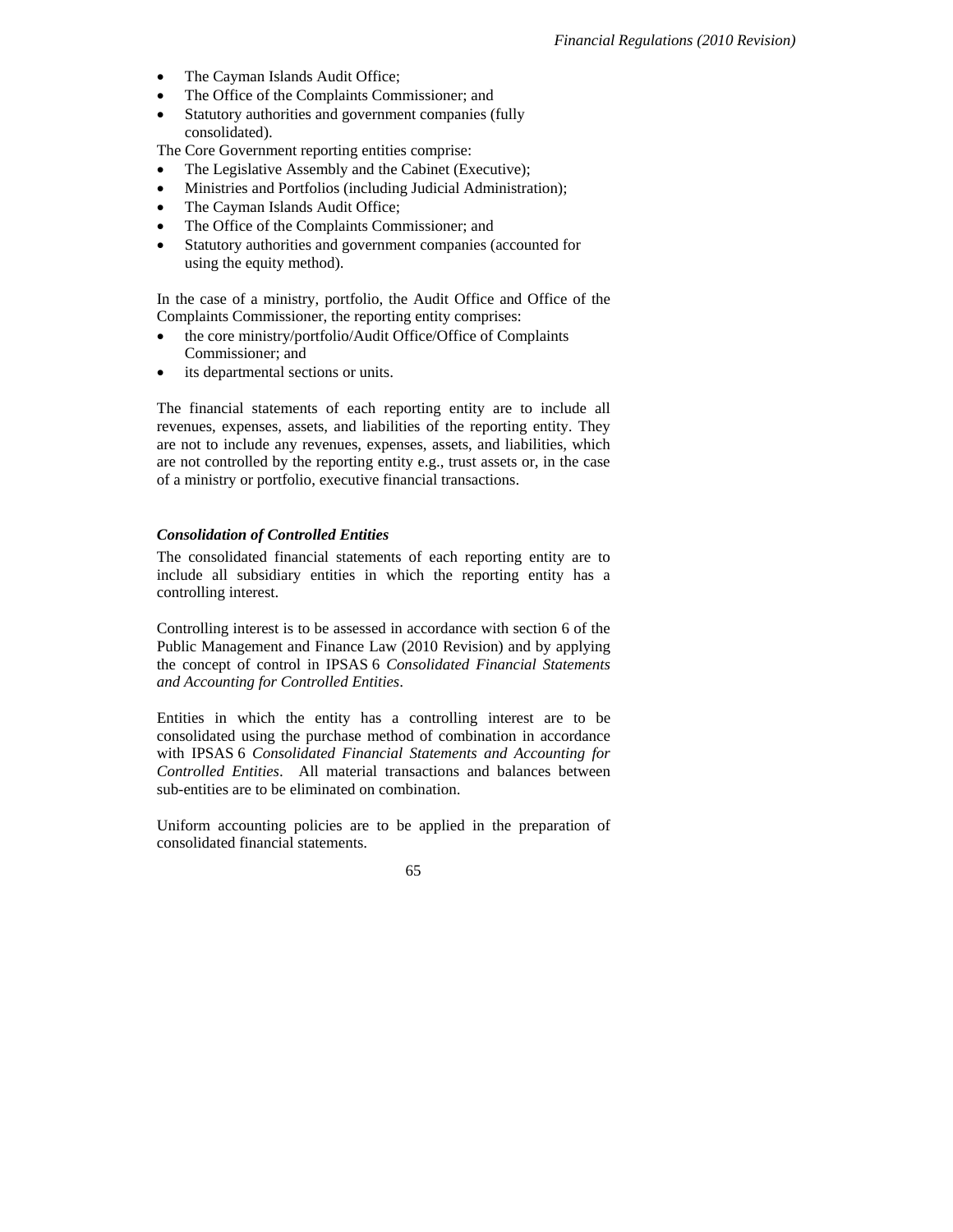All reporting entities are to record details of material transactions (and any resulting balances) between the reporting entity and any other reporting entities within the Core Government/Entire Public Sector reporting entity.

#### *Combination of Associates*

Entities over which a reporting entity has significant influence are to be accounted for as an associate using the equity method of accounting in accordance with IPSAS 7 *Accounting for Investments in Associates*.

If an investment is acquired and held exclusively with a view to its disposal in the near future it should be accounted for under the cost method in accordance with IPSAS 7.

#### *Reporting Period*

Where the financial statements of any entity incorporated in a financial report have a reporting period other than 1 July to 30 June, that fact shall be disclosed.

#### *Changes in Accounting Policies*

Any change in accounting policy is to be disclosed in the notes to the financial statements in accordance with IPSAS 1 *Presentation of Financial Statements*.

# **PART 3: Revenue**

#### *Definition and Recognition of Revenues*

Revenue is the gross inflow of economic benefits or service potential during the reporting period when those inflows result in an increase in net assets/equity, other than increases relating to contributions from owners.

Revenues, in accordance with IPSAS 9 *Revenue from Exchange Transactions*, are to be recognised when an increase in future economic benefits related to an increase in an asset or a decrease of a liability has arisen that can be measured reliably.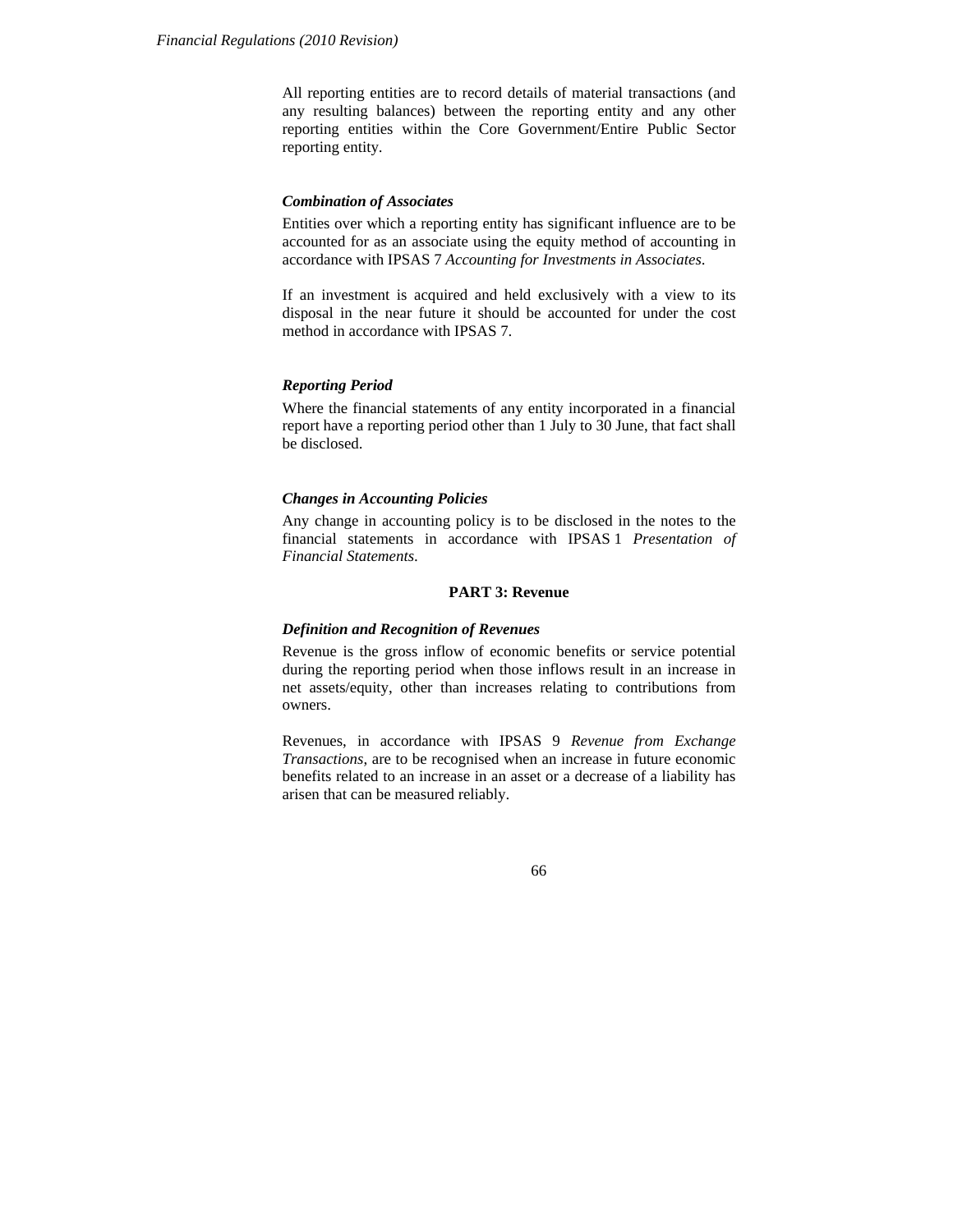Revenue received but not yet earned at the end of the reporting period is to be recognised as a liability (unearned revenue).

Where revenue is waived after an amount has become due for payment the revenue is still to be recognised and the amount waived is to be recognised as an expense.

Where revenue is waived before an item has become due for payment the item is not to be recognised as revenue. The amount and nature of revenue waived is to be disclosed in the notes to the financial statements.

## *Classification of Core Government and Entire Public Sector Revenues*

Core Government and Entire Public Sector revenues are to be classified as follows, with further disclosure as appropriate:

- Coercive Revenue
	- Levies on International Trade and Transactions
	- Domestic Levies on Goods and Services
	- Levies on Property
	- Other Levies
	- Fines
	- Other Revenue
- Sale of Goods and Services
- Investment Revenue
- Donations
- Foreign Exchange Gains/Losses
- Gains/Losses on Sale of Assets
- Other.

# *Classification of Ministry, Portfolio, Audit Office and Office of the Complaints Commissioner Revenues*

Revenues of a ministry, portfolio, the Audit Office and Office of the Complaints Commissioner are to be classified as follows, with further disclosure as appropriate:

- Sale of Goods and Services
	- Outputs to Cabinet
	- Outputs to Other Government Agencies
	- Outputs to Others
- Interest Revenue
- Foreign Exchange Gains/Losses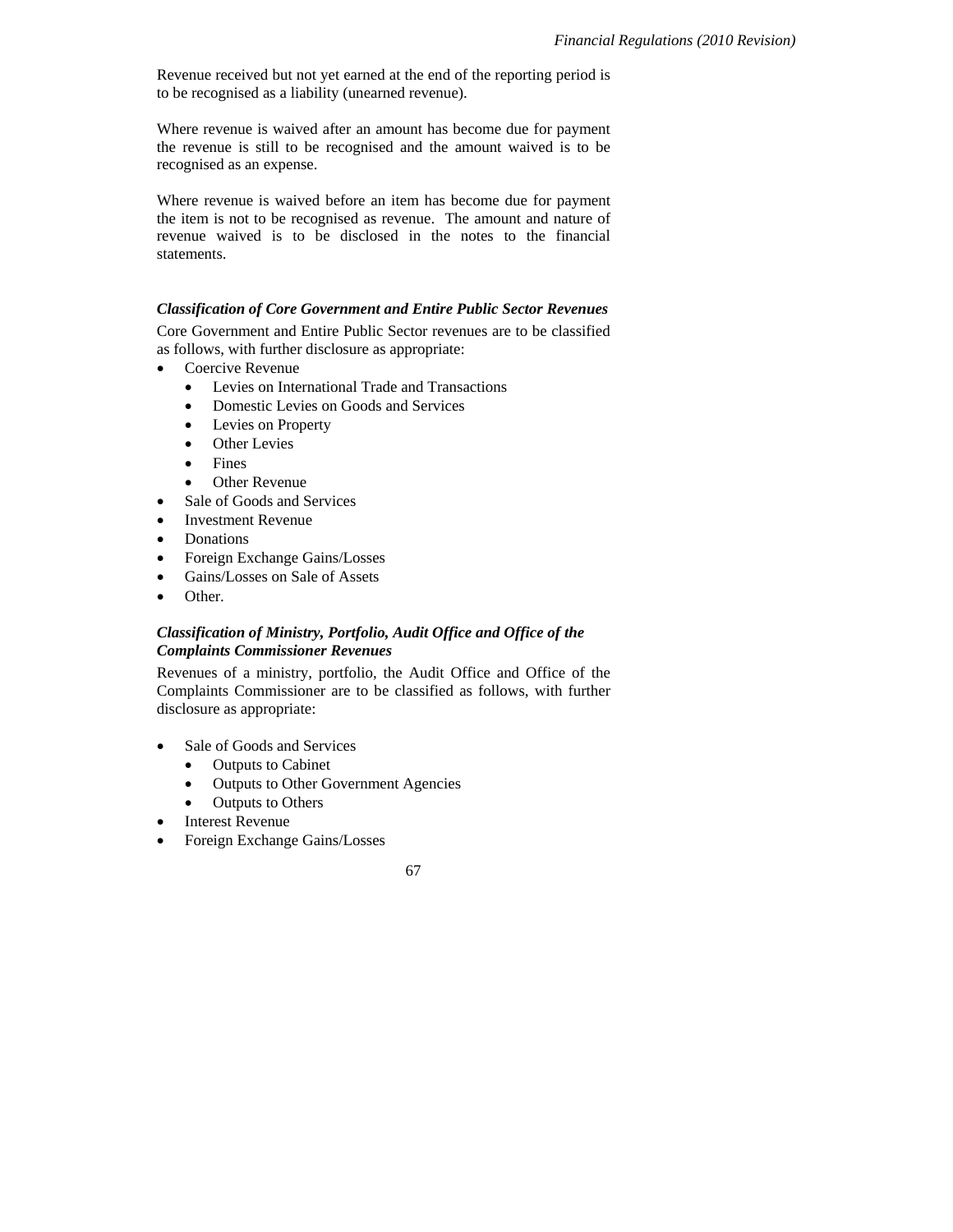- Gains/Losses on Sale of Assets
- Other Revenue.

# *Coercive Revenue*

Coercive revenue, as defined in the Public Management and Finance Law (2010 Revision), is to be recognised as revenue on the following basis:

# **COERCIVE REVENUE REVENUE RECOGNITION POINT**

When goods become liable for duty, generally at declaration, prior to release of goods.

# **Levies on International Trade and Transactions**

Import Duties

- Gasoline and Diesel
- Alcoholic Beverages
- Tobacco Products
- Motor Vehicle Duty
- Food
- Manufactured Goods
- Machinery and Transport Equipment
- Other Import Duty and Charges

Other Levies on International Trade and Transactions

When liability for tax or fee is incurred; date of arrival for cruise ships and date of departure for aircraft.

• Cruise Ship Departure Tax Environmental Protection Fees

#### **Domestic Levies on Goods and Services**

Business and Professional Licences

- Work Permit Fees • Traders' Licence
- Upon initial application and, if appropriate, when renewed (renewal dates vary).
- Company Fees
- Bank and Trust Licence
- Insurance Licences
- Mutual Fund Administrators
- Partnership Fees
- Trust Registration Fees
- Liquor Licence
- CUC Licence
- Cable and Wireless Licence
- TV Station Licence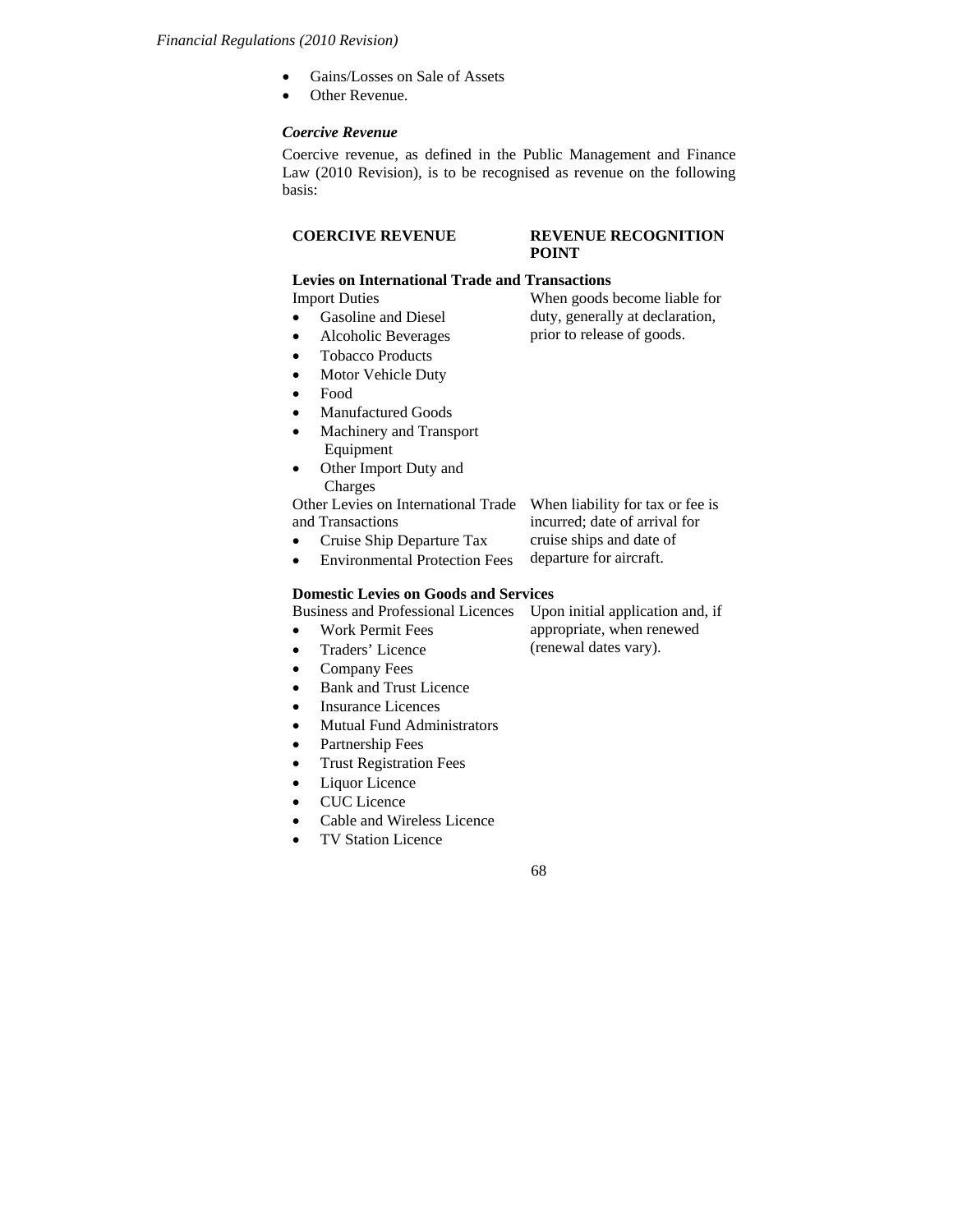- Ship Registration Fees
- Hotel Licence
- Other Licences

| Radio stations<br>$\bullet$      |                                                                                                     |
|----------------------------------|-----------------------------------------------------------------------------------------------------|
| Other Levies on Goods and        | When due.                                                                                           |
| Services                         |                                                                                                     |
| Motor Vehicle Tax                | Upon initial application and<br>due date for annual renewal.                                        |
| <b>Tourist Accommodation Tax</b> | Recognise when monthly return<br>due.                                                               |
| Misc. Stamp Duty                 | At the time the goods are                                                                           |
|                                  | delivered (on parcels).                                                                             |
| Misc. Immigration Fees           | Upon application.                                                                                   |
| <b>Levies on Property</b>        |                                                                                                     |
| <b>Land Transfer Duty</b>        | At time of transfer of<br>ownership (set fee).                                                      |
| Infrastructure Fund Fee          | For non-refundable fees, upon<br>application for planning<br>approval.<br>For refundable fees, once |
|                                  | planning approval is granted.                                                                       |
| <b>Other Levies</b>              |                                                                                                     |
| <b>Court Fines</b>               | When fine imposed.                                                                                  |
| <b>Other Fines</b>               | When fine imposed.                                                                                  |

#### *Investment Revenue*

#### *Interest Revenue*

Interest revenue is to be recognised on a time proportional basis, taking into account the interest rates applicable. Interest earned, but not received, is to be accounted for as accrued revenue.

# *Royalties*

Royalties (e.g., for dredging and quarrying) are to be recognised when the royalty payment is due, either annually or monthly as appropriate.

# *Distributions/Dividends*

Distributions or dividends from statutory authorities and government owned companies are to be recognised when the right to receive a distribution/dividend has been established.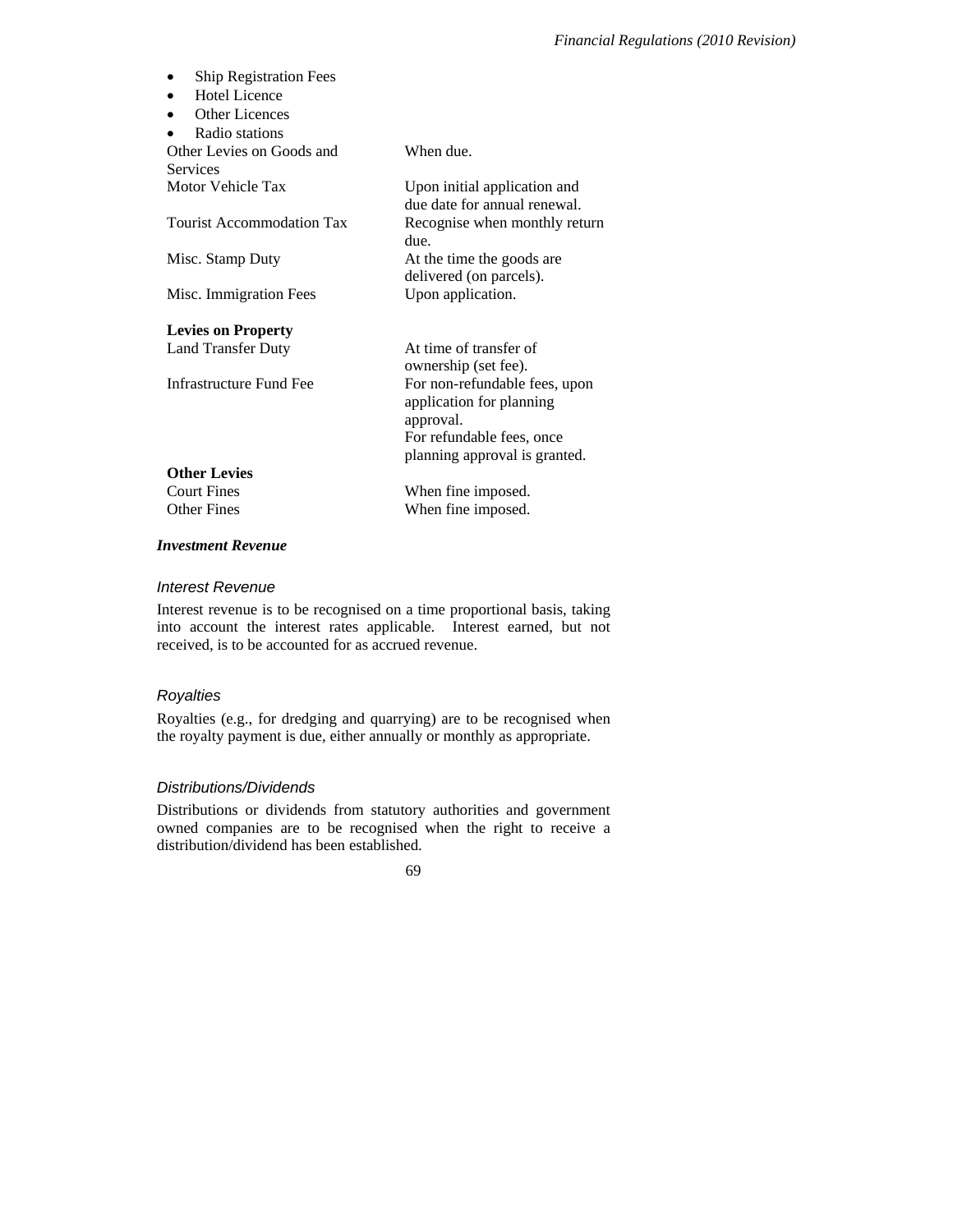## *Output Revenue/Revenue from Sale of Goods or Services*

Output revenue/revenue from sale of goods and services is to be recognised in the Operating Statement of an entity as it is earned.

Revenue is normally earned when outputs are delivered, although reference should also be had to the provisions in any sales agreement or contract.

If an Annual Budget Statement, Service Level Agreement or other output delivery contract does not specify the timing for output delivery, output revenue is to be recognised on a monthly basis as one twelfth of the total amount of the output contract.

Revenue from partially completed services is to be recognised by reference to the stage of completion of contracts or in accordance with the underlying agreement or contract. The stage of completion is determined according to the proportion that costs incurred to date bear to the estimated total costs of completion.

Where user charges (fees and charges) relate to the delivery of an output, the charges are to be accounted for as revenue from outputs to others.

The detailed recognition policies for specific fees and charges are as follows:

#### **REVENUE REVENUE RECOGNITION POINT**

## **Fees and Charges**

Garbage Fees When payment is due.

Planning Application Fees Upon application. Land Registry Fees On delivery of service. MV Inspection Fees & Driving On delivery of service. Fees of Court **On delivery of service**. Disinsection Fees On delivery of service.

Building Permit Fees Upon planning approval. MV Drivers' Licences Upon initial application and three yearly renewal (when renewed). Mail Terminal Credits Upon issue of quarterly invoice. Law School Fees When due: exam fees and tuition fees (3rd term and 1st week of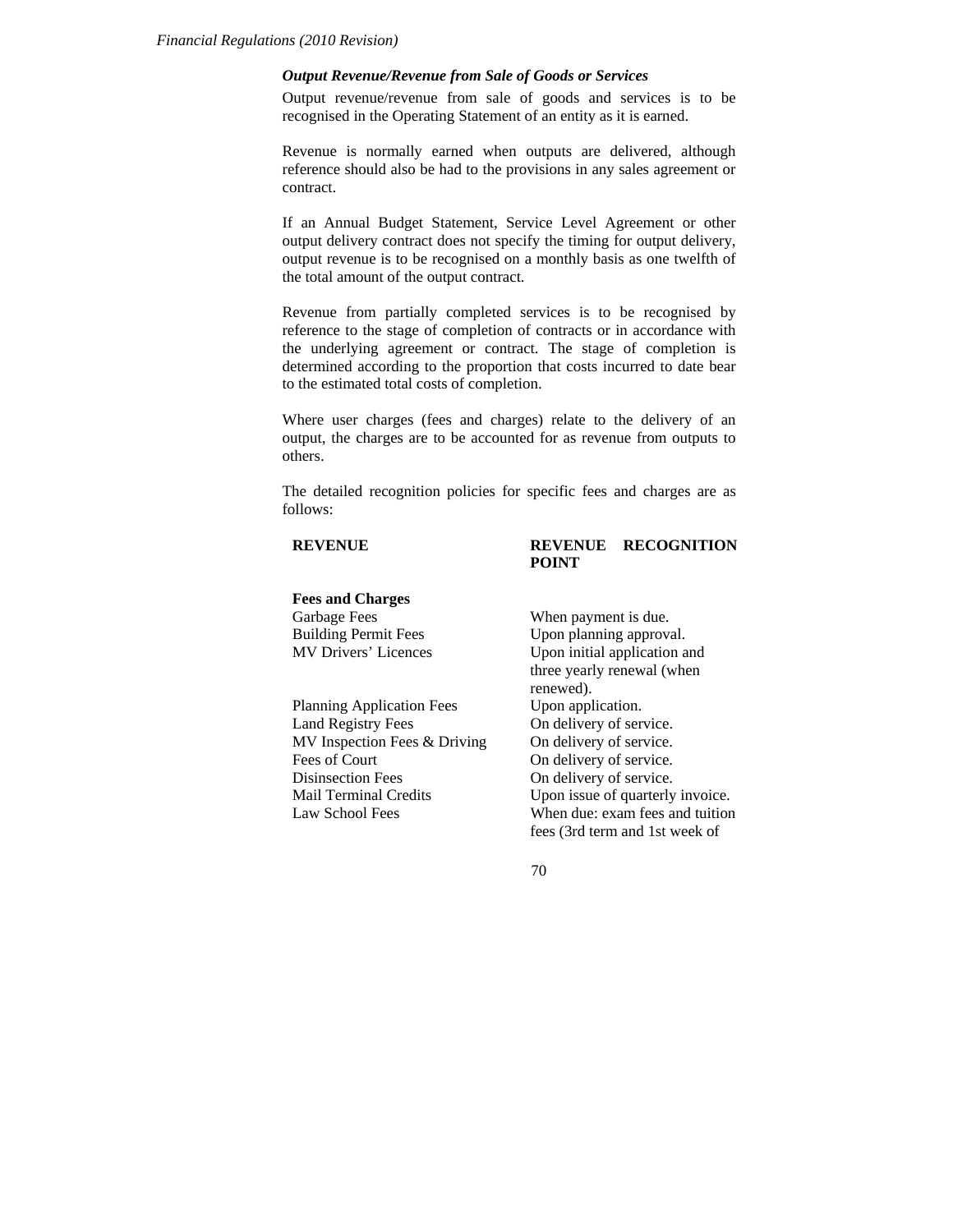|                                   | 3rd term)                                         |
|-----------------------------------|---------------------------------------------------|
| <b>Customs Special Attendance</b> | On delivery of service: at time of<br>attendance. |
| Marine Survey Fees                | On delivery of service: when                      |
|                                   | certificate is-issued.                            |
| <b>MV</b> Licence Plates          | At time of transaction: when<br>purchased.        |
| <b>School Fees</b>                | When due: beginning of term.                      |
| Professional Legal Fees           | On delivery of service.                           |
| Warehousage                       | On delivery of service: at                        |
|                                   | declaration, prior to release of                  |
|                                   | goods.                                            |
| Patents and Trademarks            | On initial application for                        |
|                                   | registration of patent and                        |
|                                   | trademark and subsequent                          |
|                                   | renewals.                                         |
| Cemetery fees                     | At time of sale.                                  |
| <b>Sales of Goods</b>             |                                                   |
| Postal Stamps                     | At time of sale.                                  |
| Sale of Agricultural Supplies &   | At time of sale.                                  |
| Produce                           |                                                   |
| Sale of Advertisements            | At time of sale.                                  |
| <b>Other Sales</b>                | At time of sale.                                  |
|                                   |                                                   |

## **Rentals**

| School Books and Canteen<br><b>Other Rentals</b> | payment of deposit) and<br>subsequent refills.<br>At time of transaction.<br>At time of transaction. |
|--------------------------------------------------|------------------------------------------------------------------------------------------------------|
| All other                                        | When earned/delivered.                                                                               |

# *Donations*

Donations (resources received free of charge or for nominal consideration) are to be recognised as revenue (and increases in assets or decreases in liabilities) at time of receipt, provided that the revenue is both measurable and probable.

Donations are to be recognised at fair value.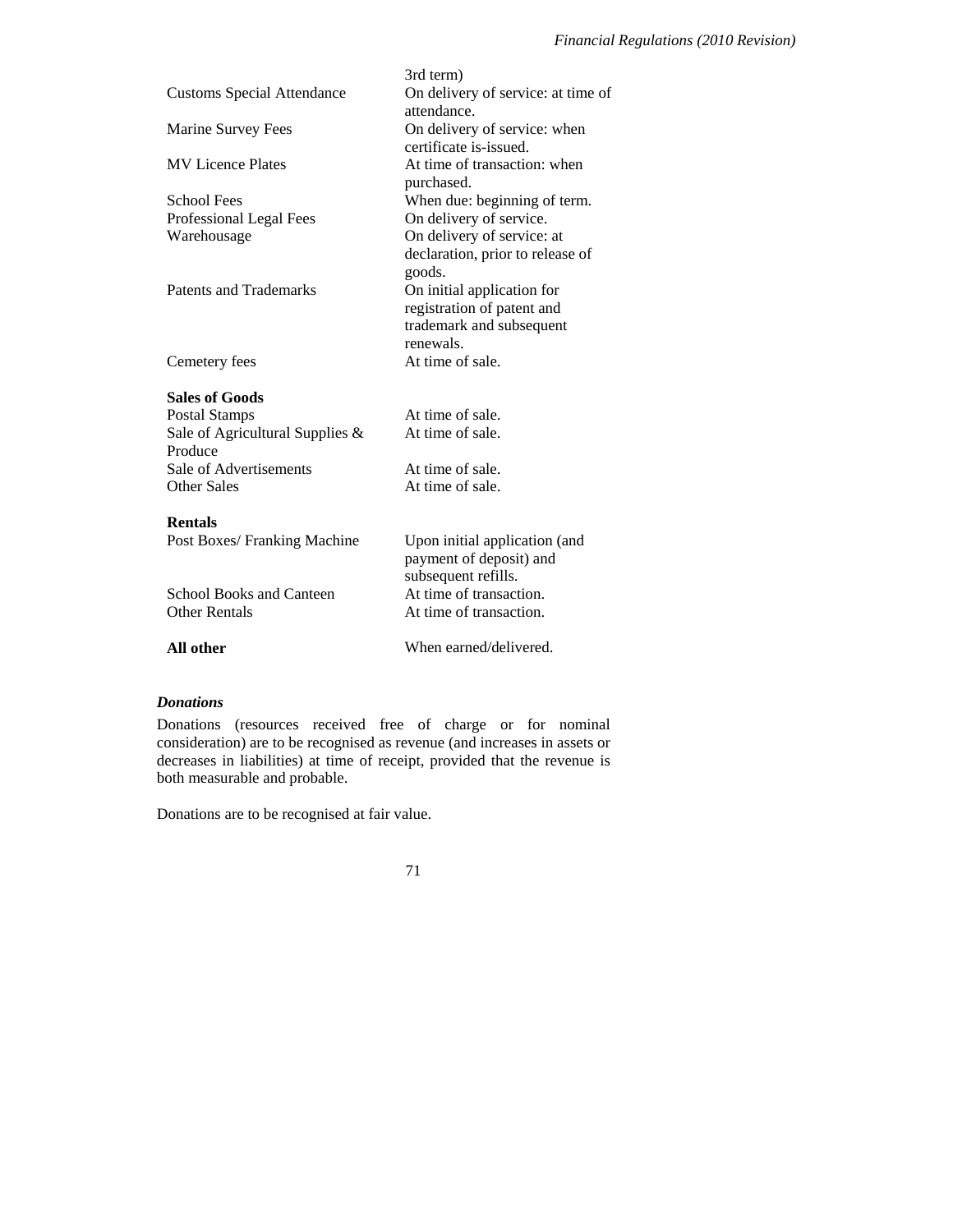Where donations are subject to conditions, a liability is to be recognised only when there is an obligation to repay funds because of a failure by the recipient to meet the related conditions. All conditions are to be disclosed in the notes to the financial statements. Where donated assets are restricted to a certain purpose, such restrictions are to be disclosed in the notes to the financial statements (as a note to the relevant class of assets).

Donated services are to be recognised (as revenue and expense) only when the services consist of specialised skills which would have been purchased if not donated. Other donated services are not to be recognised, but disclosure should be made of their nature and fair values (where known).

Where resources received free of charge cannot be reliably measured, details of these resources are to be disclosed in the notes to the financial statements.

#### *Other Revenue*

#### **Surplus or Loss on Construction Contracts**

Revenue from construction contracts is to be accounted for in accordance with IPSAS 11 *Construction Contracts*.

Contract revenue is to include the initial amount of revenue agreed in the contract and variations in contract work, claims and incentive payments:

- (a) to the extent that it is probable that they will result in revenue; and
- (b) they are capable of being reliably measured.

Contract costs are to include:

- (a) costs that relate directly to the specific contract;
- (b) costs that are attributable to contract activity in general and can be allocated to the contract on a systematic and rational basis; and
- (c) such other costs as are specifically chargeable to the customer under the terms of the contract.

When the outcome of a construction contract can be estimated reliably, contract revenue and contract costs associated with a construction contract are to be recognised as revenue and expenses respectively by reference to the stage of completion of the contract activity at the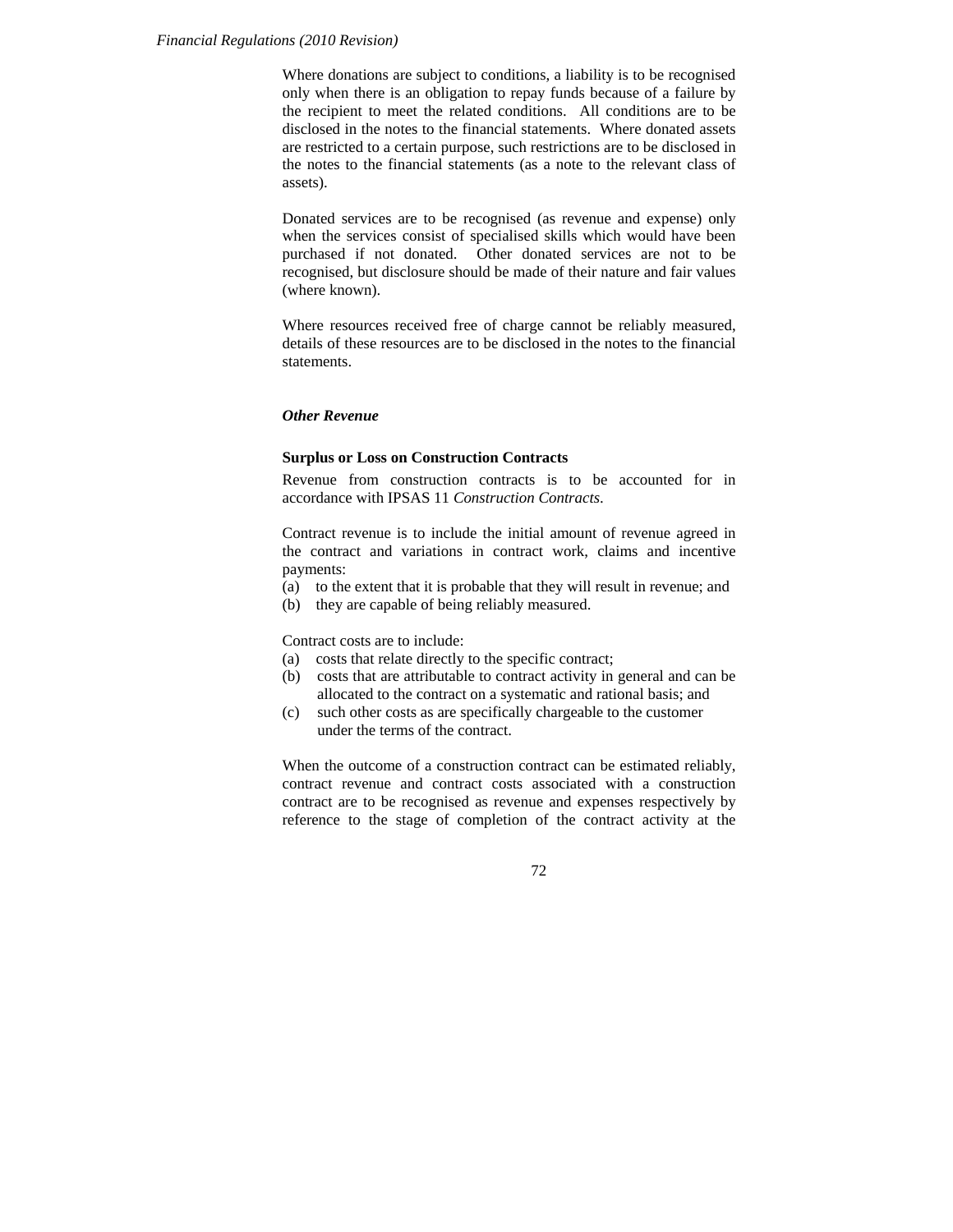reporting date. Any expected deficit on a construction contract is to be recognised as an expense immediately.

When the outcome of a construction contract cannot be estimated reliably:

- revenue is to be recognised only to the extent of contract costs incurred that it is probable will be recoverable; and
- contract costs are to be recognised as an expense in the period in which they are incurred.

An expected or probable deficit on a construction contract is to be recognised as an expense immediately.

# **Operating Lease Revenue**

Rentals on properties and government-owned staff accommodation is to be recognised when the rent is due.

Revenue from the lease of Crown land is to be recognised in the year to which it relates.

# **Finance Lease Revenue**

The recognition of finance lease revenue is to be based on a pattern reflecting a constant periodic rate of return on the lessor's net investment outstanding in respect of the finance lease.

#### **Part 4: Expenses**

# *Definition and Recognition of Expenses*

Expenses are decreases in economic benefits or service potential during the reporting period in the form of outflows or consumption of assets or incurrences of liabilities that result in decreases in net worth other than those relating to distributions to owners.

Expenses are to be recognised when a decrease in future economic benefits related to a decrease in an asset or an increase of a liability has arisen that is probable and can be measured reliably.

Expenses are to be recognised when incurred.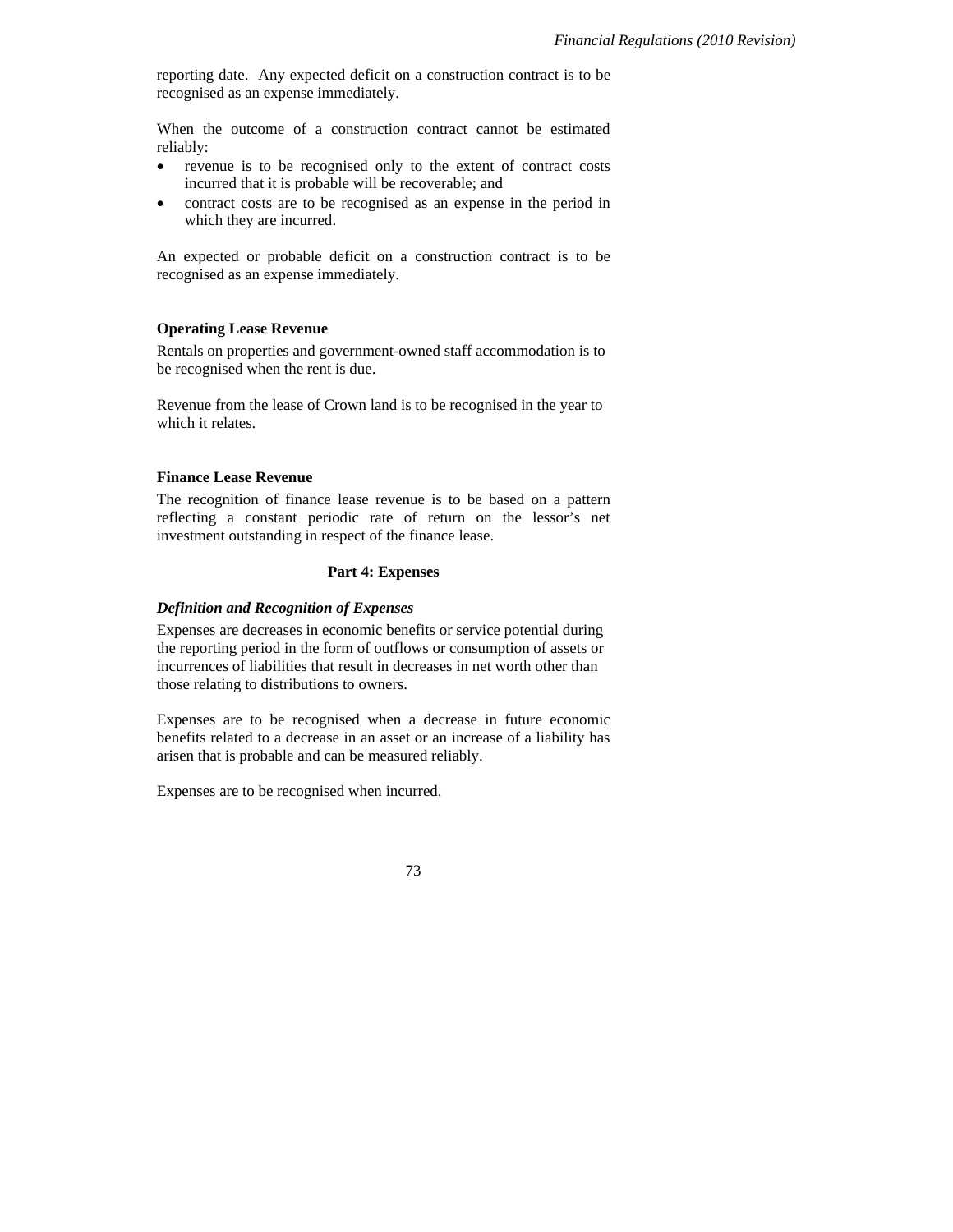## *Financial Regulations (2010 Revision)*

# *Classification of Core Government and Entire Public Sector Expenses*

Core Government and Entire Public Sector expenses are to be classified under the following headings, with further disclosure as appropriate:

- Personnel costs (wages, salaries and pension contributions)
- Supplies and consumables
- Depreciation
- Transfer payments
- Other operating
- Borrowing expense
- Losses on disposal or revaluation of assets
- Foreign currency losses.

In addition the Core Government and Entire Public Sector is to provide note disclosure on expenses classified in accordance with the Government Finance Statistics functional classifications:

- General public services
- Defence
- Public order and safety
- Economic affairs
- Environmental protection
- Housing and community amenities
- Health
- Recreation, culture and religion
- Education
- Social protection.

# *Classification of Ministry, Portfolio, Audit Office and Office of the Complaints Commissioner Expenses*

Ministry, portfolio, the Audit Office and Office of the Complaints Commissioner expenses are to be classified under the following headings, with further disclosure as appropriate:

- Personnel costs (Wages, salaries and pension contributions)
- Supplies and consumables
- Depreciation
- Other operating
- Capital charge
- Losses on disposal or revaluation of assets
- Foreign currency losses.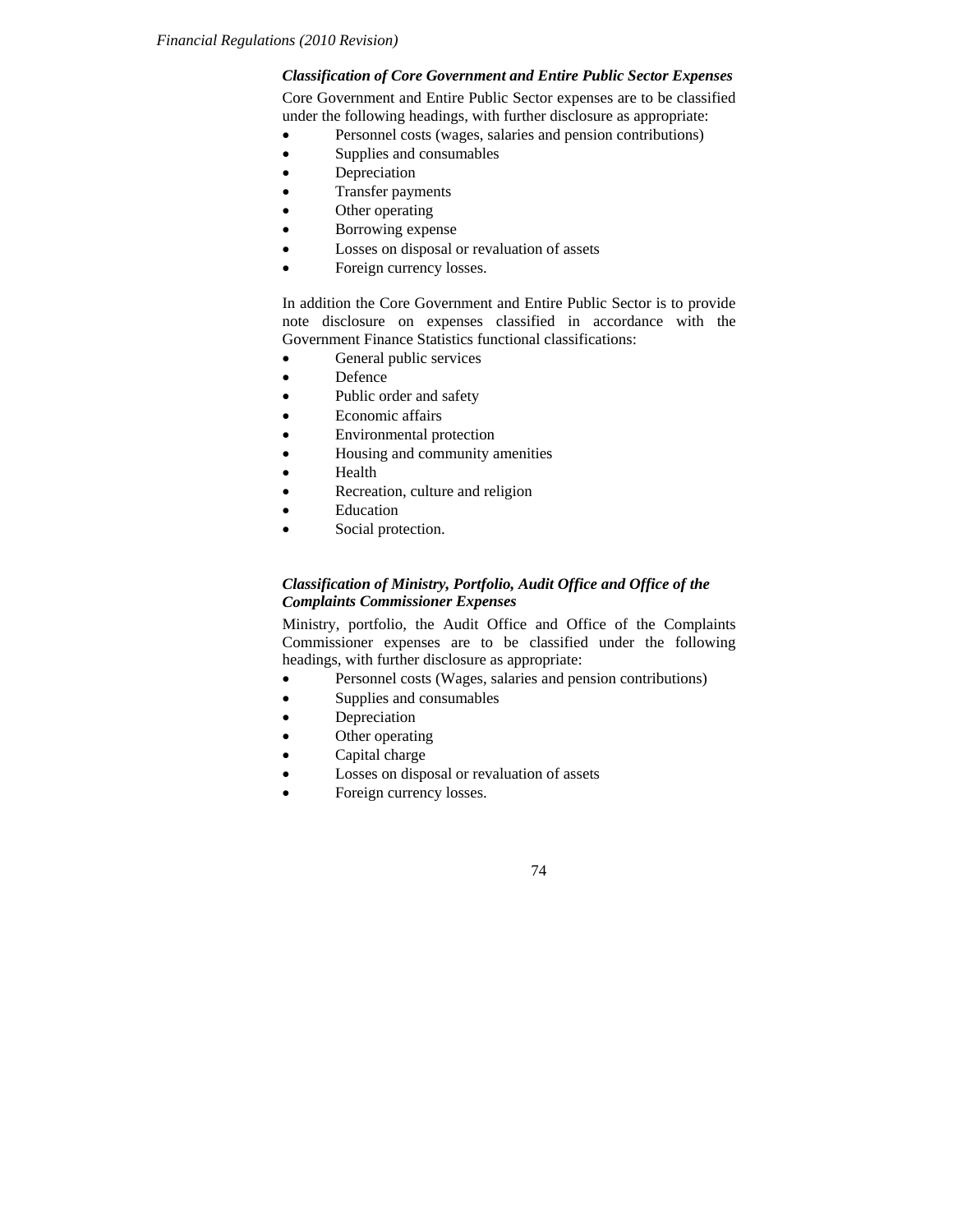# *Employee Expenses (Wages, Salaries and Pension Contributions)*

The full cost of employees' services is to be recognised as an expense when the expense is incurred. Amounts incurred, but not paid, are to be accrued.

Employee expenses include:

- Gross salaries and wages paid or payable, including all allowances paid or payable;
- Annual leave entitlement incurred during the reporting period;
- Sick leave and other types of leave paid during the period;
- Employee and employer contributions to employee pension plans; and
- Health Insurance premiums.

Leave passages are to be recognised as an expense in the period that the full entitlement becomes due.

In relation to the defined benefit component of the pension plans, and in accordance with IAS 19 *Employee Benefits*, the net total of the following amounts is to be recognised as an expense in the current period:

- Current service cost;
- Interest cost;
- The expected return on plan assets;
- Actuarial gains and losses, to the extent that they are recognised in accordance with IAS 19 (this refers to fluctuations which exceed the limits set out in IAS 19);
- Past service cost, to the extent that it is recognised in accordance with IAS 19;
- The effect of any curtailments or settlements.

In relation to the defined contribution component of the pension plans, and in accordance with IAS 19 *Employee Benefits*, the contribution due to a defined contribution plan in exchange for service provided by employees during the year is to be recognised as an expense.

## *Supplies and Consumables*

Supplies and consumables (including office expenses) are to be recognised when incurred.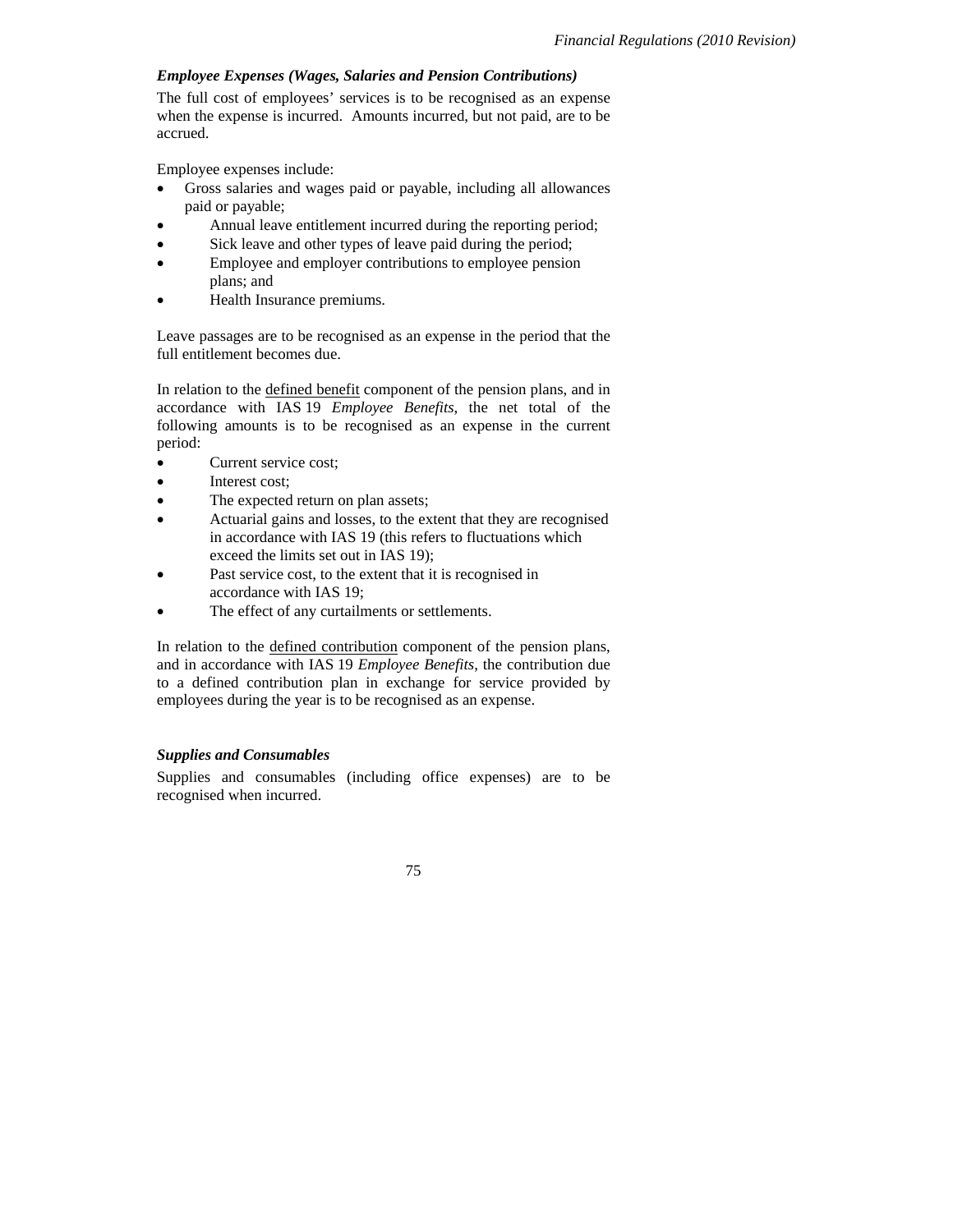Operating lease payments are to be accounted for in accordance with IPSAS 13 *Leases*. Operating lease payments are to be recognised as an expense in the operating statement on a straight-line basis over the lease term, where this is representative of the pattern of benefits to be derived from the leased property.

## *Depreciation*

All property, plant and equipment (including revalued assets) is to be depreciated.

The depreciation charge for each period is to be recognised as an expense unless it is included in the carrying amount of another asset.

Assets are to be depreciated in accordance with the methods and rates shown below. The default method is the straight-line method. Alternative methods or rates may be used with the approval of the Accountant General.

Leasehold improvements are to be depreciated either over the unexpired period of the lease or the useful lives of the improvements, whichever is the shorter.

| <b>Depreciation Methods and Rates</b>    | Years     |
|------------------------------------------|-----------|
|                                          |           |
| <b>Buildings and structures</b>          |           |
| Buildings and structures (default class) | $40 - 60$ |
| <b>Boat shelters</b>                     | 25        |
| Buildings (concrete)                     | $40 - 60$ |
| Buildings (portable)                     | 12        |
| Buildings (wooden)                       | 40        |
| Carparks                                 | 50        |
| Cisterns                                 | 50        |
| Communications bunker                    | 20        |
| Covered walkways                         | 25        |
| Cruise ship landings                     | 25        |
| <b>Docks</b>                             | 50        |
| Driveways                                | 50        |
| Fences                                   | 15        |
| Grandstands                              | 50        |
| Heritage buildings                       | 100       |
| <b>Jetties</b>                           | 25        |

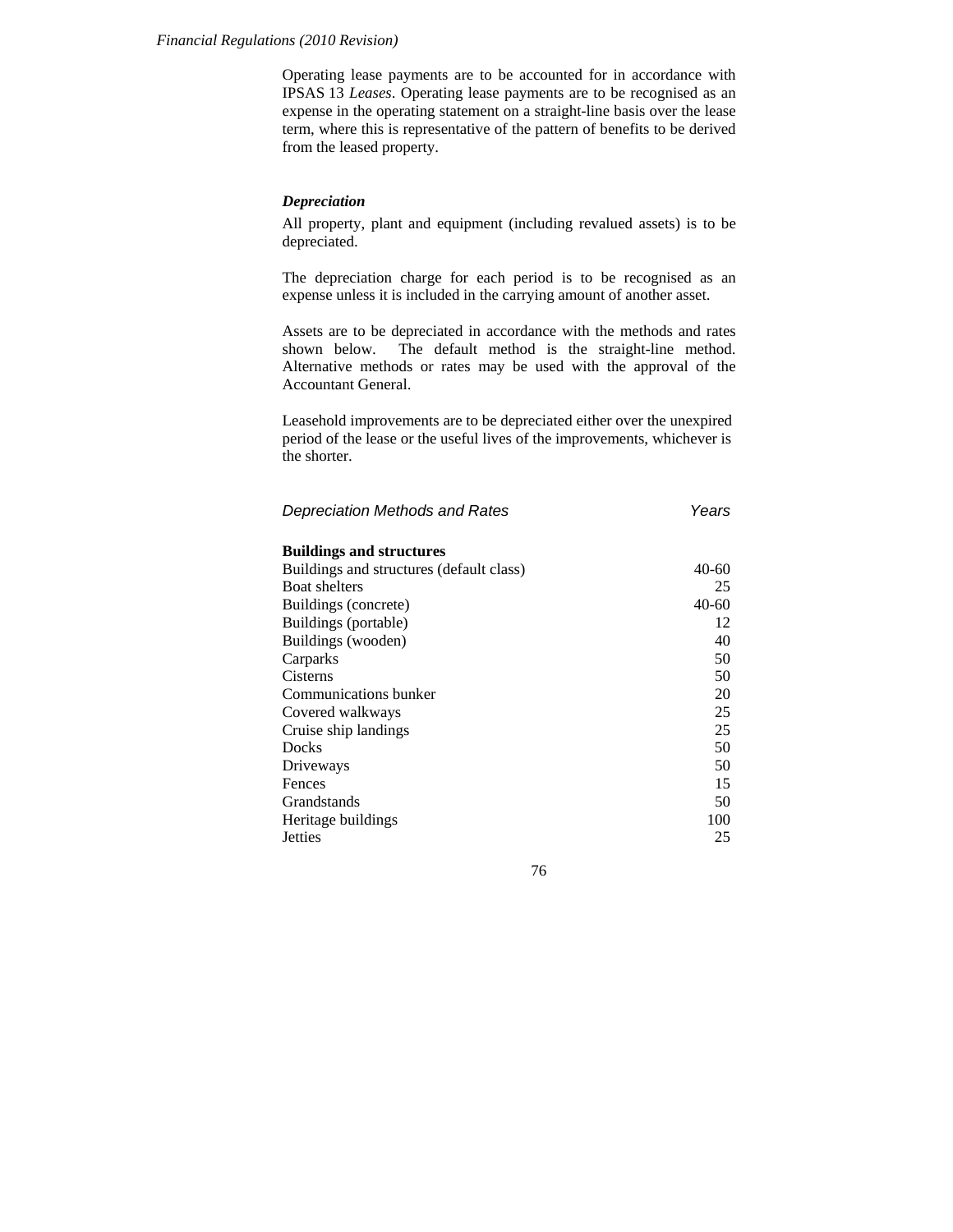| Memorials and monuments           | 100 |
|-----------------------------------|-----|
| Reservoirs                        | 50  |
| Site huts                         | 10  |
| Towers (for floodlights)          | 25  |
| <b>Turtle Holding Tanks</b>       | 10  |
| Port specific buildings           |     |
| Arrival facility/arrival facility | 25  |

| Concrete beacon          | 15 |
|--------------------------|----|
| Dock                     | 50 |
| Lighthouse               | 15 |
| Port extension           | 50 |
| Rotunda                  | 25 |
| Seawalls/retaining walls | 25 |
| Terminal ramps           | 25 |
| Towers                   | 15 |
| Wharf tarmac             | 20 |

#### **Building fit-out (when accounted for separately)**

| Building fit-out (default class)                   | 20 |
|----------------------------------------------------|----|
| Air conditioning systems                           | 20 |
| Air conditioning systems (in use 24 hours per day) | 12 |
| Alarm systems (fire)                               | 20 |
| Alarms (burglar)                                   | 10 |
| Awnings                                            | 10 |
| Benches (Outside seating)                          | 10 |
| Blinds, curtains and drapes                        | 8  |
| Carpets                                            | 5  |
| Canopy                                             | 7  |
| Ceilings (suspended)                               | 20 |
| Flagpoles                                          | 25 |
| Guardrails                                         | 10 |
| Handrails                                          | 25 |
| Hose reels (fire)                                  | 25 |
| Hurricane shutters                                 | 10 |
| Lifts                                              | 25 |
| Light fittings                                     | 10 |
| <b>Signs</b>                                       | 20 |
| Signage on dock                                    | 5  |
| Smoke detectors                                    | 20 |
| Sprinkler systems                                  | 25 |
|                                                    |    |

## **Computer equipment**

Computer equipment (default class) 3-4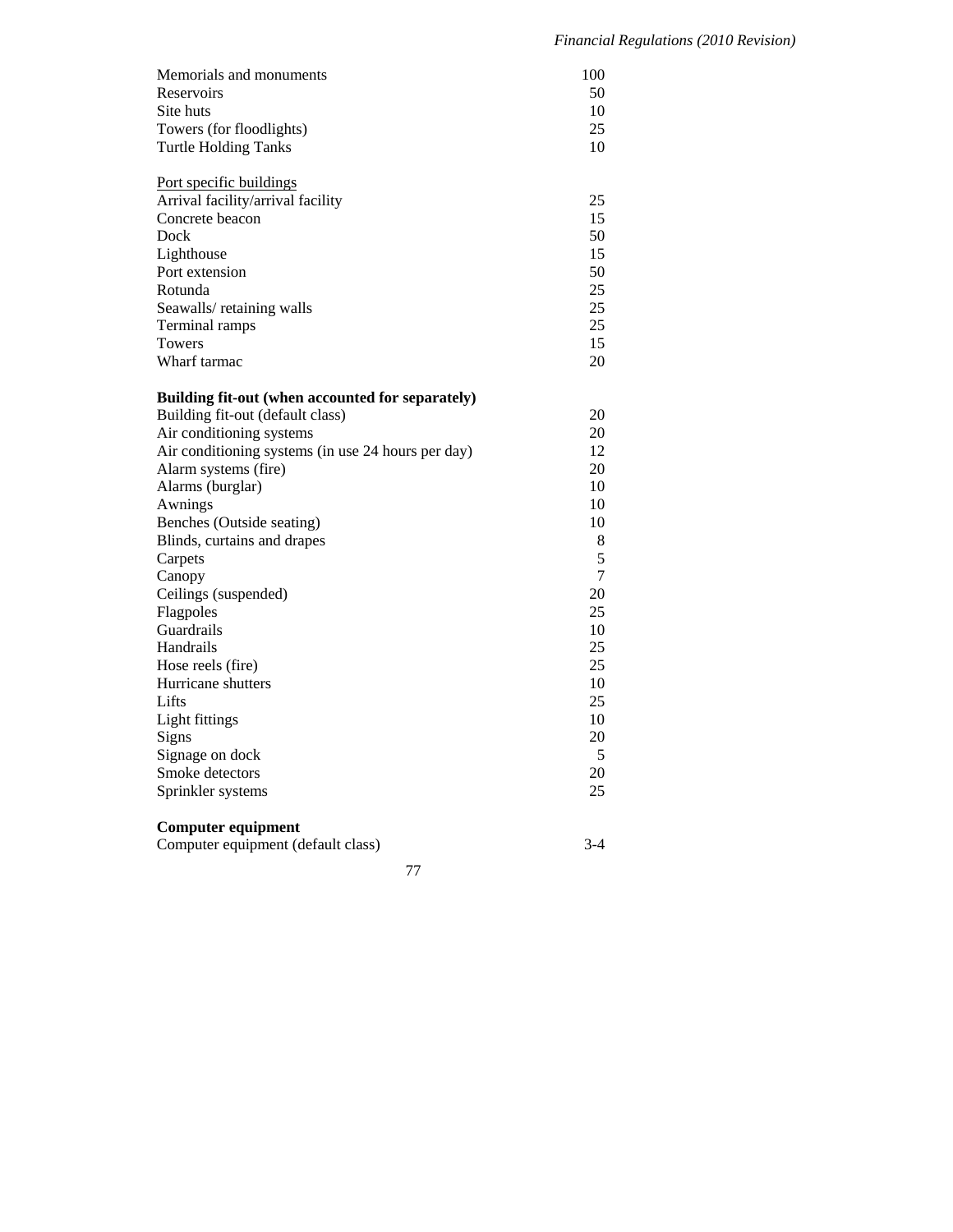| Backup units (tape type)  |      |
|---------------------------|------|
| Cabling (not fiber optic) | 10   |
| Mainframe computers       |      |
| <b>Scanners</b>           |      |
| Developed Software        | 4-10 |

# **Office equipment and furniture**

| mee equipment u                                 |                          |
|-------------------------------------------------|--------------------------|
| Office equipment (default class)                | 5                        |
| Office furniture (default class)                | 12                       |
| Binding machines                                | 3                        |
| Calculators                                     | 3                        |
| Chairs                                          | 9                        |
| Cupboards                                       | 20                       |
| Desks                                           | 15                       |
| Dictating machines                              | 3                        |
| Drafting tables                                 | 10                       |
| Drawing boards                                  | 10                       |
| Drinking fountain                               | 15                       |
| Facsimile machines                              | 5                        |
| Filing cabinets                                 | 15                       |
| Furniture (fitted)                              | 15                       |
| Furniture (loose)                               | 10                       |
| Guillotines                                     | 8                        |
| Intercom systems                                | 8                        |
| Microfiche/ Microfilm equipment                 | $8\,$                    |
| Monitoring systems                              | 5                        |
| PA and paging systems                           | 8                        |
| Photocopiers                                    | $\overline{4}$           |
| Plan copiers                                    | $\overline{\mathcal{L}}$ |
| Postal canceling machine                        | 6                        |
| Postal franking machines                        | 6                        |
| Projectors                                      | $\overline{4}$           |
| Radios                                          | 5                        |
| Reception counters                              | 20                       |
| <b>Safes</b>                                    | 25                       |
| Screens and partitions                          | 15                       |
| Security systems (including fire alarm systems) | 10                       |
| Shelving (fixed)                                | 20                       |
| <b>Shredders</b>                                | 8                        |
| Tables                                          | 15                       |
| Telephone systems                               | 6                        |
| Telephones (cell/mobile)                        | 3                        |
| Telephones (portable)                           | 3                        |
| Time recorders                                  | 10                       |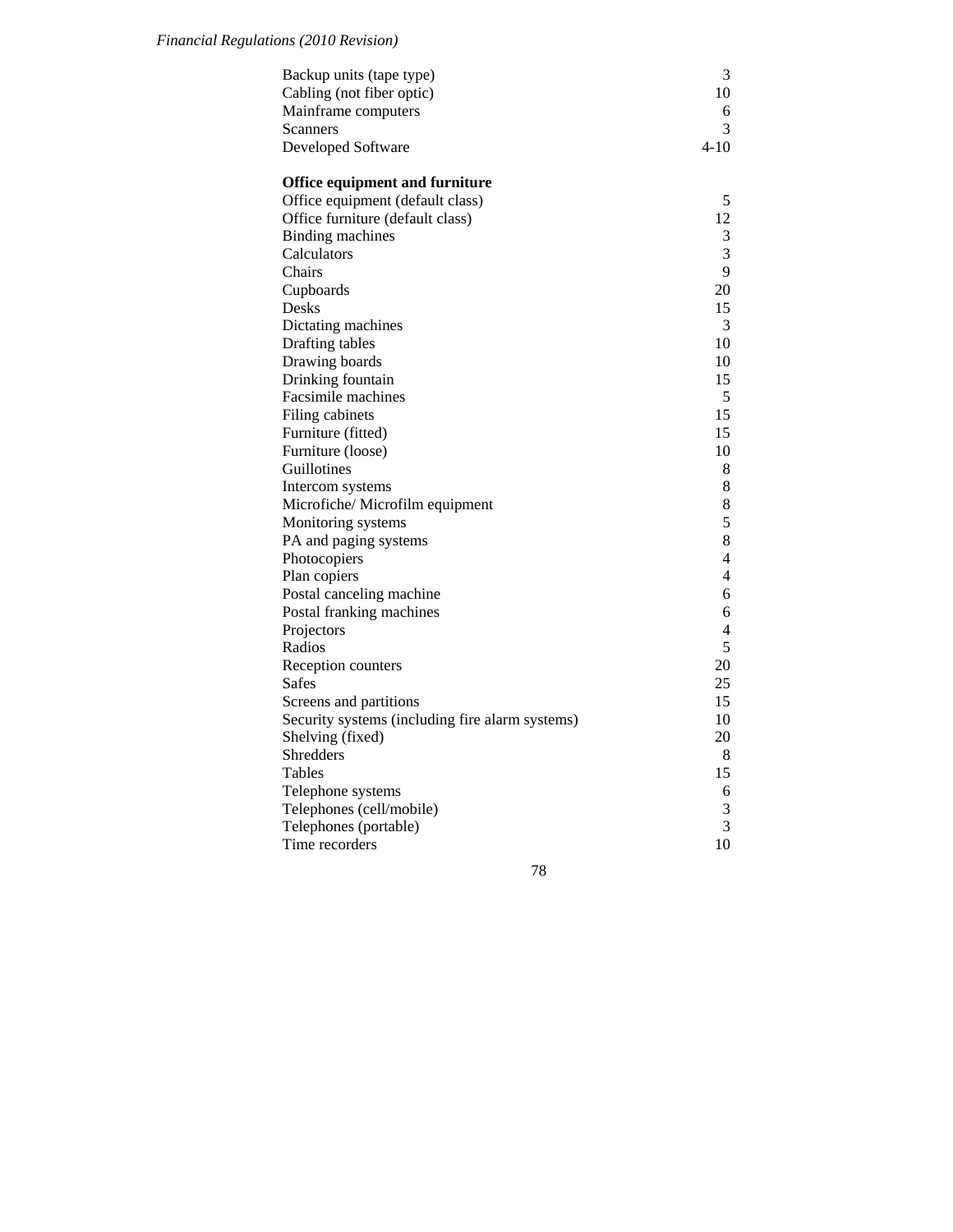| Typewriters                       | 5              |
|-----------------------------------|----------------|
| Water coolers                     | 5              |
| Whiteboards (electronic)          | 5              |
|                                   |                |
| <b>Vehicles</b>                   |                |
| Vehicles (default class)          | 20             |
| Ambulances                        | 10             |
| Buses $(9 - 68$ seats)            | 10             |
| Car                               | 5              |
| Chassis 40 foot                   | 4              |
| Compactor                         | 8              |
| Container handler                 | 12             |
| Diggers (mini)                    | 10             |
| Distributor                       | 12             |
| Dozer                             | 8              |
| <b>Emergency Rescue Unit</b>      | 12             |
| Excavator                         | 8              |
| Fork lift                         | 8              |
| Forklift                          | 12             |
| Freightliner                      | 3              |
| Grader                            | 8              |
| Loader                            | 8              |
| Motorcycles                       | 5              |
| Pickup truck                      | 4              |
| Pick-ups and utilities            | $\overline{4}$ |
| Roller                            | 8              |
| Tanker (Grizzly and other)        | 12             |
| Tractor                           | 12             |
| Tractor                           | 4              |
| Trailers (Boat)                   | 8              |
| Trailers (Other)                  | 8              |
| Trailers (Road marker)            | 8              |
| Truck (Container)                 | 12             |
| Truck (Crash)                     | 12             |
| Truck (Garbage)                   | 10             |
| Truck tray                        | 5              |
| Van (Dental)                      | 5              |
| Van (Other)                       | 5              |
| Vans (Rescue)                     | 5              |
| <b>Turtle Farm Vehicles</b>       | $\overline{3}$ |
|                                   |                |
| <b>Boats and marine equipment</b> |                |

(categories of boats being checked with relevant departments) Boats and marine equipment (default class) 15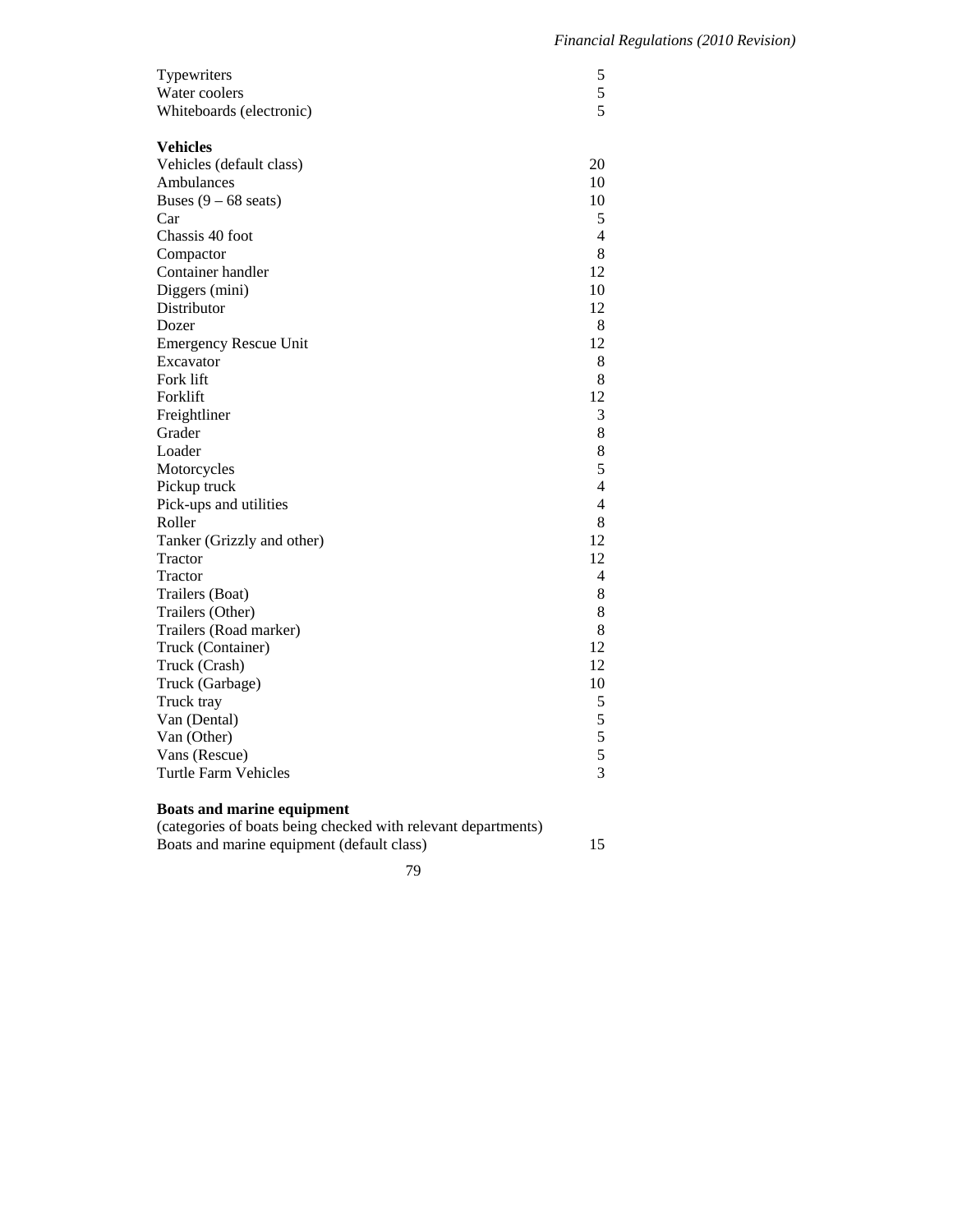Compressor

| Anchors and chains                        | 15 |
|-------------------------------------------|----|
| Boats – medium $(23"$ to 30")             | 12 |
| Boats – small $(14"$ and under $22"$ )    | 9  |
| Boats (non-steel hulled) 30" and over     | 20 |
| Boats (steel hulled)                      | 15 |
| <b>Bollards</b>                           | 20 |
| <b>Buoys</b>                              | 20 |
| Diving tanks                              | 10 |
| Dive gear                                 | 5  |
| Fire pump                                 | 10 |
| Hovercrafts                               | 8  |
| Jetski                                    | 5  |
| Liferafts                                 | 8  |
| Motor boats                               | 15 |
| <b>Markers</b>                            | 5  |
| Upright poles                             | 15 |
| Marker lights, solar panels and batteries | 15 |
| Outboard motors                           | 3  |
| Row boats                                 | 15 |
| Sea cushion fenders                       | 10 |
| Seaguard fenders                          | 10 |
| Ship loading and unloading equipment      | 15 |
| Steel plates for ro ro ramp               | 25 |
| Tenders                                   | 5  |
| <b>Trailers</b>                           | 5  |
| Tugs                                      | 25 |
| Cleaning, refuse and recycling            |    |

| Cleaning, refuse and recycling equipment (default class) | 8  |
|----------------------------------------------------------|----|
| Baling plant (wastepaper)                                | 15 |
| Bins (for glass)                                         | 3  |
| Bins (metal, rubbish)                                    | 8  |
| Bins (recycling plastic)                                 | 3  |
| Bins (rubbish)                                           | 3  |
| Incineration plant (rubbish)                             | 15 |
| Skips (metal, rubbish)                                   | 8  |
| Refuse station plant                                     | 15 |
| <b>Construction and other equipment</b>                  |    |
| Contractors and builders equipment (default class)       | 15 |
| Bitumen laying equipment                                 | 12 |
| Cable and pipe detectors                                 | 8  |
| Chainsaws                                                | 3  |
| Compressor                                               |    |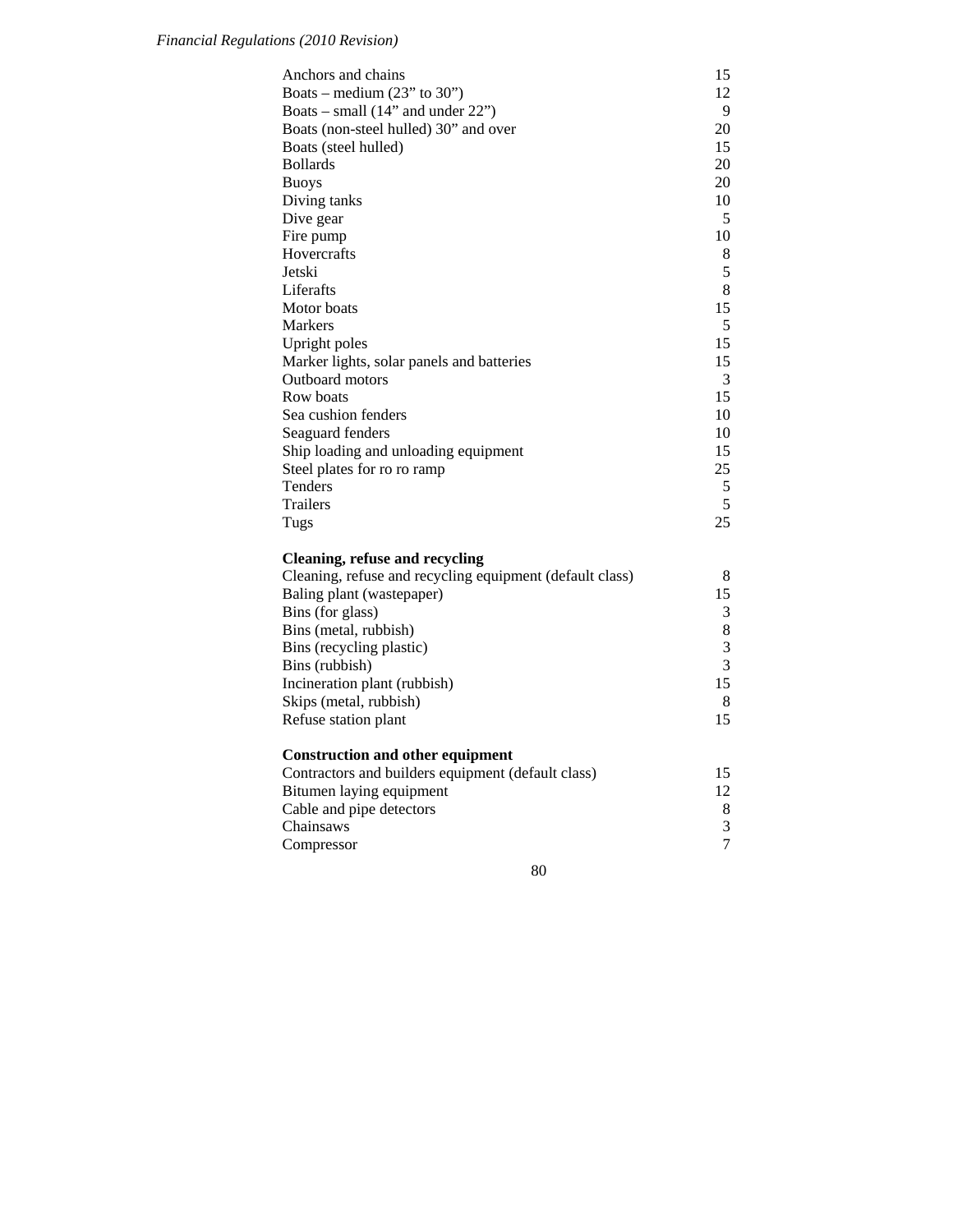| Concrete mixers           | 8  |
|---------------------------|----|
| Crane                     | 25 |
| Crushers                  | 12 |
| Fastening guns            | 20 |
| Floodlights (portable)    | 5  |
| Isolating transformers    | 8  |
| Ladders                   | 8  |
| Scaffolding               | 19 |
| Surveying equipment       |    |
| <b>Tarpaulins</b>         | 3  |
| Tools (hand and power)    | 3  |
| Waterblasters             | 8  |
| Wheelbarrows              | 3  |
| <b>Telecommunications</b> |    |

| Telecommunication equipment (default class)                     | 5  |
|-----------------------------------------------------------------|----|
| Antenna                                                         | 5  |
| Cabling (including fibre optic and copper cabling – land based) | 10 |
| Ducts and in-ground conduits                                    | 50 |
| Fibre optic repeaters                                           | 12 |
| Microwave radio system                                          | 7  |
| Radio broadcasting equipment                                    | 8  |
| Radio telephone equipment                                       | 5  |
| Radios                                                          | 5  |
| Repeaters, line and network terminating equipment               | 7  |
| Satellite dishes                                                | 7  |
| Telephone equipment                                             | 5  |
| <b>Test instruments</b>                                         | 5  |
| Towers                                                          | 20 |
| Two-way radios                                                  | 5  |
| <b>VHF Paging Transmitter</b>                                   | 5  |
| <b>VHF Marine System</b>                                        | 7  |
| Books, music, manuscripts, and works of art                     |    |
| <b>Books</b>                                                    | 10 |
| Library books, and periodicals (bound, in-house)                | 10 |
| Library books, and periodicals (bound, law)                     | 10 |
| Library books, and periodicals (bound, public)                  | 5  |

Library books, and periodicals (bound, school) 5<br>
Library books, and periodicals (bound, scientific) 10 Library books, and periodicals (bound, scientific) 10<br>Library books, and periodicals (bound, college) 8 Library books, and periodicals (bound, college) 8<br>Manuscripts 2 Manuscripts<br>
Music<br>
2<br>
Newspapers (where to be held)<br>
2 Music 2 Newspapers (where to be held) 2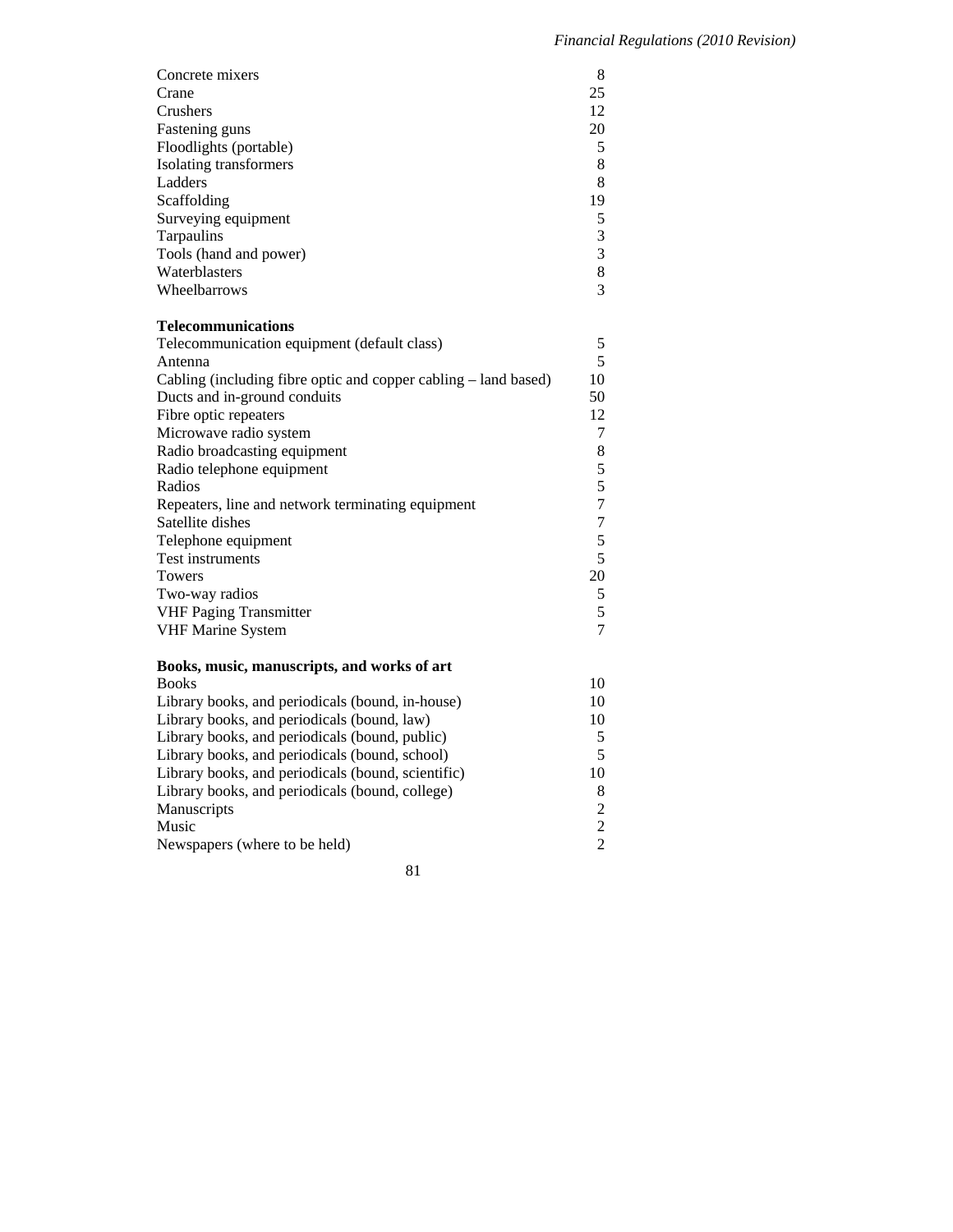# *Financial Regulations (2010 Revision)*

| Periodicals (if to be held but not bound)<br>Textbooks for class use | $\frac{2}{3}$                    |
|----------------------------------------------------------------------|----------------------------------|
| Heritage assets/collection assets                                    |                                  |
| Museum natural history exhibition                                    | nil                              |
| Museum cultural heritage exhibition                                  | nil                              |
| <b>Clothing</b>                                                      |                                  |
| Non-protective clothing (default class)                              | 3                                |
| Protective clothing (default class)                                  | $\boldsymbol{0}$                 |
| Footwear                                                             | $\boldsymbol{0}$                 |
| Lifejackets                                                          | $\overline{4}$<br>$\overline{3}$ |
| Parachutes                                                           |                                  |
| <b>Roads</b>                                                         |                                  |
| Culverts<br>Manholes                                                 | 15<br>30                         |
| Signs (road and street signs)                                        | 6                                |
| <b>Traffic</b> lights                                                | 12                               |
| <b>Formation works</b>                                               | 50                               |
| Road structure                                                       | 20                               |
| Drainage works                                                       | 30                               |
| Aeroplanes and airport/aviation equipment                            |                                  |
| Aeroplanes (737s)                                                    | $9 - 15$                         |
| Aeroplanes (spraying)                                                | 20                               |
| Airport runways and turning bay                                      | 33                               |
| Baggage carts                                                        | 10                               |
| Conveyor belt                                                        | 15                               |
| X ray security system                                                | 8                                |
| Fire fighting plant and equipment                                    |                                  |
| Foam tender pump                                                     | 12                               |
| Tanker pump                                                          | 12                               |
| Rescue unit                                                          | 10                               |
| Trailer pump                                                         | 12                               |
| Water and sewage treatment                                           |                                  |
| Water and sewerage treatment (default class)                         | 50                               |
| Cayman Brac Production                                               | 15                               |
| Lower Valley Production                                              | 10                               |
| <b>Building</b>                                                      | 50                               |
| Mechanical                                                           | 15                               |
| Electrical                                                           | 15                               |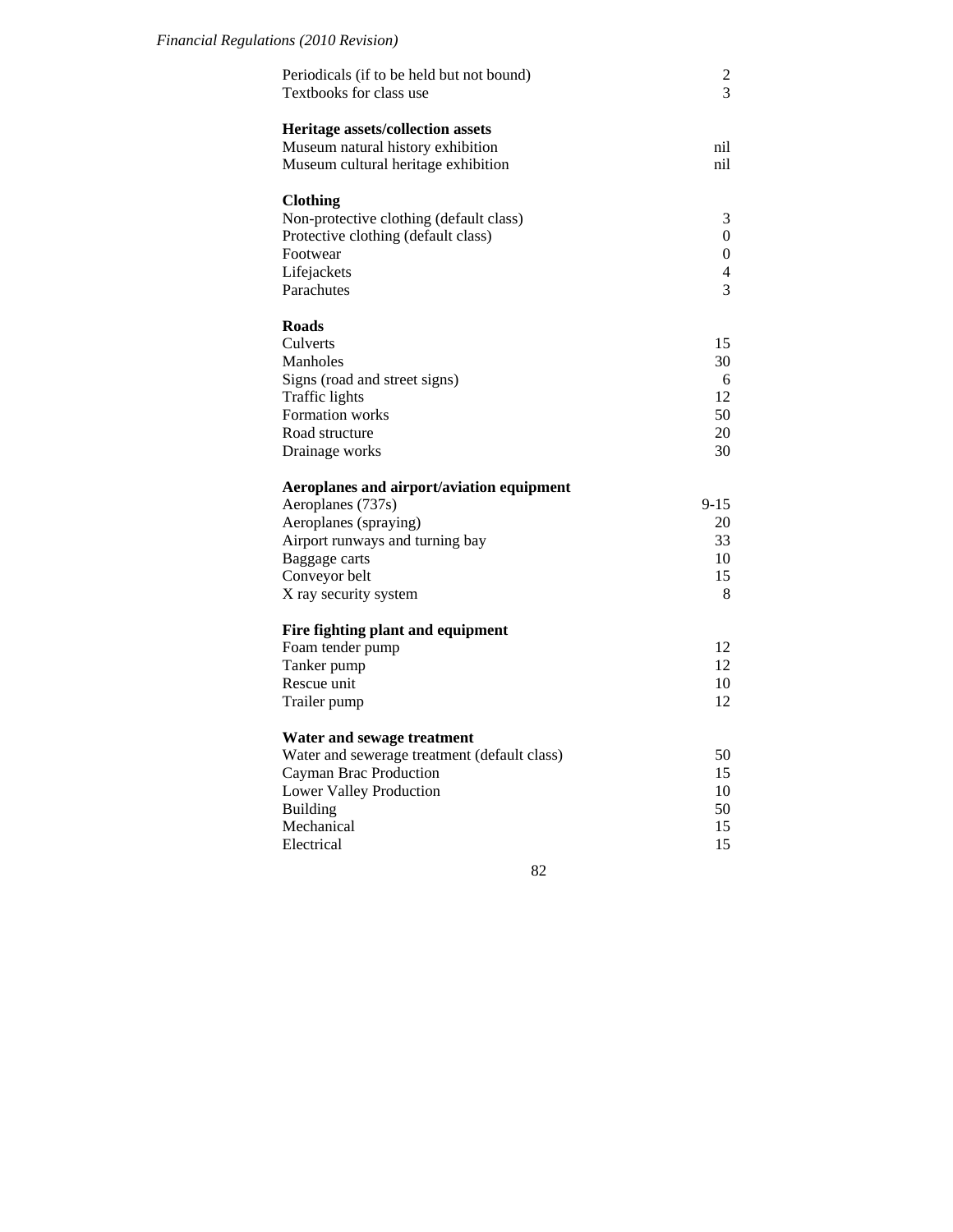| Tools & equipment       | 10 |
|-------------------------|----|
| Furniture & fixtures    | 10 |
| Communication equipment |    |
| Computers               |    |
| Vehicles                |    |
| Lab equipment           |    |
| Piping                  | 25 |

# **Other equipment**

| Appliances (e.g., microwave, refrigerator)             | 8  |
|--------------------------------------------------------|----|
| Agricultural and horticultural machinery               | 15 |
| Audio, video and photographic equipment                | 5  |
| Cash registers                                         | 5  |
| Electronic access arms                                 | 15 |
| Electronic gates                                       | 10 |
| Electronic scales                                      | 8  |
| Lawnmowers                                             | 5  |
| Guns                                                   | 20 |
| Generators (diesel, not standby)                       | 8  |
| Generators (gas and oil)                               | 20 |
| Generators (standby)                                   | 20 |
| Generator (solar)                                      | 5  |
| Radar navigational equipment                           | 10 |
| Sprayers (backpack)                                    | 3  |
| Sprayers (mobile crop)                                 | 5  |
| Sprayers (mobile weed)                                 | 5  |
| Wooden pallets                                         | 10 |
| Workshop equipment                                     | 10 |
| <b>Medical and medical laboratory equipment</b>        |    |
| Medical laboratory plant and equipment (default class) | 8  |
| Anesthesia equipment                                   | 10 |

| Anesthesia equipment       | 10 |
|----------------------------|----|
| Analysers                  | 8  |
| Audiometers                | 8  |
| Autoclaves                 | 10 |
| Baths (water)              |    |
| Bedding and linen          | 3  |
| Beds (Hi-Lo)               | 10 |
| Beds (standard)            | 15 |
| <b>Blood warmers</b>       |    |
| <b>Breathing apparatus</b> | 10 |
| Centrifuges                | 8  |
| Chambers (vacuum)          | 10 |
| Chromatographs             | 8  |
|                            |    |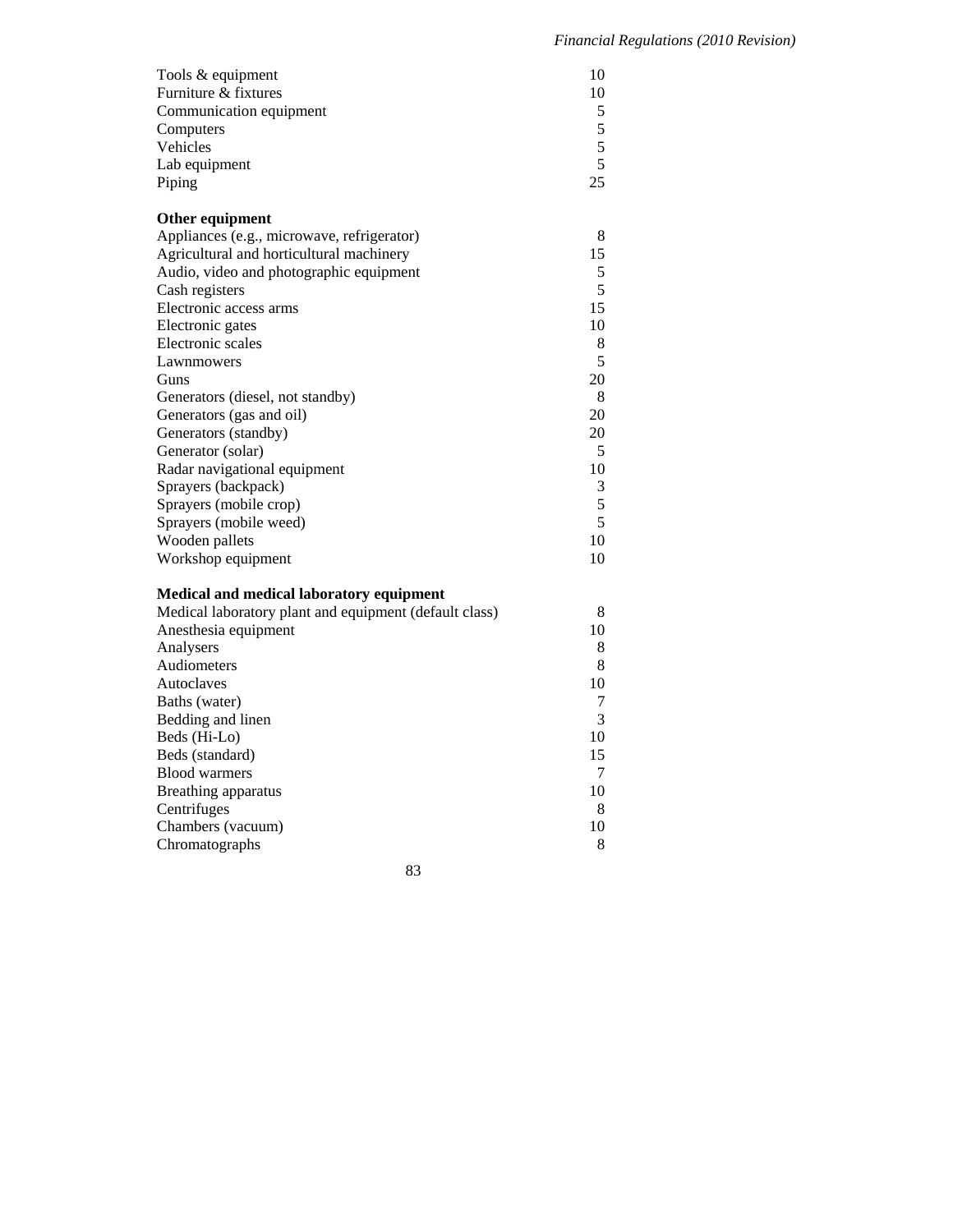| Cylinders (gas)                     | 5              |
|-------------------------------------|----------------|
| Defibrillators                      | 6              |
| Dental chairs                       | 15             |
| Dental units                        | 8              |
| Dialysis machines                   | 8              |
| Diathermy equipment                 | 3              |
| Electrical test meters              | 8              |
| Electrocardiographs                 | 7              |
| Electrodiagnostic equipment         | 6              |
| Electronic balances                 | 5              |
| Electrosurgical equipment           | 3              |
| Fibre optic scopes                  | 3              |
| Fitness equipment                   | 5              |
| Flasks (vacuum)                     | 10             |
| Flow measuring equipment            | 6              |
| Freezers                            | 10             |
| Fume cabinets                       | 10             |
| Furnaces                            | 15             |
| Furniture                           | 10             |
| Gamma cameras                       | 8              |
| Hoists (for patients)               | 10             |
| Humidifiers                         | 5              |
| <b>Hydrocollators</b>               | 10             |
| Incinerators (pathological)         | 20             |
| Incubators                          | 10             |
| Infusion pumps (and the like)       | 5              |
| Instruments (hand held)             | 5              |
| Invalid scooters                    | 8              |
| Irradiation plant                   | 25             |
| Laparoscopic equipment              | $\mathfrak{Z}$ |
| Laser surgical and dental equipment | 5              |
| Lighting                            | 12             |
| Linear accelerator/simulator        | 10             |
| Mannequins and skeletons            | 10             |
| Microscope equipment                | 10             |
| Microtomes                          | 10             |
| Operating tables                    | 10             |
| Optical equipment                   | 10             |
| Orthopaedic appliances              | 3              |
| Oscilloscopes                       | 8              |
| Patient monitoring equipment        | 6              |
| Physiotherapy equipment             | 10             |
| Recorders                           | 8              |
| Refrigerators                       | 10             |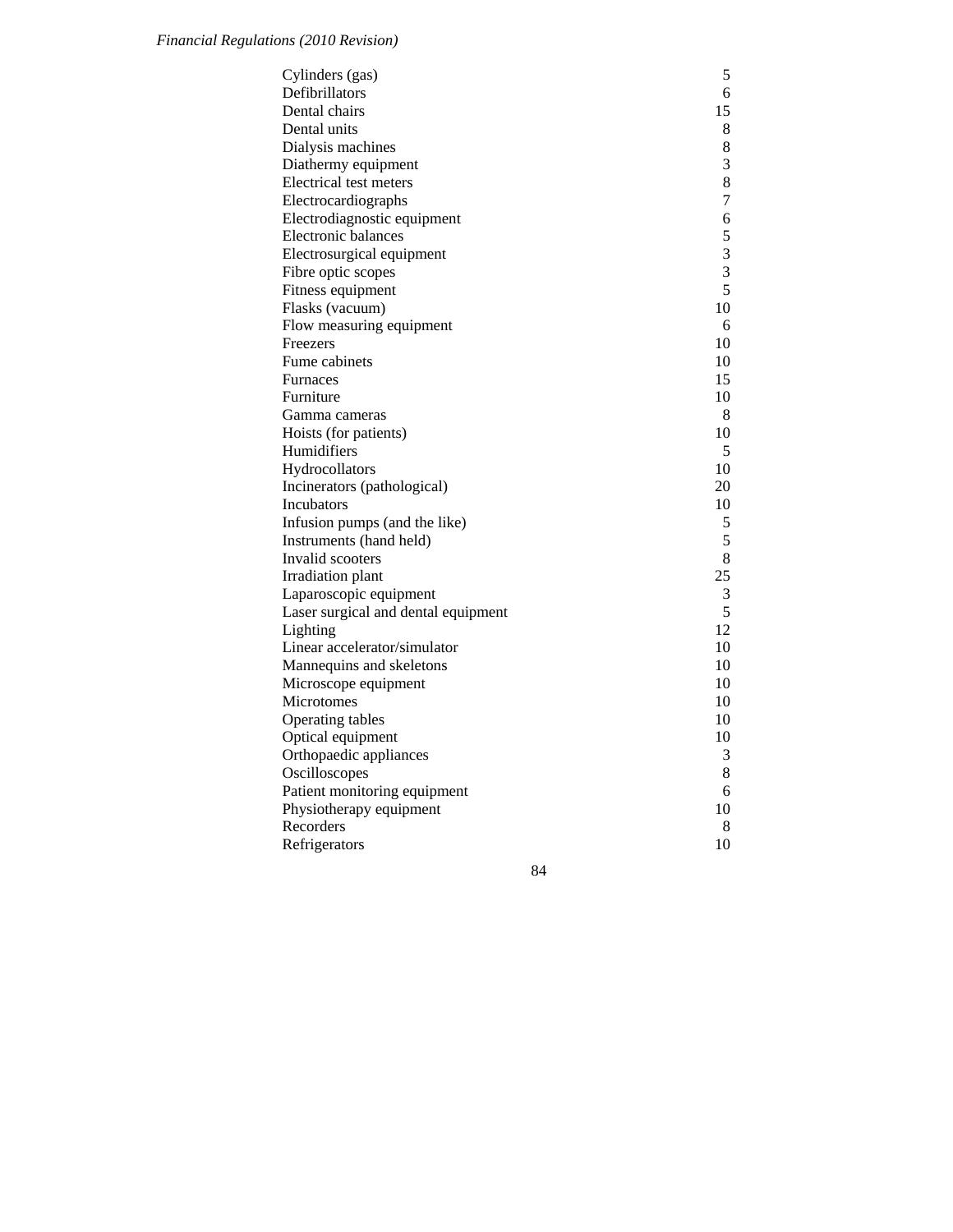| Respiration apparatus                         | 10             |
|-----------------------------------------------|----------------|
| Resuscitators                                 | 8              |
| Scanners                                      | 10             |
| Sluicers                                      | 10             |
| Solarium beds and lamps                       | 5              |
| Spectrophotometers                            | $\overline{7}$ |
| Splints                                       | 1              |
| <b>Sterilisers</b>                            | 10             |
| Surgical implant instrument sets (orthopedic) | 3              |
| Treatment planning system (radiotherapy)      | 6              |
| <b>Trusses</b>                                | $\mathfrak{Z}$ |
| Ultrasonic diagnostic equipment               | 5              |
| Ultrasonic equipment                          | 8              |
| Vaporisers/absorbers                          | 10             |
| Ventilators                                   | 8              |
| Vessels (vacuum)                              | 10             |
| Walking frames                                | 3              |
| Washing decontaminators                       | 8              |
| Weighing equipment (for patients—electronic)  | 12             |
| Weighing equipment (for patients—mechanical)  | 20             |
| Wheelchairs (non-powered)                     | 8              |
| Wheelchairs (powered)                         | 6              |
| X-ray cassettes                               | 5              |
| X-ray equipment, processors and viewers       | 10             |

# **Scientific and laboratory equipment**

| Scientific and laboratory equipment (excluding medical laboratory |    |
|-------------------------------------------------------------------|----|
| equipment) (default class)                                        | 10 |
| Analysers                                                         | 8  |
| Autoclaves                                                        | 8  |
| Baths (water)                                                     | 10 |
| Calipers                                                          | 8  |
| Centrifuges                                                       | 10 |
| Chambers (vacuum)                                                 | 10 |
| Chromatographs                                                    | 8  |
| Cylinders (gas)                                                   | 5  |
| Electrical test meters                                            | 8  |
| Electronic balances                                               | 8  |
| Flasks (vacuum)                                                   | 5  |
| Flow measuring equipment                                          | 6  |
| Fume cabinets                                                     | 15 |
| Furnaces                                                          | 15 |
| Incubators (laboratory)                                           | 8  |
| Instruments (hand held)                                           | 5  |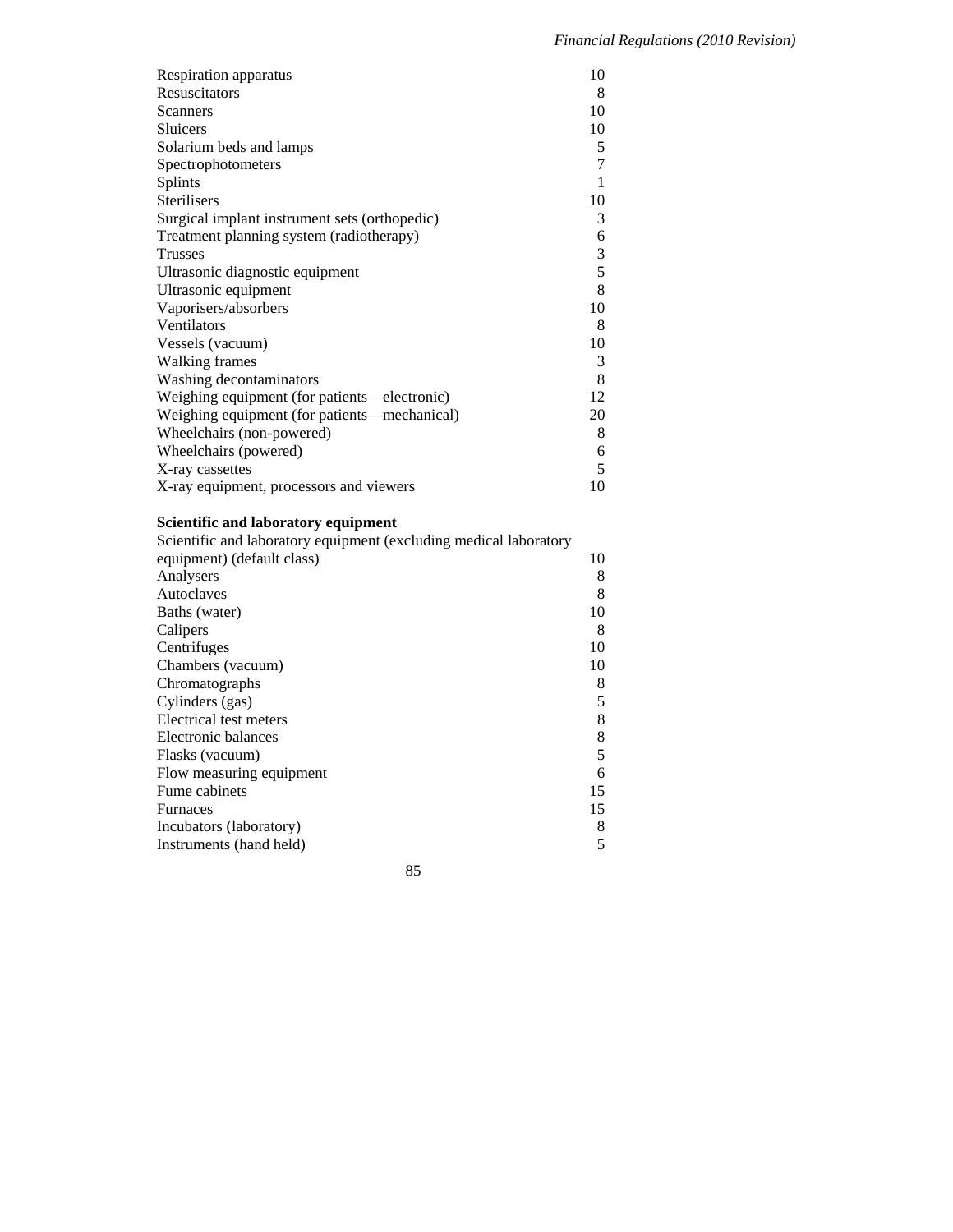## *Financial Regulations (2010 Revision)*

| Meteorological equipment         | 10 |
|----------------------------------|----|
| Micrometers                      | 8  |
| Microscope equipment             | 10 |
| Microtomes                       | 10 |
| Navigational equipment           | 8  |
| Oscilloscopes                    | 8  |
| Recorders                        | 8  |
| Spectrophotometers               | 8  |
| <b>Sterilisers</b>               | 8  |
| Surveying equipment              | 8  |
| Surveying equipment (electronic) |    |
| Telescopes                       | 10 |
| Ultrasonic equipment             | 8  |
| Vessels (vacuum)                 | 10 |
| X-ray equipment                  | 10 |
| Tanks and vats                   | 25 |

# *Impairment*

Impairment is the loss in the service potential or future economic benefits of an asset, over and above the systematic recognition of the loss of an asset's service potential recognised through depreciation. This policy applies to property, plant and equipment.

An impairment loss is to be recognised as an expense in the operating statement for assets carried at cost and as a revaluation decrease for assets carried at revalued amounts.

The following factors are to be used as possible indicators of impairment:

- (a) A change in the extent to which an asset is used;
- (b) A change in the manner in which the asset is used;
- (c) Significant technological development;
- (d) Physical damage;
- (e) A decline in, or cessation of, the demand or need for services provided by the asset;
- (f) A decision to halt the construction of the asset before it is complete or in an usable condition;
- (g) A change in the law, government policy or environment that limits the extent to which the asset can be used; or
- (h) A significant decline in the observable market value of the asset.

If these indicators exist, an impairment test is to be applied.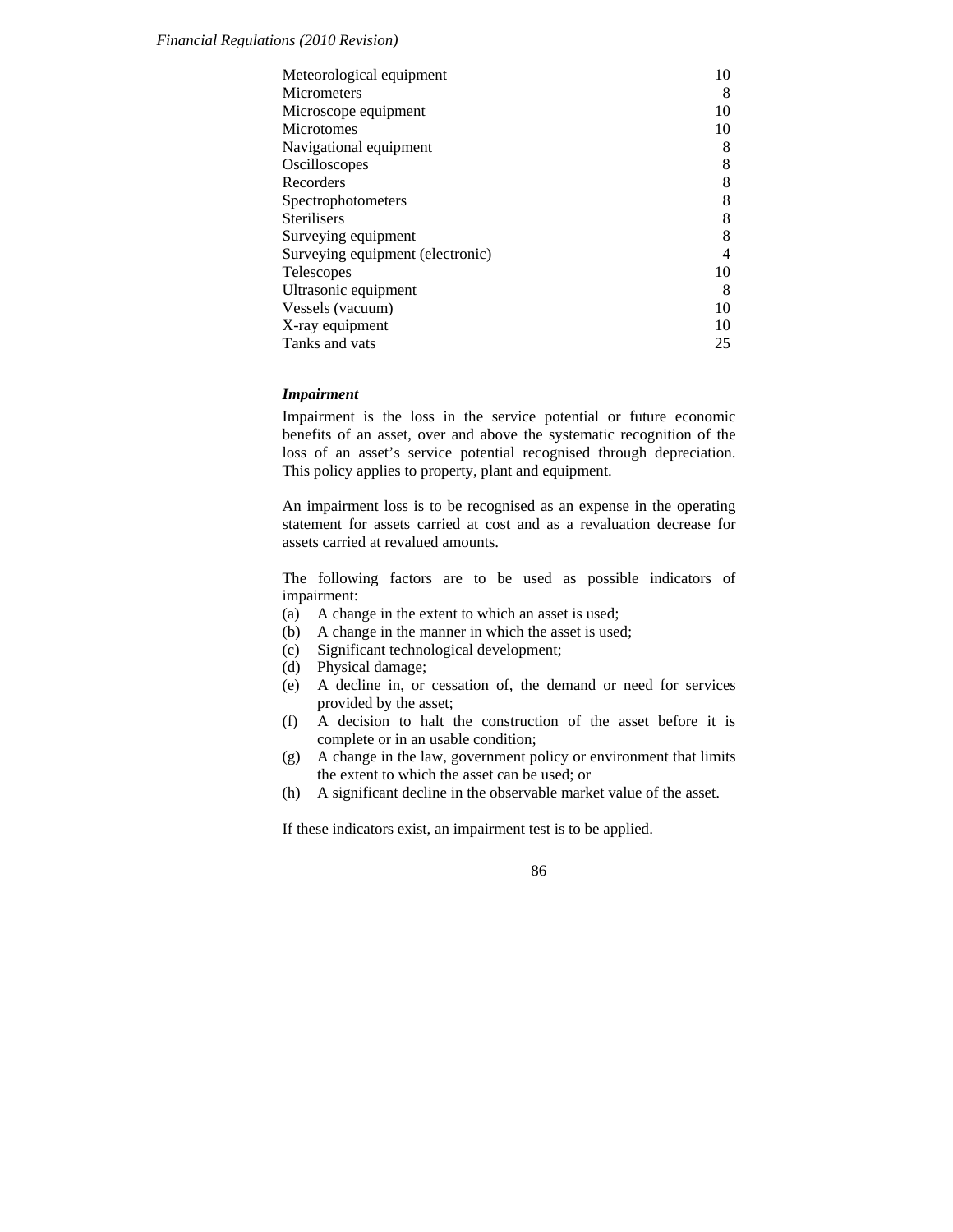## Impairment tests

Where an asset is held for its ability to generate net cash inflows, impairment is to be measured in accordance with IAS 36 *Impairment of Assets*. Impairment is to be measured by reference to the higher of net selling price and value-in-use (present value of future cash flows).

Where an asset is not held for its ability to generate net cash inflows the observable market value of the asset is to be used in measuring any impairment loss.

Where an asset does not have an observable market value and the asset continues to have utility for the entity, its depreciated replacement cost is to be used in measuring any impairment loss. Where an asset does not have an observable market value and the asset no longer has utility for the entity, or its ability to utilise the asset has been significantly restricted, a disposal value (net selling price) should be used.

## *Transfer payments*

All discretionary transfer payments (including those to individuals, local voluntary organisations, and international organisations and also including gifts and donations) are to be recognised as an expense when approved for payment, unless there is a legally enforceable obligation prior to that date. If there is a legally enforceable obligation prior to the date of payment, the expense is to be recognised at the time the obligation arises.

Ongoing payments for recurrent transfer payments (such as grants and subsidies) are to be recognised when payments are due.

Where a transfer payment is subject to conditions and may be repayable/returnable, the expense is to be recognised in full at the time of payment. An asset (transfer payment receivable) is to be recognised only at the point at which it is probable that the grant conditions will not be met and that the funds/asset will be returned.

## *Borrowing expense*

At the end of each reporting period interest payable/accrued should be recognised as an expense for that period.

Borrowing costs (including interest on bank overdrafts and short and long-term borrowings, amortisation of up front ancillary costs) are to be

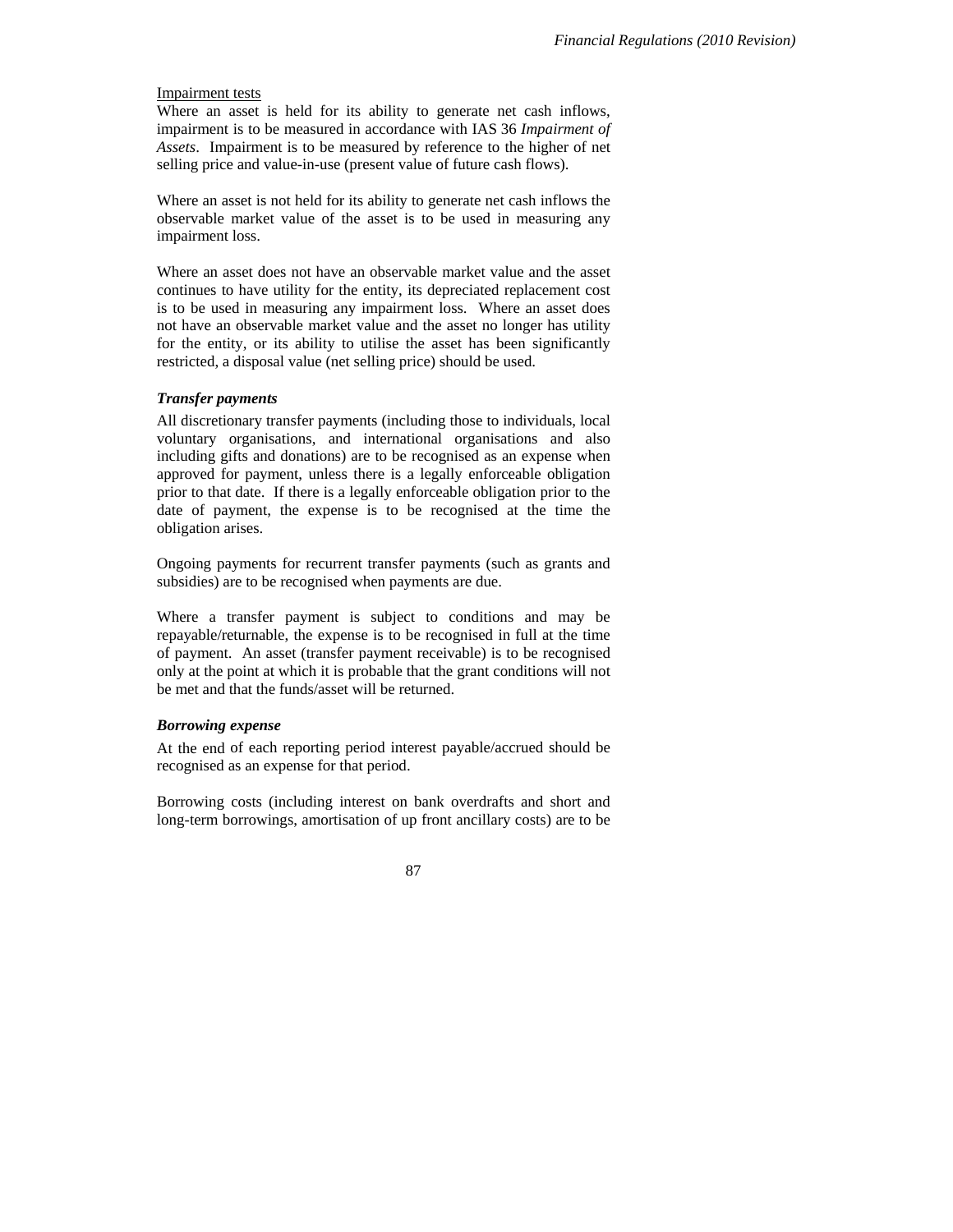recognised as an expense in the reporting period in which they are incurred.

## *Capital Charge*

The capital charge is to be recognised at the end of each reporting period on a straight-line basis.

# **PART 5: ASSETS**

# *Definition and Recognition of Assets*

Assets are resources controlled by an entity as a result of past events and from which future economic benefits or service potential are expected to flow to the entity.

Assets are to be recognised when, and only when:

- It is probable (more likely than less likely) that the future economic benefits or service potential embodied in the asset are to eventuate; and
- The asset possesses a cost or other value that can be measured reliably.

All assets that fulfil the definition and recognition criteria are, subject to materiality, to be recognised in the financial statements.

The threshold for recognising an asset is one thousand dollars. Assets below that amount are to be expensed.

# *Classification of Core Government and Entire Public Sector Assets*

Core Government and Entire Public Sector assets are to be classified under the following headings, with further disclosure as appropriate:

- Current Assets
- Cash and Cash Equivalents
- Marketable securities and deposits
- Accounts Receivable
- Inventories
- Other current assets
- Non-current assets
- Loans
- Other Investments
- Property, Plant and Equipment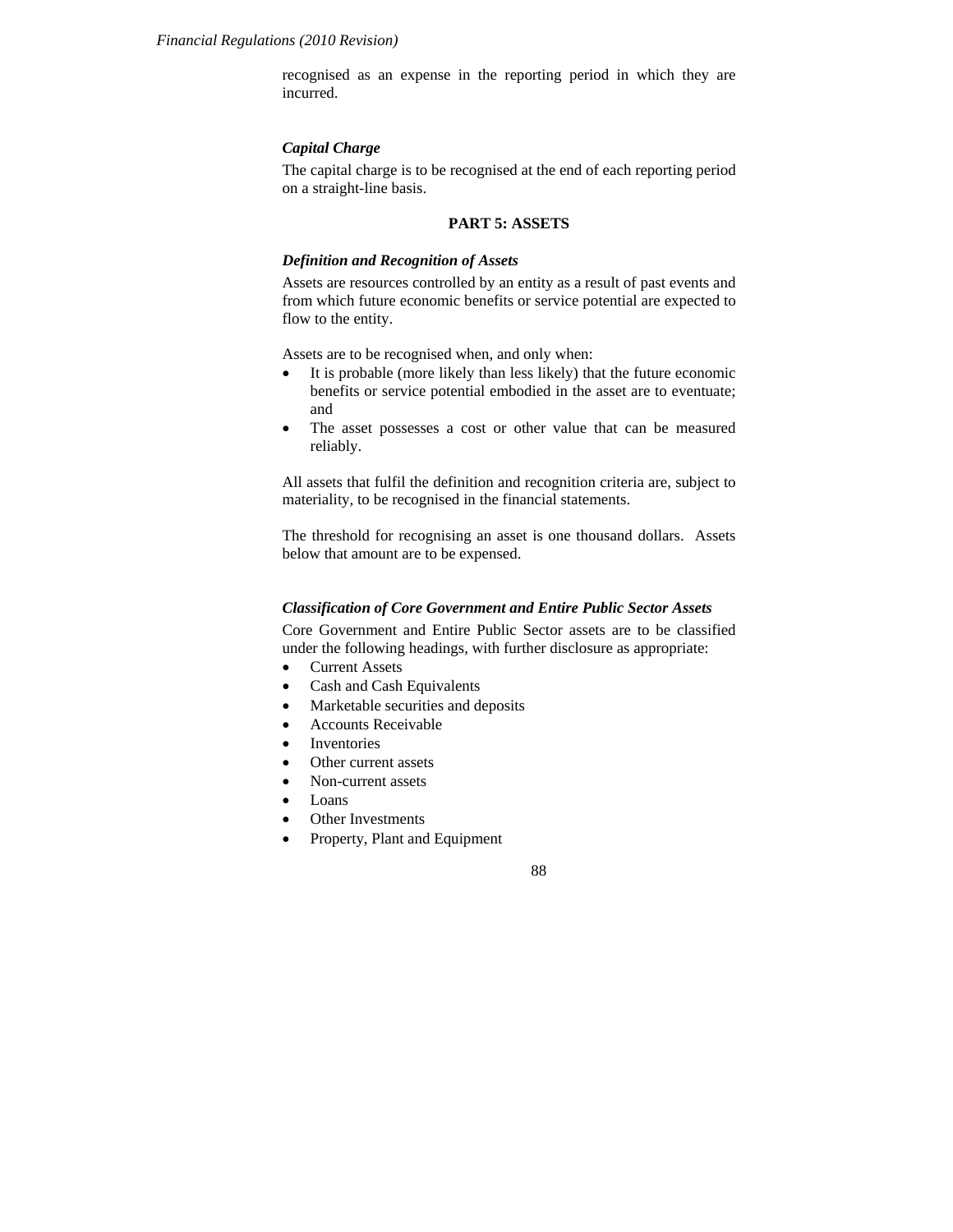- Intangible Assets
- Other non-current assets
- Intangible Assets.

# *Classification of Ministry, Portfolio, the Audit Office and Office of the Complaints Commissioner Assets*

Ministry, Portfolio, the Audit Office and Office of the Complaints Commissioner assets are to be classified under the following headings, with further disclosure as appropriate:

- Current Assets
- Cash and Cash Equivalents
- Accounts Receivable and Accrued Revenue
- Inventories
- Non-current assets
- Property, Plant and Equipment
- Intangible Assets
- Other non-current assets.

# *Cash and Cash Equivalents*

Cash and cash equivalents is to include:

- Cash on hand (cash awaiting banking, cash in transit)
- Bank account balances (including overdrafts)
- Cash equivalents (short-term, highly liquid investments that are readily convertible to known amounts of cash and which are subject to an insignificant risk of changes in value, for example, short term deposits, and deposits at call).

## *Accounts Receivable and Accrued Revenue*

Accounts receivable are to be recognised at the time goods or services, including outputs, are provided, that is, when revenue is earned. The raising of an invoice, assessment or any other obligation to pay usually evidences the recognition of an account receivable.

Amounts invoiced to clients where the entity has not yet provided the goods or services are to be included in accounts receivable but adjusted for unearned revenue in accordance with the policy on unearned revenue.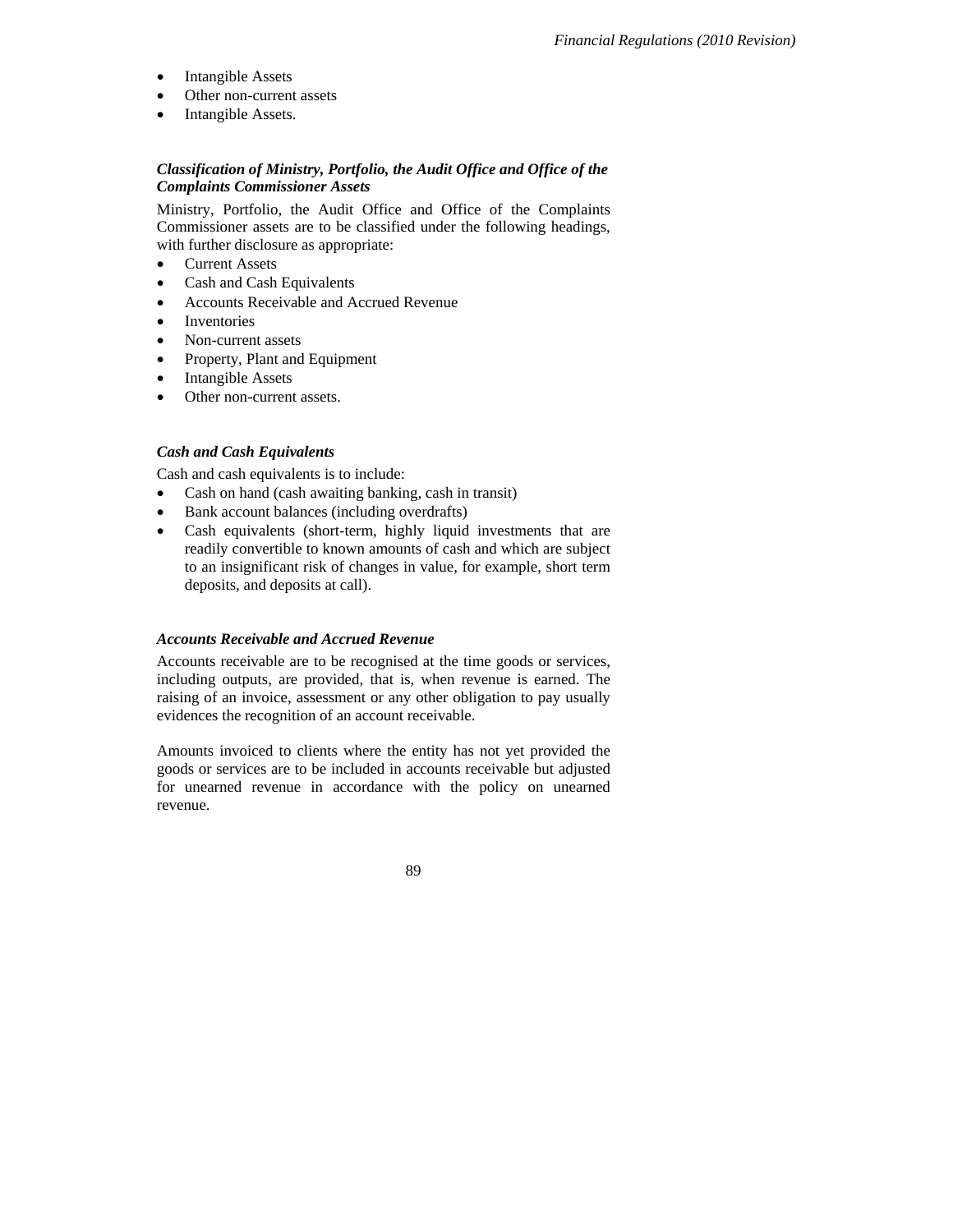All accounts receivable are to be recorded at the amounts expected to be ultimately collected in cash.

#### *Bad and Doubtful Debts*

All bad debts are to be written-off and an adequate provision is to be made for the doubtful debts.

Bad debts are to be written-off as soon as they are known to be bad. Where the bad debt was previously provided for as a doubtful debt, the bad debt is to be written-off against the provision. Where the bad debt was not previously provided for, the bad debt is to be expensed.

If, at any time, the debt is recovered, the write-off is to be reversed.

## *Inventories: General*

Inventories are to be recognised when title to the goods has passed to the purchaser and there is a legal obligation to pay for the goods. For goods in transit the exact point at which ownership passes will depend upon the standard contract terms.

Inventories are to be measured at the lower of cost and net realisable value (NRV) on an item-by-item or group basis.

When inventories are sold or consumed, the carrying amount of those inventories is to be recognised as an expense in the period in which the related revenue is recognised.

The amount of any write-down of inventories to net realisable value (due to obsolescence, damage etc) and all losses of inventories are to be recognised as an expense in the period the write down or loss occurs.

Costs are to be assigned to inventories using specific identification or FIFO as appropriate.

### *Inventories: Definition*

Inventories encompass goods purchased and held for resale including, for example, merchandise purchased by an entity and held for resale, or land and other property held for sale. Inventories also encompass finished goods produced, or work in progress being produced, by the entity. Inventories also include materials and supplies awaiting use in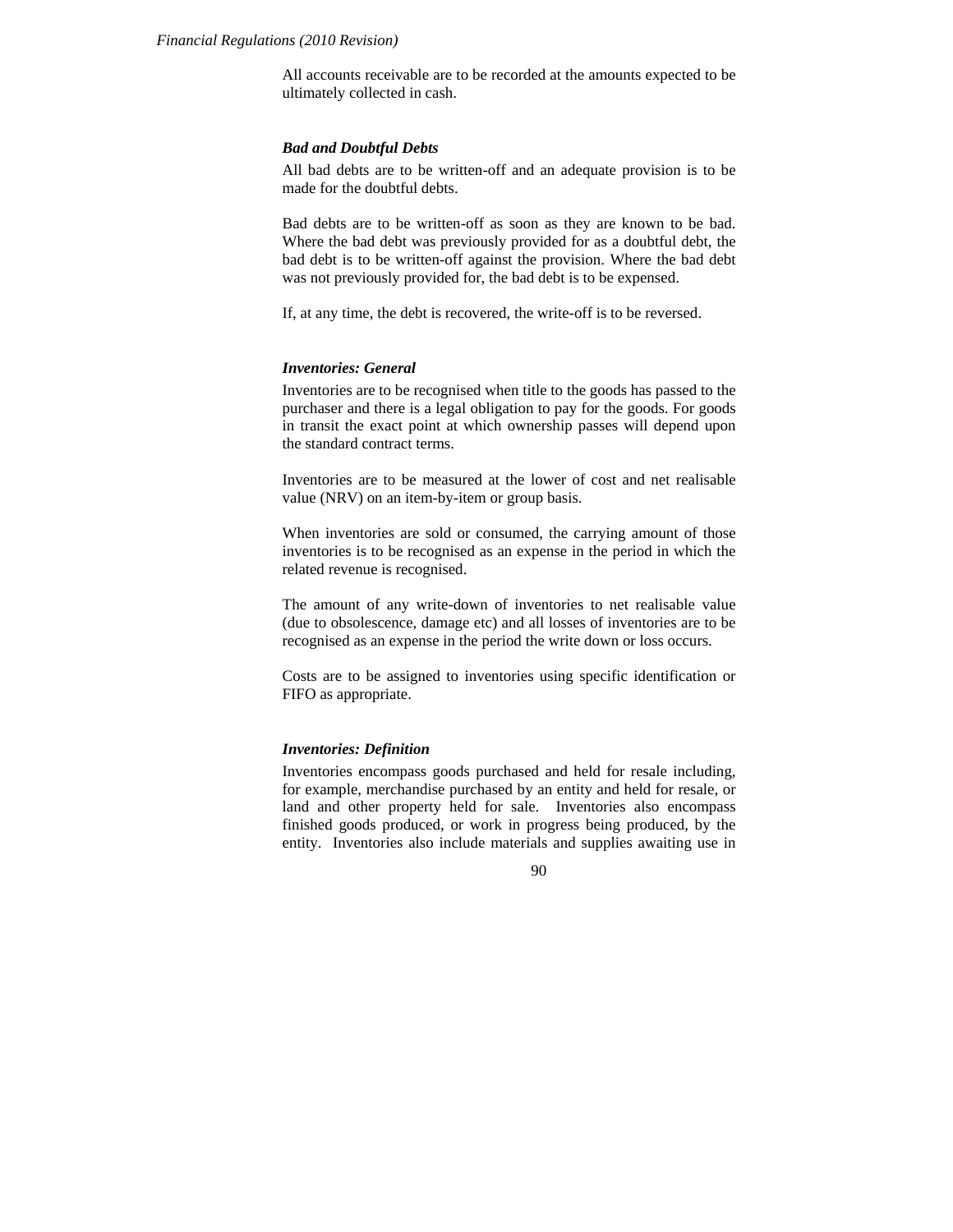the production process and goods purchased or produced by an entity, which are for distribution to other parties for no charge or for a nominal charge

#### *Inventories: Work in Progress*

Work in progress is to be measured at the lower of cost and net realisable value.

Where work in progress of an entity relates to the provision of noncapital outputs, work in progress is to be determined on the basis of costs to date based on the stage of completion of the output.

## *Inventories: Capital Work in Progress*

Expenditure incurred on capital work in progress is to be recognised as an asset and classified as non-current.

Capital work in progress is to be measured at the lower of cost and net realisable value.

Capital work in progress that is completed and commissioned and held ready for use is to be transferred to the appropriate non-current physical asset category and depreciated accordingly.

The cost of self-constructed assets is to be determined in accordance with IPSAS 17 *Property, Plant and Equipment*. Refer also to the policy for Property, Plant and Equipment.

Borrowing costs are to be recognised as an expense in the reporting period in which they are incurred.

## *Inventories: Construction Contracts*

Where work in progress relates to a construction contract the construction work in progress is to be accounted for in accordance with IPSAS 11 *Construction Contracts*.

The cost of construction work in progress is to include:

- (a) Costs that relate directly to the specific contract;
- (b) Costs that are attributable to contract activity in general and can be allocated to the contract on a systematic and rational basis; and

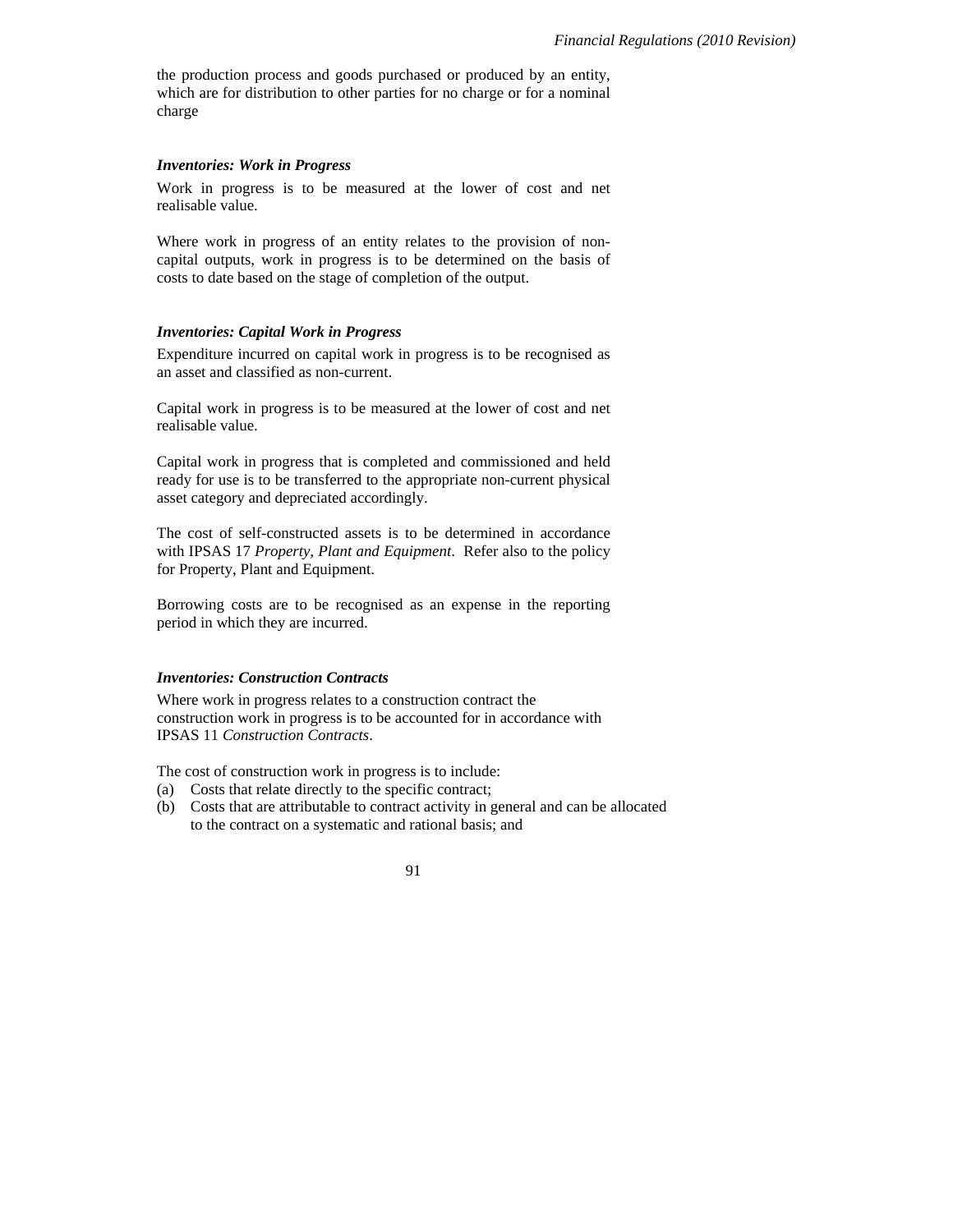(c) Such other costs as are specifically chargeable to the customer under the terms of the contract.

The gross amount due from customers for contract work is to be recognised as an asset.

The gross amount due to customers for contract work is to be recognised as a liability.

The revenue and expenses associated with a construction contract are to be recognised in accordance with the policy on Surplus or Loss on Construction Contracts.

#### *Inventories: Agricultural Crops and Livestock*

Agricultural crops and livestock are to be accounted for in accordance with IAS 41 *Agriculture*.

A biological asset is to be recognised when:

- (a) It is probable that future economic benefits associated with the asset will flow to the enterprise; and
- (b) The cost or fair value of the asset can be measured reliably.

Biological assets should be measured at each balance sheet date at their fair value.

The change in fair value of biological assets during a period should be recognised in net profit or loss for the period as part of profit or loss from operating activities.

Costs of producing and harvesting biological assets should be charged to expense when incurred. Costs that increase the number of units of biological assets owned or controlled by the enterprise are added to the carrying amount of the asset.

Agricultural produce should be recognised as a separate asset at the point of harvest, at which time the agricultural produce is removed from the enterprise's biological assets.

Agricultural produce derived from an enterprise's own biological assets should be measured at fair value in its harvested state at the point of harvest. Such measurement is deemed to be the cost when applying IPSAS 12 *Inventories*, or other applicable accounting policies.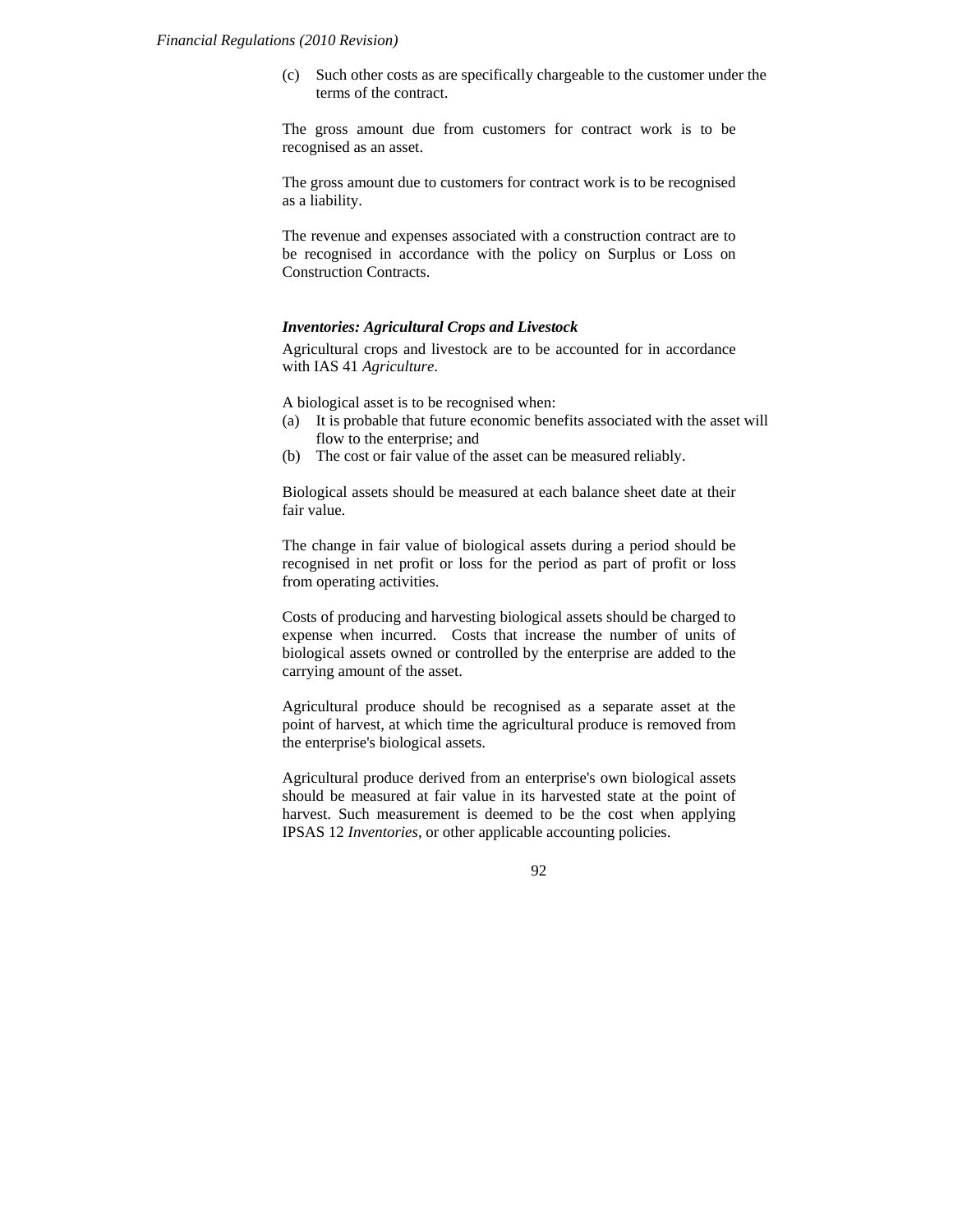The net change in fair value between the last balance sheet date and the point of harvest should be included in determining that period's profit or loss from operating activities.

In accordance with IAS 41 *Agriculture*, an entity should present a reconciliation of the changes in the carrying amount of each group of biological assets between the beginning and the end of the current financial reporting period.

# *Inventories: Marl and Gravel*

Stocks of marl and gravel that have been extracted by the reporting entity are to be recognised as inventories at the earliest stage at which materials representing saleable product have been extracted and the quantities of such materials can be determined reliably.

The recognition of economically recoverable reserves as assets is to be subject to the general asset recognition policy.

All pre-production costs involved in locating marl or gravel are to be written-off.

Sales revenue is to be recognised when, and only when, the marl and gravel is in a saleable form and there is a clear agreement to purchase the marl and gravel.

Any liability for restoration costs is to be recognised as a liability in accordance with IPSAS 19 *Provisions, Contingent Liabilities and Contingent Assets*.

## *Inventories: Bullion*

Gold and silver bullion (held for numismatic purposes) is to be valued at the lower of cost or market value.

### *Inventories: Unissued Currency*

Unissued currency is to be valued at the cost of production, which includes all of the costs incurred in bring it to its present location and condition.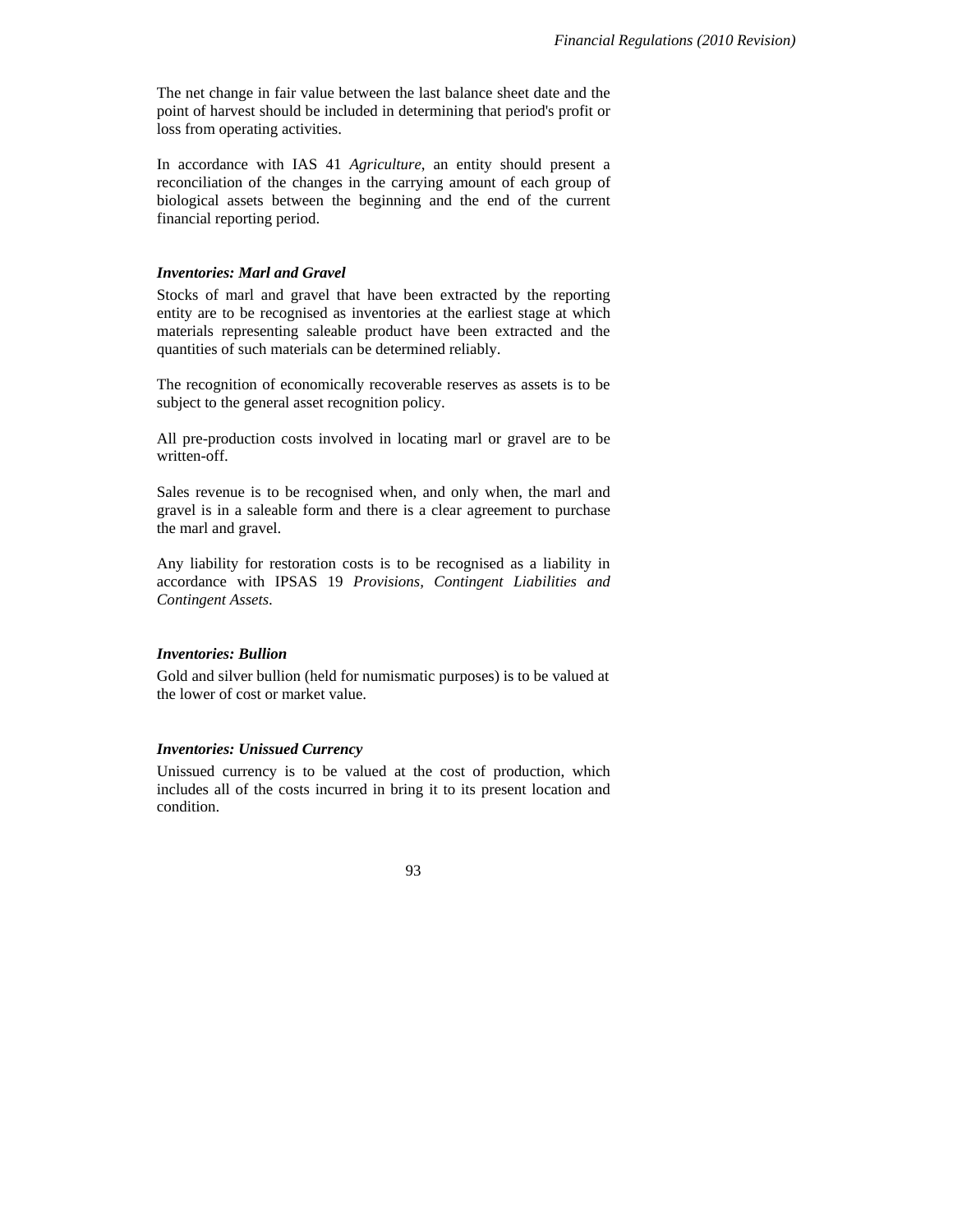#### *Inventories: Postal stamps*

Unissued stamps are to be valued at the cost of production, which includes all of the costs incurred in bring it to its present location and condition.

## *Prepayments*

The portion of expenditure paid in advance of receiving services is to be recognised as a prepayment. Subject to materiality, prepayments may be classified as accounts receivable for purposes of presentation on the face of the published financial statements. Separate note disclosure of prepayments (if material) is required.

## *Investments: Loans and Advances*

Loans and advances provided to other entities or individuals are to be recognised as assets. They are to be valued at the lower of the balance owed or the amount that is expected to be recovered.

Where recovery of a loan or advance is doubtful, the receivable is to be treated in accordance with the policy on bad and doubtful debts.

Loans or advances provided at concessionary rates to related parties are to be disclosed in accordance with the policy on related party disclosures.

All loans or advances are to be initially recorded at the full face value of the amount advanced (classified as current or non-current as appropriate).

Principal amounts received are to be offset against the amount receivable.

The interest portion of the repayment is to be recognised as interest revenue. Both interest receivable (where interest is due) and accrued interest (where payment is not yet due but a portion of the next payment has been earned) at the end of the period are to be recognised. Interest revenue is to be recognised in accordance with the policy on interest revenue.

Any repayment waived is to be written off the recorded amount of the loan/advance and recognised as an expense in that reporting period.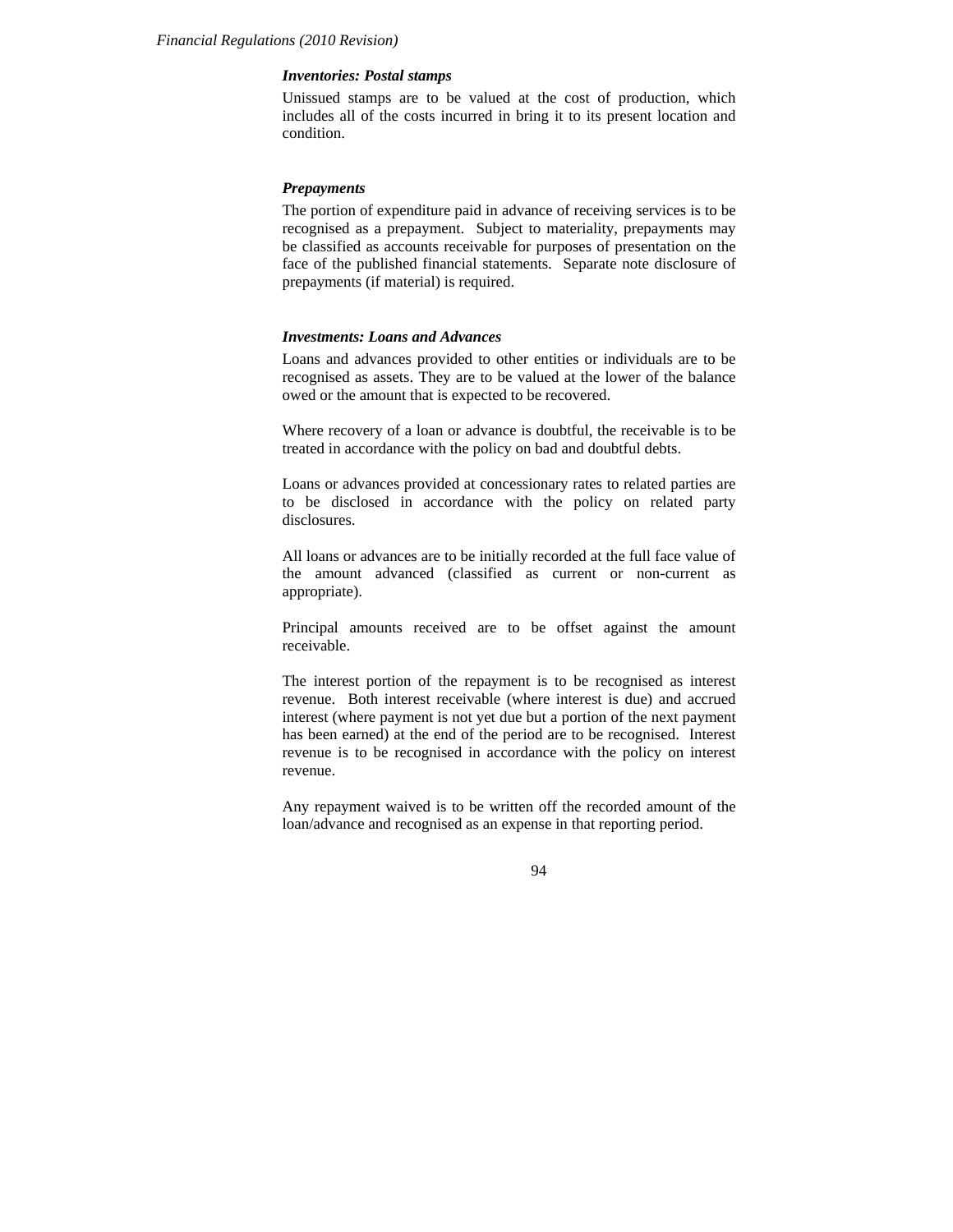# *Investments: Marketable Securities*

Investments held as current assets are to be carried at the lower of cost or market value. When reliable measurements of market value are available, these are to be disclosed in the notes to the financial statements. Where market value is not known, this fact is to be disclosed.

Marketable securities that are held for trading purposes are to be recorded at net current value.

Where there has been a decline, other than temporary, in the value of a non-current asset, the carrying amount of the investment is to be reduced and the decline is to be recognised as an expense in the operating statement for that reporting period.

# *Investments: Other Investments*

Other investments are to be recorded at the lower of cost and net current value. Investments that are held for hedging purposes are to be recorded on the same basis as the item being hedged.

## *Property, Plant and Equipment*

Property, plant and equipment includes:

- Land
- Buildings
- Leasehold improvements
- Furniture and fittings
- Office equipment
- Motor vehicles
- Infrastructure assets
- Heritage assets (including monuments)
- Library assets
- Other plant and equipment.

Items of property, plant and equipment, meeting the recognition criteria for assets, with a value of greater than one thousand dollars are to be capitalised and depreciated in accordance with IPSAS 17 *Property, Plant and Equipment.*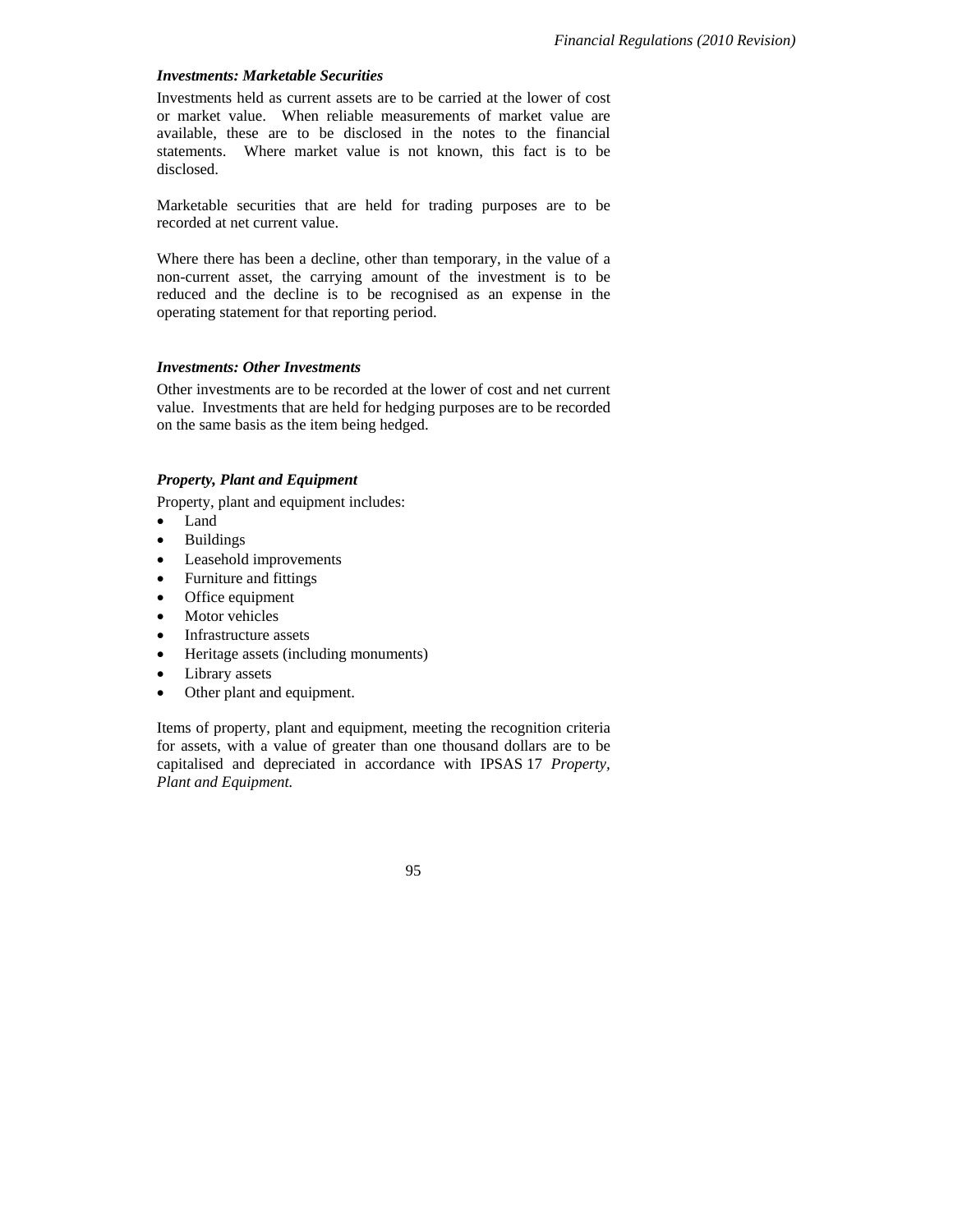# Cost

Items of property, plant and equipment are to be initially recorded at cost.

Where an item's cost cannot be determined, or is not reliable, it is to be recorded at its fair value as at the date it is first recognised as an asset in the financial statements.

The cost of an item of property, plant and equipment is to include:

- The purchase price (including import duties and less trade discounts and rebates)
- The directly attributable costs of bringing the asset to working condition for its intended use (including the cost of site preparation, initial delivery and handling costs, installation costs, professional fees such as for architects and engineers and the estimated cost of dismantling the asset and restoring the site if required).

When payment for an item of property, plant and equipment is deferred beyond normal credit terms, its cost is to be recorded as the cash price equivalent; the difference between this amount and the total payments is to recognized as interest expense over the period of credit.

Self constructed plant and equipment is to be accounted for in accordance with IPSAS 17 *Property, Plant and Equipment* as follows:

- The cost of materials, labour and other inputs used during the construction process is to be obtained from transactions with parties external to the entity;
- The cost of abnormal amounts of wasted material, labour or other resources is not to be included in the cost of the asset; and
- Administration and other general overhead costs are not to be included unless they can be directly attributed to the construction of the asset or bringing it to its working condition.

## Following acquisition

Subsequent to the year of acquisition, property, plant and equipment is to be accounted for in accordance with IPSAS 17 *Property, Plant and Equipment* as follows:

- In subsequent reporting periods, recorded at cost (less any accumulated depreciation and any accumulated impairment loss) or revalued amount (fair value at date of revaluation less any subsequent accumulated depreciation and any accumulated impairment loss);
- Depreciated in accordance with the policy on depreciation;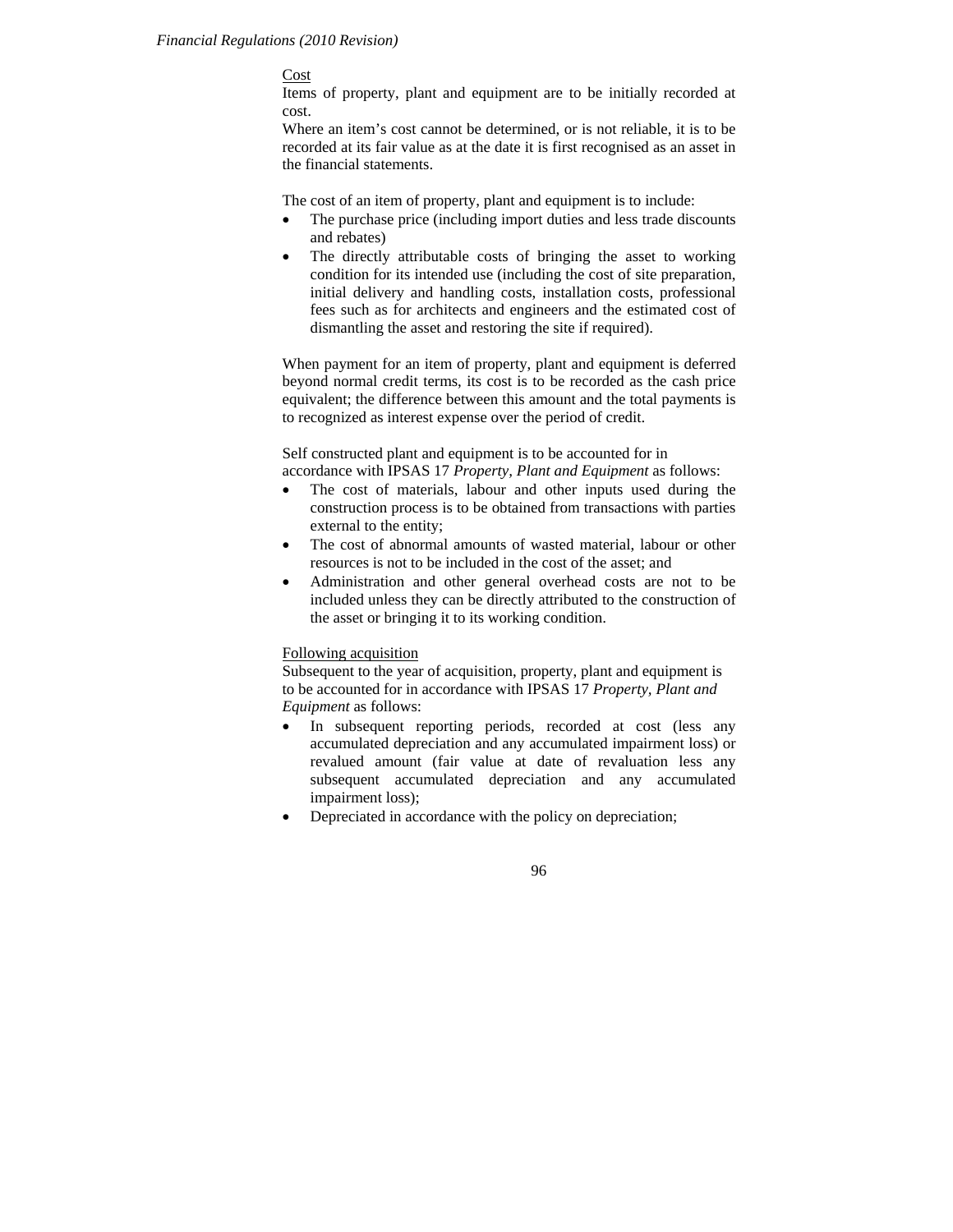- Reviewed regularly for evidence of impairment in accordance with the policy on impairment;
- Subsequent expenditure is to be capitalised only when it is probable that future economic benefits or service potential over the total life of the asset (in excess of the most recently assessed standard of performance of the existing asset), will flow to the entity. All other subsequent disbursements are to be recognised as expenses in the period in which they are incurred; and
- Gains or losses arising from the retirement or disposal of an item of property are to be accounted for in accordance with the policy on gains and losses on disposal of non-current assets.

#### Revaluation

Land, buildings, leasehold improvements and infrastructure are to be revalued every five years. Other assets are not to be revalued. Revaluations are to be accounted for in accordance with IPSAS 17 *Property, Plant and Equipment* as follows:

- Entire classes of assets are to be revalued;
- Revaluations are to be made with sufficient regularity that the carrying amount does not differ from that which would be determined using fair value at the balance date. Three to five years will generally be sufficient unless the class of assets experiences significant movements in fair value;
- Valuations are to be undertaken by a member of the valuation profession;
- Where no market value exists, value is to be assessed in relation to other similar assets or depreciated replacement cost;
- Any accumulated depreciation in respect of the class of assets is to first be credited to the assets to which it relates;
- A revaluation increase for a class of assets is to be directly credited to an asset revaluation reserve (except that a revaluation increase is to be recognised as revenue to the extent that it reverses a revaluation decrease of the same class of assets previously recognised as an expense);
- A revaluation decrease for a class of assets is to be recognised as an expense (although a decrease may be charged directly against any related revaluation surplus to the extent that the decrease does not exceed the amount held in the revaluation surplus in respect of that same class of assets); and
- Revaluation increases and decreases relating to individual assets within a class of property, plant and equipment are to be offset against one another within that class but must not be offset in respect of assets in different classes.

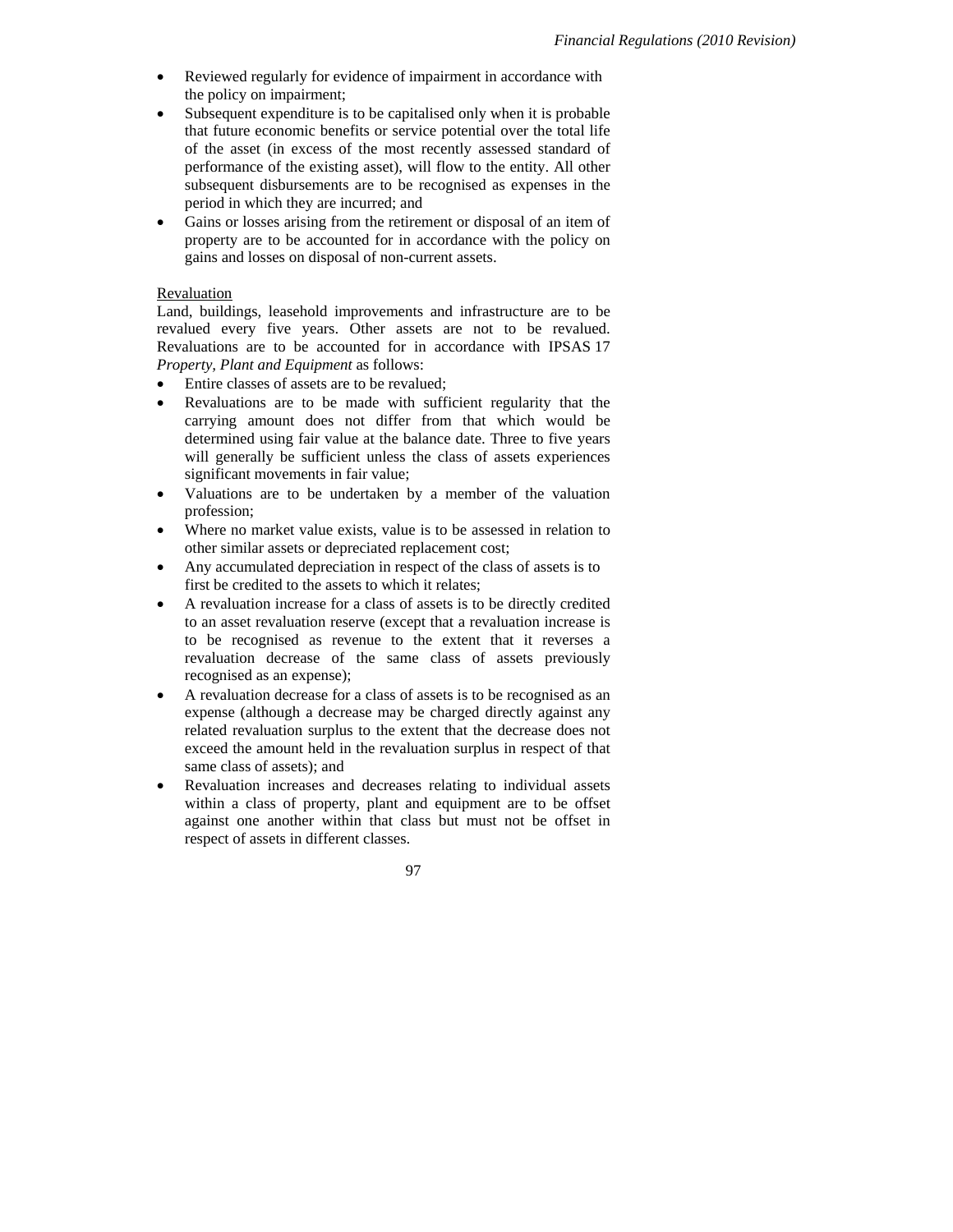In determining the fair value of an asset, the valuation standards of the Royal Institution of Chartered Survey (Manual of Valuation Practices) are to be applied.

The initial recognition of an item of property, plant and equipment at its fair value, in the absence of a determinable or reliable cost, does not constitute a revaluation.

# *Property, Plant and Equipment: Library Assets*

Library books, text books, magazines and audio/visual material are to be capitalised and accounted for at cost less accumulated depreciation and accumulated impairment losses in accordance with IPSAS 17 *Property, Plant and Equipment*.

## *Property, Plant and Equipment: Heritage assets*

Heritage assets are assets which cultural, environmental or historical significance.

Heritage assets (including monuments) which have a market value or determinable value and which meet the definition and recognition criteria for assets are to be recognised and accounted for in accordance with IPSAS 17 *Property, Plant and Equipment*.

Where the service potential of a collection asset does not decline over time it is not to be depreciated.

Heritage assets which do not meet the definition and recognition criteria for assets should be not be recognised in the balance sheet but should be disclosed in the notes to the financial statements in accordance with the policy on assets not recognised.

Heritage assets do not meet the criteria for recognition when they do not have a reliable cost or reliable fair value.

### *Property, Plant and Equipment: Infrastructure Assets*

Infrastructure assets are assets that comprise public utilities and which provide essential services and enhance the productive capacity of the economy. Infrastructure assets include:

Roads and sidewalks; and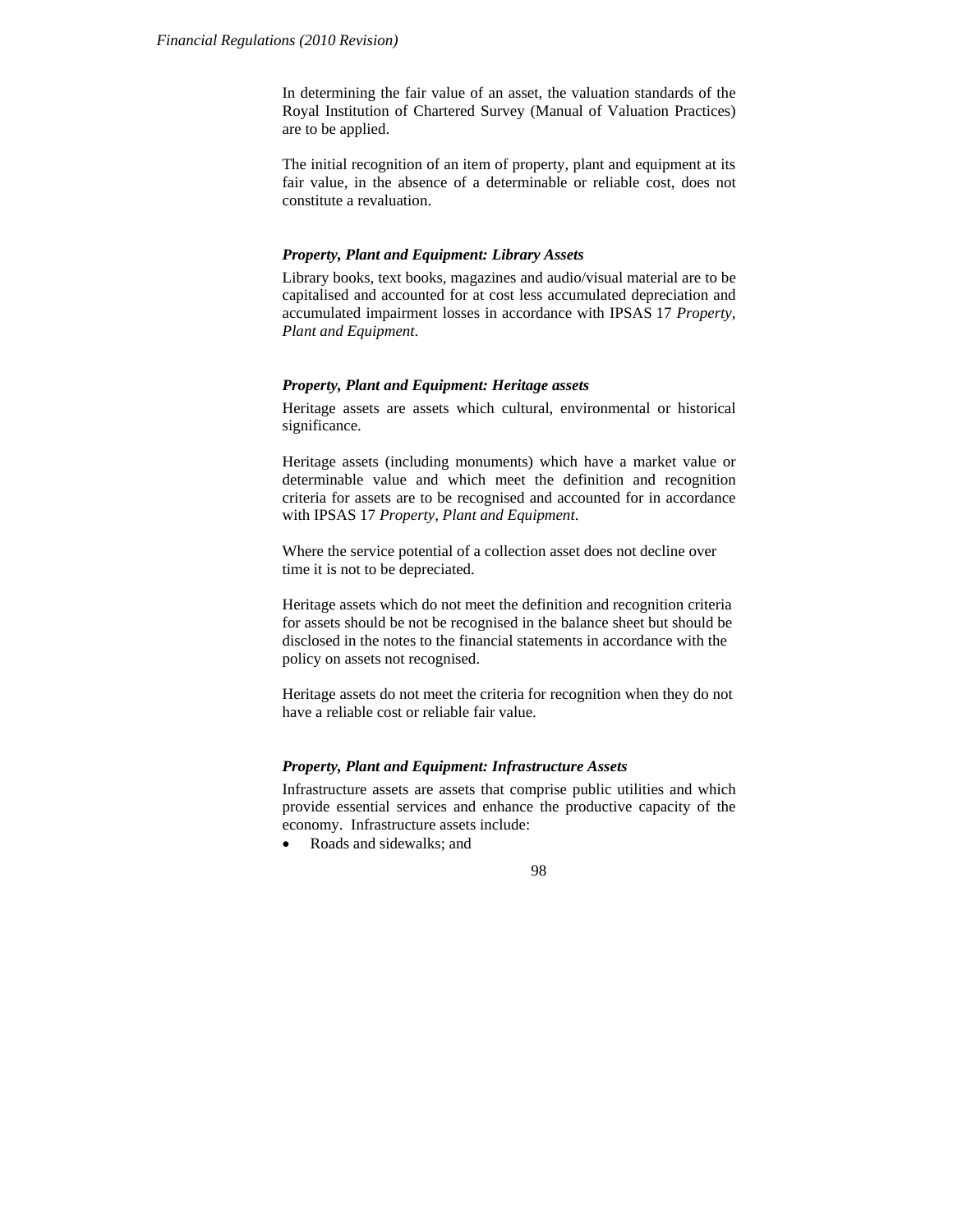Water supply and sewerage.

Infrastructure assets are to be accounted for in accordance with IPSAS 17 *Property, Plant and Equipment*.

Each component of an infrastructure asset with a materially different useful life from other components is to be accounted for as a separate asset and depreciated over its useful life.

Initial cost is the cost of construction. Where initial cost of construction is not known, refer to the policies for determining opening balances.

Land underneath or alongside roads is valued using the opportunity cost based on adjacent use, as an approximation to net current value.

### *Property, Plant and Equipment: Collection Assets*

Collection assets are to be capitalised and accounted for at cost (or fair value) less accumulated depreciation and accumulated impairment losses in accordance with IPSAS 17 *Property, Plant and Equipment*. Where the service potential of a collection asset does not decline over time it is not to be depreciated.

#### *Leased Assets*

Assets acquired under finance leases are to be accounted for in accordance with IPSAS 13 *Leases*. They are to be recognised as assets. The associated lease obligations are to be recognised as liabilities. Leased assets are to be depreciated in the same manner as other similar assets owned by the entity.

The assets (and liabilities) are to be recognised at amounts equal at the inception of the lease to the fair value of the leased property or, if lower, at the present value of the minimum lease payments.

In calculating the present value of the minimum lease payments, the discount factor is the interest rate implicit in the lease, if this is practicable to determine; if not, the lessee's incremental borrowing rate should be used.

Assets leased by way of operating lease are to be accounted for in accordance with IPSAS 13 *Leases* and the policy on consumables and supplies.

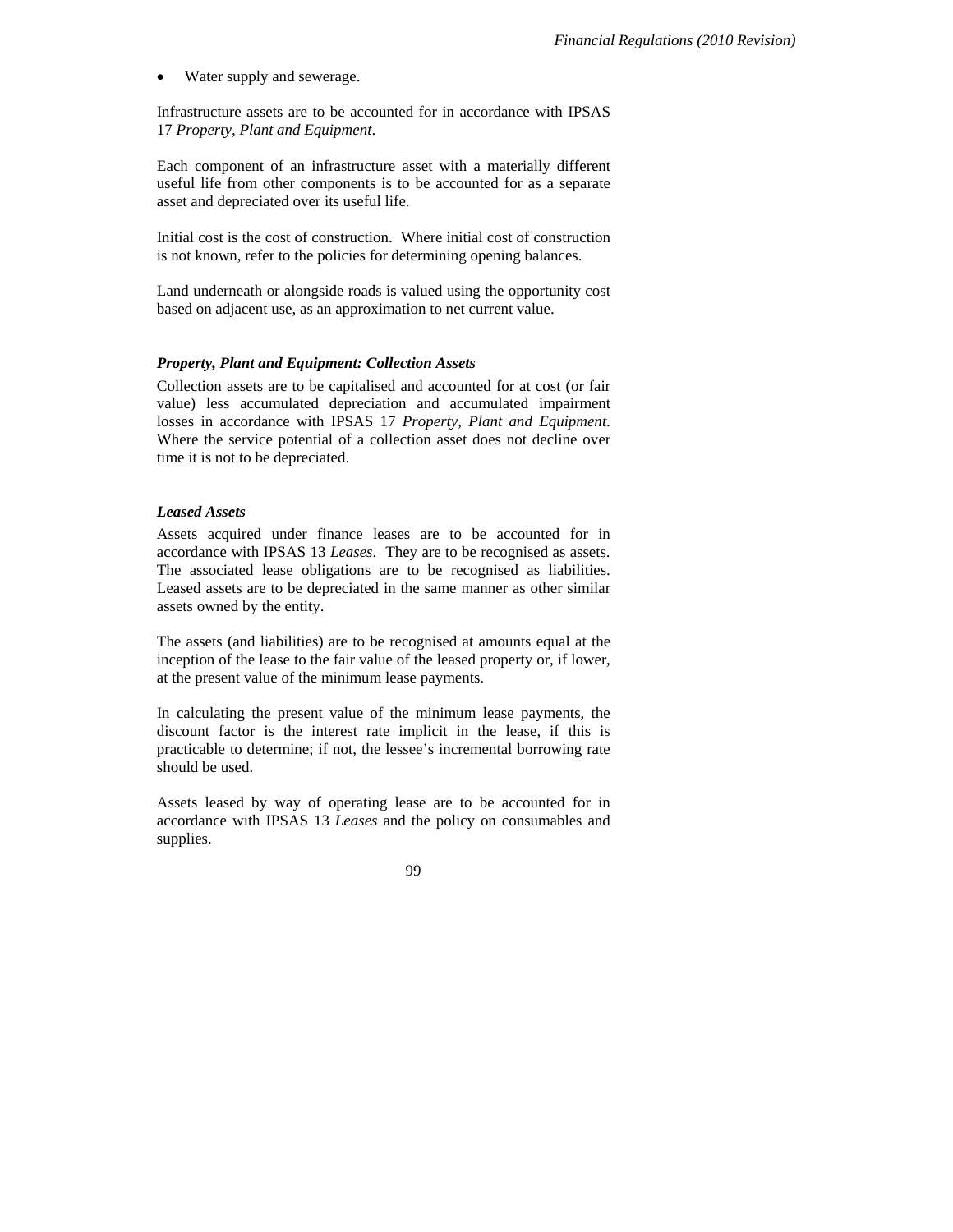## *Sale and Leaseback Transactions*

Sale and leaseback transactions are to be accounted for in accordance with IPSAS 13 *Leases*.

If a sale and leaseback transaction results in a finance lease, any excess of sales proceeds over the carrying amount is to be deferred and amortised over the lease term. It is not to be immediately recognised as revenue in the financial statements of a seller-lessee.

If a sale and leaseback transaction results in an operating lease, and it is clear that the transaction is established at fair value, any gain or loss should be recognised immediately.

If the sale price is below fair value, any gain or loss should be recognised immediately except that, if the loss is compensated by future lease payments at below market price, it should be deferred and amortised in proportion to the lease payments over the period for which the asset is expected to be used.

If the sale price is above fair value, the excess over fair value should be deferred and amortised over the period for which the asset is expected to be used.

For operating leases, if the fair value at the time of a sale and leaseback transaction is less than the carrying amount of the asset, a loss equal to the amount of the difference between the carrying amount and fair value is to be recognised immediately.

#### *Computer Hardware and Software*

Computer hardware and software (purchased or developed internally) that meet the criteria for recognition are to be recorded at cost, which is equal to the purchase price, including installation costs.

Training costs are to be expensed as they are incurred. Maintenance costs are to be expensed as incurred except to the extent that the expenditure improves or significantly enhances the functionality of the asset.

One-off software licence fees are to be capitalised (subject to the fee meeting the definition and recognition criteria for an asset). Yearly licence fees are to be expensed in the year of payment, taking into account any prepaid portion, in accordance with the policy on prepayments.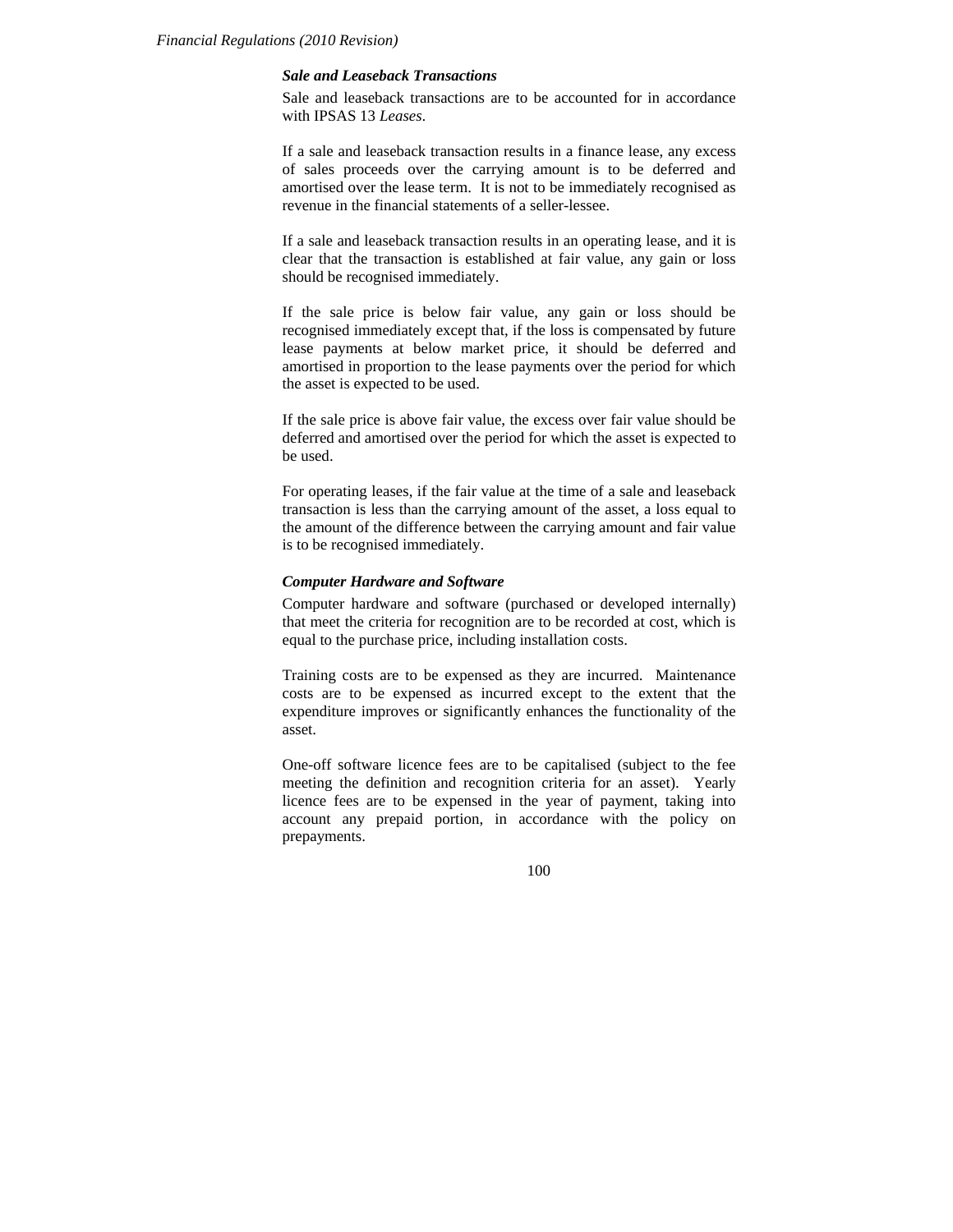Computer equipment is to be depreciated in accordance with the policy on depreciation.

## *Intangible Assets*

All intangible assets meeting the criteria for recognition in IAS 38 *Intangible Assets* are to be recognised at cost. The criteria are:

- It is probable that the future economic benefits that are attributable to the asset will flow to the entity; and
- The cost of the asset can be measured reliably.

Expenditure on the research phase of generation is to be recognised as an expense.

Expenditure on the development phase of generation is to be recognised as an asset when, and only when the entity can demonstrate:

- (a) The technical feasibility of completing the intangible asset so that it will be available for use or sale;
- (b) Its intention to complete the intangible asset and use or sell it;
- (c) Its ability to use or sell the intangible asset;
- (d) How the asset will generate probable future economic benefits or service potential;
- (e) The availability of adequate technical, financial and other resources to complete the development and to use or sell the intangible asset; and
- (f) Its ability to measure the expenditure attributable to the intangible asset during its development reliably.

The cost of an internally generated intangible asset is to include all expenditure that can be directly attributed, or allocated on a reasonable and consistent basis, to creating, producing and preparing the asset for its intended use.

Overheads are to be included in the cost of the asset but only to the extent that they are necessary to generate the asset and that can be allocated on a reasonable and consistent basis to the asset.

Internally generated goodwill, brands, mastheads, publishing titles, customer lists and similar items are not to be recognised.

In subsequent periods intangible assets are to be recognised at cost, less any accumulated amortisation and any accumulated impairment losses.

Amortisation policies are to be reviewed annually.

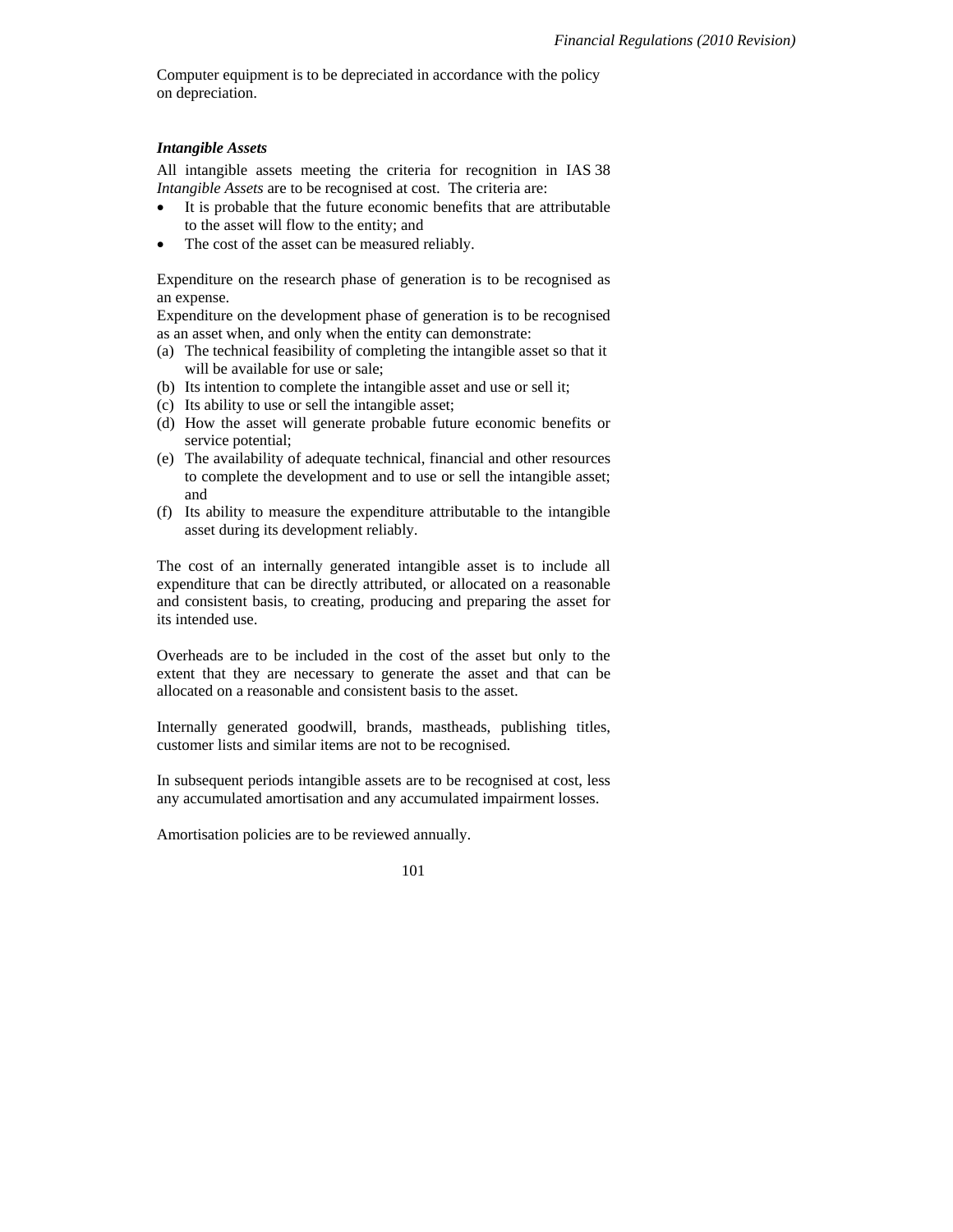Information on intangible assets not recognised in the balance sheet is to be disclosed in the notes to the financial statements in accordance with the policy on assets not recognised.

#### *Contingent Assets*

Contingent assets are to be accounted for in accordance with IPSAS 19 and accordingly are not to be recognised.

A contingent asset is a possible asset that arises from past events and whose existence will be confirmed only by the occurrence or nonoccurrence of one or more uncertain future events not wholly within the control of the enterprise.

Where an inflow of economic benefits is probable, a brief description of the nature of the contingent assets at the balance date, and an estimate of their financial effect, is to be disclosed in the notes to the financial statements.

# **PART 6: LIABILITIES**

#### *Definition and Recognition of Liabilities*

Liabilities are present obligations of an entity arising from past events, the settlement of which is expected to result in an outflow from the entity of resources embodying economic benefits or service potential.

Liabilities are to be recognised when and only when:

- It is probable (more likely than less likely) that an outflow of resources embodying economic benefits will result from the settlement of a present obligation; and
- The amount of the outflow can be measured reliably.

Liabilities that fulfil the definition and recognition criteria specified above are, subject to materiality, to be recognised in the financial statements.

# *Classification of Core Government and Entire Public Sector Liabilities*

Core Government and Entire Public Sector liabilities are to be classified under the following subheadings with further disclosure as appropriate.

Current Liabilities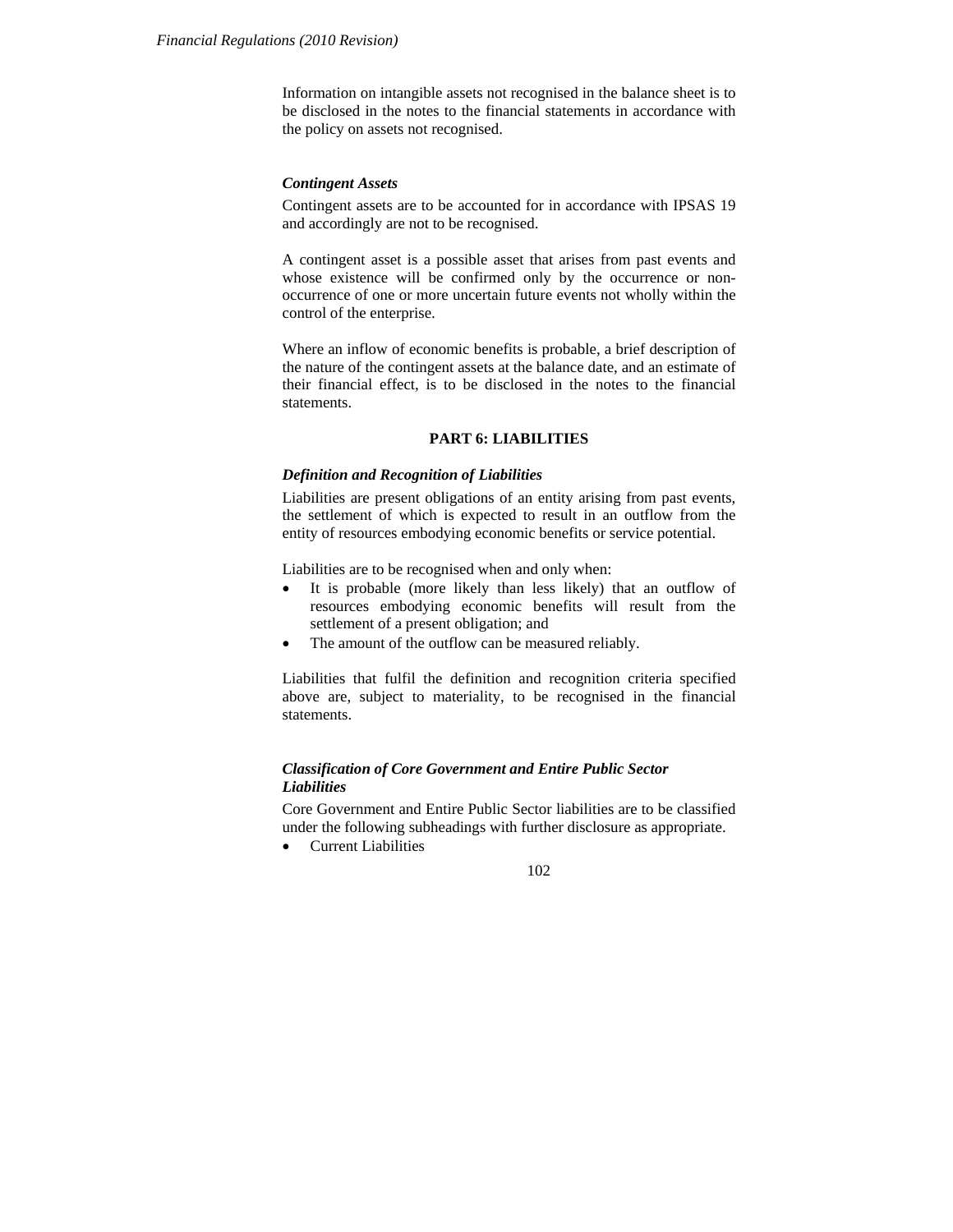- Accounts Payable
- Unearned Revenue
- Employee Entitlements
- Other Current Liabilities
- Non-Current Liabilities
- Employee Entitlements
- Pension Liabilities
- Borrowings
- Currency Issued
- Other Non-Current Liabilities.

# *Classification of Ministry, Portfolio, the Audit Office and Office of the Complaints Commissioner Liabilities*

Ministry, Portfolio, the Audit Office and Office of the Complaints Commissioner liabilities are to be classified under the following subheadings with further disclosure as appropriate:

- Current Liabilities
- Accounts Payable
- Unearned Revenue
- Employee Entitlements
- Other Current Liabilities
- Non-Current Liabilities
- Employee Entitlements
- Portion of current liabilities
- Other Non-Current Liabilities.

# *Accounts Payable and Accrued Expenses*

Accounts Payable (Creditors) are to be recorded at the amount owing after allowing for credit notes and other adjustments.

Adjustments for expenses already incurred but for which no transaction has been recorded are to be made at end of each reporting period.

# *Provisions*

Provisions are to be accounted for in accordance with IPSAS 19 *Provisions, Contingent Liabilities and Contingent Assets*.

A provision is to be recognised as a liability when, and only when:

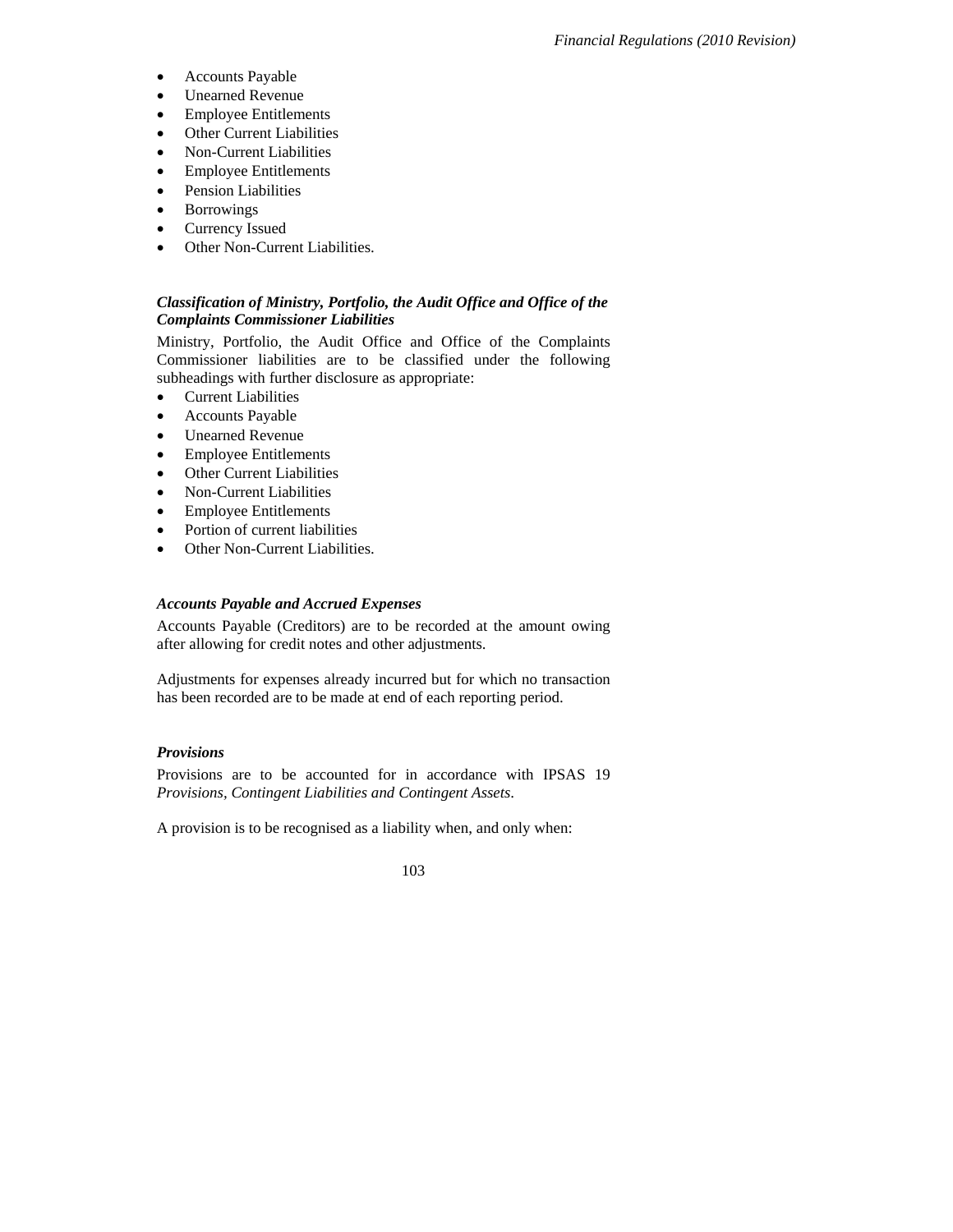- An entity has a present obligation (legal or constructive) as a result of a past event;
- It is probable that an outflow of resources embodying economic benefits or service potential will be required to settle the obligation; and
- A reliable estimate can be made of the amount.

Provisions are to be recorded at the best estimate of the expenditure required to settle the present obligation at the reporting date.

The best estimate is to be determined using:

- Judgement of management;
- Experience with similar transactions;
- Reports from independent experts;
- Any additional evidence provided by events after the reporting date.

Uncertainty regarding possible outcomes is to be dealt with by using expected values.

Provisions are to be classified as other non-current liabilities (or current liabilities as appropriate).

#### *Employee Entitlements*

Salaries and wages are to be recognised as the expense is incurred. A liability for amounts incurred, but not paid, is to be accrued at the end of the reporting period.

Annual leave due, but not taken, is to be recognised as a liability. It is to be calculated on the basis of leave owing to each employee (including any time in lieu) and is to be based on the individual employee's current salary.

The calculation of the annual leave liability is to be based on the leave records of all employees using current salary rates.

Where employees have taken more leave than their entitlement at the end of the reporting period, a negative liability is to be recorded for those employees.

Accrued annual leave that must be taken within the following year is to be classified as a current liability. Accrued annual leave that may be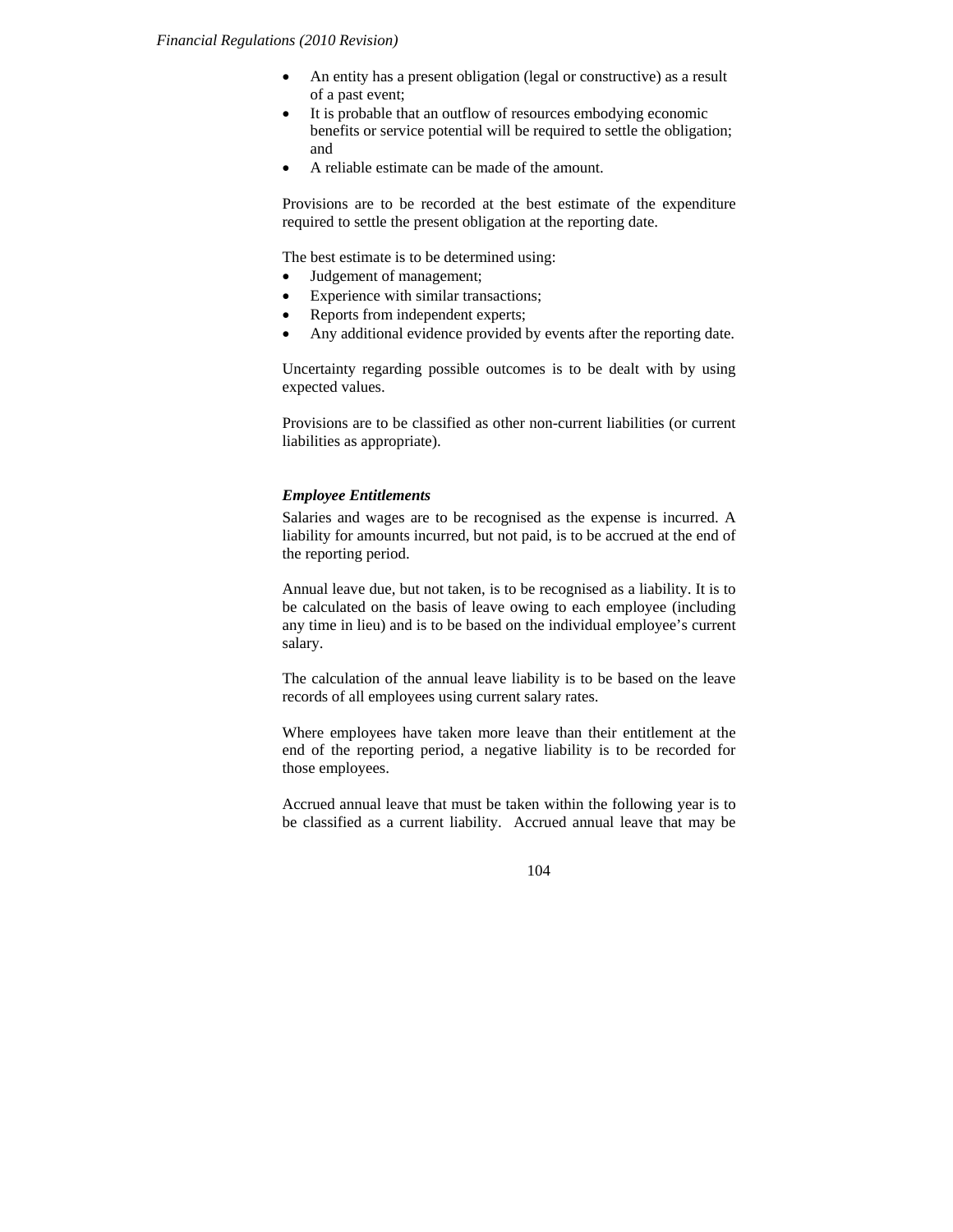taken after the following year is to be classified as a non-current liability.

Leave passages are to be recognised at the point that the employee becomes entitled to them.

No liability or expense is to be recognised in relation to sick leave and compassionate leave until the time of absence because the employee's services gives rise to no obligation until that time.

# *Unearned Revenue*

Unearned revenue is to be recognised as a liability in the reporting period that it is received and as revenue in the period when the relevant goods or services are supplied.

# *Pension Liability: Defined Benefit (Core Government and Entire Public Sector only)*

The pension liability arising in respect of the defined benefit portion of the pension plans is to be accounted for in accordance with IAS 19 *Employee Benefits*.

The amount recognised as a defined benefit liability is to be the net of the following amounts:

- The present value of the defined benefit obligation as at the balance sheet date;
- Plus any actuarial gains (less any actuarial losses) not recognised as income or expense;
- Minus any past service cost not yet recognised as an expense; and
- Minus the fair value at the balance date of plan assets out of which the obligations are to be settled directly.

# *Pension Liability: Defined Contribution (Core Government and Entire Public Sector only)*

The pension liability arising in respect of the defined contribution portion of the pension plans is to be accounted for in accordance with IAS 19 *Employee Benefits*.

A liability for contributions payable to a defined contribution plan is recognised only if the contribution paid during the period is less than contribution required. Otherwise no liability is to be recognised.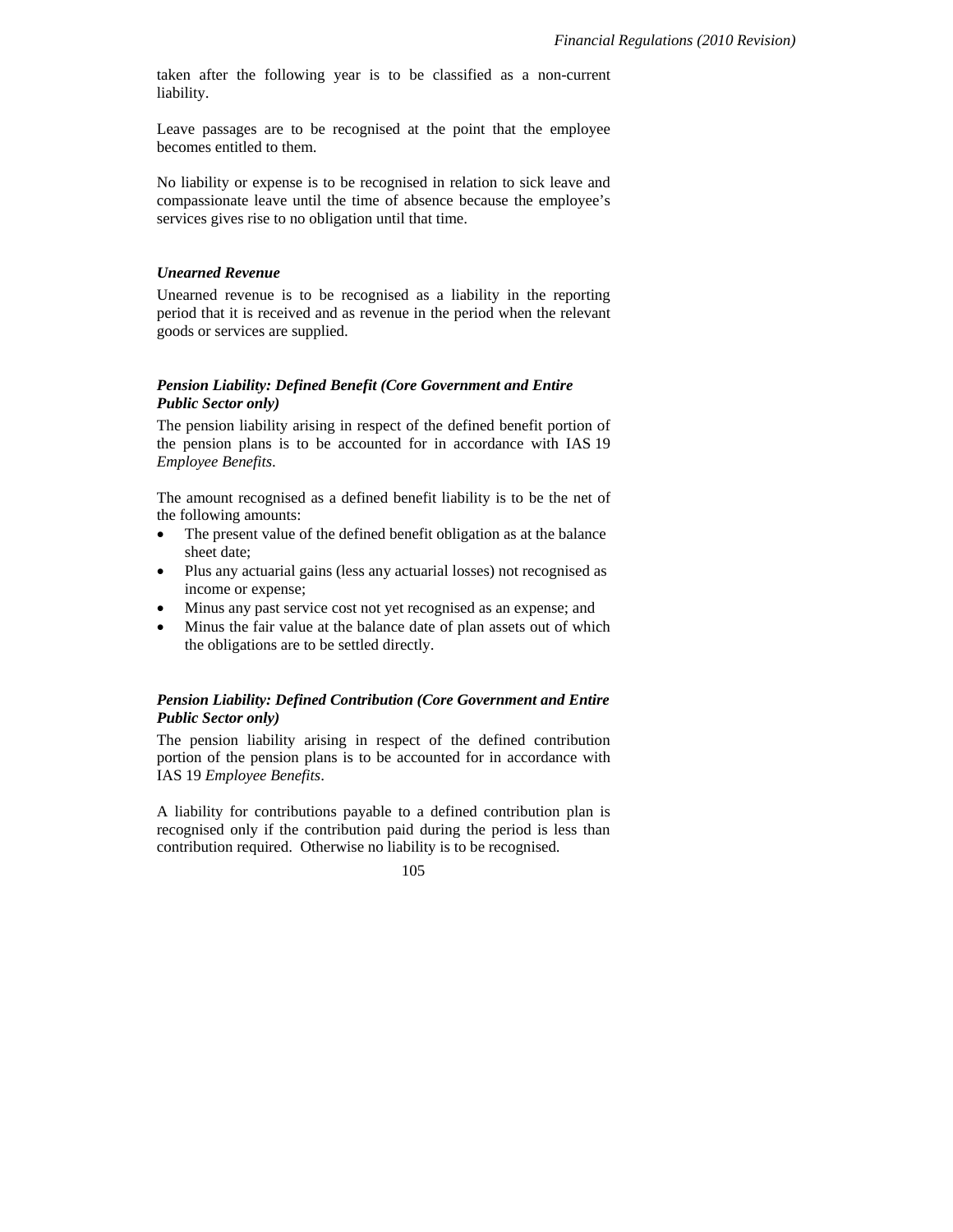If the contribution already paid exceeds the contribution due for service before the end of the reporting period, an asset (prepayment) should be recognised, to the extent that such prepayments will lead to a reduction in future payments or a cash refund.

### *Borrowings*

All borrowings are to be recognised as a liability when the obligation is established.

Borrowings are to be measured at their book value (equal to their nominal value).

# *Currency Issued*

Currency issued for circulation, including demonetised currency, is to be recognised at face value as it constitutes a liability in favour of the holder. No liability for redeeming the value of numismatic coins is to be recognised.

Unissued currency is to be reported as inventory (at cost of production).

## *Finance Lease Liabilities*

Finance leases are to be accounted for in accordance with IPSAS 13 *Leases* and the policy on leased assets.

Lease payments are to be apportioned between the finance charge and the reduction of the outstanding liability. The finance charge is to be allocated to periods during the lease term so as to produce a constant periodic rate of interest on the remaining balance of the liability for each period.

#### *Commitments*

Commitments are to be recorded in the Statement of Commitments at the value of the obligation. A commitment is a firm intention at the end of the reporting period to incur a future obligation for the purchase or construction of a capital asset, which will give rise to a future payment or sacrifice of economic benefits.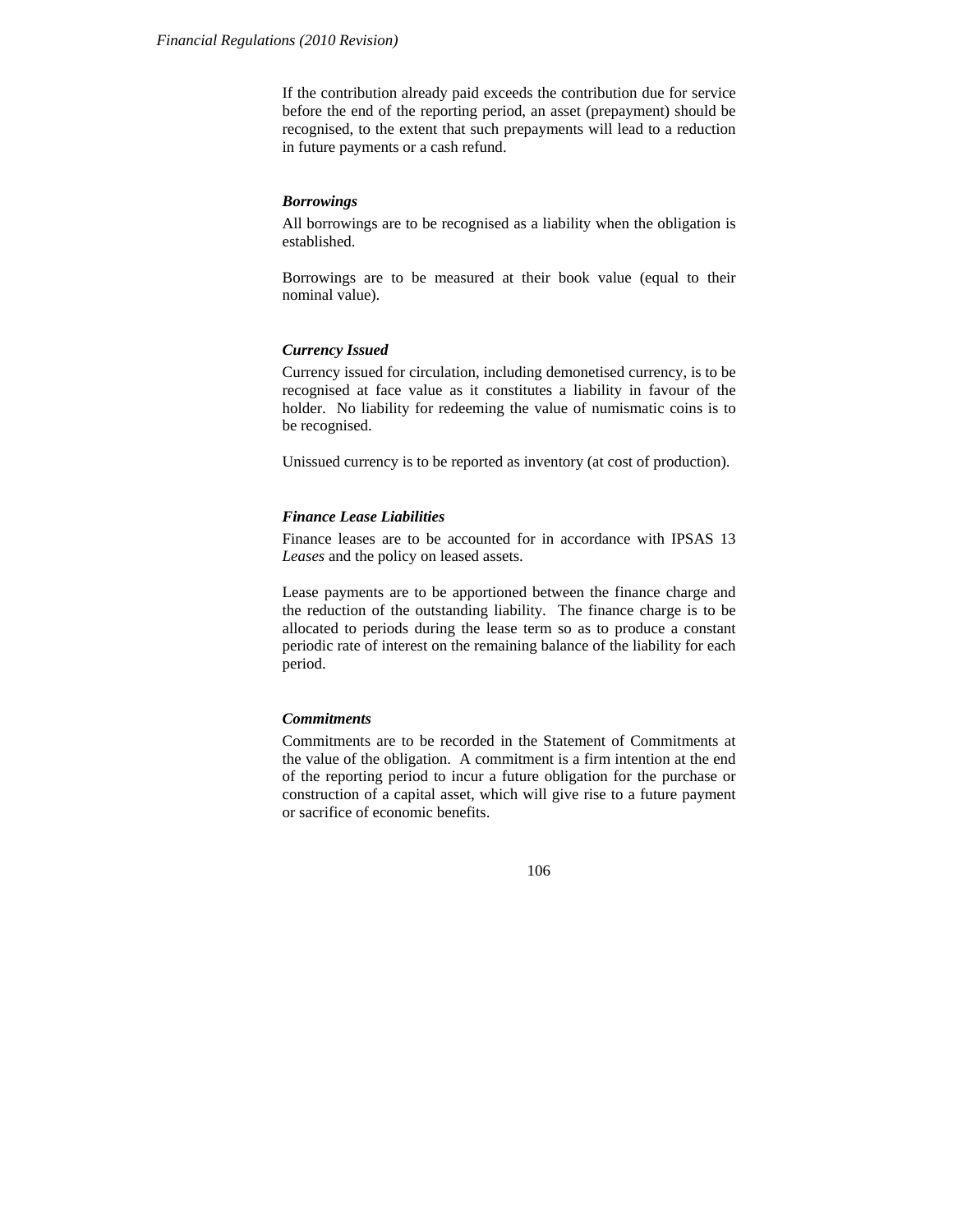# *Contingent Liabilities (including Guarantees)*

Contingent Liabilities are to be accounted for in accordance with IPSAS 19 *Provisions, Contingent Liabilities and Contingent Assets,* and accordingly are to be recognised as liabilities when they are probable.

The nature and an estimate of the financial effect of contingent liabilities is to be disclosed in the Statement of Contingent Liabilities.

If the information or evidence available is insufficient to reliably estimate the amount of the contingency, this fact, along with the contingency's nature and existence is to be disclosed in the notes to the Statement of Contingent Liabilities.

## **Part 7: NET WORTH**

# *Composition of Net Worth*

The net worth portion of the balance sheet is to separately disclose the following:

- Contributed capital (where relevant)
- Accumulated surplus/deficit
- Asset revaluation reserve

The accumulated surplus/deficit of the Core Government and Entire Public Sector is to be further classified as:

- Housing Guarantee Reserve Fund;
- Environmental Protection Fund;
- Infrastructure Development Fund;
- Other Funds as necessary; and
- General Funds.

## *Contributed Capital*

Equity investments or capital withdrawals are to be credited or debited against contributed capital.

Any return of surplus from operations for the year is to be recorded as a distribution of surplus rather than as a reduction of contributed capital.

## *Accumulated Surplus and Deficit*

The accumulated surplus or deficit is to report the accumulated undistributed surpluses or deficits derived in each reporting period.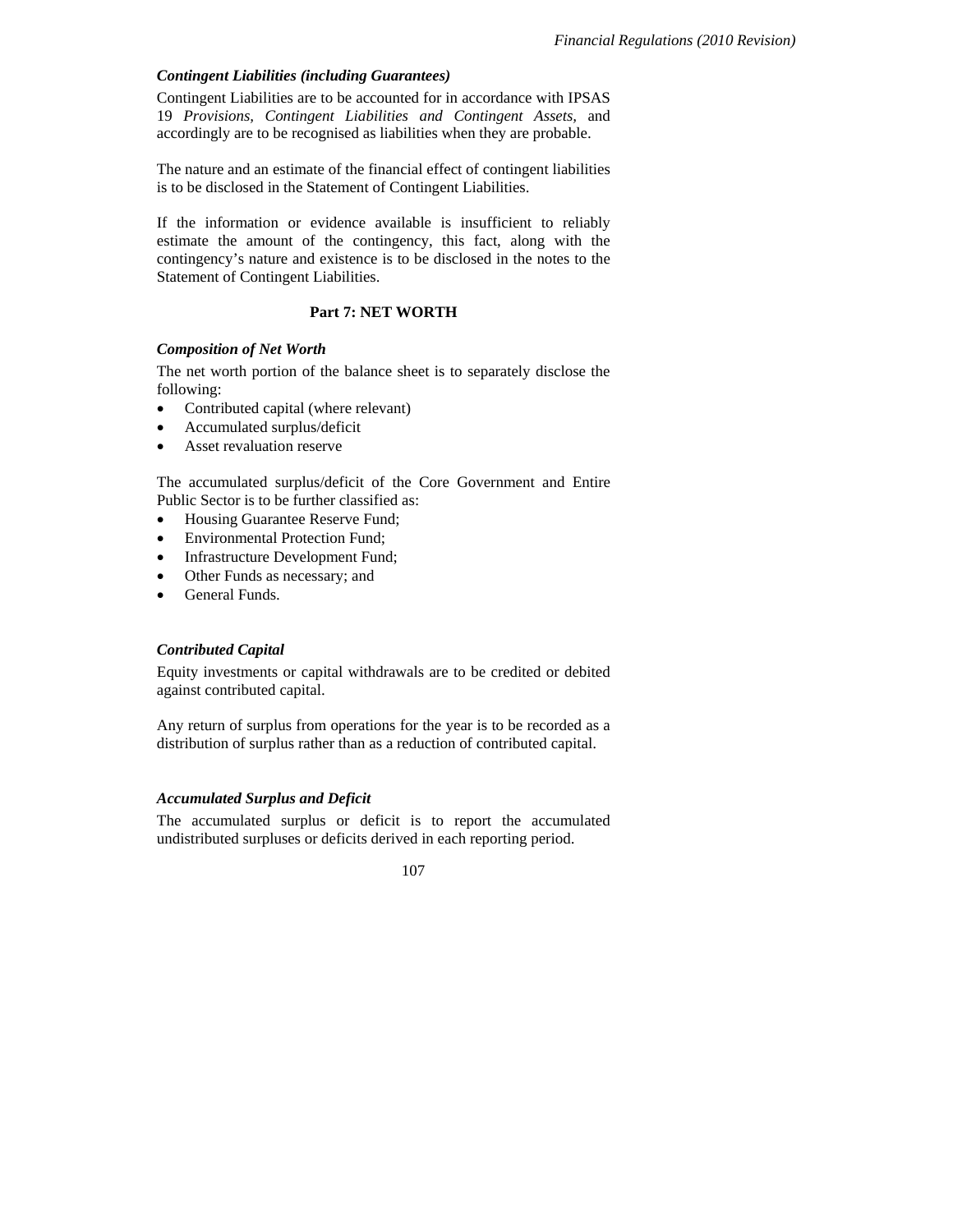#### *Asset Revaluation Reserve*

Where assets are revalued in accordance with the policy on revaluation of assets, an asset revaluation reserve is to be established.

Revaluation increments are to be credited directly to an asset revaluation reserve, except that to the extent that such an increment reverses a revaluation increment previously charged to the operating statement in respect of that same class, in which case it is to be credited to the operating statement.

Revaluation decrements are to be debited to the operating statement, except that to the extent that such a decrement reverses a previous increment previously credited to, and still included in an asset revaluation reserve, in respect of that same class of assets, it is to be debited directly to the revaluation reserve.

# **PART 8: OTHER POLICIES**

#### *General Presentation and Disclosure*

The presentation (classification) and disclosure of items is to be in accordance with the specific accounting standards adopted.

#### *Extraordinary Items*

The nature and the amount of each extraordinary item are to be separately disclosed. Extraordinary items are revenue or expenses that arise from events or transactions that are clearly distinct from the ordinary activities of the reporting entity, are not expected to recur frequently or regularly and are outside the control or influence of the reporting entity.

#### *Gains and Losses on Disposal of Non-current Assets*

Gains and losses on disposal of non-current assets are to be recognised when control passes to the purchaser.

When a non-current asset is retired or disposed of, the difference between its carrying amount (its historical cost or other value less any accumulated depreciation), and any net amount of proceeds on disposal is to be recognised at the time of disposal as a gain or loss on disposal.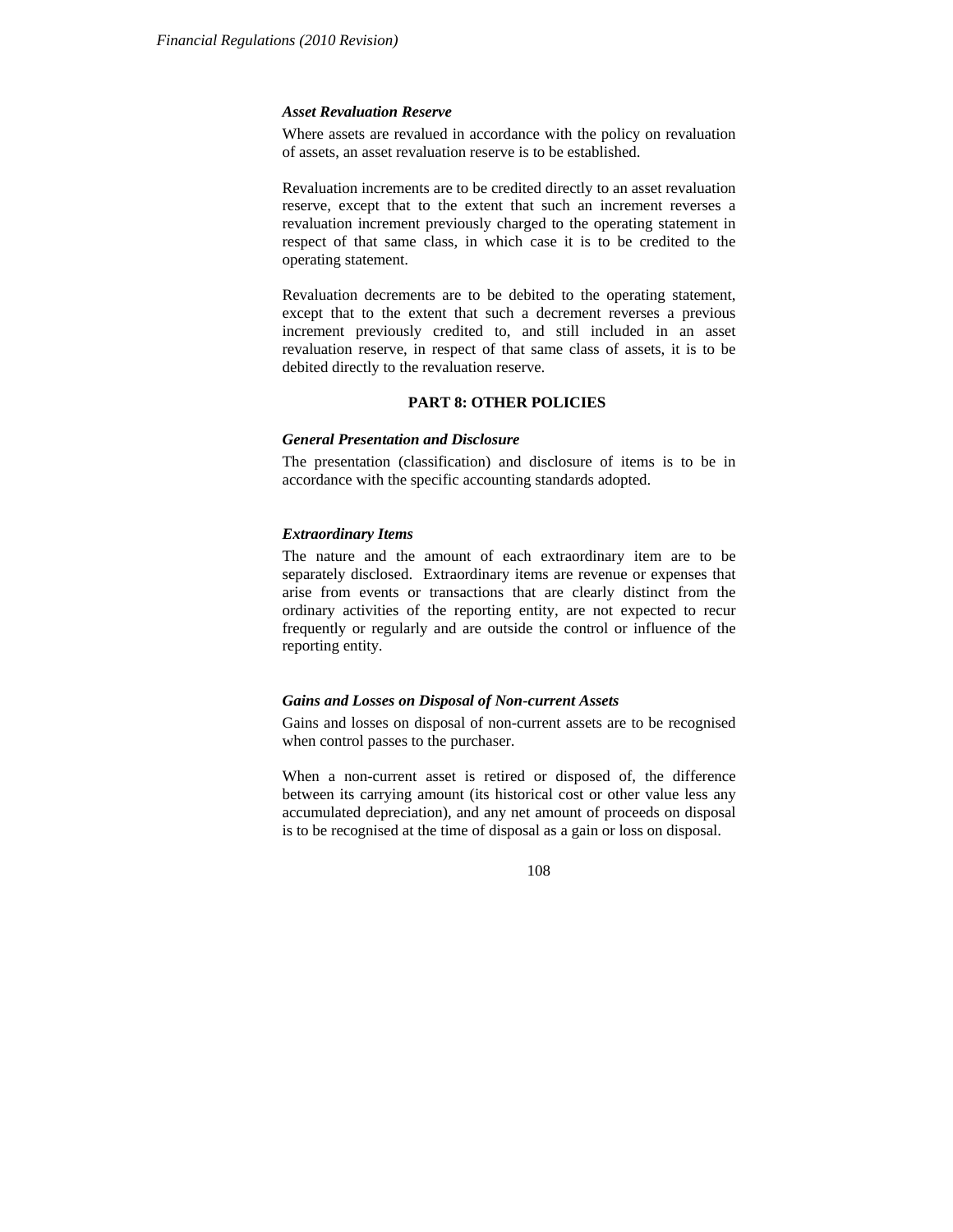Amounts appearing in the asset revaluation reserve relating to an asset that is disposed of are to be transferred directly from the asset revaluation reserve to the accumulated surplus/(deficit).

The gain or loss on disposal of a previously revalued non-current asset is to be measured as the difference between the carrying amount of the revalued asset as at the time of disposal and the net proceeds (if any) from disposal.

If a non-current asset has been retired from active use and/or is held for disposal and is not expected to realise its carrying amount, the carrying amount is to be reduced to its net realisable value with the difference treated as a revaluation decrement.

Revenues and expenses arising from the sale or disposal of non-current assets are to be disclosed in the operating statement on a net basis.

## *Assets and Liabilities Transferred*

When an asset is transferred, the entity transferring the asset is to show the transaction as a withdrawal of capital. The entity receiving the asset is to show the transaction as an equity investment.

When a liability is transferred, the entity transferring the liability is to show the transaction as an equity investment. The entity receiving the liability is to show the transaction as a withdrawal of capital.

Any gain or loss on transfer (resulting from the transfer at an amount different to the net carrying amount) is to be recognised as revenue or expense.

#### *Assets and Liabilities Not Recognised*

Where assets and liabilities are not recognised in the financial statements because they do not meet the recognition criteria (e.g., unidentifiable financial assets) details of these items may nonetheless be disclosed in the notes to the financial statements.

Where a specific policy requires separate disclosure of assets and liabilities not recognised (e.g., contingent liabilities), then the requirements of that specific policy are to be followed.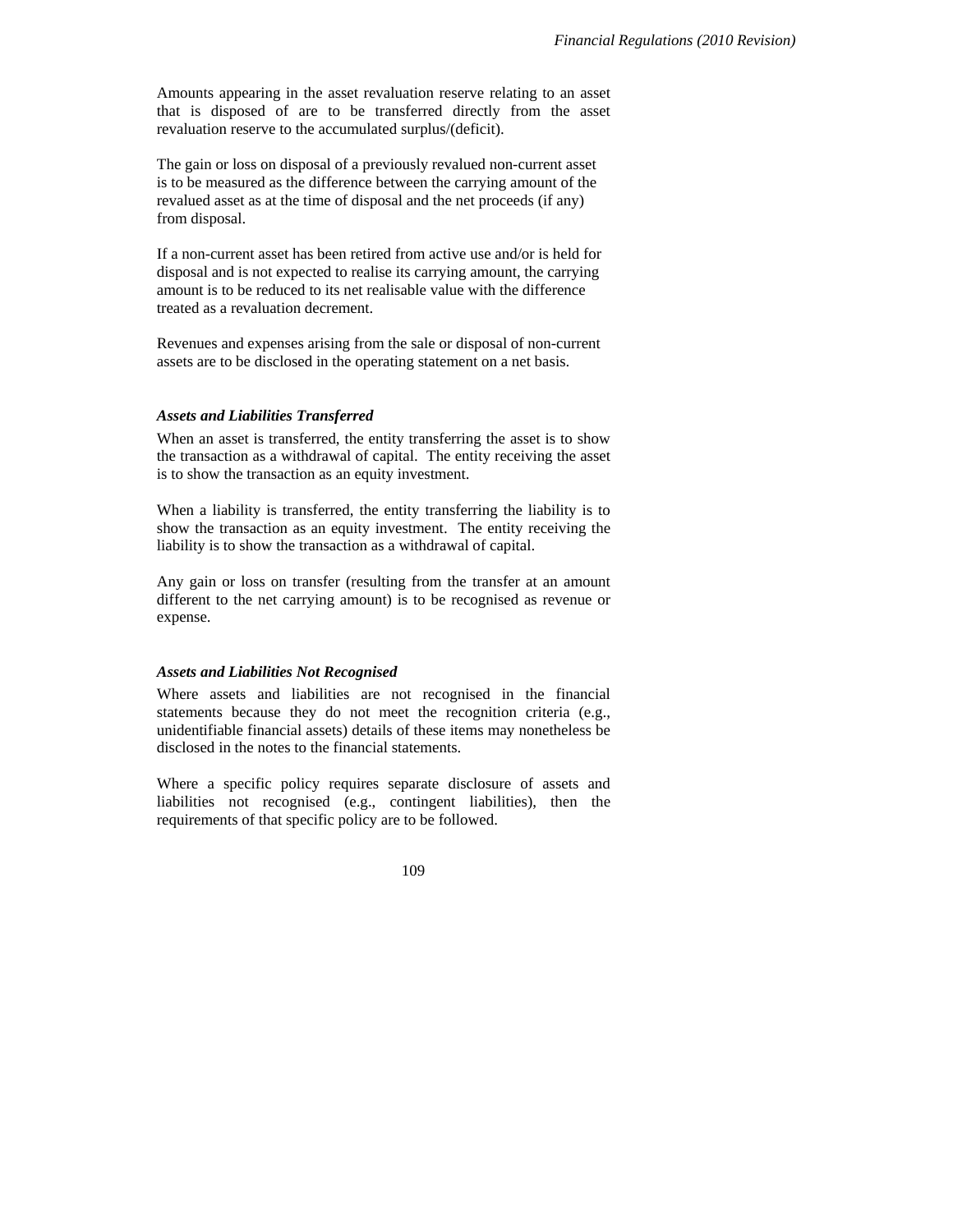## *Events After Reporting Date*

In accordance with IPSAS 14 *Events After the Reporting Date*, the amounts recognised in the financial statements are to be adjusted to reflect adjusting events after the reporting (balance) date. Adjusting events are those that provide evidence of conditions that existed at the reporting date.

The amounts recognised in the financial statements are not to be adjusted to reflect non-adjusting events after the reporting date. Nonadjusting events are those that are indicative of conditions that arose after the reporting date.

Where non-adjusting events are of such importance that non-disclosure would affect the ability of the users of the financial statements to make proper evaluations and decisions, the following information is to be disclosed:

- The nature of the event; and
- An estimate of its financial effect, or a statement that such an estimate cannot be made.

#### *Cost accounting policies*

The method used to allocate input costs to outputs is to be:

- Documented;
- Disclosed in the accounting policies of the entity; and
- Applied consistently from one reporting period to the next.

### *Comparatives*

Where there is any change of format or presentation from one reporting period to the next, comparatives should be restated, and that fact should be disclosed in the notes to the financial statements together with any explanation necessary for the reader to understand the changes that have occurred.

## *Related Party Disclosures*

The following related party relationships and transactions are to be disclosed in accordance with IPSAS 20 *Related Party Disclosures*:

• Related party relationships where control exists, regardless of whether there have been transactions between the related parties;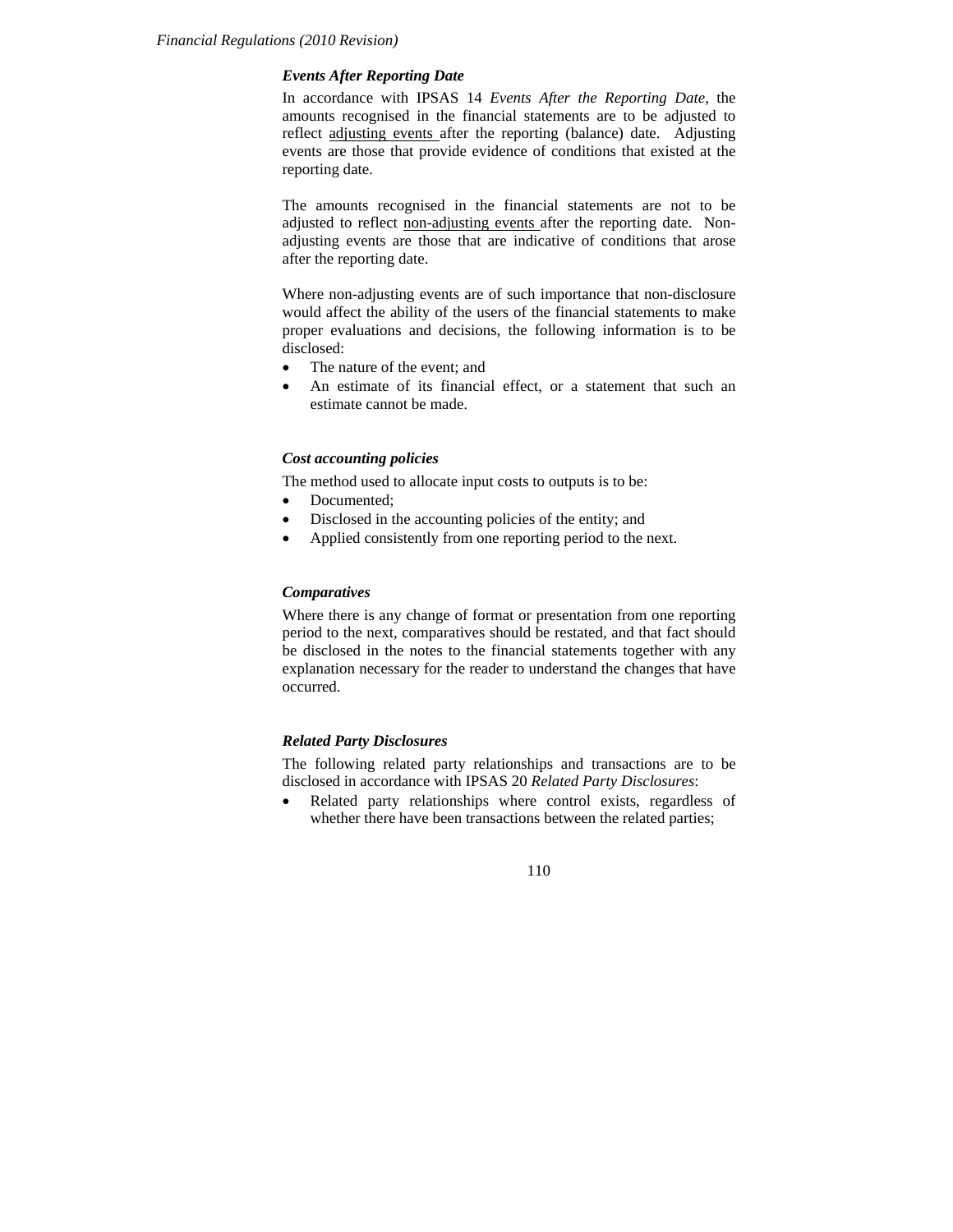Transactions between related parties including the nature of the relationship, the type of transaction and the elements of the transactions necessary for an understanding of the financial statements.

No disclosure is required of transactions between:

- Ministries, portfolios, the Audit Office, the Office of the Complaints Commissioner statutory authorities and government owned companies acting in the course of their normal dealings;
- Customers with whom an entity transacts a significant volume of business are not related merely by virtue of the resulting economic dependence. This exclusion applies to private sector or not-forprofit agencies that are dependent upon government funding.

Related parties include key management personnel. Any transaction between a chief officer of an entity and the entity is therefore a related party transaction.

# *Foreign Currency*

Foreign currency transactions are to be measured and recorded in Cayman Island dollars using the exchange rate in effect at the date of the transaction.

Where short-term transactions are covered by a forward exchange contract, the forward rates specified in those contracts are to be used to translate the transactions into Cayman Island dollars. Gains or losses on foreign currency forward contracts are to be separately disclosed.

At the end of the reporting period the following exchange rates are to be used to translate foreign currency balances:

- Foreign currency monetary items are to be reported in Cayman Island dollars using the closing rate;
- Non-monetary items which are carried in terms of historical cost denominated in a foreign currency are to be reported in Cayman Island dollars using the exchange rate at the date of the transaction; and
- Non-monetary items that are carried at fair value denominated in a foreign currency are to be reported using the exchange rates that existed when the fair values were determined.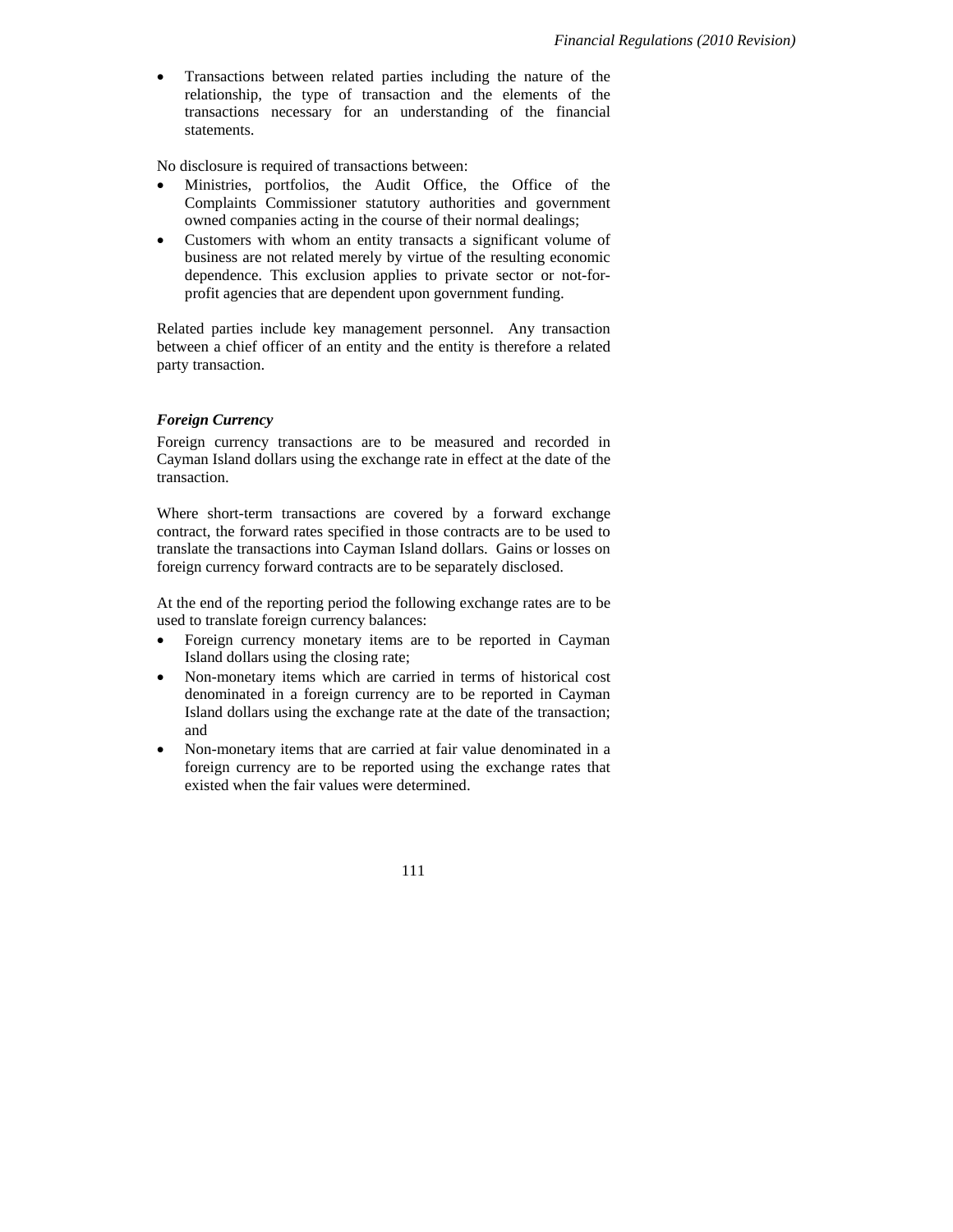Foreign currency monetary items include borrowings denominated in foreign dollars and amounts owed for overseas purchases where the account is to be settled in another currency.

Exchange differences (apart from the two exceptions listed below) arising on the settlement of monetary items, or on reporting monetary items at rates different from those at which they were initially recorded or reported, are to be recognised as revenue or expenses in the period in which they arise.

The two exceptions are:

- Exchange differences arising on a monetary item that, in substance, forms part of an entity's net investment in a foreign entity; and
- Exchange differences arising on a foreign currency liability accounted for as a hedge of an entity's net investment in a foreign entity.

These two forms of exchange differences are to be taken directly to the balance sheet and classified as net worth until the disposal of the net investment, at which time they should be recognised as revenue or expenses.

The foreign currency transactions and balances of integral foreign operations are to be accounted for in the same way as those of the reporting entity.

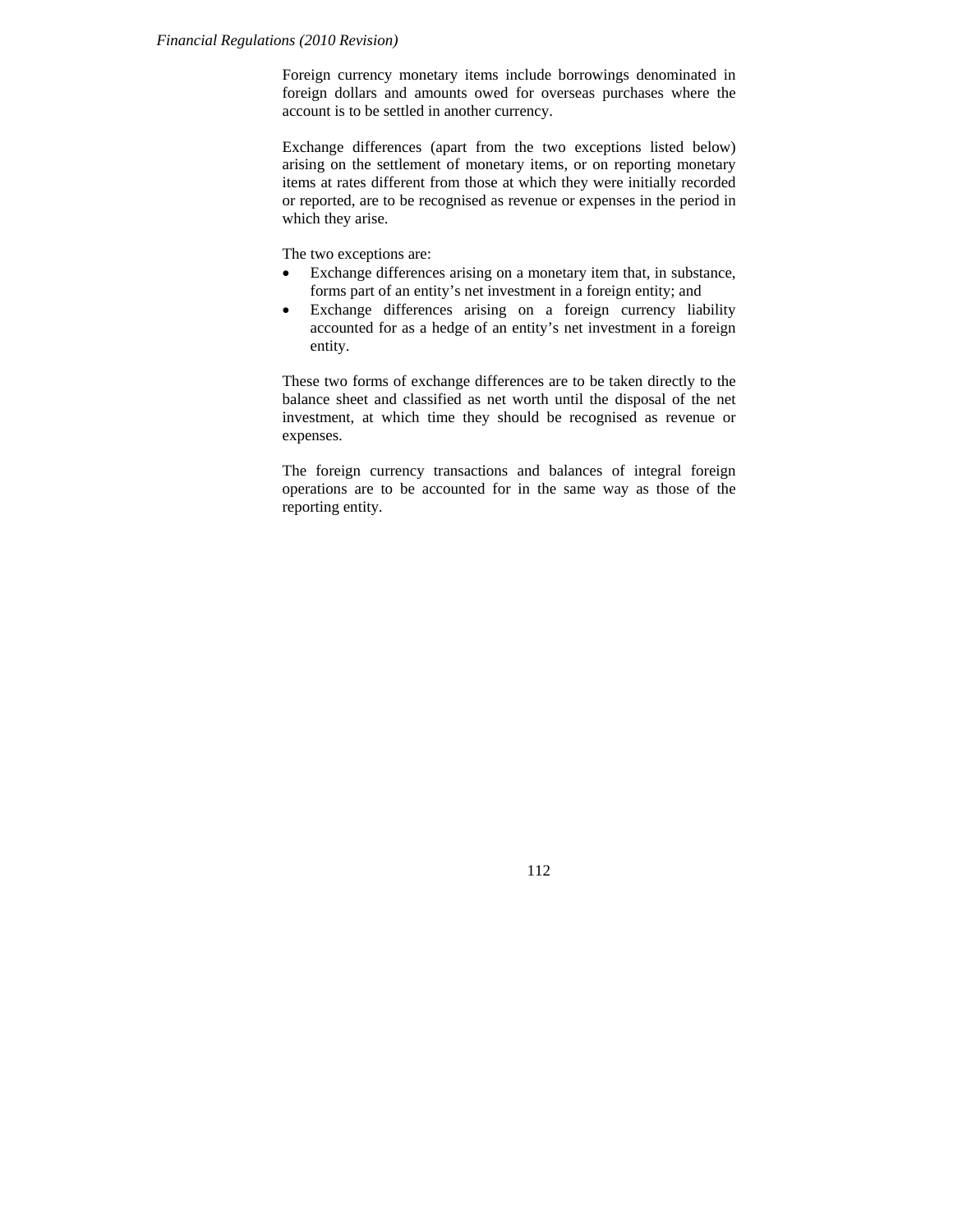# **FOURTH SCHEDULE**

# **ACCOUNTING POLICIES FOR OPENING BALANCE SHEET VALUES FOR THE ENTIRE PUBLIC SECTOR, CORE GOVERNMENT AND PRESCRIBED ENTITIES**

# **1 INTRODUCTION**

The purpose of this schedule is to:

- Establish the criteria to be used in classifying executive assets and liabilities;
- Establish the valuation policies for the opening balance sheet; and
- Establish the procedures to be followed in obtaining and documenting the existence of opening balances and their values.

It is to be read in conjunction with the Third Schedule: Accounting Policies for the Financial Statements of the Entire Public Sector, Core Government and Ministries and Portfolios.

# **2 EXECUTIVE ASSETS AND LIABILITIES**

Executive resources (including assets and liabilities) are to be recognised in the core government and entire public sector financial statements only.

Entity resources (including assets and liabilities) are to be recorded in the financial statements of the relevant ministry and portfolio.

Executive assets are those assets that are controlled by the Governor in Cabinet. Any accounts receivable associated with executive revenues (e.g., receivables associated with coercive revenue) are also an executive asset. Executive assets do not include those assets used by ministries and portfolios in the production of their outputs.

Executive liabilities are those liabilities that are controlled by the Governor in Cabinet or that do not relate to the output production activities of a ministry or portfolio. They include state liabilities that relate to the government as a whole rather than a specific entity.

Entity resources are the revenues, expenses, assets and liabilities under the control of a ministry, portfolio, the Audit Office, the Office of the Complaints Commissioner, statutory authority or government-owned company.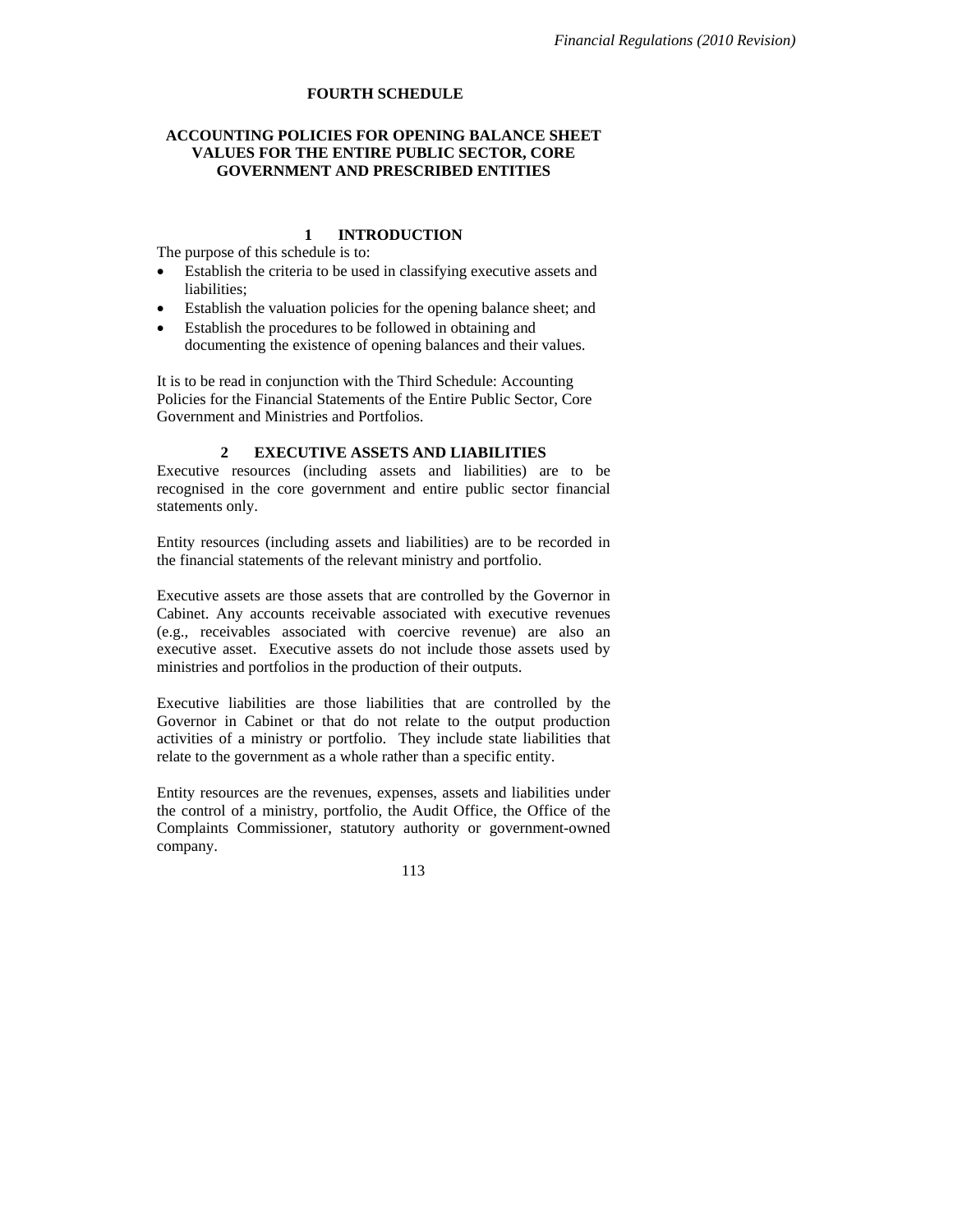The key criterion in distinguishing between executive and entity resources is who controls (and is accountable for) the asset/liability.

The implications of this distinction for the opening balance sheet are:

- All assets and liabilities need to be classified as either executive or entity;
- All revenue and expenses need to be classified as either executive or entity because the receivables and payables (e.g., transfers payable) associated with revenues and expenses will be located on the relevant executive or entity balance sheet.

Executive assets include:

- Crown land;
- Roads and sidewalks (including roads under construction);
- Accounts receivable relating to coercive revenue;
- Loans (excluding those made by statutory authorities and government companies);
- Investments (excluding those made by statutory authorities and government companies);
- The equity investment of the Government in ministries, portfolios, statutory authorities and government companies;
- Marine reserves;
- Cemeteries;
- Civic Centres;
- Community halls;
- The Legislative Assembly building;
- The Governor's residence; and
- Monuments.

Executive liabilities include:

- Borrowings;
- Unfunded pension liability for defined benefit plans;
- Unfunded pension liability for defined contribution plans;
- Accounts payable relating to executive expenses (e.g., interest payable on borrowings); and
- Transfers payable.

# **3 OPENING BALANCES VALUATION POLICIES: ASSETS**

# *Cash and Cash Equivalents*

Record at nominal value.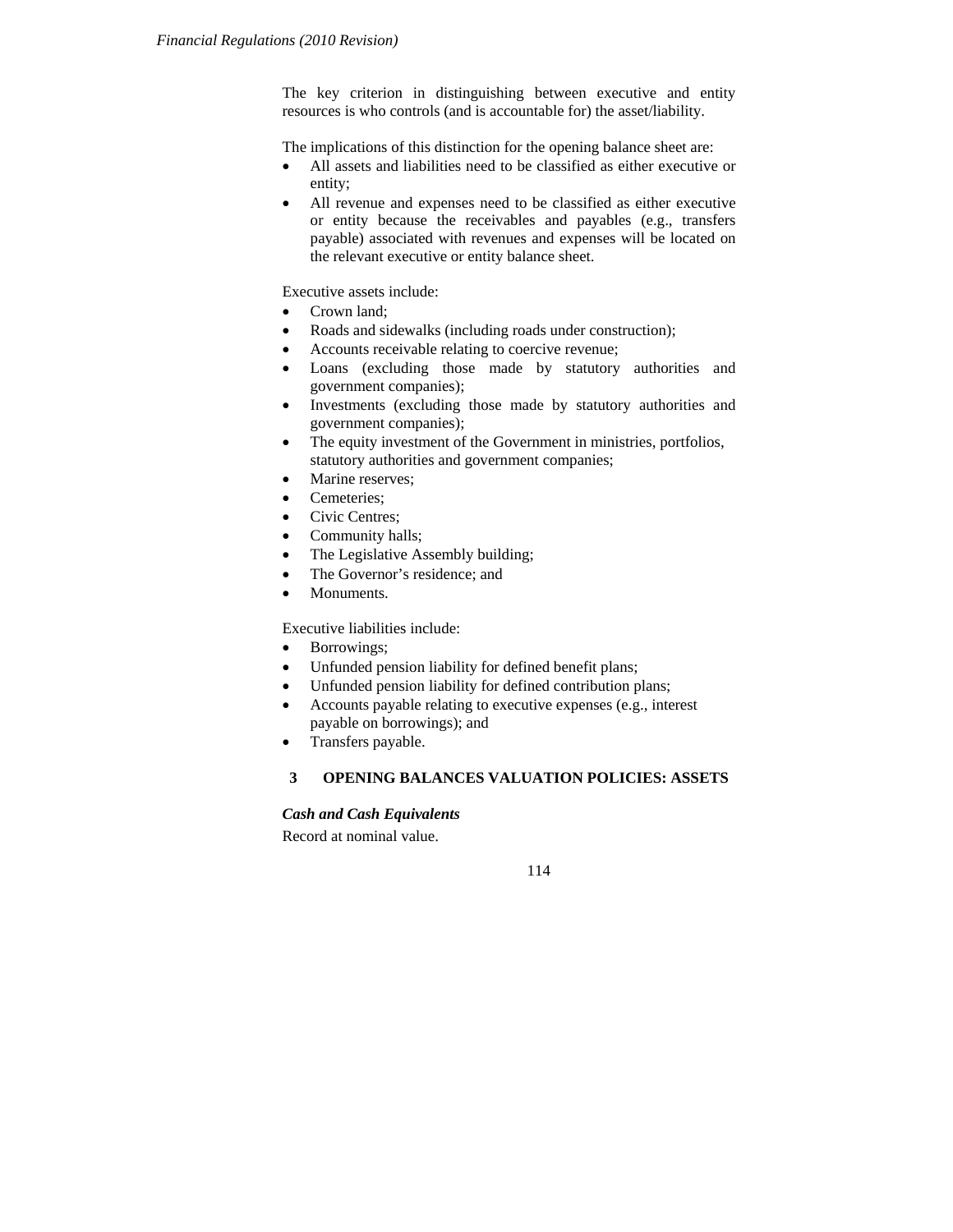## *Accounts Receivable and Accrued Revenue*

Record at net realisable value – the amount expected to be ultimately collected in cash. Where an individual receivable is known to be bad (that is unlikely to be collected) the receivable is not to be included on the opening balance sheet. Where a category of receivables may still be collected but there is uncertainty as to whether the total amount will be collected (either because of individuals defaulting or paying less than the total amount owed) the receivables are to be recorded gross and a provision for doubtful debts established.

#### *Inventories*

# General

Inventories are to be measured at the lower of cost or net realisable value (NRV).

Where the cost of inventories is not known, inventories are to be measured at net realisable value (NRV) on an item-by-item or group basis.

## Net realisable value

Net realisable value is to be determined taking account of likely sale proceeds less costs of disposal.

Where inventories do not have any determinable net realisable value (because they are held for use within the public sector only) replacement cost is to be used as a proxy for net realisable value.

#### Work in Progress

Work in progress relating to the provision of outputs is not to be recorded in the opening balance sheet unless significant and identifiable costs have been incurred and there is a clear agreement that the outputs are to be delivered and paid for following the balance date.

Work in progress relating to physical inventories is to be measured at the lower of cost and net realisable value. Where the amounts are not material, an opening value of zero may be used.

#### Capital Work in Progress

Capital work in progress is to be measured at the lower of cost and net realisable value.

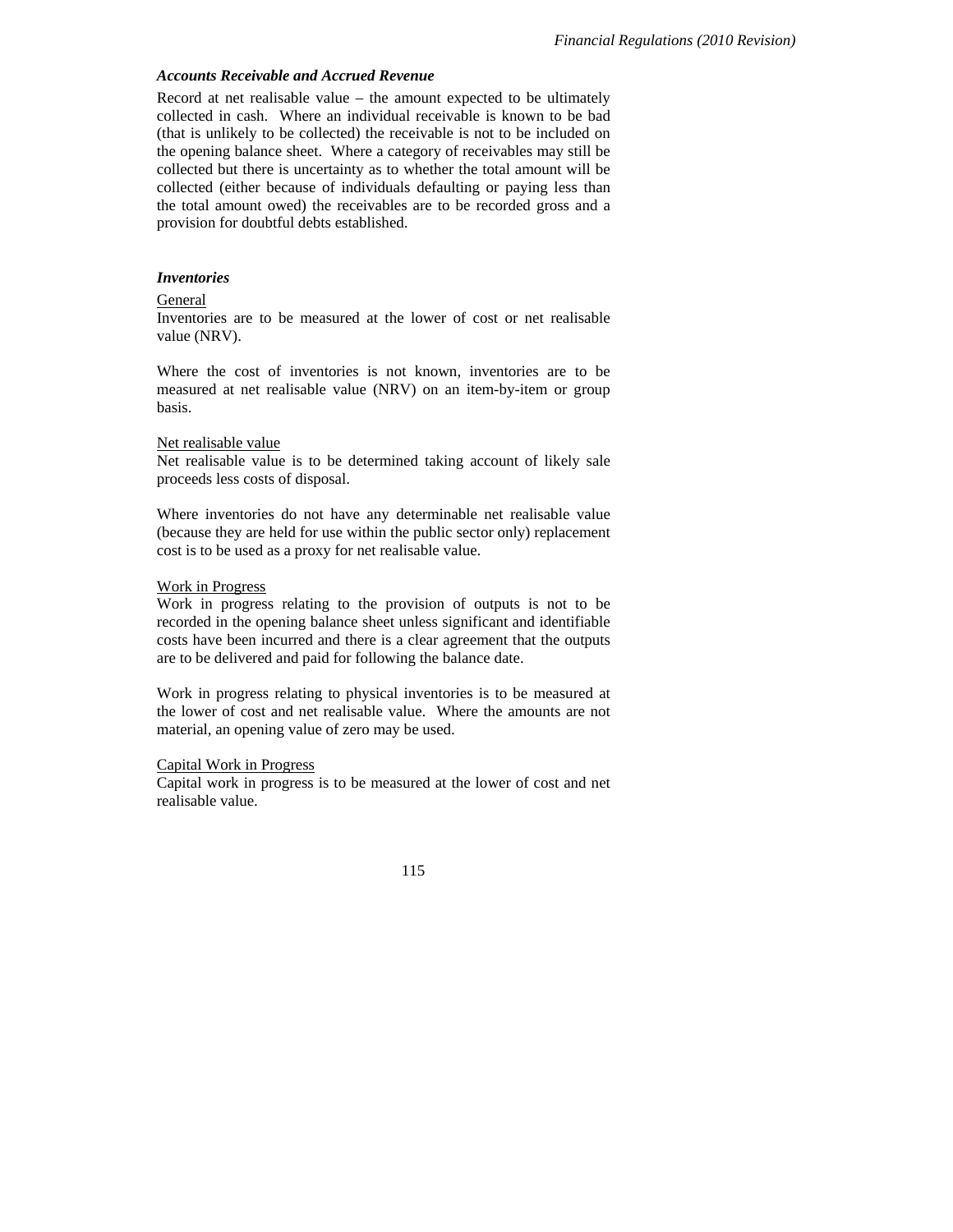Where work in progress relates to land and buildings or roads, the opening value is to be determined by a registered valuer.

#### Construction Contracts

Construction work in progress is to be accounted for in accordance with IPSAS 12 *Construction Contracts,* that is at cost plus any surplus or loss recognised.

Where cost is not known, or the construction contract relates to buildings or roads, the opening value is to be determined by a registered valuer.

## Agricultural Crops and Livestock

Biological assets (unharvested crops and livestock) are to be measured at their net realisable value.

### Marl and Gravel

Stocks of marl and gravel purchased for use are to be recorded at the lower of cost or net realisable value.

Stocks of marl and gravel extracted by a government entity for its own use or sale are to be measured at the lower of cost or net realisable value. If cost is unknown, they are to be measured at net realisable value.

#### Bullion

Gold and silver bullion (held for numismatic purposes) is to be valued at historic cost.

#### Unissued Currency

Unissued currency is to be valued at the cost of production.

#### Postal stamps

Unissued stamps are to be valued at the cost of production. Where total cost of production is unknown, cost is to be determined with reference to the cost of the paper and printing.

### *Prepayments*

Prepayments are to be recorded at the amount paid. If there is some doubt that the goods or services paid for will be received, the amount of the prepayment is to be reduced accordingly.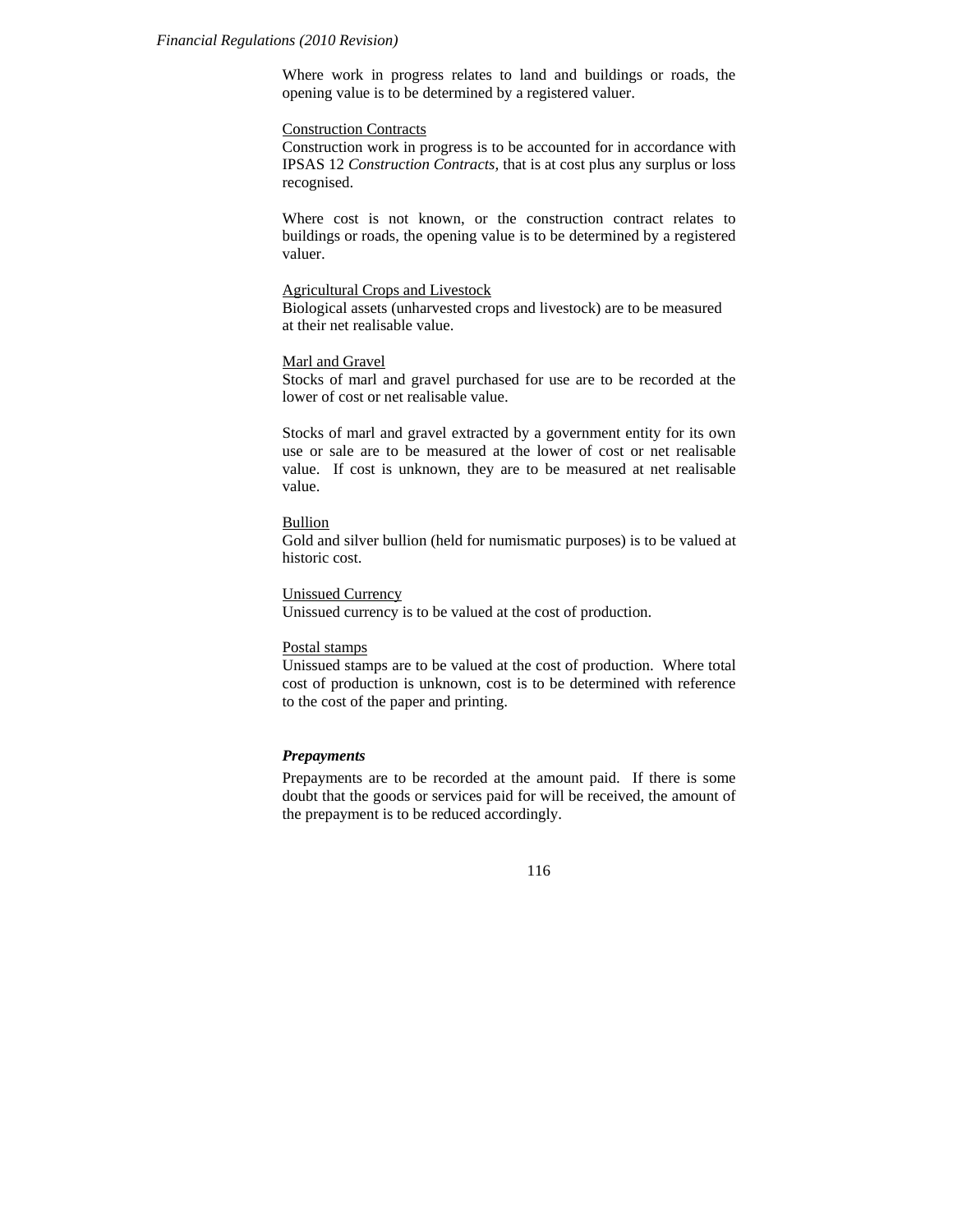## *Investments*

## Loans and Advances

Loans and advances are to be valued at the lower of the balance owed or the amount expected to be recovered.

## Marketable Securities

Investments held as current assets are to be measured at the lower of cost or market value.

#### Other Investments

Other investments are to be recorded at the lower of cost or market value.

#### *Property, Plant and Equipment*

#### Land

Land is to be valued at market value on the basis of existing use, not alternative use.

#### Buildings and leasehold improvements

Buildings and leasehold improvements are to be valued at depreciated replacement cost (adjusted to take into account any major differences between the actual asset and the proxy asset). They are to be valued on the basis of existing use, not alternative use.

## Furniture and fittings

Furniture and fittings purchased or acquired since 1996 are to be recorded at cost, less the amount of accumulated depreciation that would have been recorded if they had been depreciated from date of purchase.

Furniture and fittings purchased or acquired before 1996; or whose cost cannot be determined, or whose cost is not reliable, are to be recorded at depreciated replacement cost (adjusted to take into account any major differences between the actual asset and the proxy asset).

Furniture and fittings older than the expected useful life are to be recorded at a net book value of zero.

#### Office equipment

Office equipment purchased or acquired since 1996 is to be recorded at cost, less the amount of accumulated depreciation that would have been recorded if it had been depreciated from date of purchase.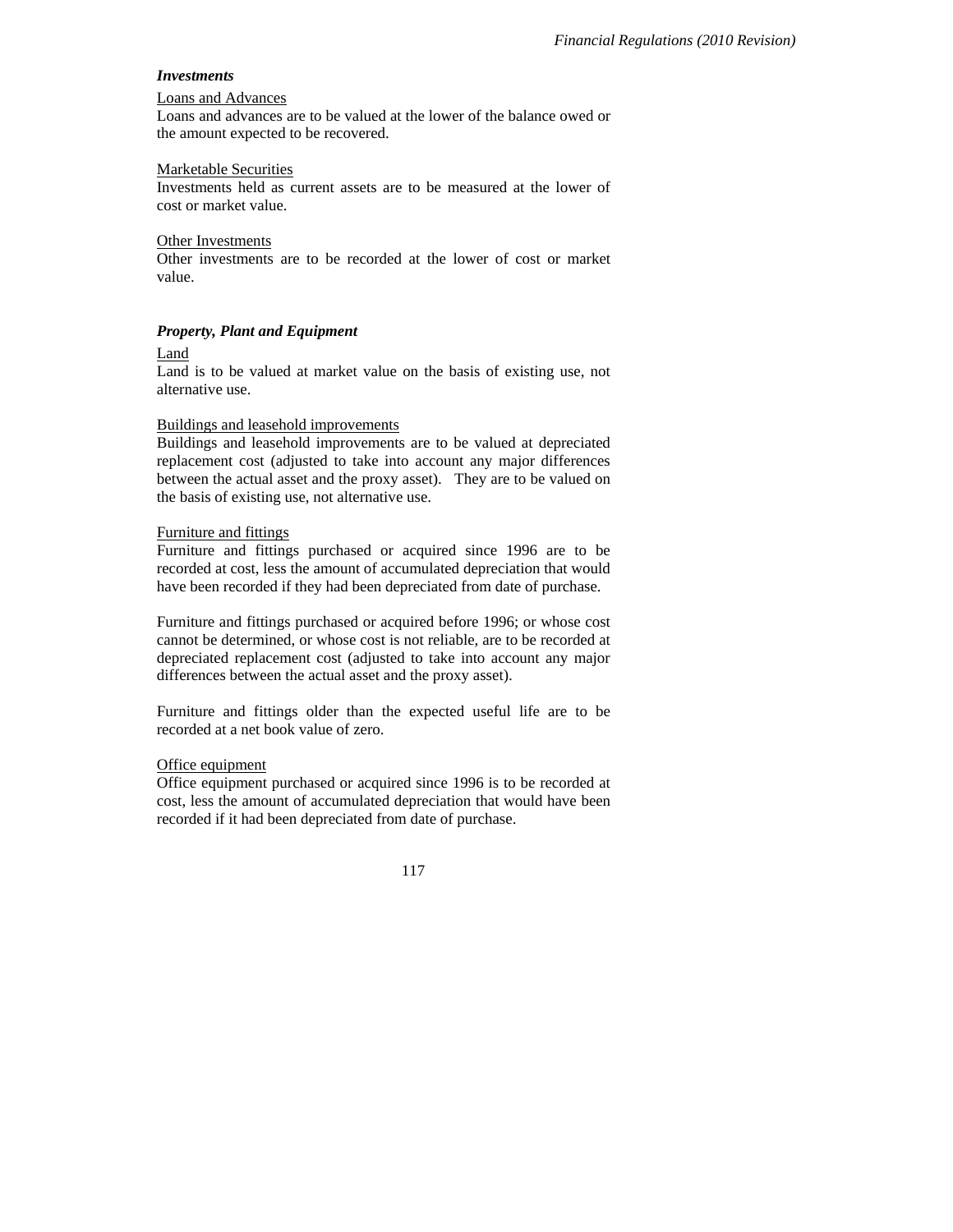Office equipment purchased or acquired before 1996; or whose cost cannot be determined, or whose cost is not reliable, is to be recorded at depreciated replacement cost (adjusted to take into account any major differences between the actual asset and the proxy asset).

Office equipment older than the expected useful life is to be recorded at a net book value of zero.

#### Motor vehicles

Motor vehicles purchased or acquired since 1996 are to be recorded at cost, less the amount of accumulated depreciation that would have been recorded if they had been depreciated from date of purchase.

Motor vehicles purchased or acquired before 1996; or items whose cost cannot be determined, or whose cost is not reliable, are to be recorded at depreciated replacement cost (adjusted to take into account any major differences between the actual asset and the proxy asset).

Motor vehicles older than the expected useful life are to be recorded at a net book value of zero.

# Aeroplanes

Aeroplanes purchased or acquired since 1996 are to be recorded at cost, less the amount of accumulated depreciation that would have been recorded if they had been depreciated from date of purchase.

Aeroplanes purchased or acquired before 1996; or items whose cost cannot be determined, or whose cost is not reliable, are to be recorded at depreciated replacement cost (adjusted to take into account any major differences between the actual asset and the proxy asset).

Aeroplanes older than the expected useful life are to be recorded at a net book value of zero.

## Boats

Boats purchased or acquired since 1996 are to be recorded at cost, less the amount of accumulated depreciation that would have been recorded if they had been depreciated from date of purchase.

Boats purchased or acquired before 1996; or items whose cost cannot be determined, or whose cost is not reliable, are to be recorded at depreciated replacement cost (adjusted to take into account any major differences between the actual asset and the proxy asset).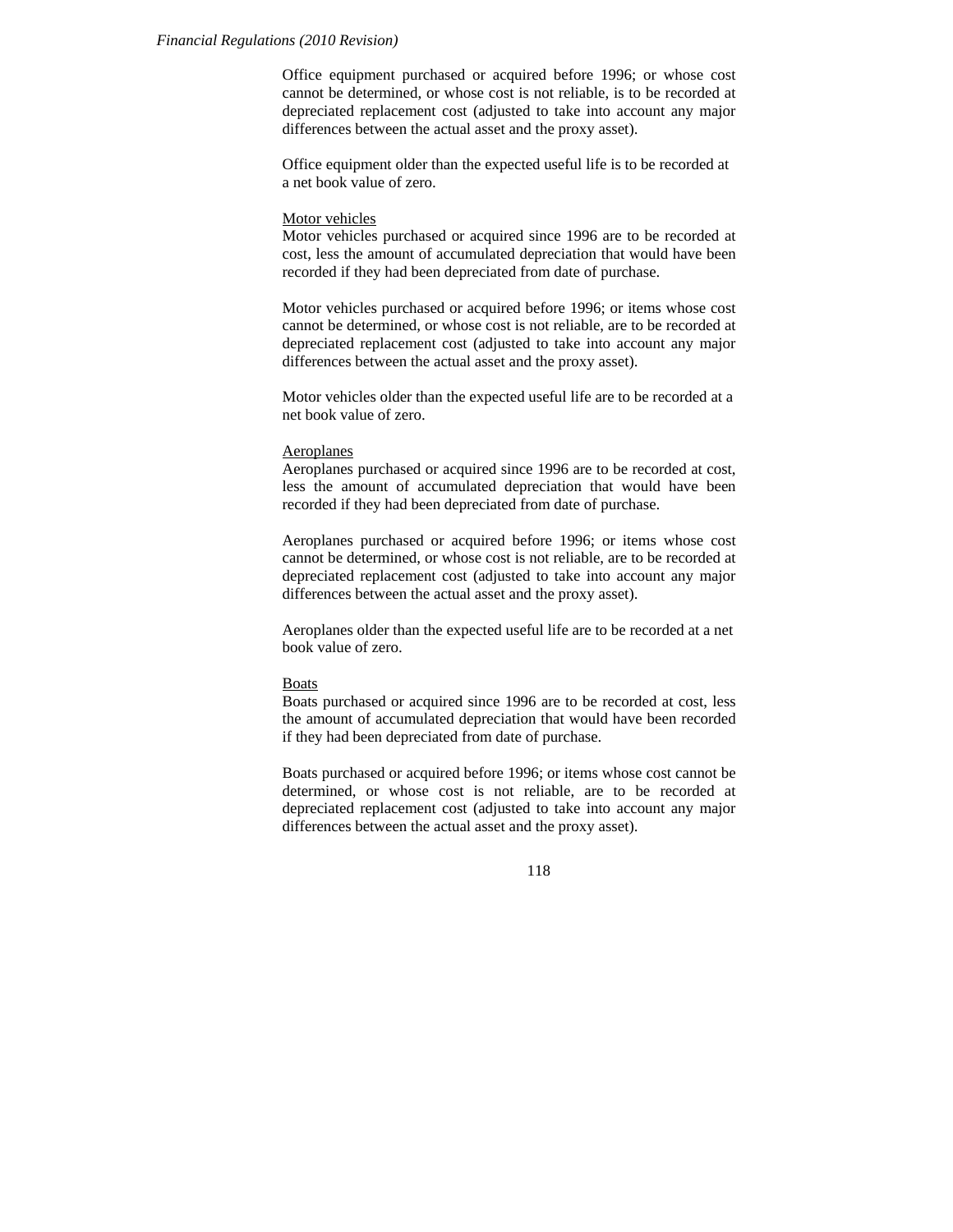Boats older than the expected useful life are to be recorded at a net book value of zero.

## Library Assets

Library assets purchased or acquired since 1996 are to be recorded at cost, less the amount of accumulated depreciation that would have been recorded if it had been depreciated from date of purchase.

Library assets purchased or acquired before 1996; or items whose cost cannot be determined, or whose cost is not reliable, are to be recorded at depreciated replacement cost (adjusted to take into account any major differences between the actual asset and the proxy asset).

Library assets which are older than the expected useful life are to be recorded at a net book value of zero unless they have value as a collectors item, in which case they are to be reclassified and valued at market value. Refer to the policy on collection assets.

#### Heritage assets

Heritage assets meeting the definition of an asset and the recognition criteria for property, plant and equipment are to be recorded at market value or in the absence of market value at an assessed value. The basis for the assessment is to be disclosed.

#### Collection assets

Collection assets meeting the definition of an asset and the recognition criteria for property, plant and equipment, are to be recorded at market value or in the absence of market value at an assessed value. The basis for the assessment is to be disclosed.

#### Infrastructure Assets

Items of property, plant and equipment purchased or acquired since 1996 are to be recorded at cost, less the amount of accumulated depreciation that would have been recorded if it had been depreciated from date of purchase.

Items purchased or acquired before 1996; or whose cost cannot be determined, or whose cost is not reliable, are to be recorded at depreciated replacement cost (adjusted to take into account any major differences between the actual asset and the proxy asset).

The opening value of roads is to be determined using depreciated replacement cost based on the estimated present cost of constructing the

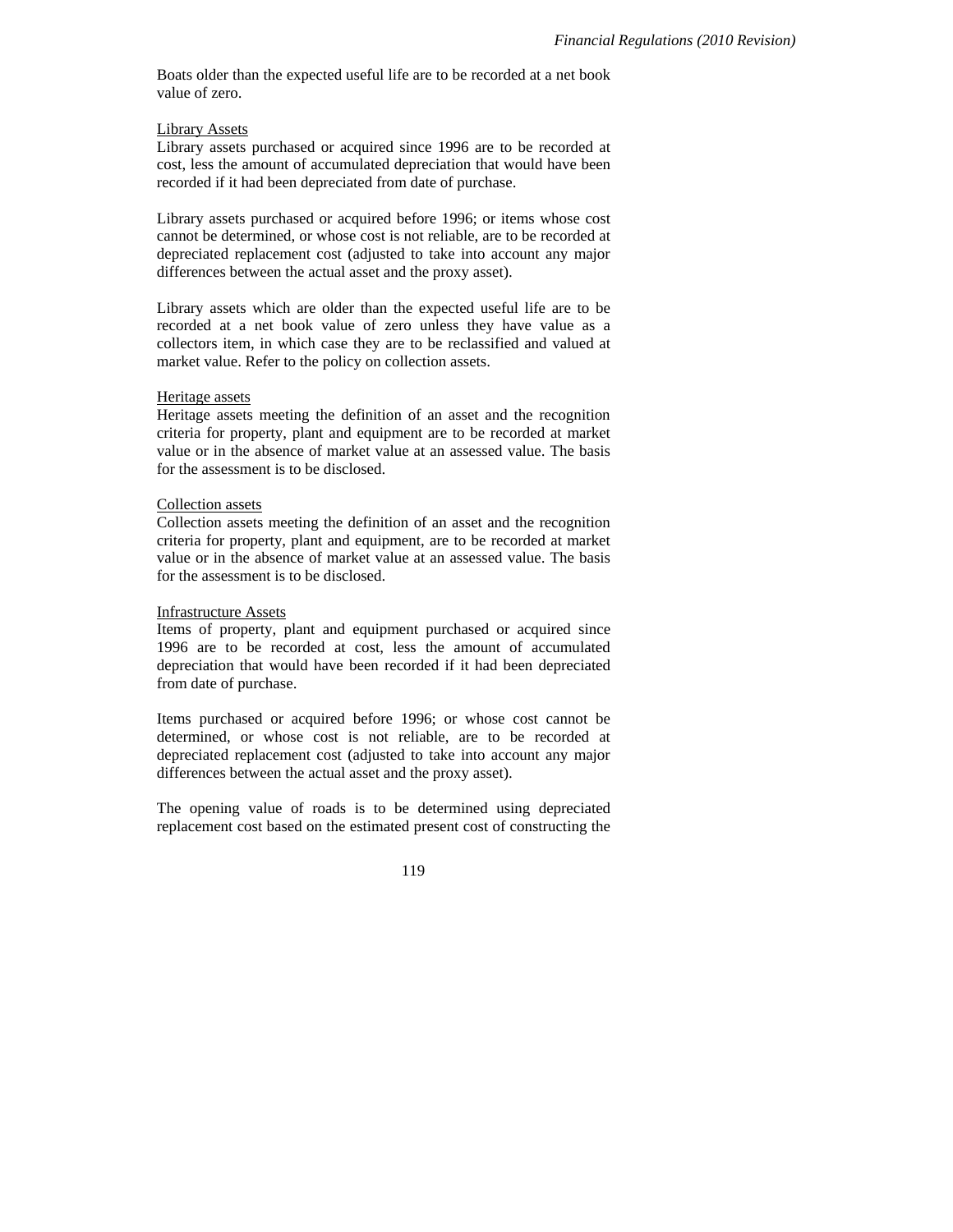existing component of the road by the same or (similar method) of construction.

Land underneath or alongside roads is valued using the valuation method for land based on adjacent use.

## Leased Assets

Assets acquired under finance leases are to be recorded at the fair value of the leased asset at the inception of the lease (less accumulated depreciation) or, if lower, at the present value of the minimum lease payments.

Fair value is the amount for which an asset could be exchanged or a liability settled, between knowledgeable, willing parties in an arm's length transaction.

#### Computer Hardware and Software

Computer hardware and software purchased or acquired since 1996 is to be recorded at cost, less the amount of accumulated depreciation that would have been recorded if it had been depreciated from date of purchase.

Computer hardware and software purchased or acquired before 1996; or whose cost cannot be determined, or whose cost is not reliable, is to be recorded at depreciated replacement cost (adjusted to take into account any major differences between the actual asset and the proxy asset).

Computer hardware and software older than the expected useful life is to be recorded at a net book value of zero.

#### Intangible Assets

Only those intangible assets meeting the criteria in IAS 38 are to be recognised.

Intangible assets purchased or acquired since 1996 are to be recorded at cost, less the amount of accumulated amortisation that would have been recorded if they had been amortised from date of purchase.

Intangible assets purchased or acquired before 1996; or whose cost cannot be determined, or whose cost is not reliable, are to be recorded at amortised replacement cost (adjusted to take into account any major differences between the actual asset and the proxy asset).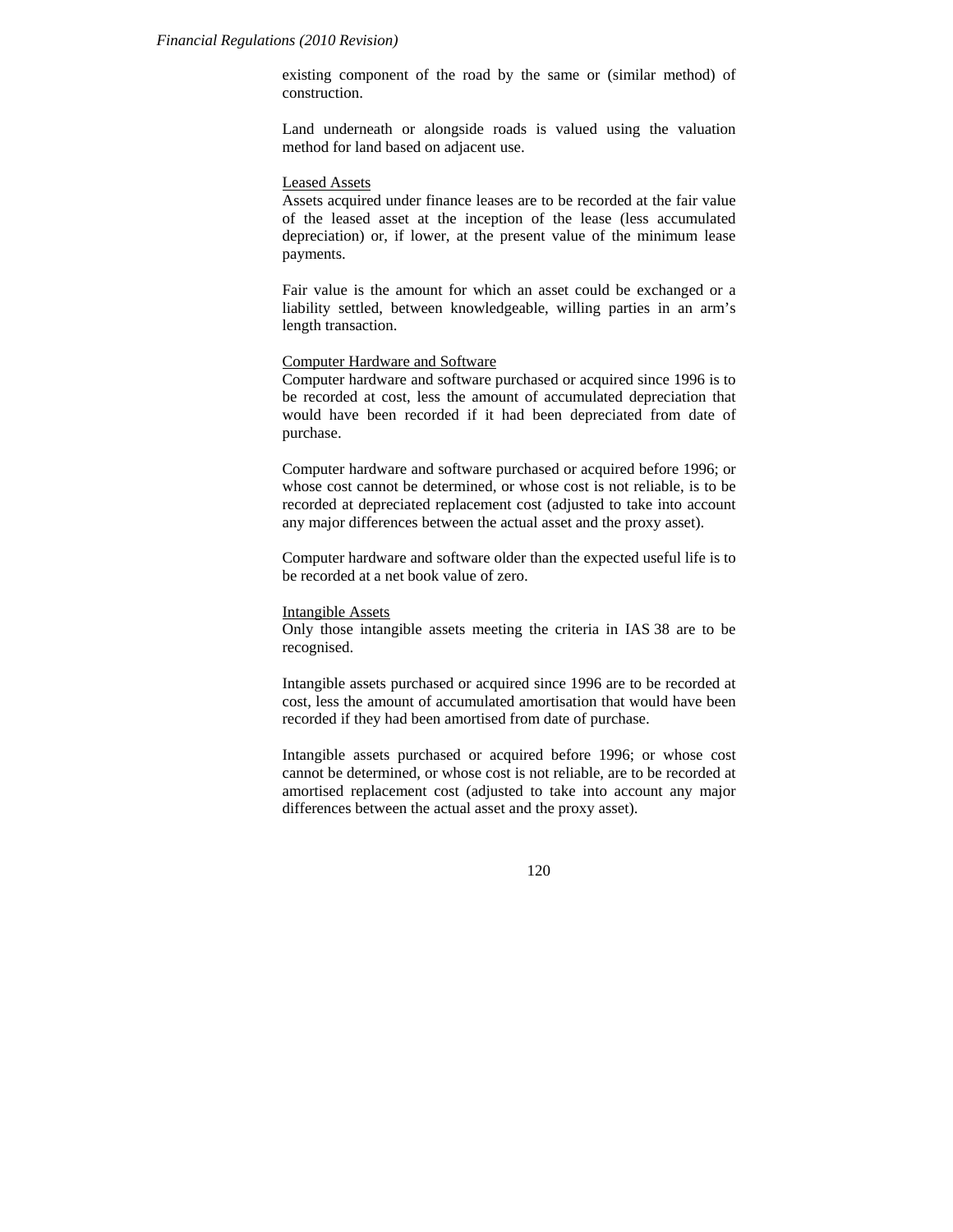Intangible assets older than the expected useful life are to be recorded at a net book value of zero.

#### Other plant and equipment

Other plant and equipment purchased or acquired since 1996 is to be recorded at cost, less the amount of accumulated depreciation that would have been recorded if they had been depreciated from date of purchase.

Other plant and equipment purchased or acquired before 1996; or whose cost cannot be determined or is not reliable, is to be recorded at depreciated replacement cost (adjusted to take into account any major differences between the actual asset and the proxy asset).

Other plant and equipment older than the expected useful life is to be recorded at a net book value of zero.

# **4 OPENING BALANCES VALUATION POLICIES: LIABILITIES**

## *Accounts Payable and Accrued Expenses*

The opening balance of accounts payable and accrued expenses is to be the nominal value, adjusted for any bad or doubtful debts.

## *Provisions*

The opening balance of provisions is to be the expected present value of the future obligation, using risk adjusted cash flows and a risk free discount rate. The best estimate of future cash flows is to be used.

## *Finance Lease Liabilities*

Finance leases are to be accounted for in accordance with IPSAS 13 *Leases.* The liabilities are to be recognised at amounts equal at the inception of the lease to the fair value of the leased property or, if lower, at the present value of the minimum lease payments.

## *Employee Entitlements*

The opening balance of the liability for employee entitlements is to be valued using the average number of days owed to employees at balance date.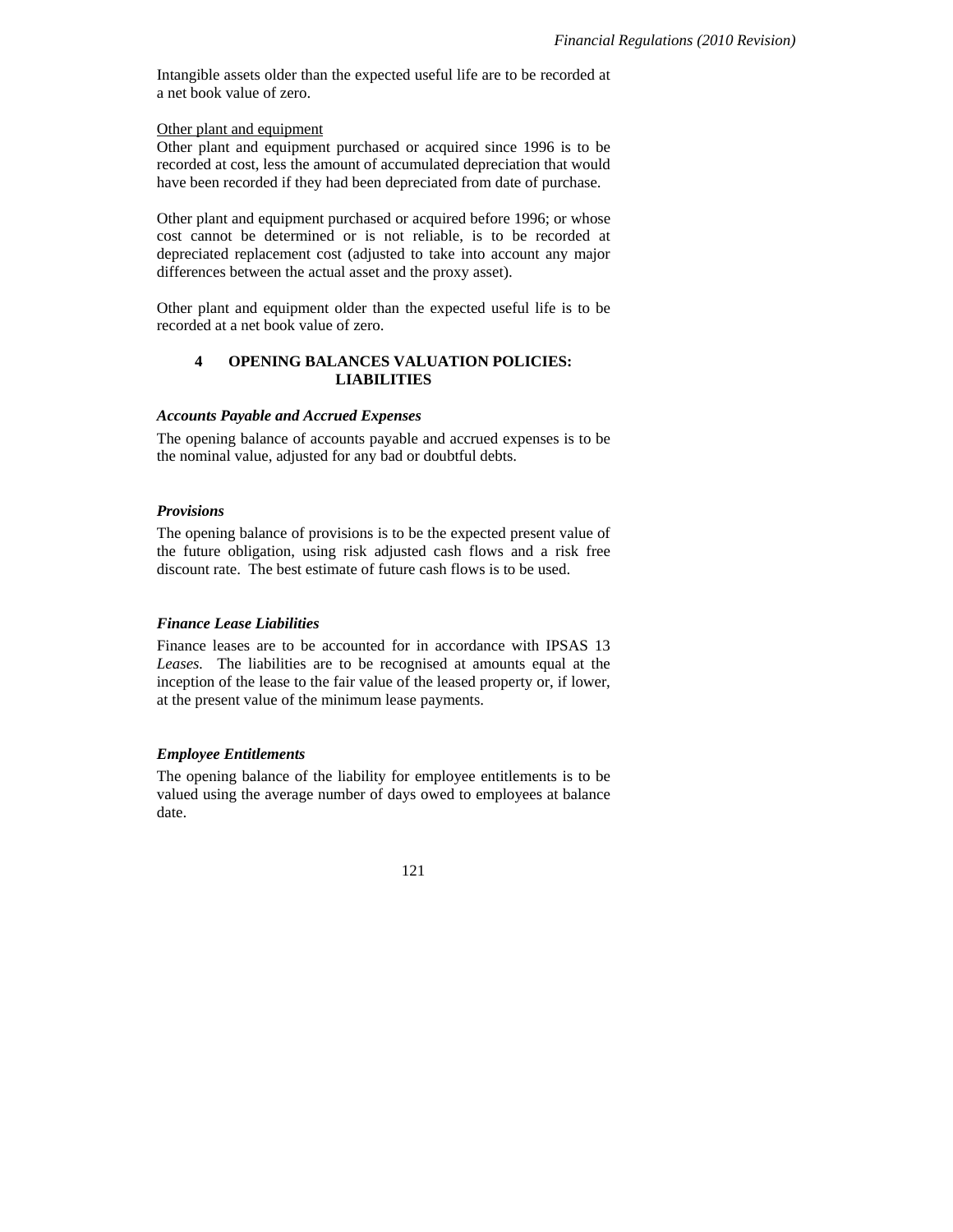## *Pension Liability: Defined Benefit (core government and entire public sector only)*

The opening balance of the defined benefit liability is to be the net of the following amounts:

- the present value of the defined benefit obligation as at the end of the reporting period;
- plus any actuarial gains (less any actuarial losses) not recognised as income or expense;
- minus any past service cost not yet recognised as an expense; and
- minus the fair value at the end of the reporting period of plan assets out of which the obligations are to be settled directly.

The latest actuarial assessment of the pension plans is to be used as the basis for the valuation.

# *Pension Liability: Defined Contribution (core government and entire public sector only)*

A liability for contributions payable to a defined contribution plan is recognised only if the contribution paid during the period is less than contribution required. Otherwise no liability is to be recognised.

## *Borrowings*

The opening balance of borrowings is to be the nominal value of the borrowings.

## *Unearned Revenue*

The opening balance of unearned revenue is to be valued at the nominal amount.

## *Currency Issued*

Issued currency (excluding numismatic coins) is to be measured at face value.

# **5 OPENING BALANCES VALUATION POLICIES: CONTRIBUTED CAPITAL**

At the opening balance sheet date contributed capital is to be recorded as the net amount of assets less liabilities.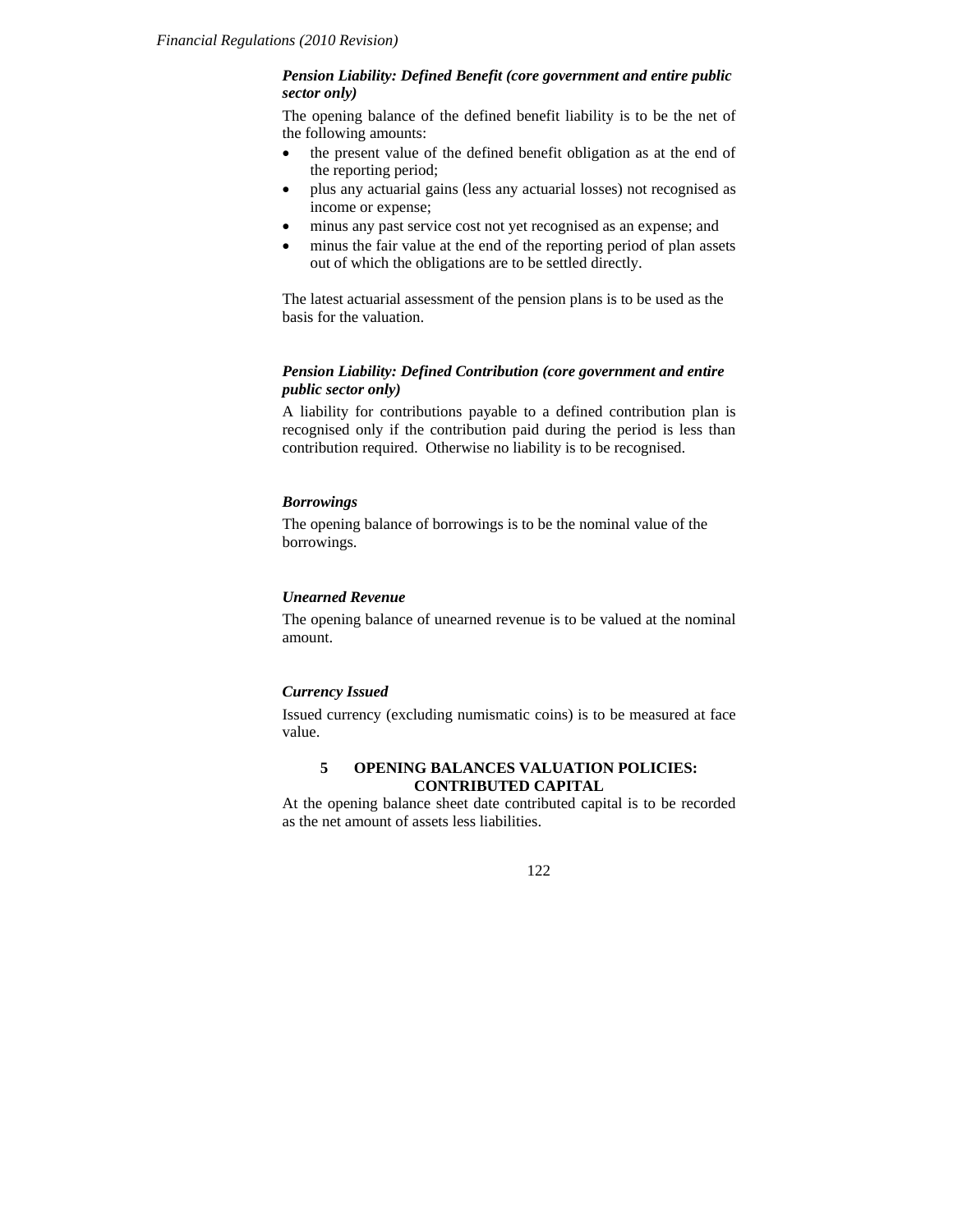Any subsequent adjustment to *opening* asset or liability values is to be treated as an adjustment to contributed capital.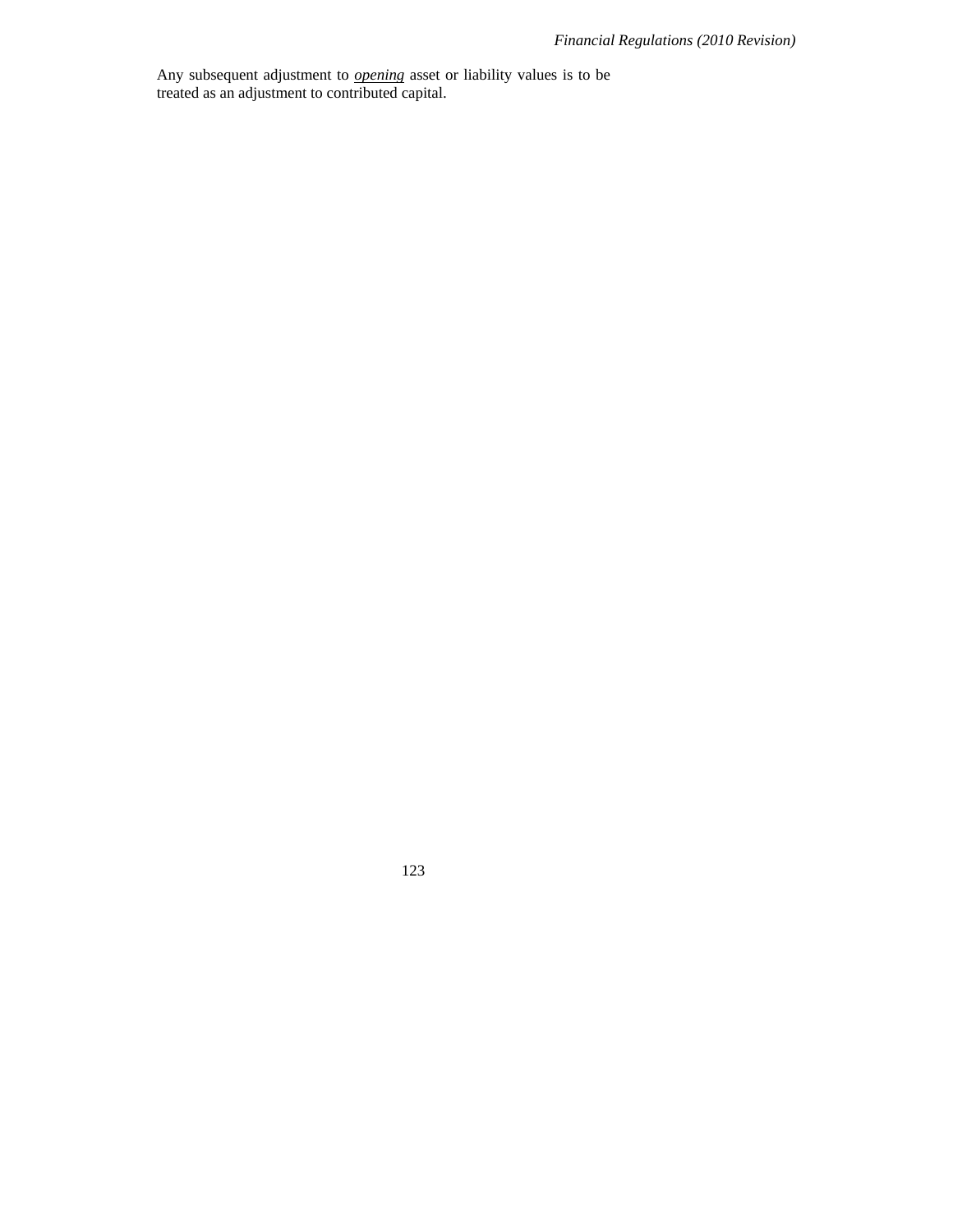# **FIFTH SCHEDULE: PROJECT APPRAISAL DOCUMENTS**

#### **PART 1: PROJECT PROFILE FORM**

## **Summary of Project Details**

Proposing Ministry: Project Name/Location: Project Goal: Core Project Objective: Estimated Cost: \$ Estimated Duration: Signature of Chief Officer/Date:

## *A. Project Background*

**(a) Identification** of the problem (describe the 'core' problem which the project addresses)

**(b) Justification** for the project (describe the 'without' situation for the project and the alternative solutions)

- B. Objectives of the project **(state the national goals to which the project contributes and its intended achievements)**
- C. Outputs of the project **(list the goods and services that the project will produce)**
- D. Stakeholders **of the project**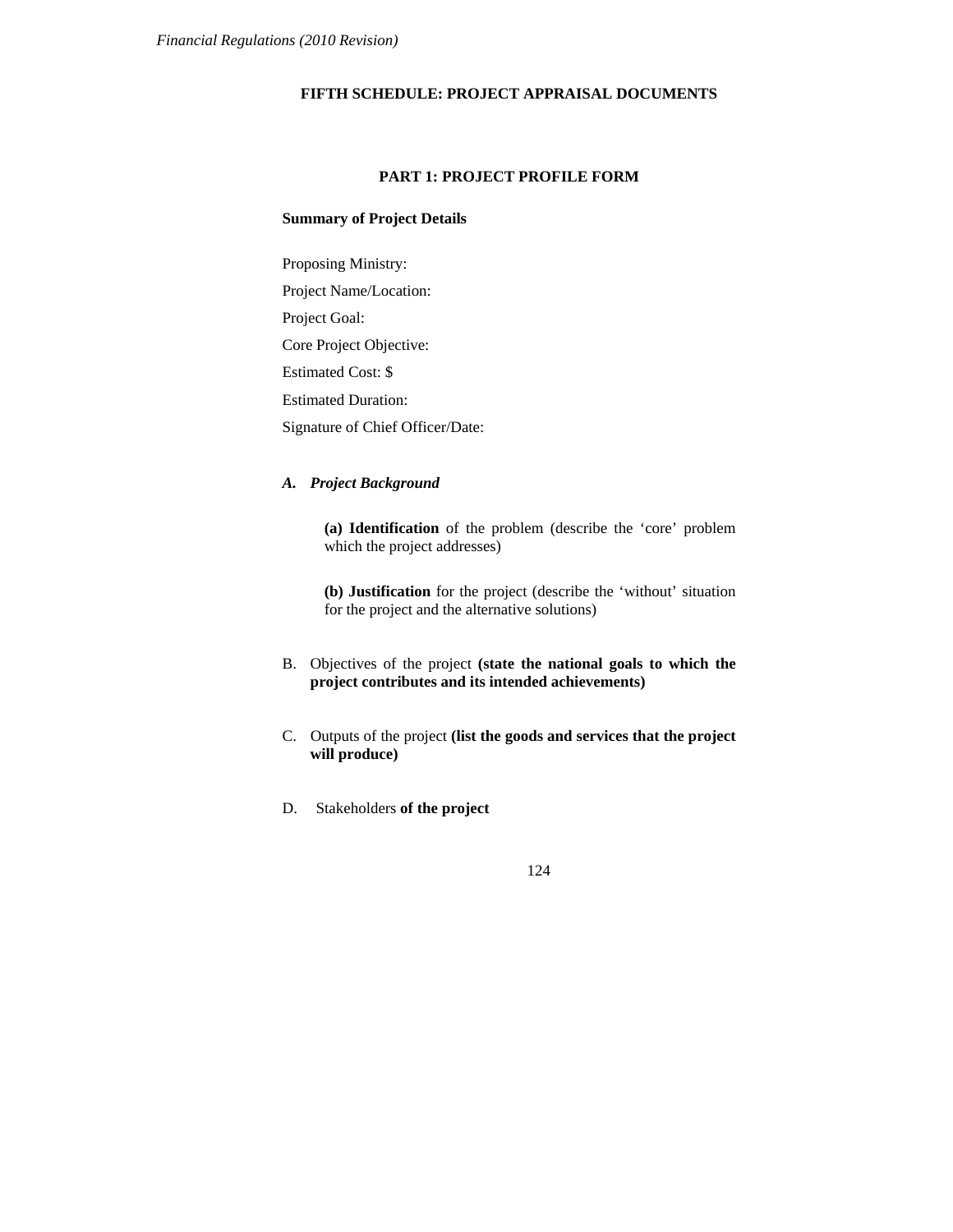- **E.** Target Institutions **(specify the required resources; organizations involved in planning and implementation; and the extent of support required)**
- **F.** Activities of the project **(list the specific tasks within the project)**
- **G.** Summary of Inputs for the project **(list the major inputs required)**
- **H.** Risks & Assumptions of the project
- I. Estimated Financial Summary of the project (**throughout project life)\***

| <b>Investment Costs Schedule</b>        | Year | Year | Year | Year | Year |
|-----------------------------------------|------|------|------|------|------|
| CI\$ ('000s)                            | 1    | 2    | 3    | 4    | n    |
|                                         |      |      |      |      |      |
| <b>Land Purchase</b>                    |      |      |      |      |      |
| <b>Site Development</b>                 |      |      |      |      |      |
| <b>Building &amp; External</b><br>Works |      |      |      |      |      |
| Equipment                               |      |      |      |      |      |
| Other*                                  |      |      |      |      |      |
| <b>Total Investment Costs</b>           |      |      |      |      |      |

**\* Although detailed costs will be included in the PDD, a cost summary is required here.** 

| <b>Operating Cost</b><br>Schedule CI\$<br>000s | Year | Year | Year | Year | Year $n$ |
|------------------------------------------------|------|------|------|------|----------|
| <b>Personnel Costs</b>                         |      |      |      |      |          |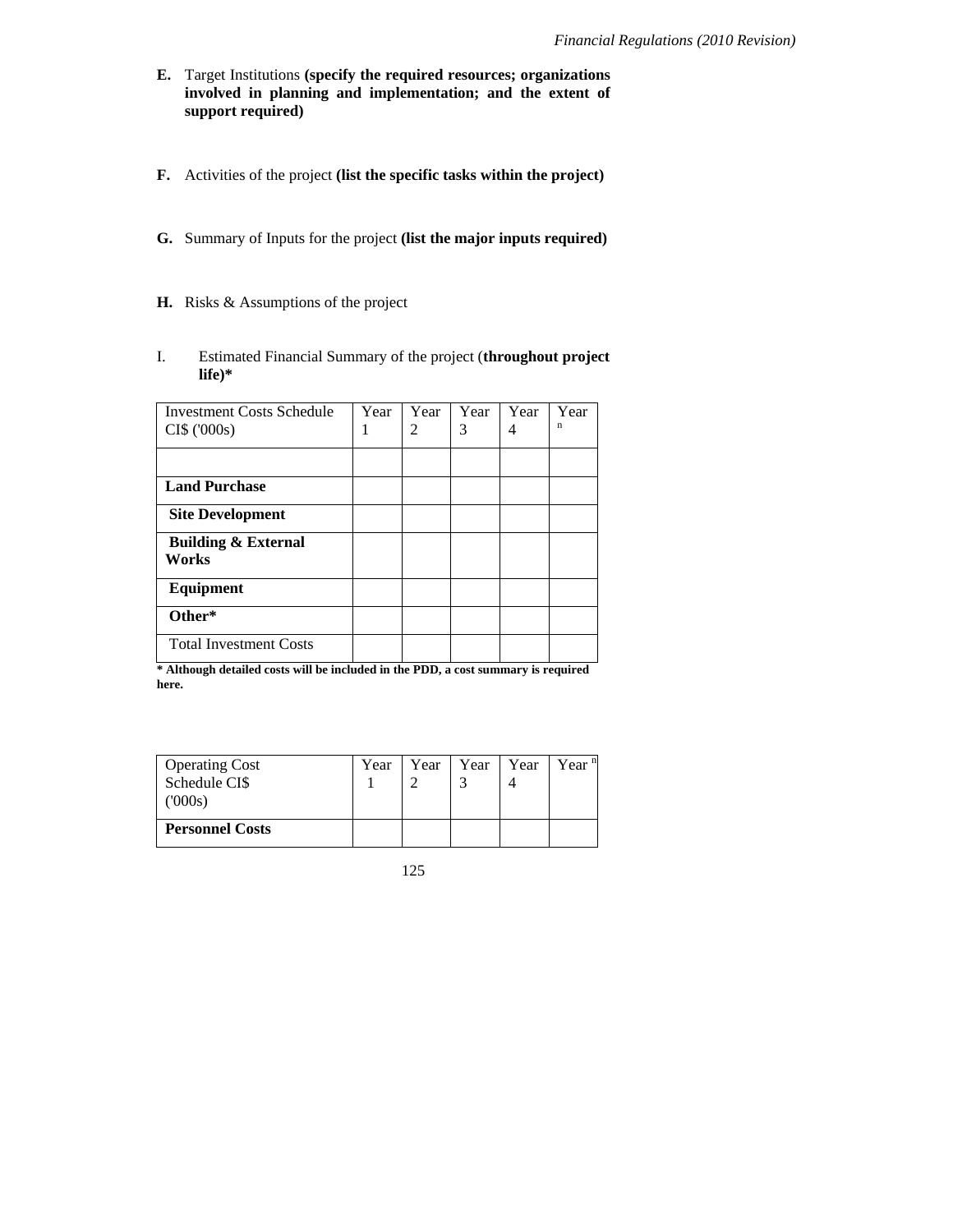| <b>Other Operating</b><br>& Maintenance<br><b>Services</b> |  |  |  |
|------------------------------------------------------------|--|--|--|
| <b>Utilities</b>                                           |  |  |  |
| <b>Pension</b><br><b>Contributions</b>                     |  |  |  |
| Other*                                                     |  |  |  |
| <b>Total Operating</b><br>Costs                            |  |  |  |

| Benefit Schedule CI\$ ('000s) | Year | Year | Year | Year | Year <sup>n</sup> |
|-------------------------------|------|------|------|------|-------------------|
|                               |      |      |      |      |                   |
|                               | 1    | 2    | 3    | 4    |                   |
|                               |      |      |      |      |                   |
| <b>Financial Benefits</b>     |      |      |      |      |                   |
| <b>Cost Savings</b>           |      |      |      |      |                   |
| <b>Revenues</b>               |      |      |      |      |                   |
| <b>Output Increases</b>       |      |      |      |      |                   |
| Other*                        |      |      |      |      |                   |
| <b>Total Benefits</b>         |      |      |      |      |                   |

**\* Any other relevant items should be placed in this category, listed separately.** 

- **J.** Non-Quantifiable Costs and Benefits (**summarise other costs and benefits that cannot be captured in figures** but are important for the project)
- **K.** Annex: Project Definition Document **(the PDD must be attached to the Project Profile)**

# **PART 2: FORMAT FOR PROJECT REPORT**

- 1. Executive Summary
- 2. Background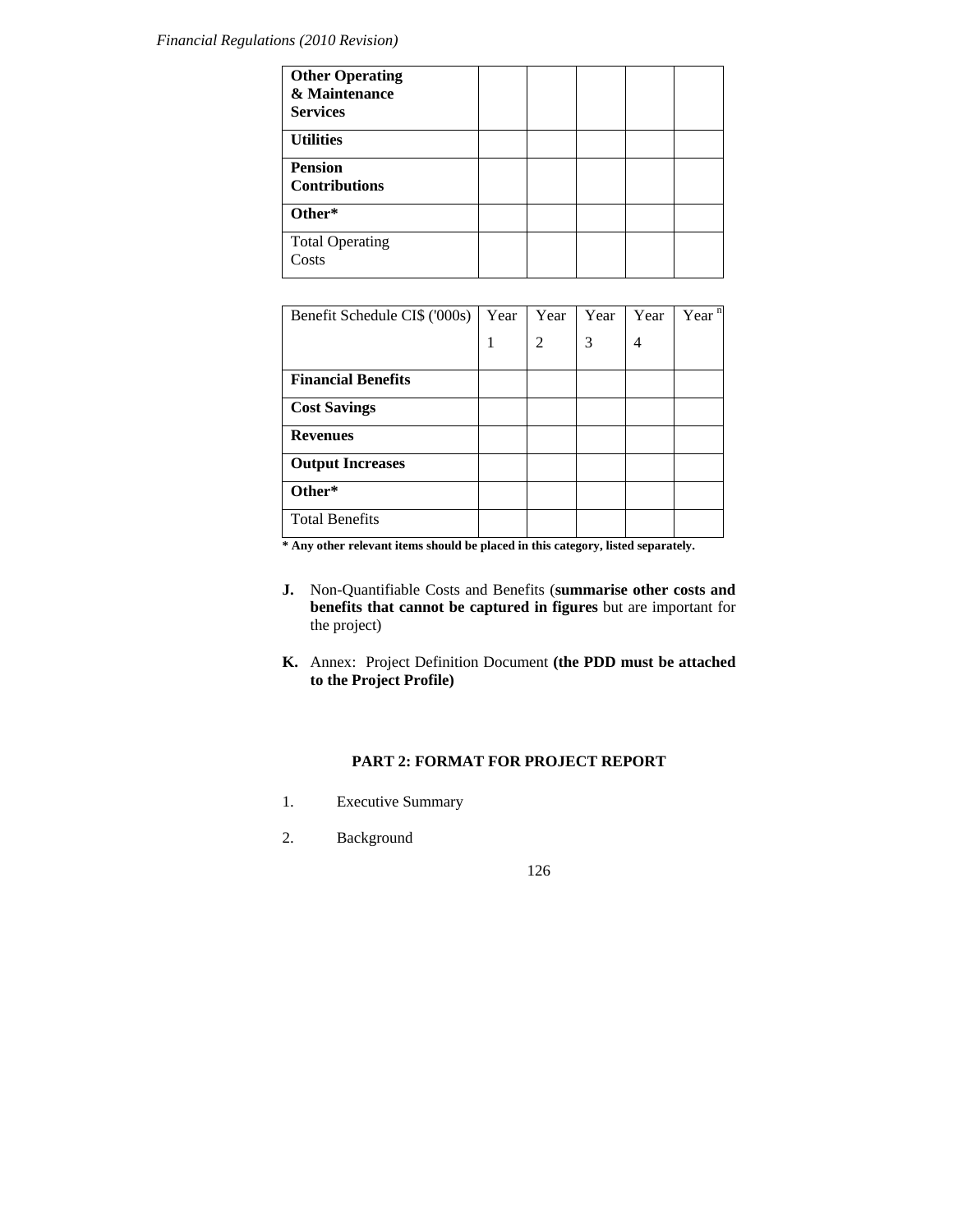- Nature of the problem
- Options explored
- 3. Project Rationale
	- Objectives
	- Expected outcomes
- 4. Project Description
	- Key components
	- Policy and institutional support
	- Intended beneficiaries
- 5. Project Analyses
	- Financial
	- Economic
	- Technical
	- Social
	- Institutional
	- Environmental
- 6. Conclusion and Recommendations

Annex: Project Implementation Schedule

Publication in consolidated and revised form authorised by the Governor in Cabinet this 2nd day of November, 2010.

> Kim Bullings Clerk of Cabinet.